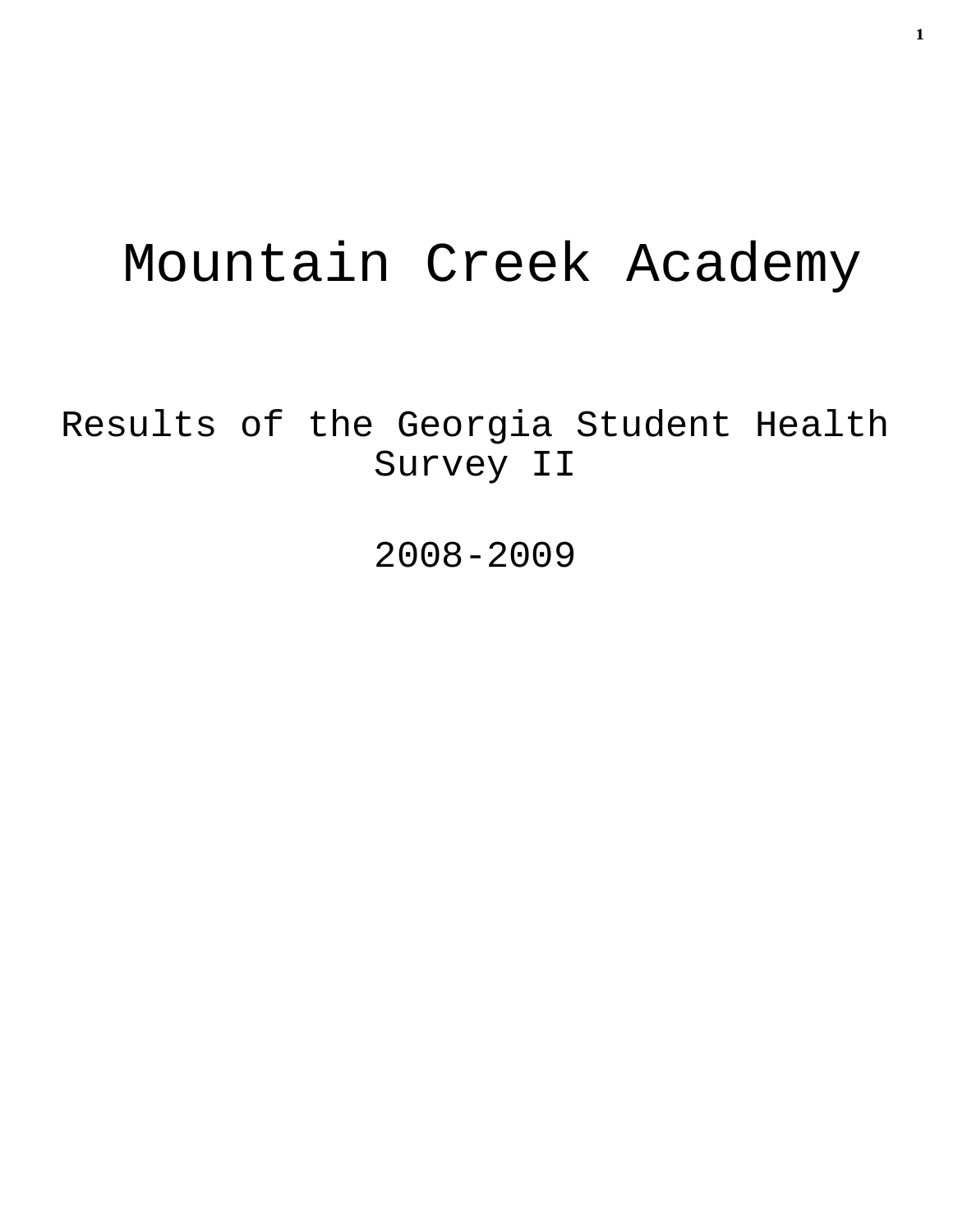# *Demographics* **2**

| Grade |                          |  |  |  |
|-------|--------------------------|--|--|--|
|       | <b>Grade   Frequency</b> |  |  |  |
| 8     | Ջ                        |  |  |  |
| 10    | 13                       |  |  |  |
| 12    |                          |  |  |  |

| Frequency      | <b>Table of Gender by Grade</b> |              |       |       |              |  |
|----------------|---------------------------------|--------------|-------|-------|--------------|--|
| <b>Col Pct</b> |                                 | Grade(Grade) |       |       |              |  |
|                | Gender(Gender)                  | 8            | 10    | 12    | <b>Total</b> |  |
|                | <b>Female</b>                   | 37.50        | 30.77 | 50.00 | 8            |  |
|                | <b>Male</b>                     | 62.50        | 69.23 | 50.00 | 15           |  |
|                | <b>Total</b>                    | 8            | 13    | 2     | 23           |  |

| Frequency      | <b>Table of Ethnicity by Grade</b> |            |              |                          |              |  |
|----------------|------------------------------------|------------|--------------|--------------------------|--------------|--|
| <b>Col Pct</b> |                                    |            | Grade(Grade) |                          |              |  |
|                | <b>Ethnicity</b> (Ethnicity)       | 8          | <b>10</b>    | 12                       | <b>Total</b> |  |
|                | <b>Hispanic</b>                    | 12.50      | 7.69         | 0.00                     | 2            |  |
|                | <b>White</b>                       | 7<br>87.50 | 11<br>84.62  | $\mathfrak{D}$<br>100.00 | 20           |  |
|                | <b>Other</b>                       | 0<br>0.00  | 7.69         | 0.00                     |              |  |
|                | <b>Total</b>                       | 8          | 13           | $\overline{2}$           | 23           |  |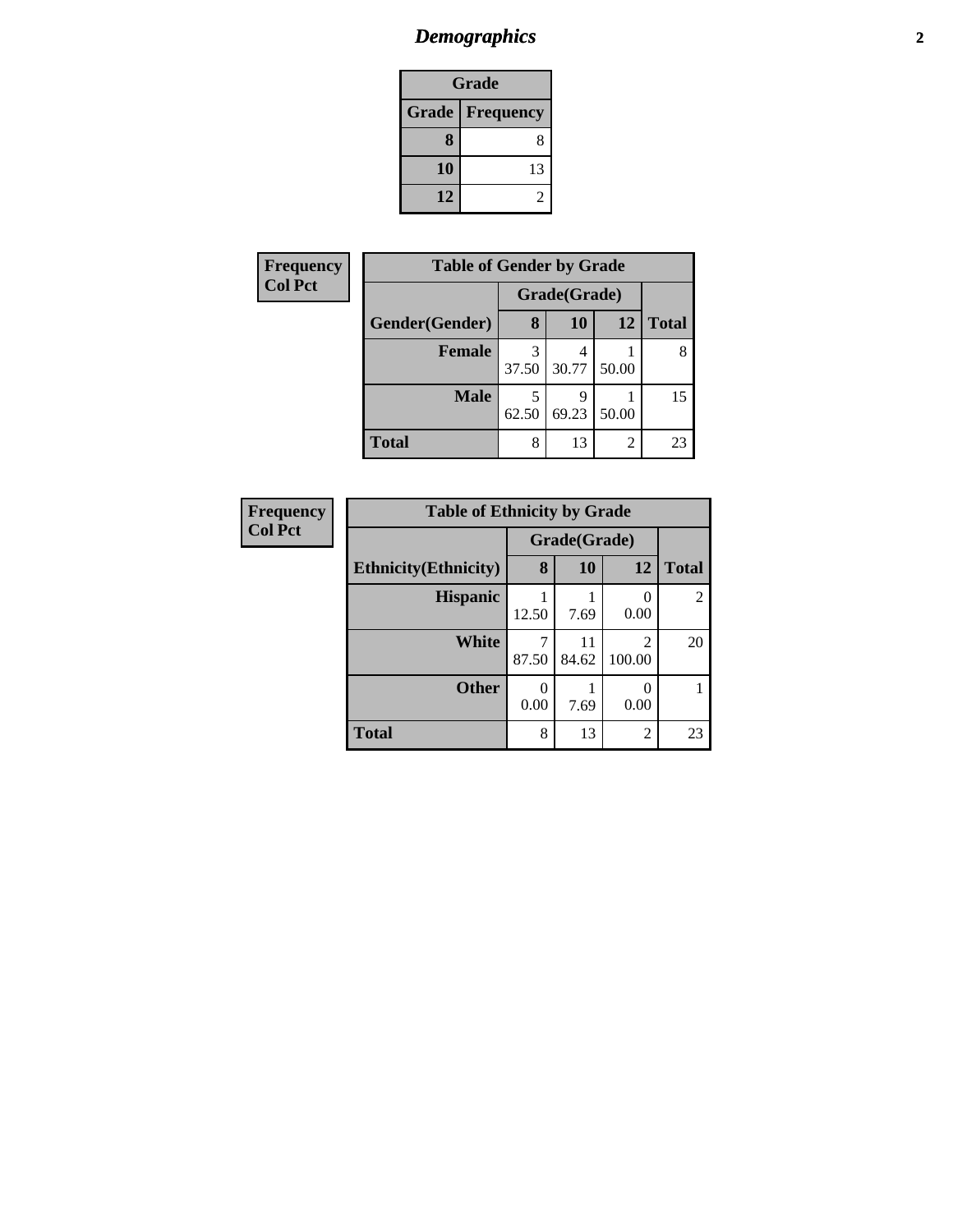#### *Title IV, Part A, Schedule A* **3** *Goal 1: Ensure that all schools are drug-free Baseline Data: Year 2008-2009 Prevalence of Drug Use*

| Frequency      | <b>Table of AlcoholAlt by Grade</b> |              |             |                |              |  |
|----------------|-------------------------------------|--------------|-------------|----------------|--------------|--|
| <b>Col Pct</b> | AlcoholAlt(Alcohol                  | Grade(Grade) |             |                |              |  |
|                | use, past 30 days)                  | 8            | 10          | 12             | <b>Total</b> |  |
|                | <b>Yes</b>                          | 0<br>0.00    | 2<br>15.38  | 50.00          |              |  |
|                | N <sub>0</sub>                      | 8<br>100.00  | 11<br>84.62 | 50.00          | 20           |  |
|                | Total                               | 8            | 13          | $\overline{2}$ | 23           |  |

| <b>Frequency</b> | <b>Table of TobaccoAny by Grade</b> |            |              |                          |              |
|------------------|-------------------------------------|------------|--------------|--------------------------|--------------|
| <b>Col Pct</b>   | TobaccoAny(Tobacco                  |            | Grade(Grade) |                          |              |
|                  | use, past 30 days)                  | 8          | 10           | 12                       | <b>Total</b> |
|                  | Yes                                 | 3<br>37.50 | 53.85        | 0.00                     | 10           |
|                  | No.                                 | 5<br>62.50 | 6<br>46.15   | $\mathfrak{D}$<br>100.00 | 13           |
|                  | <b>Total</b>                        | 8          | 13           | $\mathfrak{D}$           | 23           |

| Frequency      | <b>Table of MarijuanaAlt by Grade</b> |              |             |                                       |              |  |
|----------------|---------------------------------------|--------------|-------------|---------------------------------------|--------------|--|
| <b>Col Pct</b> | MarijuanaAlt(Marijuana                | Grade(Grade) |             |                                       |              |  |
|                | use, past 30 days)                    | 8            | <b>10</b>   | 12                                    | <b>Total</b> |  |
|                | Yes                                   | 0.00         | 23.08       | 0.00                                  |              |  |
|                | N <sub>0</sub>                        | 8<br>100.00  | 10<br>76.92 | $\mathcal{D}_{\mathcal{A}}$<br>100.00 | 20           |  |
|                | <b>Total</b>                          | 8            | 13          | $\overline{2}$                        | 23           |  |

| <b>Frequency</b><br><b>Col Pct</b> | <b>Table of OtherDrugAny by Grade</b>  |            |              |                |              |
|------------------------------------|----------------------------------------|------------|--------------|----------------|--------------|
|                                    | <b>OtherDrugAny(Other</b><br>drug use, |            | Grade(Grade) |                |              |
|                                    | past 30 days)                          | 8          | 10           | 12             | <b>Total</b> |
|                                    | Yes                                    | 12.50      | 2<br>15.38   | 0.00           | 3            |
|                                    | N <sub>o</sub>                         | 7<br>87.50 | 11<br>84.62  | 2<br>100.00    | 20           |
|                                    | <b>Total</b>                           | 8          | 13           | $\overline{2}$ | 23           |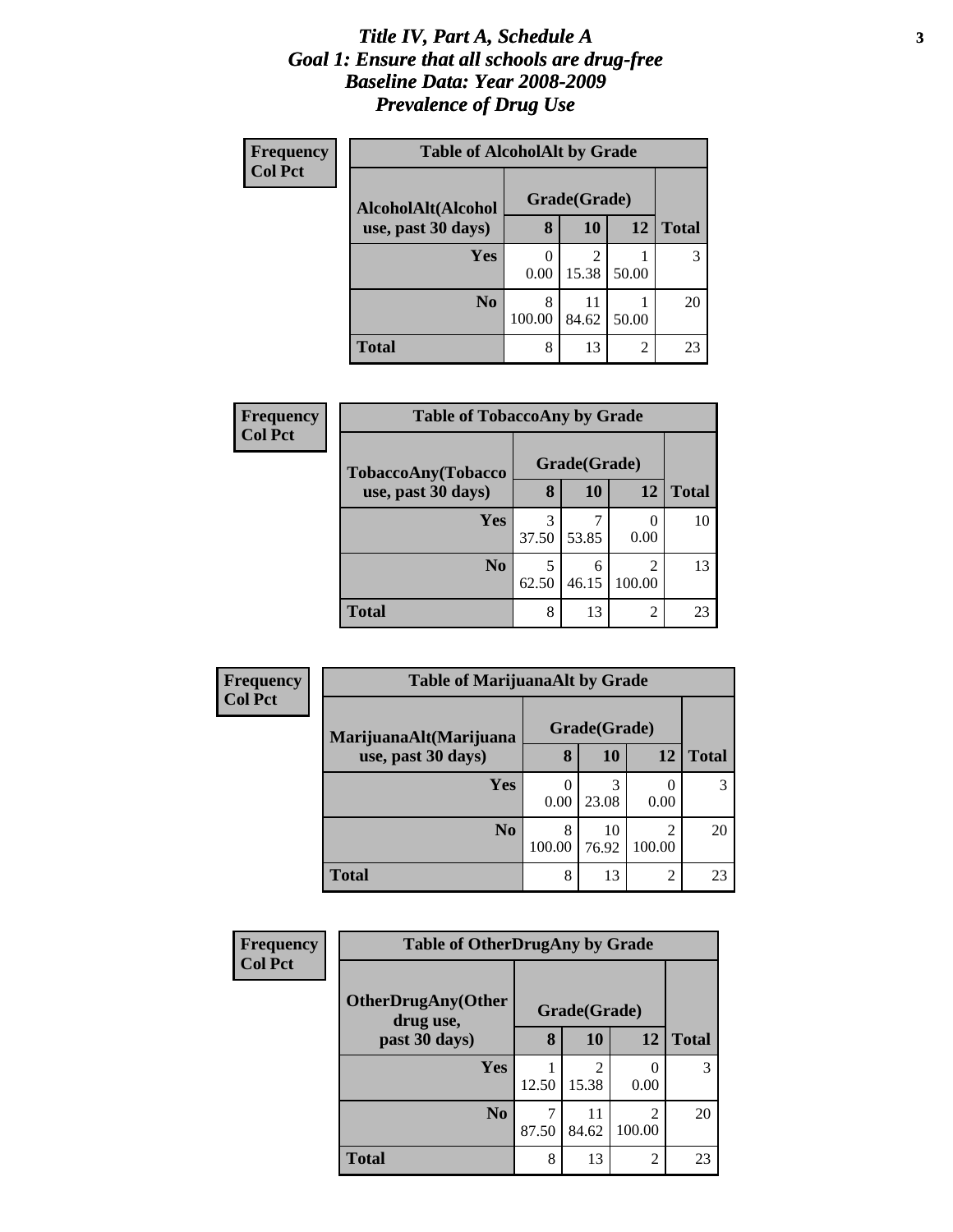#### *Average Age of Onset of Use* **4** *Results for "Average Age of Onset of Use" questions exclude students who said they did not use that substance*

| <b>Variable</b>    | Label                                                              | <b>Mean</b> |
|--------------------|--------------------------------------------------------------------|-------------|
| Alcoholinit2       | I started using alcohol when I was                                 | 12.00       |
| Cigarettesinit2    | I started smoking tobacco when I was                               | 13.00       |
| Smokelessinit2     | I started chewing tobacco when I was                               | 11.78       |
| Marijuanainit2     | I started using marijuana when I was                               | 13.88       |
| Cocaineinit2       | I started using cocaine when I was                                 | 15.00       |
| Inhalantsinit2     | I started using inhalants when I was                               | 16.00       |
| Steroidsinit2      | I started using steroids when I was                                |             |
| Ecstasyinit2       | I started using ecstasy when I was                                 |             |
| Methinit2          | I started using methamphetamines when I was                        |             |
| Hallucinogensinit2 | I started using hallucinogens when I was                           |             |
| Prescriptioninit2  | I started using prescription drugs not prescribed to me when I was | 15.00       |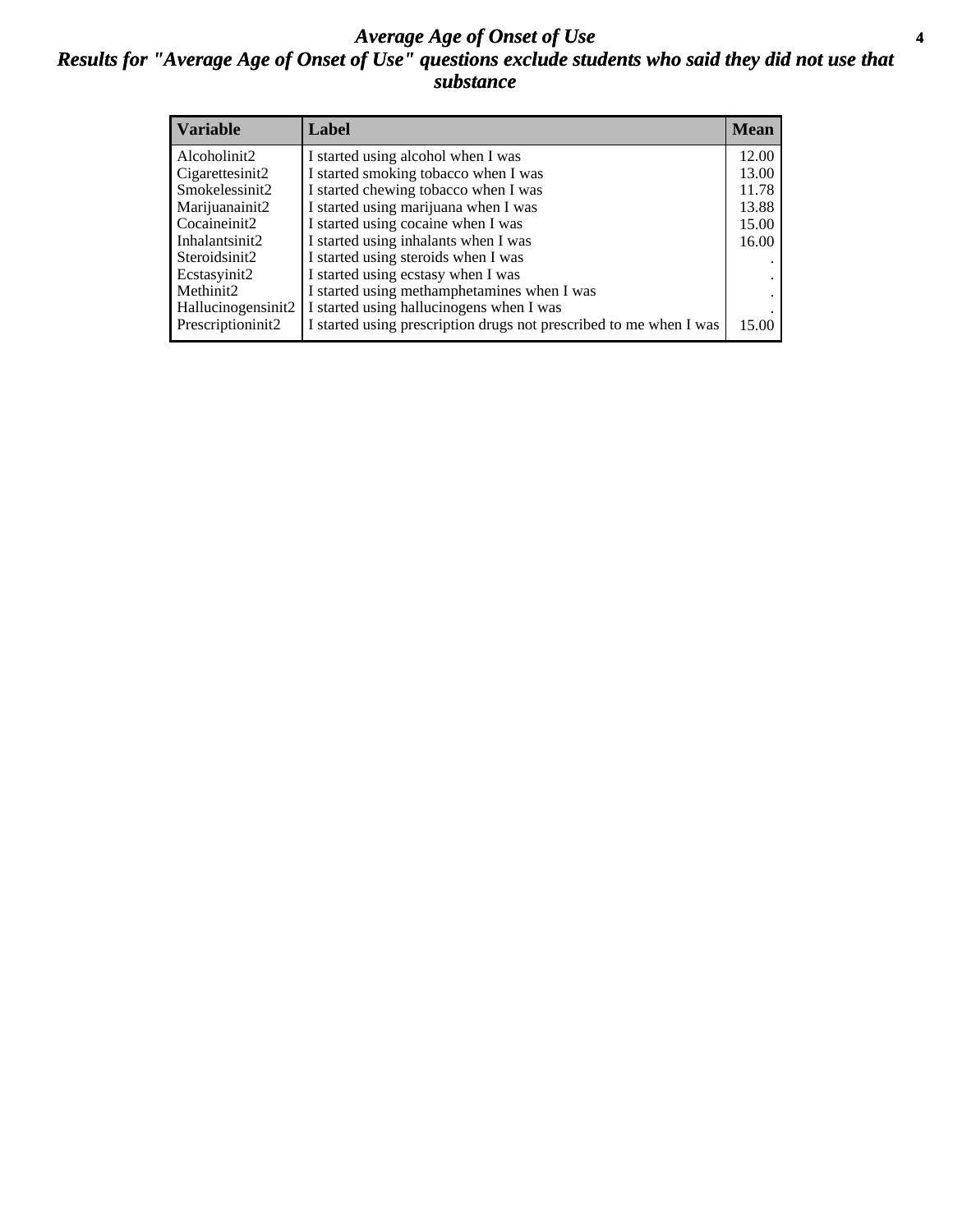# *Perception of Health Risk* **5**

| Frequency      | <b>Table of Alcoholharmdich by Grade</b> |              |              |                |              |
|----------------|------------------------------------------|--------------|--------------|----------------|--------------|
| <b>Col Pct</b> | Alcoholharmdich(I<br>think alcohol is    | Grade(Grade) |              |                |              |
|                | harmful)                                 | 8            | <b>10</b>    | <b>12</b>      | <b>Total</b> |
|                | Yes                                      | 5<br>62.50   | 13<br>100.00 | 2<br>100.00    | 20           |
|                | N <sub>0</sub>                           | 3<br>37.50   | 0.00         | 0.00           | 3            |
|                | <b>Total</b>                             | 8            | 13           | $\overline{2}$ | 23           |

| <b>Frequency</b> | <b>Table of Tobaccoharmdich by Grade</b> |                  |             |                          |              |
|------------------|------------------------------------------|------------------|-------------|--------------------------|--------------|
| <b>Col Pct</b>   | Tobaccoharmdich(I<br>think tobacco is    | Grade(Grade)     |             |                          |              |
|                  | harmful)                                 | 8                | 10          | 12                       | <b>Total</b> |
|                  | <b>Yes</b>                               | 8<br>100.00      | 12<br>92.31 | $\mathfrak{D}$<br>100.00 | 22           |
|                  | N <sub>0</sub>                           | $\theta$<br>0.00 | 7.69        | 0.00                     |              |
|                  | <b>Total</b>                             | 8                | 13          | 2                        | 23           |

| Frequency      | <b>Table of Marijuanaharmdich by Grade</b> |              |            |                          |              |
|----------------|--------------------------------------------|--------------|------------|--------------------------|--------------|
| <b>Col Pct</b> | Marijuanaharmdich(I<br>think marijuana is  | Grade(Grade) |            |                          |              |
|                | harmful)                                   | 8            | 10         | 12                       | <b>Total</b> |
|                | Yes                                        | 4<br>50.00   | 8<br>61.54 | $\mathfrak{D}$<br>100.00 | 14           |
|                | N <sub>0</sub>                             | 4<br>50.00   | 5<br>38.46 | 0.00                     | Q            |
|                | <b>Total</b>                               | 8            | 13         | 2                        | 23           |

| Frequency<br><b>Col Pct</b> | <b>Table of Otherdrugharmdich by Grade</b>   |              |              |                          |                |
|-----------------------------|----------------------------------------------|--------------|--------------|--------------------------|----------------|
|                             | Otherdrugharmdich(I<br>think other drugs are | Grade(Grade) |              |                          |                |
|                             | harmful)                                     | 8            | 10           | 12                       | <b>Total</b>   |
|                             | Yes                                          | 6<br>75.00   | 13<br>100.00 | $\mathfrak{D}$<br>100.00 | 21             |
|                             | N <sub>0</sub>                               | 25.00        | 0.00         | 0.00                     | $\overline{c}$ |
|                             | <b>Total</b>                                 | 8            | 13           | $\overline{2}$           | 23             |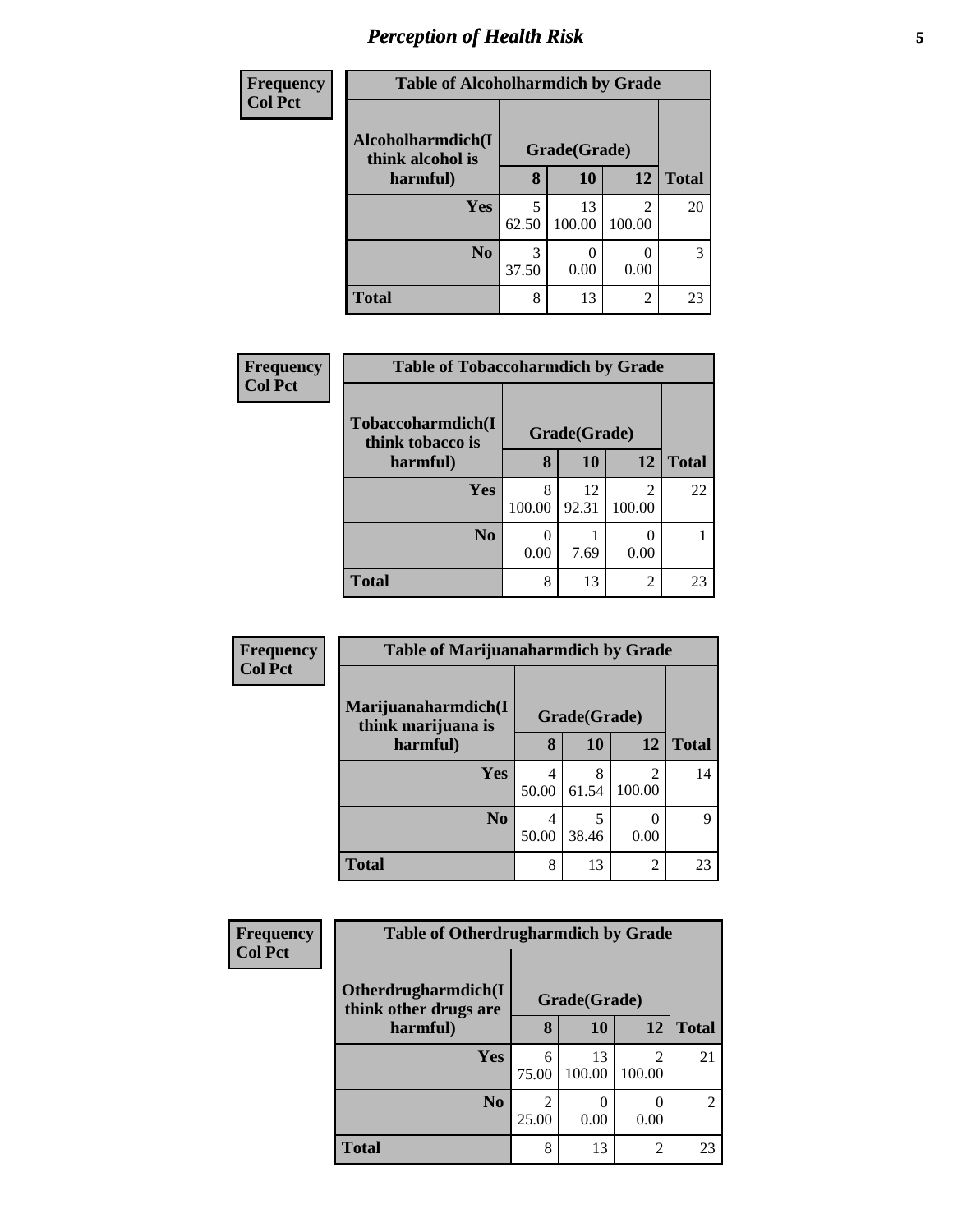# *Social Disapproval* **6**

| <b>Frequency</b> | <b>Table of Alcoholpeerdich by Grade</b>                    |              |             |                |              |
|------------------|-------------------------------------------------------------|--------------|-------------|----------------|--------------|
| <b>Col Pct</b>   | Alcoholpeerdich(My<br>friends would<br>disapprove if I used | Grade(Grade) |             |                |              |
|                  | alcohol)                                                    | 8            | 10          | 12             | <b>Total</b> |
|                  | <b>Yes</b>                                                  | 4<br>50.00   | 12<br>92.31 | 50.00          | 17           |
|                  | N <sub>0</sub>                                              | 4<br>50.00   | 7.69        | 50.00          | 6            |
|                  | <b>Total</b>                                                | 8            | 13          | $\overline{c}$ | 23           |

| Frequency<br><b>Col Pct</b> | <b>Table of Tobaccopeerdich by Grade</b>                    |            |              |                          |              |  |
|-----------------------------|-------------------------------------------------------------|------------|--------------|--------------------------|--------------|--|
|                             | Tobaccopeerdich(My<br>friends would<br>disapprove if I used |            | Grade(Grade) |                          |              |  |
|                             | tobacco)                                                    | 8          | 10           | 12                       | <b>Total</b> |  |
|                             | <b>Yes</b>                                                  | 5<br>62.50 | 8<br>61.54   | 0<br>0.00                | 13           |  |
|                             | N <sub>0</sub>                                              | 3<br>37.50 | 5<br>38.46   | $\mathfrak{D}$<br>100.00 | 10           |  |
|                             | <b>Total</b>                                                | 8          | 13           | $\overline{2}$           | 23           |  |

| <b>Frequency</b> | <b>Table of Marijuanapeerdich by Grade</b>                    |              |              |                |              |  |
|------------------|---------------------------------------------------------------|--------------|--------------|----------------|--------------|--|
| <b>Col Pct</b>   | Marijuanapeerdich(My<br>friends would<br>disapprove if I used | Grade(Grade) |              |                |              |  |
|                  | marijuana)                                                    | 8            | <b>10</b>    | 12             | <b>Total</b> |  |
|                  | <b>Yes</b>                                                    | 4<br>50.00   | 13<br>100.00 | 50.00          | 18           |  |
|                  | N <sub>0</sub>                                                | 4<br>50.00   | 0.00         | 50.00          | 5            |  |
|                  | <b>Total</b>                                                  | 8            | 13           | $\overline{c}$ | 23           |  |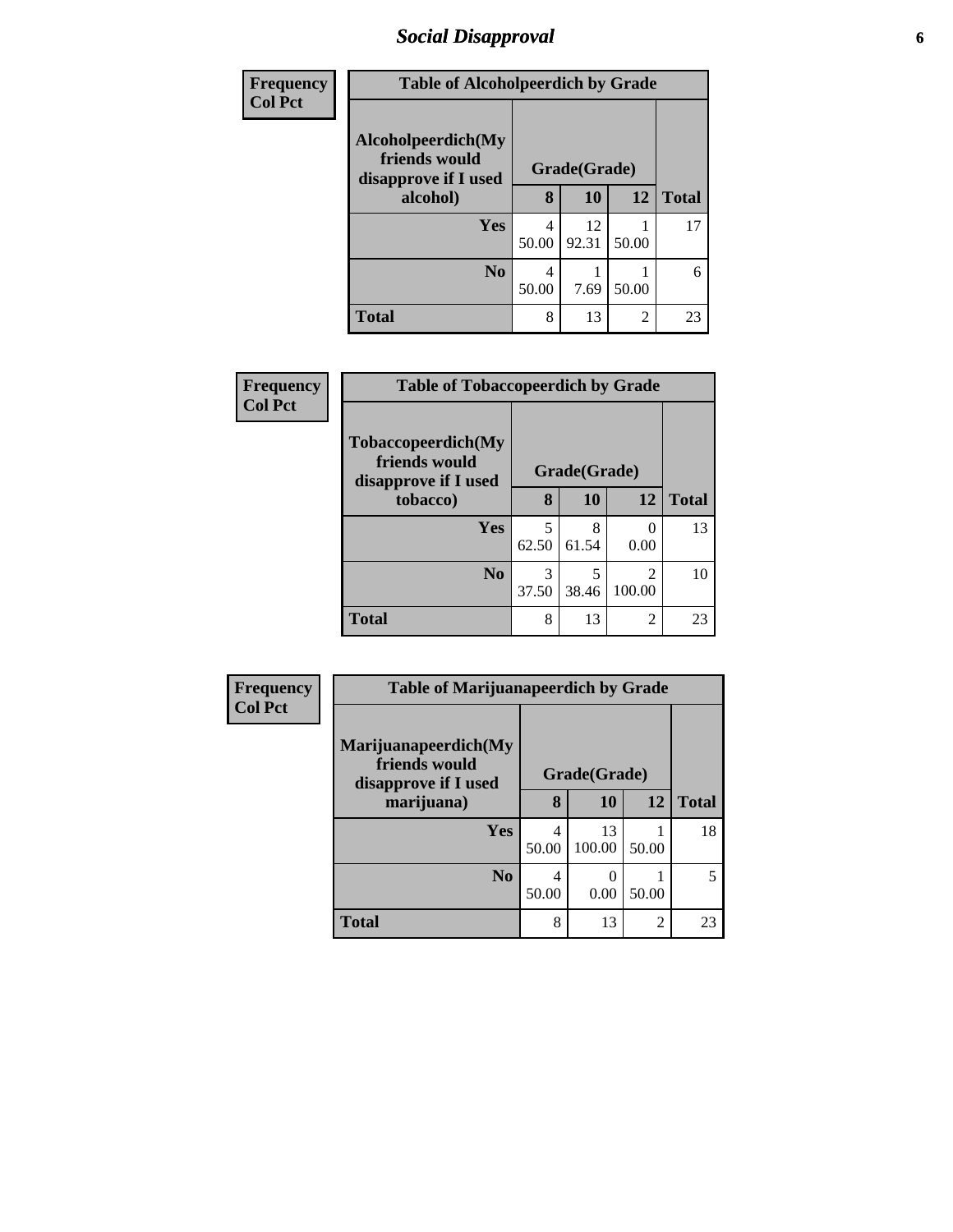# *Social Disapproval* **7**

| <b>Frequency</b> | <b>Table of Otherdrugpeerdich by Grade</b>                    |              |             |                |              |
|------------------|---------------------------------------------------------------|--------------|-------------|----------------|--------------|
| <b>Col Pct</b>   | Otherdrugpeerdich(My<br>friends would<br>disapprove if I used | Grade(Grade) |             |                |              |
|                  | other drugs)                                                  | 8            | 10          | 12             | <b>Total</b> |
|                  | <b>Yes</b>                                                    | 5<br>62.50   | 11<br>84.62 | 50.00          | 17           |
|                  | N <sub>0</sub>                                                | 3<br>37.50   | 2<br>15.38  | 50.00          | 6            |
|                  | <b>Total</b>                                                  | 8            | 13          | $\overline{2}$ | 23           |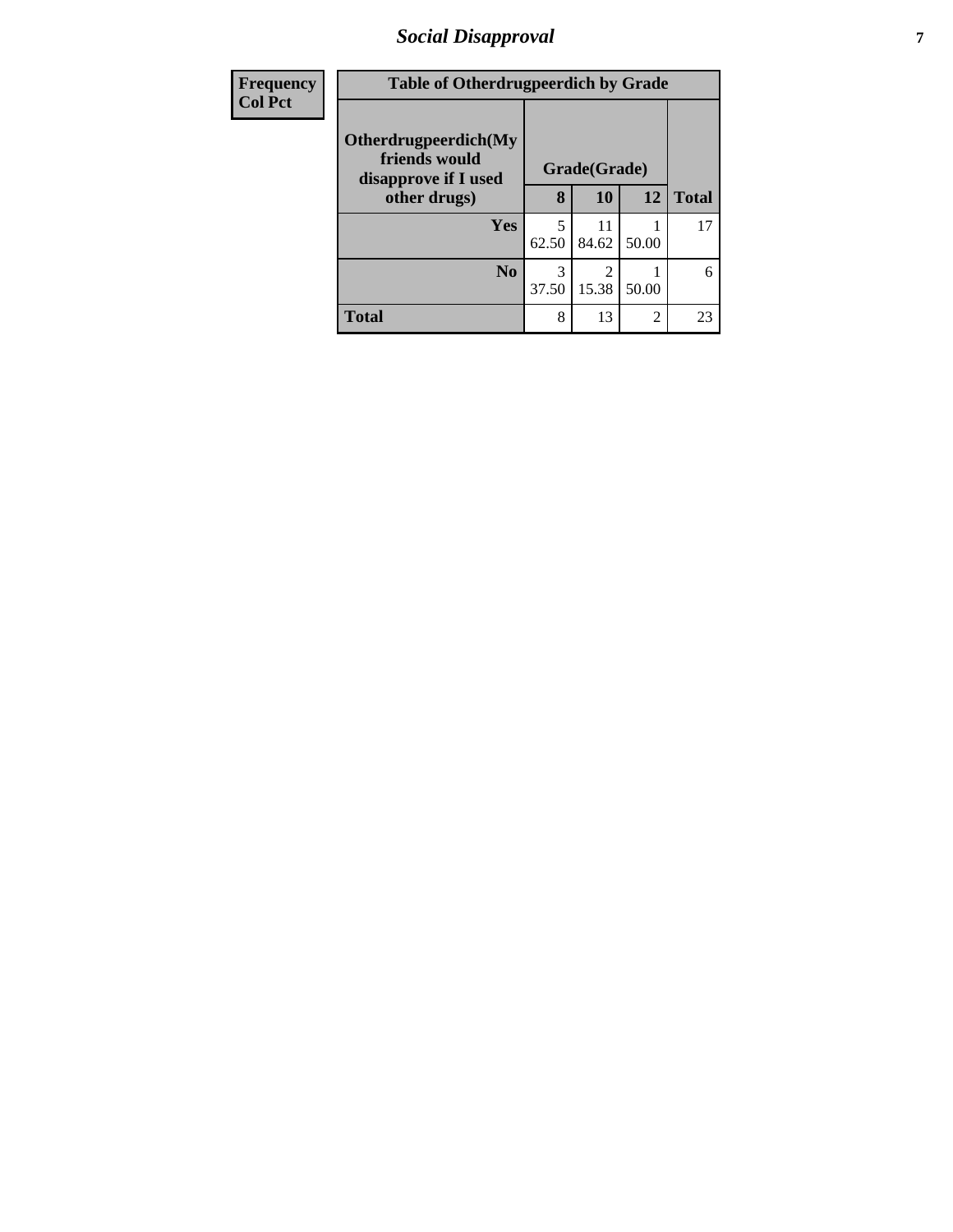#### Title IV, Part A, Schedule A **8** *Goal 2: To help ensure that all schools are safe and disciplined Baseline Data: Year 2008-2009 Student Involvement in Gang Activity*

| Frequency<br><b>Col Pct</b> | <b>Table of Gangself by Grade</b>                                                                 |                        |                    |                           |              |  |  |
|-----------------------------|---------------------------------------------------------------------------------------------------|------------------------|--------------------|---------------------------|--------------|--|--|
|                             | Gangself(I<br>have<br>participated<br>in illegal<br>gang<br>activities in<br>the past 30<br>days) | 8                      | Grade(Grade)<br>10 | 12                        | <b>Total</b> |  |  |
|                             | Yes                                                                                               | $\overline{0}$<br>0.00 | 7.69               | $\mathbf{\Omega}$<br>0.00 | 1            |  |  |
|                             | N <sub>0</sub>                                                                                    | 8<br>100.00            | 12<br>92.31        | $\mathfrak{D}$<br>100.00  | 22           |  |  |
|                             | <b>Total</b>                                                                                      | 8                      | 13                 | 2                         | 23           |  |  |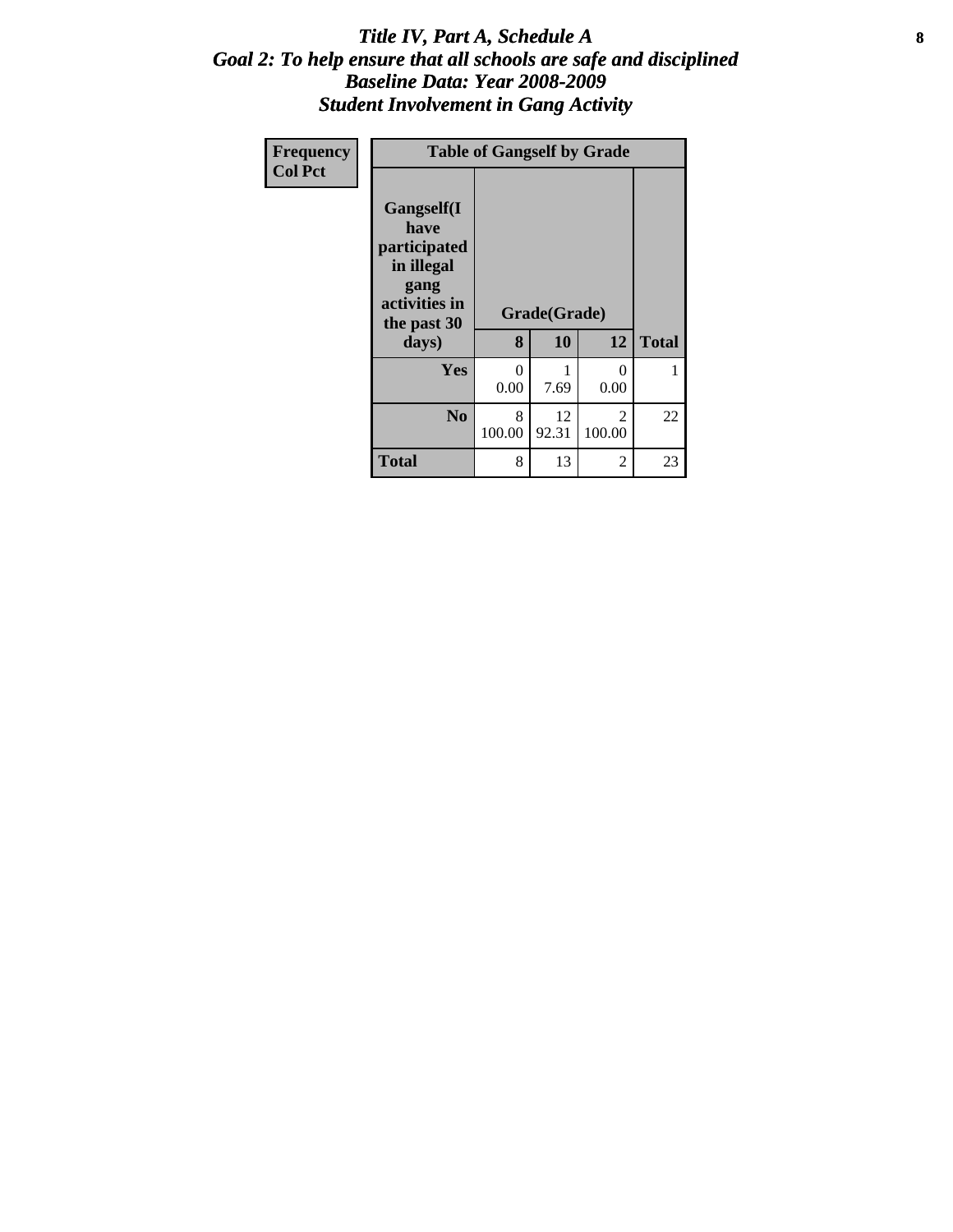# *Student Perception of School Safety* **9**

| <b>Frequency</b> |
|------------------|
| <b>Row Pct</b>   |

| <b>Table of Grade by Safeschool</b> |                          |                                                        |                                    |                                    |                |  |  |  |
|-------------------------------------|--------------------------|--------------------------------------------------------|------------------------------------|------------------------------------|----------------|--|--|--|
|                                     |                          | Safeschool (School is a place at which I feel<br>safe) |                                    |                                    |                |  |  |  |
| Grade(Grade)                        | <b>Strongly</b><br>Agree | Somewhat  <br>Agree                                    | <b>Somewhat</b><br><b>Disagree</b> | <b>Strongly</b><br><b>Disagree</b> | <b>Total</b>   |  |  |  |
| 8                                   | 25.00                    | 12.50                                                  | 5<br>62.50                         | 0.00                               | 8              |  |  |  |
| 10                                  | 3<br>23.08               | 4<br>30.77                                             | 5<br>38.46                         | 7.69                               | 13             |  |  |  |
| 12                                  | 0.00                     | 50.00                                                  | 0.00                               | 50.00                              | $\overline{2}$ |  |  |  |
| <b>Total</b>                        | 5                        | 6                                                      | 10                                 | $\overline{2}$                     | 23             |  |  |  |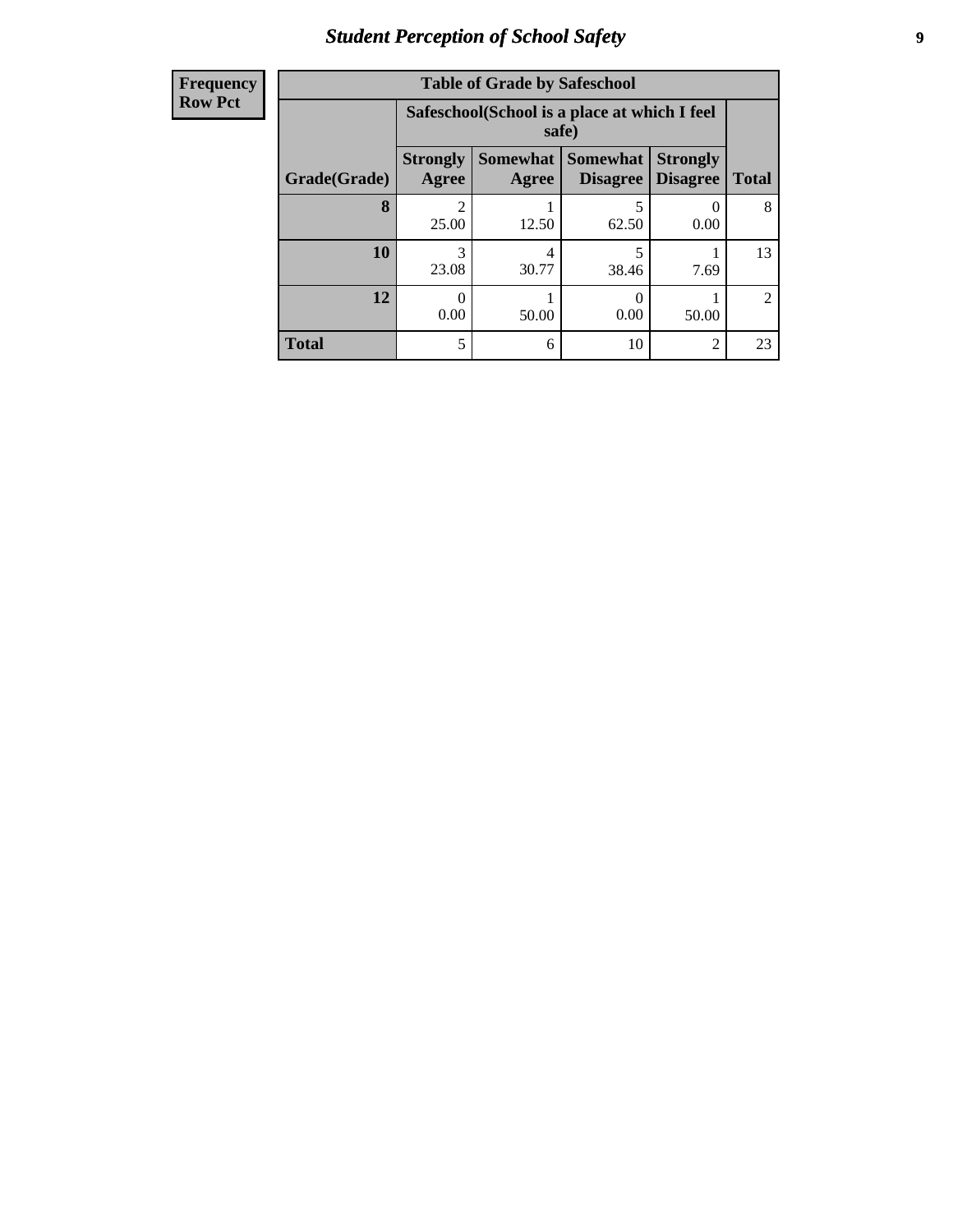#### *Students Who Have Been Bullied* **10**

| Frequency      | <b>Table of Grade by Bullied</b> |                                                                                  |                        |           |                         |                |  |
|----------------|----------------------------------|----------------------------------------------------------------------------------|------------------------|-----------|-------------------------|----------------|--|
| <b>Row Pct</b> |                                  | <b>Bullied</b> (I have been<br>bullied by other students<br>in the past 30 days) |                        |           |                         |                |  |
|                |                                  |                                                                                  | 1 or<br>$\overline{2}$ | 3 to<br>5 | <b>6 to</b><br>g        |                |  |
|                | Grade(Grade)                     | <b>Days</b>                                                                      | days                   | days      | days                    | <b>Total</b>   |  |
|                | 8                                | 87.50                                                                            | $\Omega$<br>0.00       | 12.50     | 0<br>0.00               | 8              |  |
|                | 10                               | 10<br>76.92                                                                      | 7.69                   | 0<br>0.00 | $\mathfrak{D}$<br>15.38 | 13             |  |
|                | 12                               | $\mathfrak{D}$<br>100.00                                                         | $\Omega$<br>0.00       | 0<br>0.00 | 0<br>0.00               | $\overline{2}$ |  |
|                | <b>Total</b>                     | 19                                                                               | 1                      | 1         | 2                       | 23             |  |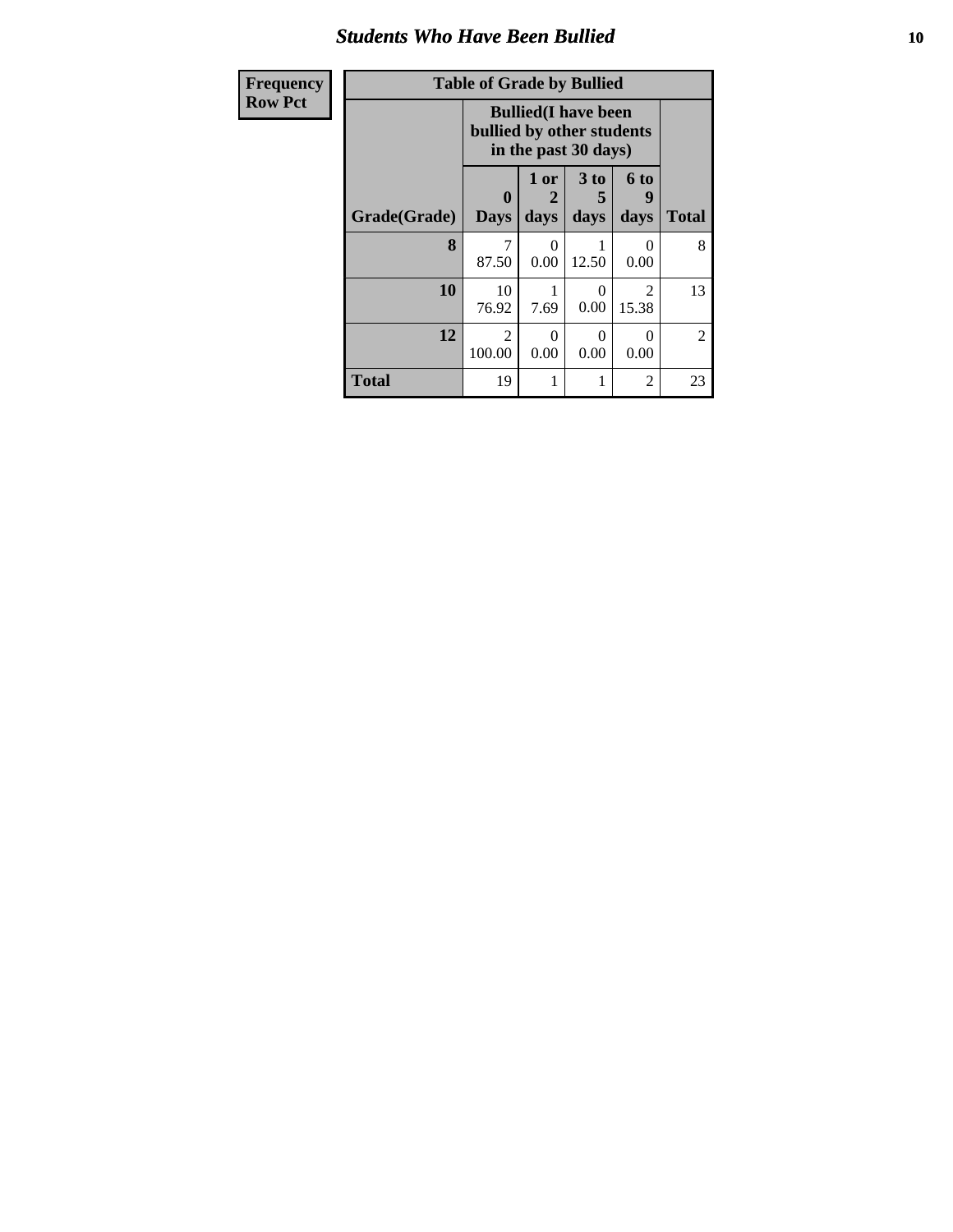### *School Climate* **11**

| Frequency      | <b>Table of SchoolClimate1 by Grade</b> |                         |                    |                  |                |
|----------------|-----------------------------------------|-------------------------|--------------------|------------------|----------------|
| <b>Col Pct</b> | SchoolClimate1(I<br>like school)        | 8                       | Grade(Grade)<br>10 | 12               | <b>Total</b>   |
|                | <b>Strongly Agree</b>                   | $\Omega$<br>0.00        | 7.69               | 50.00            | $\overline{2}$ |
|                | <b>Somewhat Agree</b>                   | 3<br>37.50              | 10<br>76.92        | 50.00            | 14             |
|                | <b>Somewhat Disagree</b>                | 3<br>37.50              | 7.69               | $\Omega$<br>0.00 | $\overline{4}$ |
|                | <b>Strongly Disagree</b>                | $\overline{2}$<br>25.00 | 7.69               | 0<br>0.00        | 3              |
|                | <b>Total</b>                            | 8                       | 13                 | 2                | 23             |

| Frequency      | <b>Table of SchoolClimate2 by Grade</b> |                        |              |       |              |  |
|----------------|-----------------------------------------|------------------------|--------------|-------|--------------|--|
| <b>Col Pct</b> | SchoolClimate2(I<br>feel successful at  |                        | Grade(Grade) |       |              |  |
|                | school)                                 | 8                      | 10           | 12    | <b>Total</b> |  |
|                | <b>Strongly Agree</b>                   | 3<br>37.50             | 3<br>23.08   | 50.00 |              |  |
|                | <b>Somewhat Agree</b>                   | $\mathcal{F}$<br>37.50 | 53.85        | 50.00 | 11           |  |
|                | <b>Somewhat Disagree</b>                | 2<br>25.00             | 3<br>23.08   | 0.00  | 5            |  |
|                | <b>Total</b>                            | 8                      | 13           | 2     | 23           |  |

| Frequency      | <b>Table of SchoolClimate3 by Grade</b>                               |                  |                    |                |                |
|----------------|-----------------------------------------------------------------------|------------------|--------------------|----------------|----------------|
| <b>Col Pct</b> | SchoolClimate3(My<br>school has high<br>standards for<br>achievement) | 8                | Grade(Grade)<br>10 | 12             | <b>Total</b>   |
|                |                                                                       |                  |                    |                |                |
|                | <b>Strongly Agree</b>                                                 | 3<br>37.50       | 6<br>46.15         | 50.00          | 10             |
|                | <b>Somewhat Agree</b>                                                 | 4<br>50.00       | 6<br>46.15         | 0<br>0.00      | 10             |
|                | <b>Somewhat Disagree</b>                                              | 1<br>12.50       | 0<br>0.00          | 50.00          | $\mathfrak{D}$ |
|                | <b>Strongly Disagree</b>                                              | $\Omega$<br>0.00 | 7.69               | 0<br>0.00      |                |
|                | Total                                                                 | 8                | 13                 | $\overline{c}$ | 23             |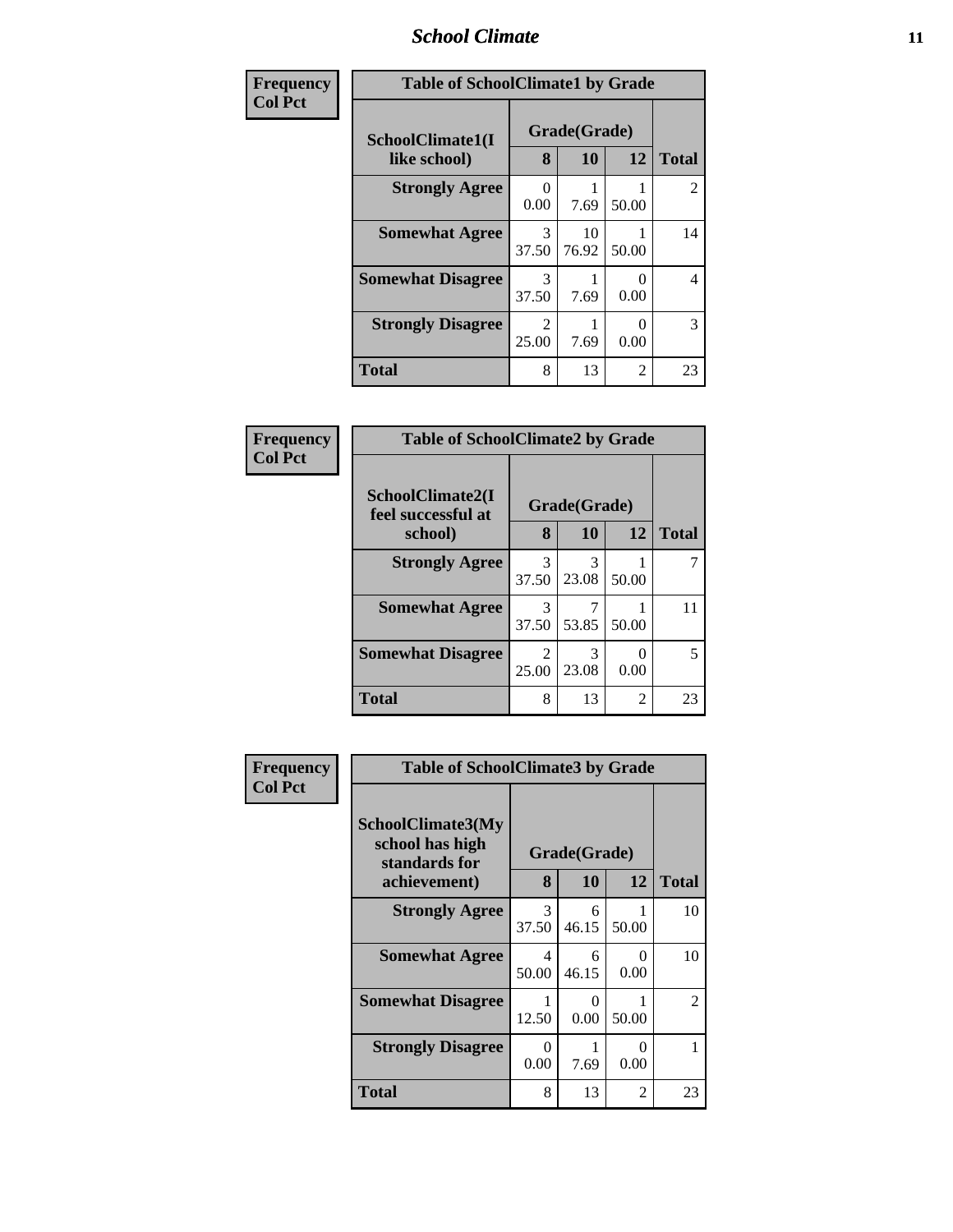## *School Climate* **12**

| Frequency      | <b>Table of SchoolClimate4 by Grade</b>       |            |                           |       |              |
|----------------|-----------------------------------------------|------------|---------------------------|-------|--------------|
| <b>Col Pct</b> | <b>SchoolClimate4(My</b><br>school sets clear |            | Grade(Grade)              |       |              |
|                | rules for behavior)                           | 8          | 10                        | 12    | <b>Total</b> |
|                | <b>Strongly Agree</b>                         | 4<br>50.00 | Q<br>69.23                | 50.00 | 14           |
|                | <b>Somewhat Agree</b>                         | 2<br>25.00 | 4<br>30.77                | 50.00 | 7            |
|                | <b>Somewhat Disagree</b>                      | 2<br>25.00 | $\mathbf{\Omega}$<br>0.00 | 0.00  | 2            |
|                | <b>Total</b>                                  | 8          | 13                        | 2     | 23           |

| Frequency      | <b>Table of SchoolClimate5 by Grade</b>                |                                      |            |                      |              |
|----------------|--------------------------------------------------------|--------------------------------------|------------|----------------------|--------------|
| <b>Col Pct</b> | SchoolClimate5(I<br>know what to do<br>in an emergency | Grade(Grade)<br>8<br><b>12</b><br>10 |            |                      |              |
|                | at school)                                             |                                      |            |                      | <b>Total</b> |
|                | <b>Strongly Agree</b>                                  | 4<br>50.00                           | 4<br>30.77 | 50.00                | 9            |
|                | <b>Somewhat Agree</b>                                  | $\mathcal{D}_{\mathcal{L}}$<br>25.00 | 8<br>61.54 | $\mathbf{0}$<br>0.00 | 10           |
|                | <b>Strongly Disagree</b>                               | $\mathfrak{D}$<br>25.00              | 7.69       | 50.00                | 4            |
|                | <b>Total</b>                                           | 8                                    | 13         | 2                    | 23           |

| <b>Frequency</b> | <b>Table of SchoolClimate6 by Grade</b>                  |                                   |                    |       |                |
|------------------|----------------------------------------------------------|-----------------------------------|--------------------|-------|----------------|
| <b>Col Pct</b>   | <b>SchoolClimate6(Teachers</b><br>treat me with respect) | 8                                 | Grade(Grade)<br>10 | 12    | <b>Total</b>   |
|                  | <b>Strongly Agree</b>                                    | $\overline{\phantom{0}}$<br>62.50 | 5<br>38.46         | 50.00 | 11             |
|                  | <b>Somewhat Agree</b>                                    | ∩<br>0.00                         | 5<br>38.46         | 0.00  | 5              |
|                  | <b>Somewhat Disagree</b>                                 | 12.50                             | 3<br>23.08         | 0.00  | $\overline{4}$ |
|                  | <b>Strongly Disagree</b>                                 | $\mathfrak{D}$<br>25.00           | 0<br>0.00          | 50.00 | 3              |
|                  | <b>Total</b>                                             | 8                                 | 13                 | 2     | 23             |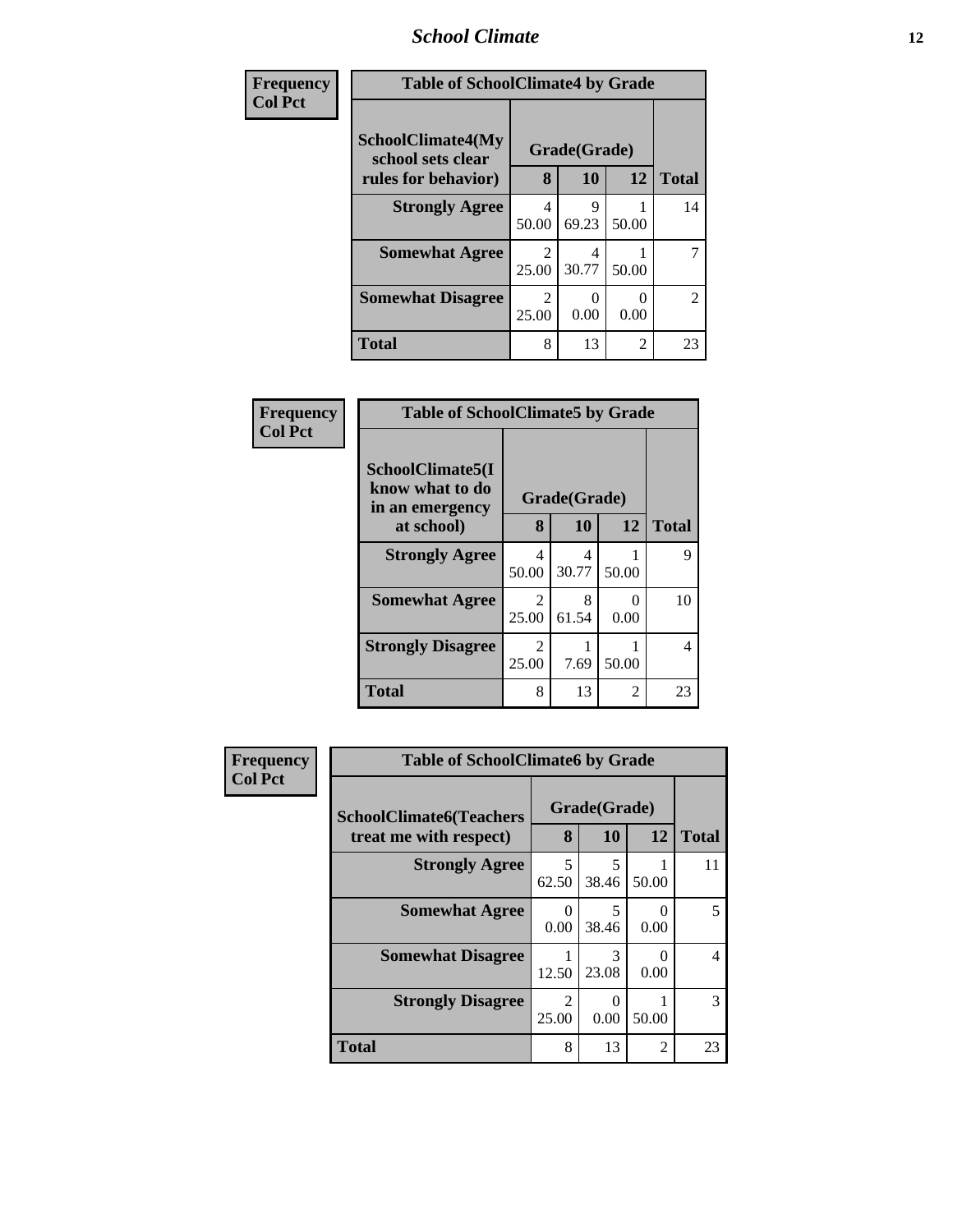### *School Climate* **13**

| <b>Frequency</b><br><b>Col Pct</b> | <b>Table of SchoolClimate7 by Grade</b>                                       |            |                        |                  |                |
|------------------------------------|-------------------------------------------------------------------------------|------------|------------------------|------------------|----------------|
|                                    | <b>SchoolClimate7(Behaviors</b><br>in my class allow the<br>teacher to teach) | 8          | Grade(Grade)<br>10     | 12               | <b>Total</b>   |
|                                    | <b>Strongly Agree</b>                                                         | 12.50      | $\mathcal{D}$<br>15.38 | 0<br>0.00        | 3              |
|                                    | <b>Somewhat Agree</b>                                                         | 5<br>62.50 | 10<br>76.92            | $\theta$<br>0.00 | 15             |
|                                    | <b>Somewhat Disagree</b>                                                      | 12.50      | 7.69                   | 50.00            | 3              |
|                                    | <b>Strongly Disagree</b>                                                      | 12.50      | 0.00                   | 50.00            | $\overline{2}$ |
|                                    | <b>Total</b>                                                                  | 8          | 13                     | $\overline{2}$   | 23             |

| Frequency      | <b>Table of SchoolClimate8 by Grade</b>                                 |            |              |                |                |
|----------------|-------------------------------------------------------------------------|------------|--------------|----------------|----------------|
| <b>Col Pct</b> | <b>SchoolClimate8(Students</b><br>are frequently<br>recognized for good |            | Grade(Grade) |                |                |
|                | behavior)                                                               | 8          | 10           | 12             | <b>Total</b>   |
|                | <b>Strongly Agree</b>                                                   | 3<br>37.50 | 7.69         | $\cup$<br>0.00 | $\overline{4}$ |
|                | <b>Somewhat Agree</b>                                                   | 4<br>50.00 | 11<br>84.62  | 50.00          | 16             |
|                | <b>Somewhat Disagree</b>                                                | 1<br>12.50 | 7.69         | 0<br>0.00      | 2              |
|                | <b>Strongly Disagree</b>                                                | 0<br>0.00  | 0<br>0.00    | 50.00          |                |
|                | <b>Total</b>                                                            | 8          | 13           | 2              | 23             |

| Frequency      | <b>Table of SchoolClimate9 by Grade</b>                                           |            |                           |                  |              |
|----------------|-----------------------------------------------------------------------------------|------------|---------------------------|------------------|--------------|
| <b>Col Pct</b> | SchoolClimate9(School<br>counselor would be<br>helpful if I needed<br>assistance) | 8          | Grade(Grade)<br>10        | 12               | <b>Total</b> |
|                | <b>Strongly Agree</b>                                                             | 3          | 3                         |                  | 7            |
|                |                                                                                   | 37.50      | 23.08                     | 50.00            |              |
|                | <b>Somewhat Agree</b>                                                             | 3<br>37.50 | 9<br>69.23                | $\Omega$<br>0.00 | 12           |
|                | <b>Somewhat Disagree</b>                                                          | 12.50      | 7.69                      | 50.00            | 3            |
|                | <b>Strongly Disagree</b>                                                          | 12.50      | $\mathbf{\Omega}$<br>0.00 | $\Omega$<br>0.00 | 1            |
|                | <b>Total</b>                                                                      | 8          | 13                        | $\overline{2}$   | 23           |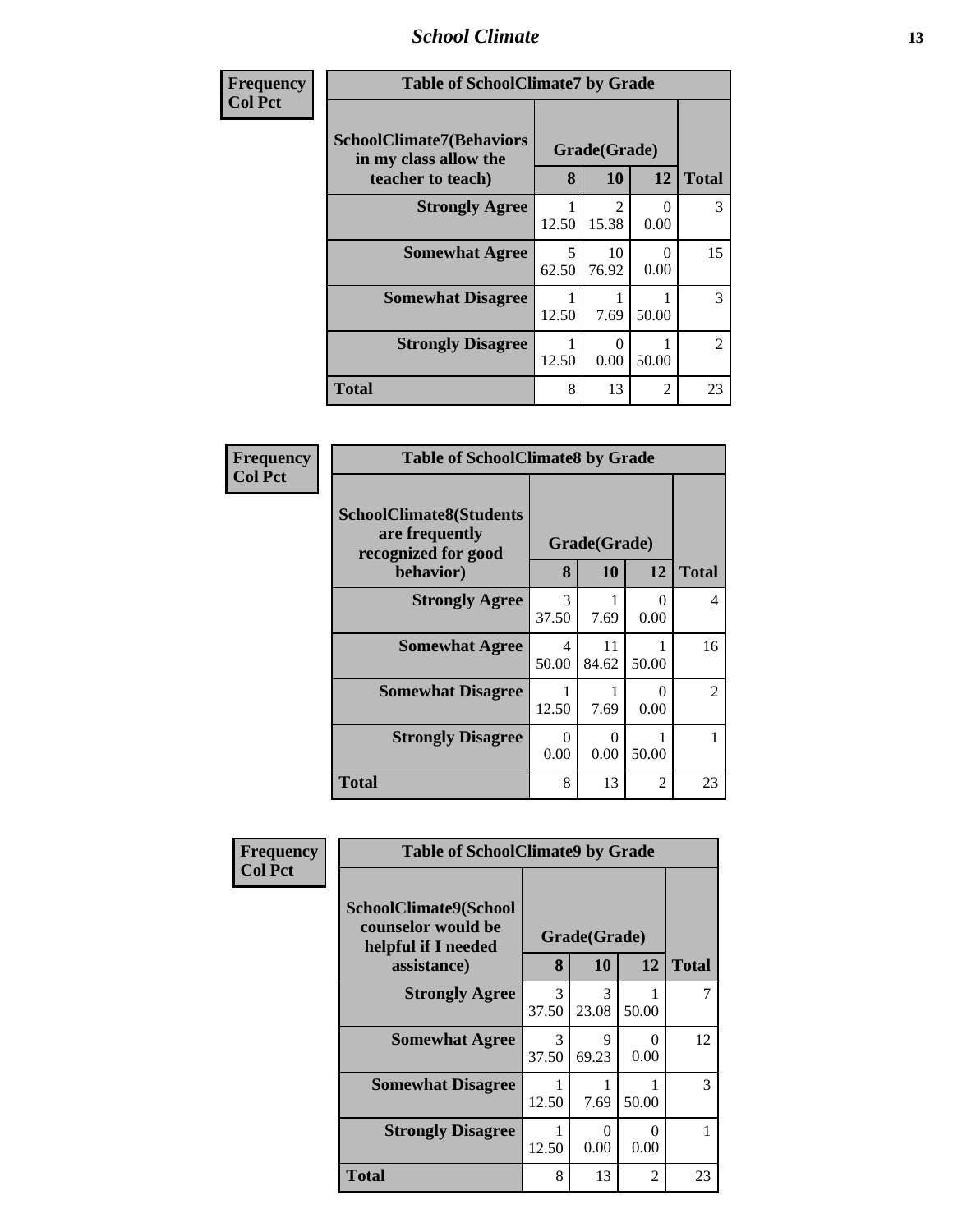## *Reasons for Dropping Out* **14**

| Frequency      | <b>Table of Dropoutreason by Grade</b>                                   |                  |                         |                      |              |
|----------------|--------------------------------------------------------------------------|------------------|-------------------------|----------------------|--------------|
| <b>Col Pct</b> | Dropoutreason(If<br>I dropped out the<br>reason would<br>most likely be) | 8                | Grade(Grade)<br>10      | 12                   | <b>Total</b> |
|                | <b>Won't Drop out</b>                                                    | 3<br>37.50       | 7.69                    | 50.00                | 5            |
|                | <b>Bored</b>                                                             | 2<br>25.00       | 7.69                    | $\mathbf{0}$<br>0.00 | 3            |
|                | <b>Family Reasons</b>                                                    | 12.50            | 7.69                    | $\Omega$<br>0.00     | 2            |
|                | <b>Being Bullied</b>                                                     | $\Omega$<br>0.00 | $\mathfrak{D}$<br>15.38 | ∩<br>0.00            | 2            |
|                | <b>Other</b>                                                             | 2<br>25.00       | 8<br>61.54              | 50.00                | 11           |
|                | Total                                                                    | 8                | 13                      | 2                    | 23           |

| Frequency      | <b>Table of Dropout by Grade</b>                                       |            |                    |       |              |
|----------------|------------------------------------------------------------------------|------------|--------------------|-------|--------------|
| <b>Col Pct</b> | Dropout(I<br>have<br>thought<br>about<br>dropping<br>out of<br>school) | 8          | Grade(Grade)<br>10 | 12    | <b>Total</b> |
|                | Yes                                                                    | 3<br>37.50 | 9<br>69.23         | 50.00 | 13           |
|                | N <sub>0</sub>                                                         | 5<br>62.50 | 4<br>30.77         | 50.00 | 10           |
|                | <b>Total</b>                                                           | 8          | 13                 | 2     | 23           |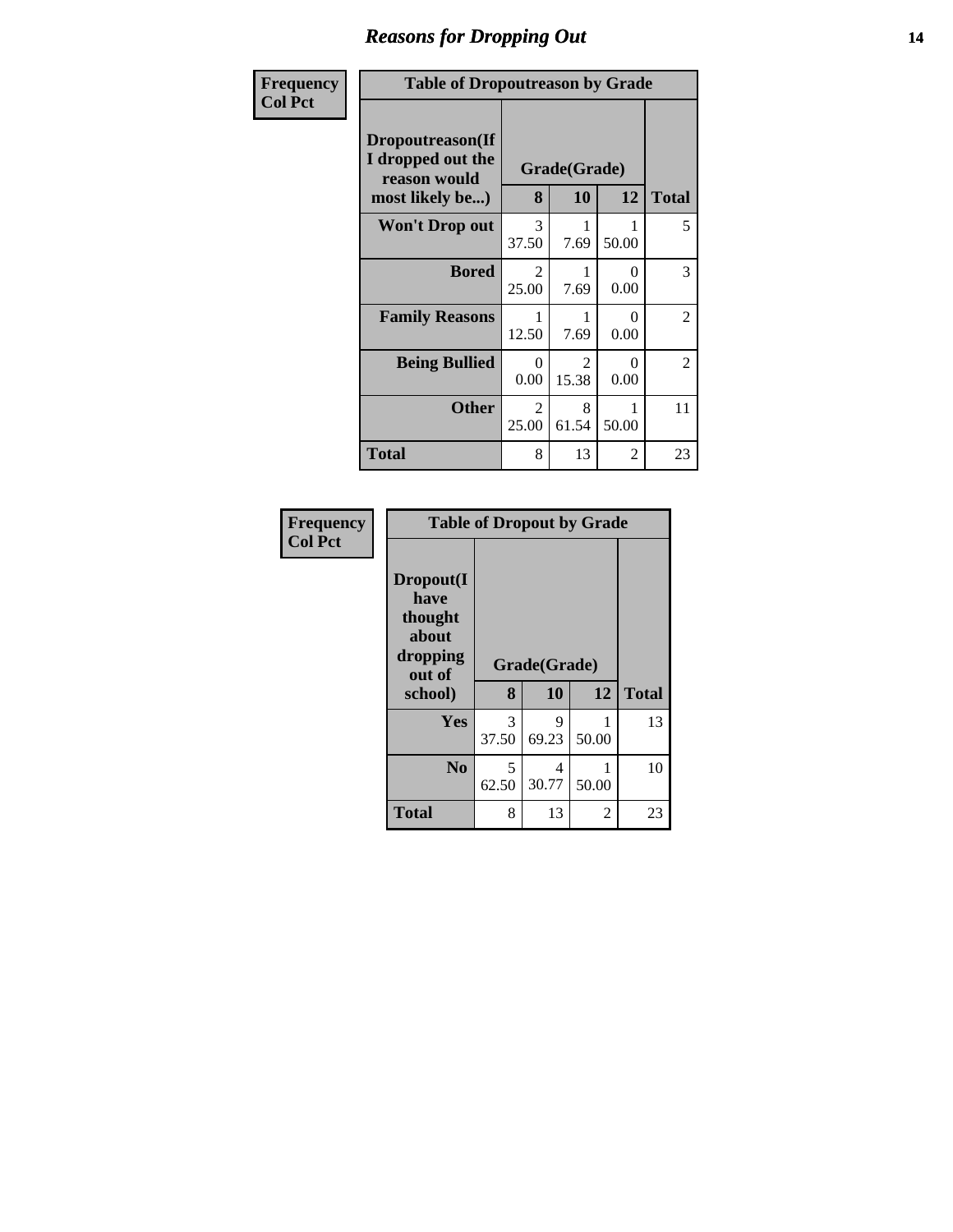*School Safety* **15**

| Frequency<br><b>Col Pct</b> |                                                                                                   | <b>Table of Gangself by Grade</b> |                    |                          |              |
|-----------------------------|---------------------------------------------------------------------------------------------------|-----------------------------------|--------------------|--------------------------|--------------|
|                             | Gangself(I<br>have<br>participated<br>in illegal<br>gang<br>activities in<br>the past 30<br>days) | 8                                 | Grade(Grade)<br>10 | 12                       | <b>Total</b> |
|                             | Yes                                                                                               | 0<br>0.00                         | 7.69               | ∩<br>0.00                |              |
|                             | N <sub>0</sub>                                                                                    | 8<br>100.00                       | 12<br>92.31        | $\mathfrak{D}$<br>100.00 | 22           |
|                             | <b>Total</b>                                                                                      | 8                                 | 13                 | 2                        | 23           |

#### **Frequency Col Pct**

| <b>Table of Gangpeers by Grade</b>                                                                                    |            |              |                          |              |  |  |  |
|-----------------------------------------------------------------------------------------------------------------------|------------|--------------|--------------------------|--------------|--|--|--|
| <b>Gangpeers</b> (I<br>have friends<br>who have<br>participated<br>in illegal<br>gang<br>activities in<br>the past 30 |            | Grade(Grade) |                          |              |  |  |  |
| days)                                                                                                                 | 8          | 10           | 12                       | <b>Total</b> |  |  |  |
|                                                                                                                       |            |              |                          |              |  |  |  |
| Yes                                                                                                                   | 2<br>25.00 | 1<br>7.69    | 0<br>0.00                | 3            |  |  |  |
| No                                                                                                                    | 6<br>75.00 | 12<br>92.31  | $\mathfrak{D}$<br>100.00 | 20           |  |  |  |

| Frequency      | <b>Table of Pickedon by Grade</b>                                   |            |              |       |              |
|----------------|---------------------------------------------------------------------|------------|--------------|-------|--------------|
| <b>Col Pct</b> | <b>Pickedon</b> (I have<br>been picked on or<br>teased at school in |            | Grade(Grade) |       |              |
|                | the past 30 days)                                                   | 8          | 10           | 12    | <b>Total</b> |
|                | <b>Strongly Agree</b>                                               | 12.50      | 3<br>23.08   | 0.00  | 4            |
|                | <b>Somewhat Agree</b>                                               | 3<br>37.50 | 7.69         | 50.00 | 5            |
|                | <b>Somewhat Disagree</b>                                            | 2<br>25.00 | 2<br>15.38   | 0.00  | 4            |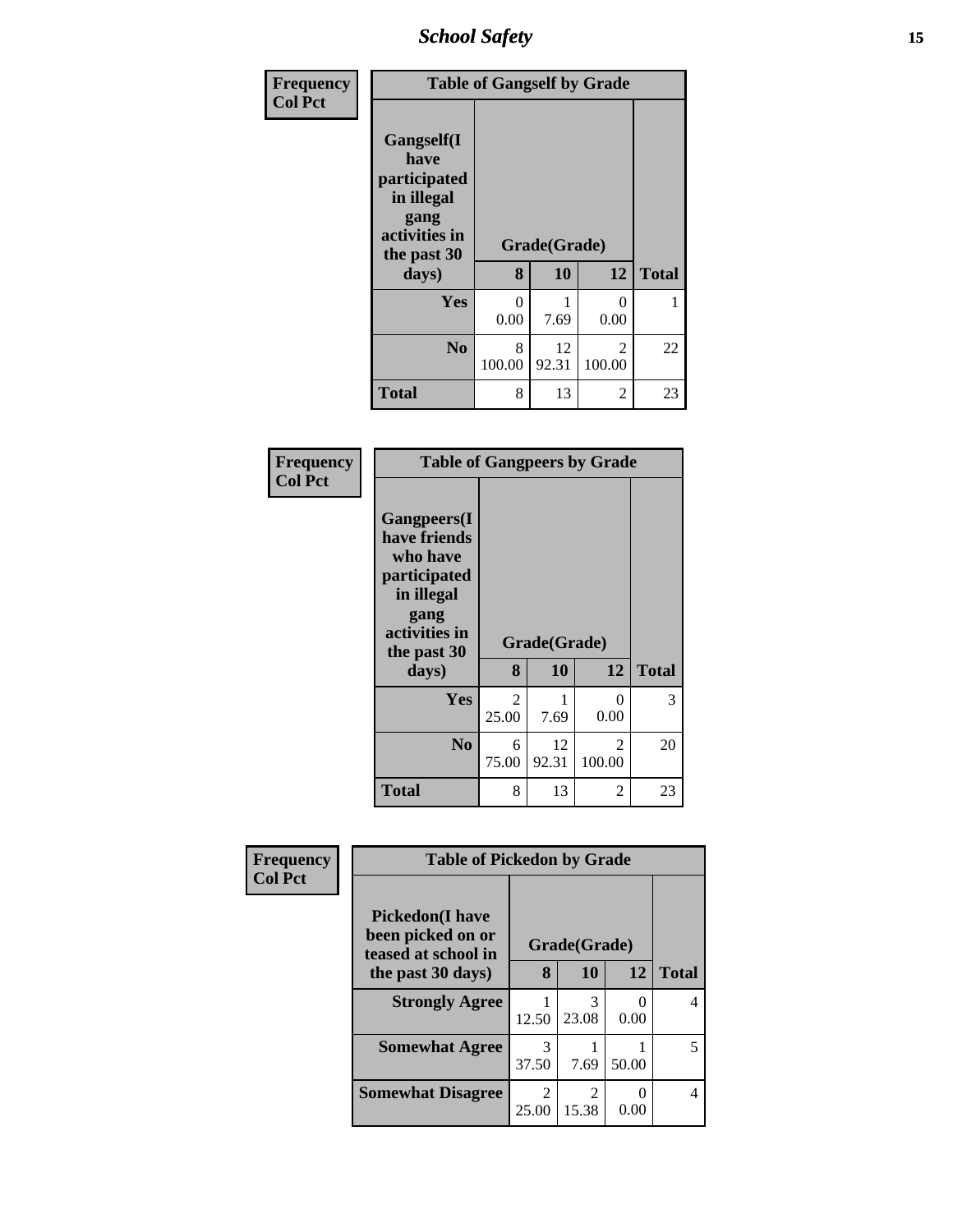# *School Safety* **16**

| <b>Frequency</b> | <b>Table of Pickedon by Grade</b>                                                        |                         |                    |           |              |
|------------------|------------------------------------------------------------------------------------------|-------------------------|--------------------|-----------|--------------|
| <b>Col Pct</b>   | <b>Pickedon</b> (I have<br>been picked on or<br>teased at school in<br>the past 30 days) | 8                       | Grade(Grade)<br>10 | <b>12</b> | <b>Total</b> |
|                  | <b>Strongly Disagree</b>                                                                 | $\overline{2}$<br>25.00 | 53.85              | 50.00     | 10           |
|                  | Total                                                                                    | 8                       | 13                 | 2         | 23           |

| Frequency<br><b>Col Pct</b> | <b>Table of Safeschool by Grade</b>                      |            |                    |           |              |
|-----------------------------|----------------------------------------------------------|------------|--------------------|-----------|--------------|
|                             | Safeschool(School<br>is a place at which I<br>feel safe) | 8          | Grade(Grade)<br>10 | 12        | <b>Total</b> |
|                             | <b>Strongly Agree</b>                                    | 2<br>25.00 | 3<br>23.08         | 0<br>0.00 | 5            |
|                             | <b>Somewhat Agree</b>                                    | 1<br>12.50 | 4<br>30.77         | 50.00     | 6            |
|                             | <b>Somewhat Disagree</b>                                 | 5<br>62.50 | 5<br>38.46         | 0<br>0.00 | 10           |
|                             | <b>Strongly Disagree</b>                                 | 0<br>0.00  | 7.69               | 50.00     | 2            |
|                             | Total                                                    | 8          | 13                 | 2         | 23           |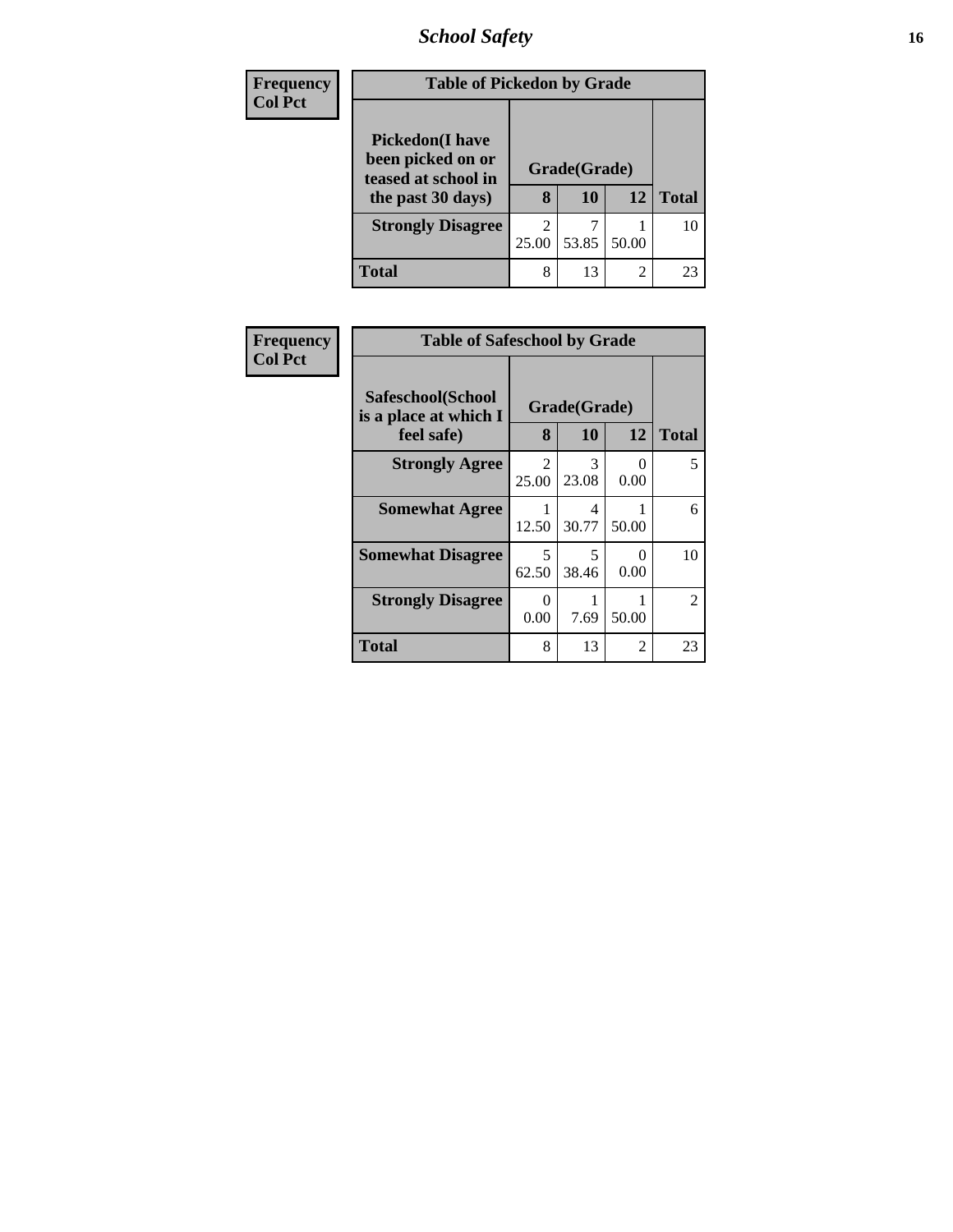*School Safety* **17**

| Frequency      | <b>Table of Grade by Bullied</b> |                                                                                  |                  |                      |                         |                |
|----------------|----------------------------------|----------------------------------------------------------------------------------|------------------|----------------------|-------------------------|----------------|
| <b>Row Pct</b> |                                  | <b>Bullied</b> (I have been<br>bullied by other students<br>in the past 30 days) |                  |                      |                         |                |
|                |                                  | $\bf{0}$                                                                         | 1 or             | 3 <sub>to</sub><br>5 | 6 to<br>g               |                |
|                | Grade(Grade)                     | <b>Days</b>                                                                      | days             | days                 | days                    | <b>Total</b>   |
|                | 8                                | 87.50                                                                            | $\Omega$<br>0.00 | 12.50                | 0<br>0.00               | 8              |
|                | 10                               | 10<br>76.92                                                                      | 7.69             | $\Omega$<br>0.00     | $\overline{2}$<br>15.38 | 13             |
|                | 12                               | $\mathcal{D}_{\mathcal{L}}$<br>100.00                                            | 0<br>0.00        | $\Omega$<br>0.00     | 0<br>0.00               | $\mathfrak{D}$ |
|                | <b>Total</b>                     | 19                                                                               |                  |                      | 2                       | 23             |

| Frequency      | <b>Table of Grade by Bulliedothers</b> |                                                                   |                         |                |  |
|----------------|----------------------------------------|-------------------------------------------------------------------|-------------------------|----------------|--|
| <b>Row Pct</b> |                                        | <b>Bulliedothers</b> (I<br>bullied others in<br>the past 30 days) |                         |                |  |
|                | Grade(Grade)                           | 0 Days                                                            | <b>6 to 9</b><br>days   | <b>Total</b>   |  |
|                | 8                                      | 8<br>100.00                                                       | 0<br>0.00               | 8              |  |
|                | 10                                     | 11<br>84.62                                                       | $\mathfrak{D}$<br>15.38 | 13             |  |
|                | 12                                     | $\mathfrak{D}$<br>100.00                                          | 0<br>0.00               | $\overline{2}$ |  |
|                | <b>Total</b>                           | 21                                                                | $\mathfrak{D}$          | 23             |  |

| Frequency<br><b>Row Pct</b> | <b>Table of Grade by Weaponschool</b> |                                                                                    |               |  |
|-----------------------------|---------------------------------------|------------------------------------------------------------------------------------|---------------|--|
|                             |                                       | <b>Weaponschool</b> (I<br>brought a<br>weapon to<br>school in the<br>past 30 days) |               |  |
|                             | Grade(Grade)                          | 0 Days                                                                             | <b>Total</b>  |  |
|                             | 8                                     | 8<br>100.00                                                                        | 8             |  |
|                             | 10                                    | 13<br>100.00                                                                       | 13            |  |
|                             | 12                                    | $\mathfrak{D}$<br>100.00                                                           | $\mathcal{L}$ |  |
|                             | Total                                 | 23                                                                                 | 23            |  |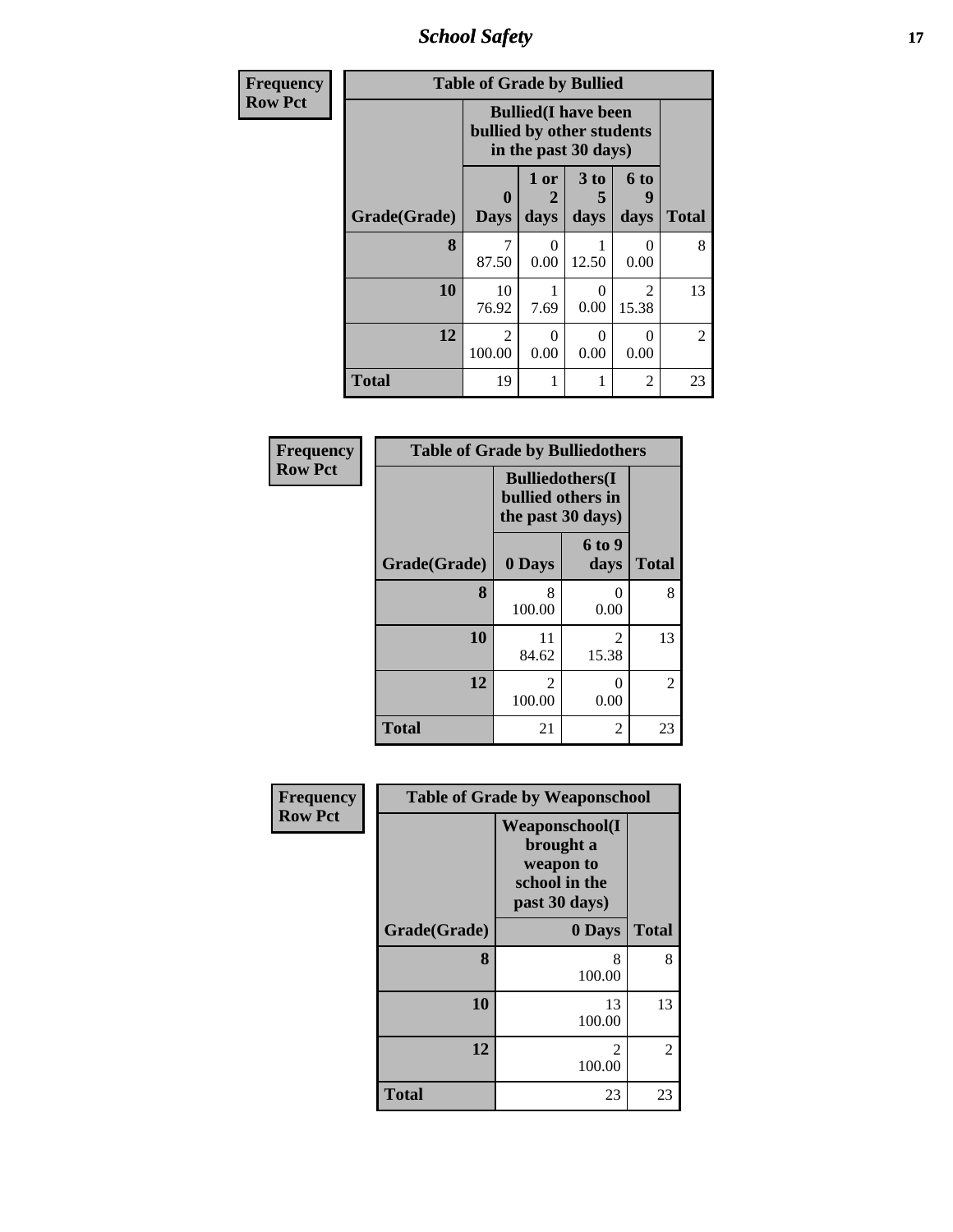*School Safety* **18**

| Frequency      | <b>Table of Grade by Absentunsafe</b> |                                                                                             |              |  |  |
|----------------|---------------------------------------|---------------------------------------------------------------------------------------------|--------------|--|--|
| <b>Row Pct</b> |                                       | Absentunsafe(I<br>have missed<br>school because<br>I felt unsafe in<br>the past 30<br>days) |              |  |  |
|                | Grade(Grade)                          | 0 Days                                                                                      | <b>Total</b> |  |  |
|                | 8                                     | 8<br>100.00                                                                                 | 8            |  |  |
|                | 10                                    | 13<br>100.00                                                                                | 13           |  |  |
|                | 12                                    | $\mathfrak{D}$<br>100.00                                                                    | 2            |  |  |
|                | <b>Total</b>                          | 23                                                                                          | 23           |  |  |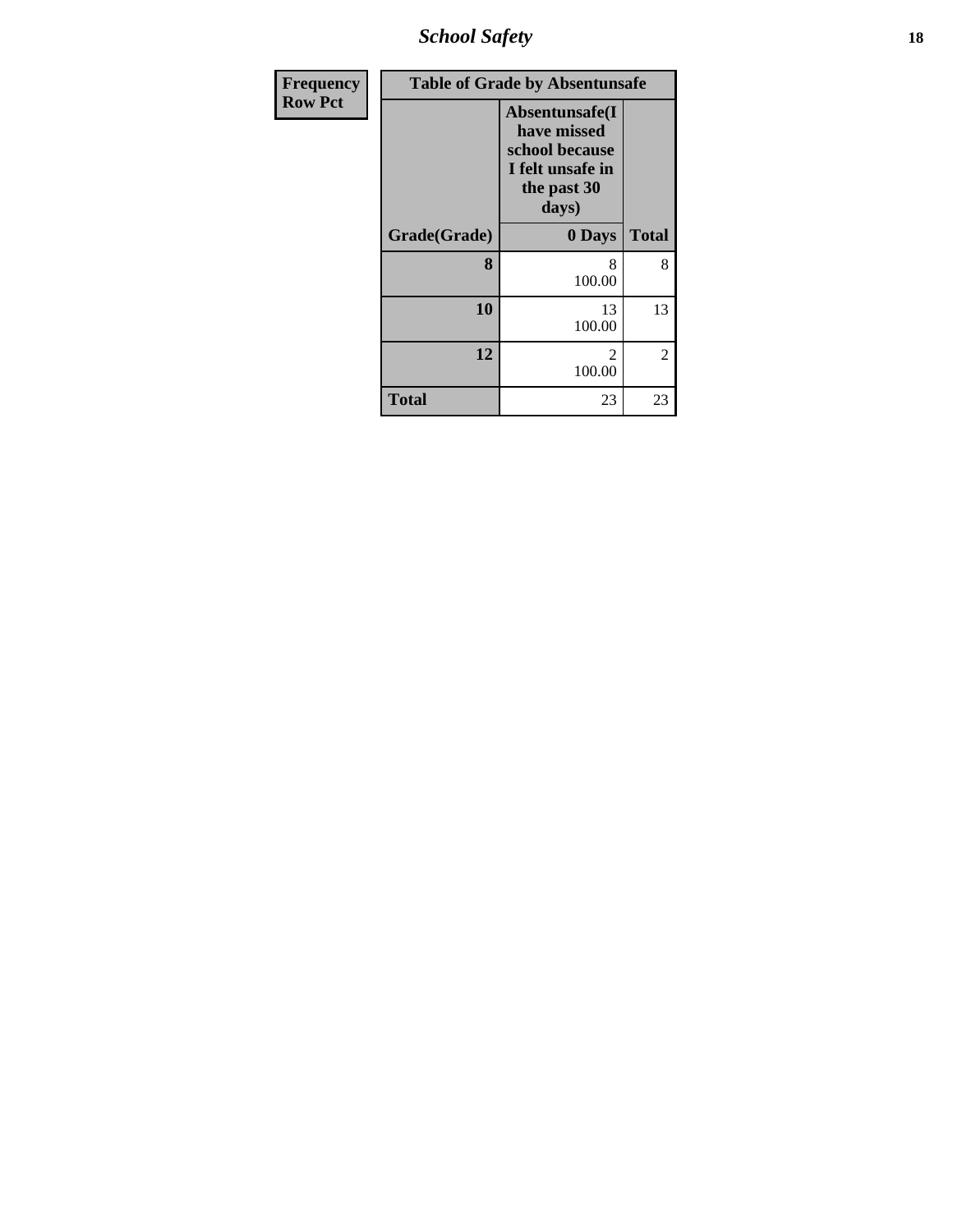# *Drug Use During Last 30 Days* **19**

| Frequency      | <b>Table of Grade by Alcohol</b> |                          |                                       |                  |                |  |
|----------------|----------------------------------|--------------------------|---------------------------------------|------------------|----------------|--|
| <b>Row Pct</b> |                                  |                          | Alcohol(Alcohol<br>use, past 30 days) |                  |                |  |
|                | Grade(Grade)                     | Did<br>not<br><b>use</b> | $1-2$<br>days                         | $3 - 5$<br>days  | <b>Total</b>   |  |
|                | 8                                | 8<br>100.00              | 0<br>0.00                             | 0<br>0.00        | 8              |  |
|                | 10                               | 11<br>84.62              | $\mathfrak{D}$<br>15.38               | $\Omega$<br>0.00 | 13             |  |
|                | 12                               | 50.00                    | 0<br>0.00                             | 50.00            | $\overline{2}$ |  |
|                | <b>Total</b>                     | 20                       | 2                                     | 1                | 23             |  |

| Frequency      | <b>Table of Grade by Cigarettes</b> |                                                             |               |                         |              |  |
|----------------|-------------------------------------|-------------------------------------------------------------|---------------|-------------------------|--------------|--|
| <b>Row Pct</b> |                                     | <b>Cigarettes</b> (Smoking<br>tobacco use,<br>past 30 days) |               |                         |              |  |
|                | Grade(Grade)                        | <b>Did</b><br>not<br><b>use</b>                             | $1-2$<br>days | $3 - 5$<br>days         | <b>Total</b> |  |
|                | 8                                   | 7<br>87.50                                                  | 0<br>0.00     | 12.50                   | 8            |  |
|                | 10                                  | 10<br>76.92                                                 | 1<br>7.69     | $\overline{2}$<br>15.38 | 13           |  |
|                | 12                                  | $\mathfrak{D}$<br>100.00                                    | 0<br>0.00     | $\Omega$<br>0.00        | 2            |  |
|                | <b>Total</b>                        | 19                                                          | 1             | 3                       | 23           |  |

| <b>Frequency</b> | <b>Table of Grade by Smokeless</b>                      |                                 |                  |                  |                         |                   |                         |              |
|------------------|---------------------------------------------------------|---------------------------------|------------------|------------------|-------------------------|-------------------|-------------------------|--------------|
| <b>Row Pct</b>   | <b>Smokeless</b> (Chewing tobacco use,<br>past 30 days) |                                 |                  |                  |                         |                   |                         |              |
|                  | Grade(Grade)                                            | <b>Did</b><br>not<br><b>use</b> | $1-2$<br>days    | $3 - 5$<br>days  | $10-19$<br>days         | $20 - 29$<br>days | <b>Every</b><br>day     | <b>Total</b> |
|                  | 8                                                       | 5<br>62.50                      | $\Omega$<br>0.00 | 12.50            | 0<br>0.00               | $\Omega$<br>0.00  | $\mathfrak{D}$<br>25.00 | 8            |
|                  | 10                                                      | 6<br>46.15                      | 3<br>23.08       | $\Omega$<br>0.00 | $\mathfrak{D}$<br>15.38 | 2<br>15.38        | $\Omega$<br>0.00        | 13           |
|                  | 12                                                      | $\mathfrak{D}$<br>100.00        | $\Omega$<br>0.00 | $\Omega$<br>0.00 | $\Omega$<br>0.00        | $\Omega$<br>0.00  | $\Omega$<br>0.00        | 2            |
|                  | <b>Total</b>                                            | 13                              | 3                |                  | $\overline{2}$          | $\overline{2}$    | $\overline{2}$          | 23           |

| Frequen        |  |
|----------------|--|
| <b>Row Pct</b> |  |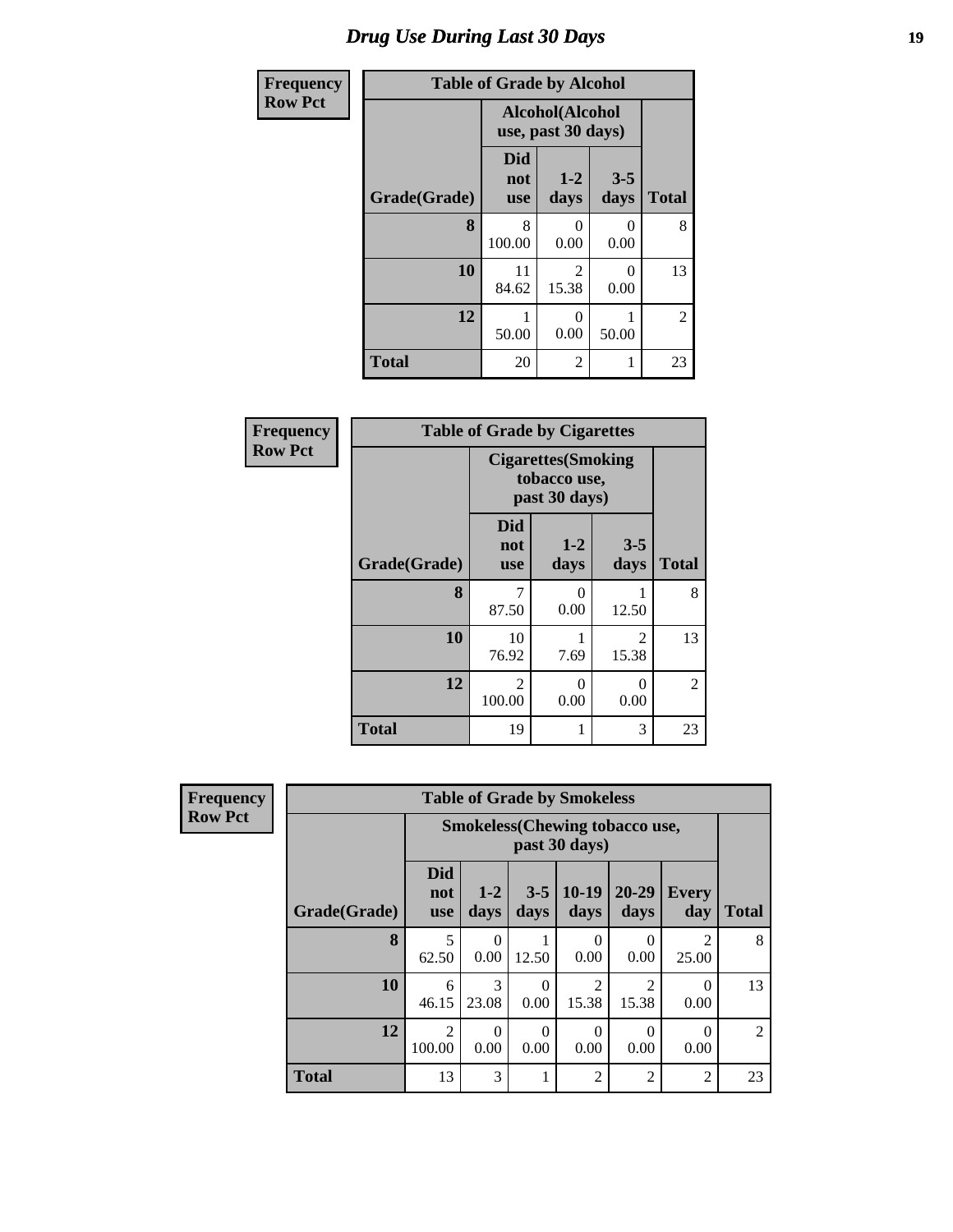# *Drug Use During Last 30 Days* 20

| Frequency      | <b>Table of Grade by Marijuana</b> |                          |                                            |               |                |
|----------------|------------------------------------|--------------------------|--------------------------------------------|---------------|----------------|
| <b>Row Pct</b> |                                    |                          | Marijuana (Marijuana<br>use, past 30 days) |               |                |
|                | Grade(Grade)                       | <b>Did</b><br>not use    | $1 - 2$<br>days                            | 20-29<br>days | <b>Total</b>   |
|                | 8                                  | 8<br>100.00              | 0.00                                       | 0.00          | 8              |
|                | 10                                 | 10<br>76.92              | $\mathfrak{D}$<br>15.38                    | 7.69          | 13             |
|                | 12                                 | $\overline{2}$<br>100.00 | 0<br>0.00                                  | 0.00          | $\overline{2}$ |
|                | <b>Total</b>                       | 20                       | $\overline{2}$                             | 1             | 23             |

| Frequency      | <b>Table of Grade by Cocaine</b> |                                               |                  |                |              |  |
|----------------|----------------------------------|-----------------------------------------------|------------------|----------------|--------------|--|
| <b>Row Pct</b> |                                  | <b>Cocaine</b> (Cocaine<br>use, past 30 days) |                  |                |              |  |
|                | Grade(Grade)                     | <b>Did</b><br>not<br><b>use</b>               | $1-2$<br>days    | 10-19<br>days  | <b>Total</b> |  |
|                | 8                                | 8<br>100.00                                   | 0<br>0.00        | $_{0}$<br>0.00 | 8            |  |
|                | 10                               | 11<br>84.62                                   | 7.69             | 7.69           | 13           |  |
|                | 12                               | $\mathfrak{D}$<br>100.00                      | $\theta$<br>0.00 | 0<br>0.00      | 2            |  |
|                | <b>Total</b>                     | 21                                            | 1                | 1              | 23           |  |

| Frequency      | <b>Table of Grade by Inhalants</b> |                                                  |                |  |  |
|----------------|------------------------------------|--------------------------------------------------|----------------|--|--|
| <b>Row Pct</b> |                                    | <b>Inhalants</b> (Inhalant<br>use, past 30 days) |                |  |  |
|                | Grade(Grade)                       | Did not use                                      | <b>Total</b>   |  |  |
|                | 8                                  | 8<br>100.00                                      | 8              |  |  |
|                | 10                                 | 13<br>100.00                                     | 13             |  |  |
|                | 12                                 | 100.00                                           | $\overline{2}$ |  |  |
|                | <b>Total</b>                       | 23                                               | 23             |  |  |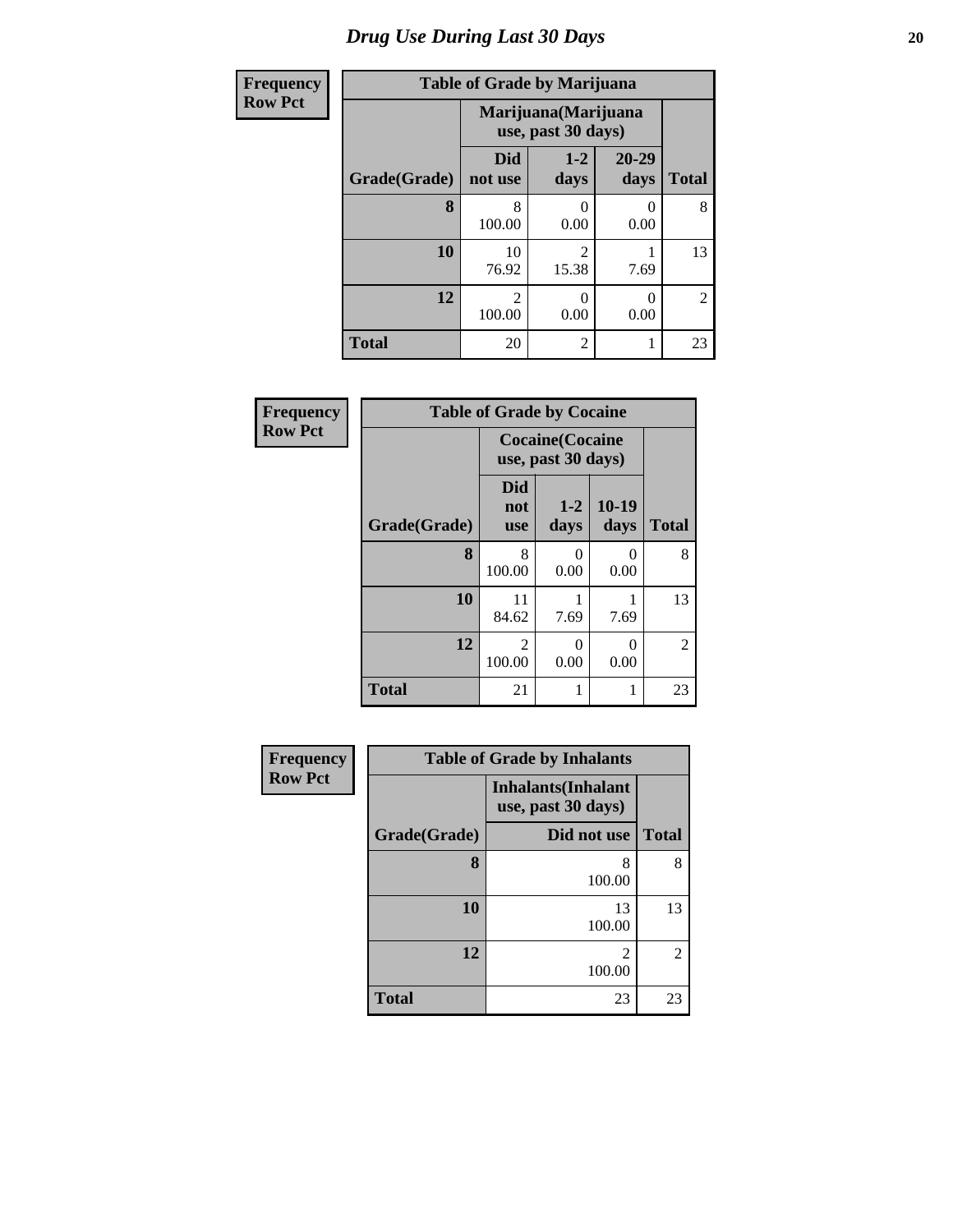| <b>Frequency</b> | <b>Table of Grade by Steroids</b> |                                                   |                |  |  |
|------------------|-----------------------------------|---------------------------------------------------|----------------|--|--|
| <b>Row Pct</b>   |                                   | <b>Steroids</b> (Steroid<br>use,<br>past 30 days) |                |  |  |
|                  | Grade(Grade)                      | Did not use                                       | <b>Total</b>   |  |  |
|                  | 8                                 | 8<br>100.00                                       | 8              |  |  |
|                  | 10                                | 13<br>100.00                                      | 13             |  |  |
|                  | 12                                | 2<br>100.00                                       | $\overline{2}$ |  |  |
|                  | <b>Total</b>                      | 23                                                | 23             |  |  |

| Frequency      | <b>Table of Grade by Ecstasy</b> |                                                  |                |  |  |
|----------------|----------------------------------|--------------------------------------------------|----------------|--|--|
| <b>Row Pct</b> |                                  | <b>Ecstasy</b> (Ecstasy<br>use,<br>past 30 days) |                |  |  |
|                | Grade(Grade)                     | Did not use                                      | <b>Total</b>   |  |  |
|                | 8                                | 8<br>100.00                                      | 8              |  |  |
|                | 10                               | 13<br>100.00                                     | 13             |  |  |
|                | 12                               | 2<br>100.00                                      | $\overline{2}$ |  |  |
|                | <b>Total</b>                     | 23                                               | 23             |  |  |

| Frequency      | <b>Table of Grade by Meth</b> |                                                    |                |  |  |  |
|----------------|-------------------------------|----------------------------------------------------|----------------|--|--|--|
| <b>Row Pct</b> |                               | <b>Meth</b> (Methamphetamine<br>use, past 30 days) |                |  |  |  |
|                | Grade(Grade)                  | Did not use                                        | <b>Total</b>   |  |  |  |
|                | 8                             | 8<br>100.00                                        | 8              |  |  |  |
|                | 10                            | 13<br>100.00                                       | 13             |  |  |  |
|                | 12                            | $\mathfrak{D}$<br>100.00                           | $\overline{2}$ |  |  |  |
|                | <b>Total</b>                  | 23                                                 | 23             |  |  |  |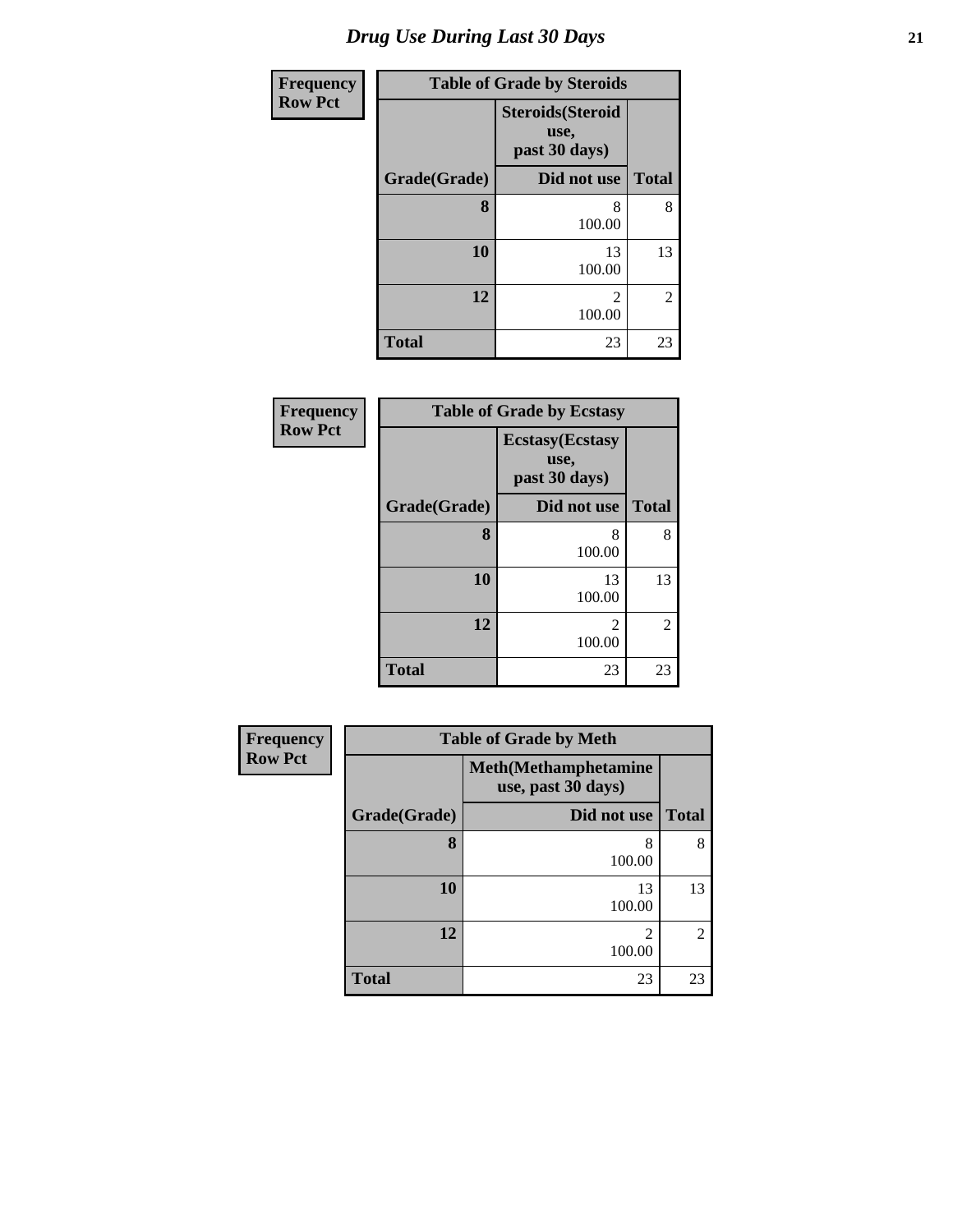# *Drug Use During Last 30 Days* **22**

| <b>Frequency</b> | <b>Table of Grade by Hallucinogens</b> |                                                  |                |  |  |  |
|------------------|----------------------------------------|--------------------------------------------------|----------------|--|--|--|
| <b>Row Pct</b>   |                                        | Hallucinogens(Hallucinogen<br>use, past 30 days) |                |  |  |  |
|                  | Grade(Grade)                           | Did not use                                      | <b>Total</b>   |  |  |  |
|                  | 8                                      | 8<br>100.00                                      | 8              |  |  |  |
|                  | 10                                     | 13<br>100.00                                     | 13             |  |  |  |
|                  | 12                                     | $\mathfrak{D}$<br>100.00                         | $\overline{c}$ |  |  |  |
|                  | <b>Total</b>                           | 23                                               | 23             |  |  |  |

| <b>Frequency</b> | <b>Table of Grade by Prescription</b> |                                                                                   |                  |                  |              |  |
|------------------|---------------------------------------|-----------------------------------------------------------------------------------|------------------|------------------|--------------|--|
| <b>Row Pct</b>   |                                       | <b>Prescription</b> (Prescription<br>drugs not prescribed to me,<br>past 30 days) |                  |                  |              |  |
|                  | Grade(Grade)                          | Did not<br><b>use</b>                                                             | $3-5$ days       | $10-19$<br>days  | <b>Total</b> |  |
|                  | 8                                     | 87.50                                                                             | $\Omega$<br>0.00 | 12.50            | 8            |  |
|                  | 10                                    | 12<br>92.31                                                                       | 7.69             | $\theta$<br>0.00 | 13           |  |
|                  | 12                                    | $\mathfrak{D}$<br>100.00                                                          | $\Omega$<br>0.00 | 0<br>0.00        | 2            |  |
|                  | <b>Total</b>                          | 21                                                                                | 1                | 1                | 23           |  |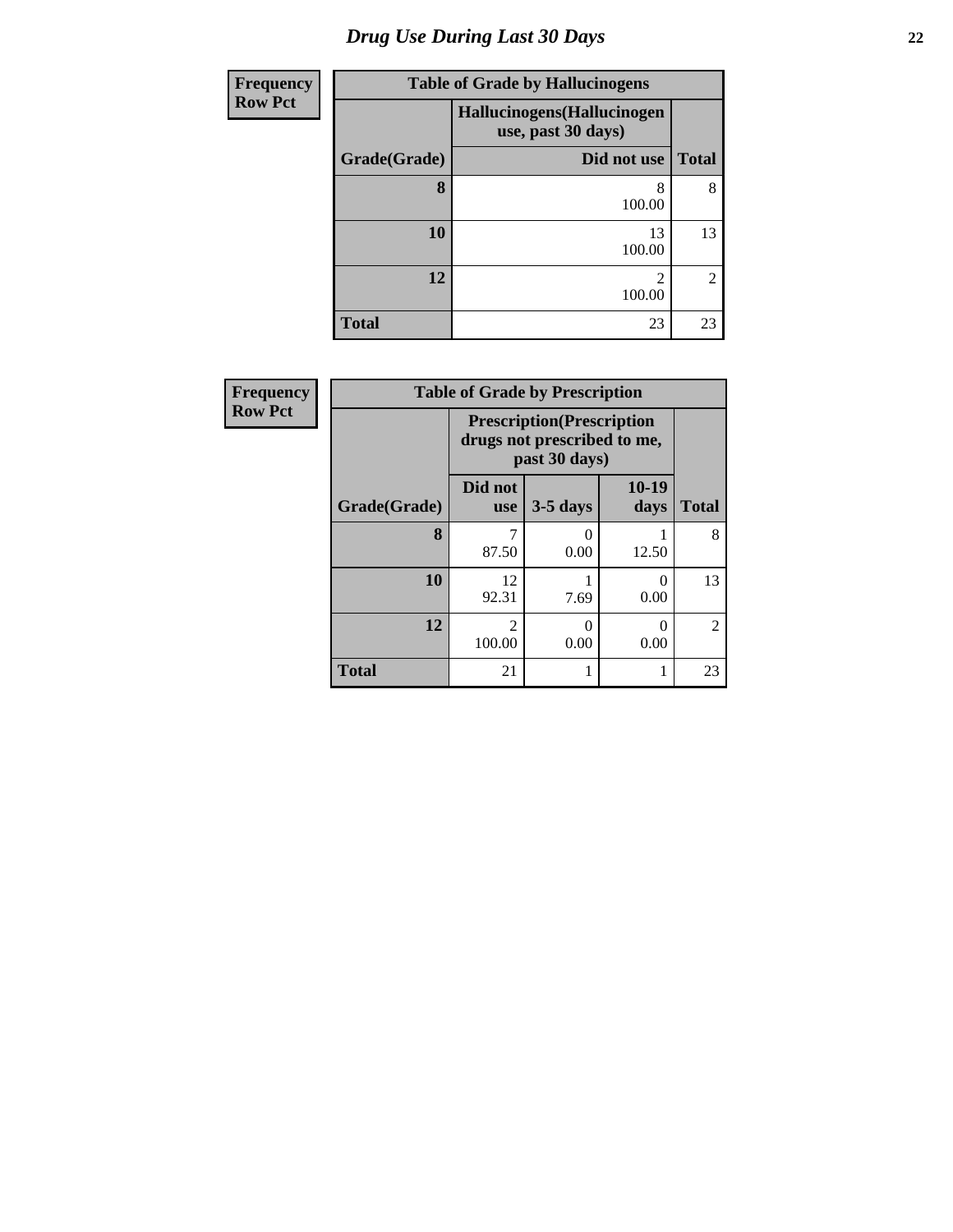#### **Frequency Col Pct**

| <b>Table of Alcoholease by Grade</b> |                  |                           |                           |              |  |
|--------------------------------------|------------------|---------------------------|---------------------------|--------------|--|
| Grade(Grade)<br>Alcoholease(It is    |                  |                           |                           |              |  |
| easy to get alcohol)                 | 8                | 10                        | 12                        | <b>Total</b> |  |
| <b>Strongly Agree</b>                | $\Omega$<br>0.00 | $\mathbf{\Omega}$<br>0.00 | 50.00                     |              |  |
| <b>Somewhat Agree</b>                | 12.50            | $\mathcal{L}$<br>15.38    | 50.00                     | 4            |  |
| <b>Somewhat Disagree</b>             | 3<br>37.50       | 7.69                      | 0.00                      | 4            |  |
| <b>Strongly Disagree</b>             | 4<br>50.00       | 10<br>76.92               | $\mathbf{\Omega}$<br>0.00 | 14           |  |
| Total                                | 8                | 13                        | 2                         | 23           |  |

| Frequency      | <b>Table of Cigarettesease by Grade</b>                 |            |                           |                                       |              |
|----------------|---------------------------------------------------------|------------|---------------------------|---------------------------------------|--------------|
| <b>Col Pct</b> | Cigarettesease(It is<br>easy to get smoking<br>tobacco) | 8          | Grade(Grade)<br><b>10</b> | 12                                    | <b>Total</b> |
|                | <b>Strongly Agree</b>                                   | 0<br>0.00  | 7.69                      | $\mathcal{D}_{\mathcal{A}}$<br>100.00 | 3            |
|                | <b>Somewhat Agree</b>                                   | 4<br>50.00 | 4<br>30.77                | ∩<br>0.00                             | 8            |
|                | <b>Somewhat Disagree</b>                                | 12.50      | 3<br>23.08                | ∩<br>0.00                             | 4            |
|                | <b>Strongly Disagree</b>                                | 3<br>37.50 | 5<br>38.46                | ∩<br>0.00                             | 8            |
|                | <b>Total</b>                                            | 8          | 13                        | 2                                     | 23           |

| Frequency      | <b>Table of Smokelessease by Grade</b>                         |            |                    |                          |              |
|----------------|----------------------------------------------------------------|------------|--------------------|--------------------------|--------------|
| <b>Col Pct</b> | <b>Smokelessease</b> (It is<br>easy to get chewing<br>tobacco) | 8          | Grade(Grade)<br>10 | 12                       | <b>Total</b> |
|                | <b>Strongly Agree</b>                                          | 3<br>37.50 | 7.69               | $\mathfrak{D}$<br>100.00 | 6            |
|                | <b>Somewhat Agree</b>                                          | 4<br>50.00 | 5<br>38.46         | $\Omega$<br>0.00         | 9            |
|                | <b>Somewhat Disagree</b>                                       | 12.50      | 3<br>23.08         | $\Omega$<br>0.00         | 4            |
|                | <b>Strongly Disagree</b>                                       | 0<br>0.00  | 4<br>30.77         | $\Omega$<br>0.00         | 4            |
|                | <b>Total</b>                                                   | 8          | 13                 | 2                        | 23           |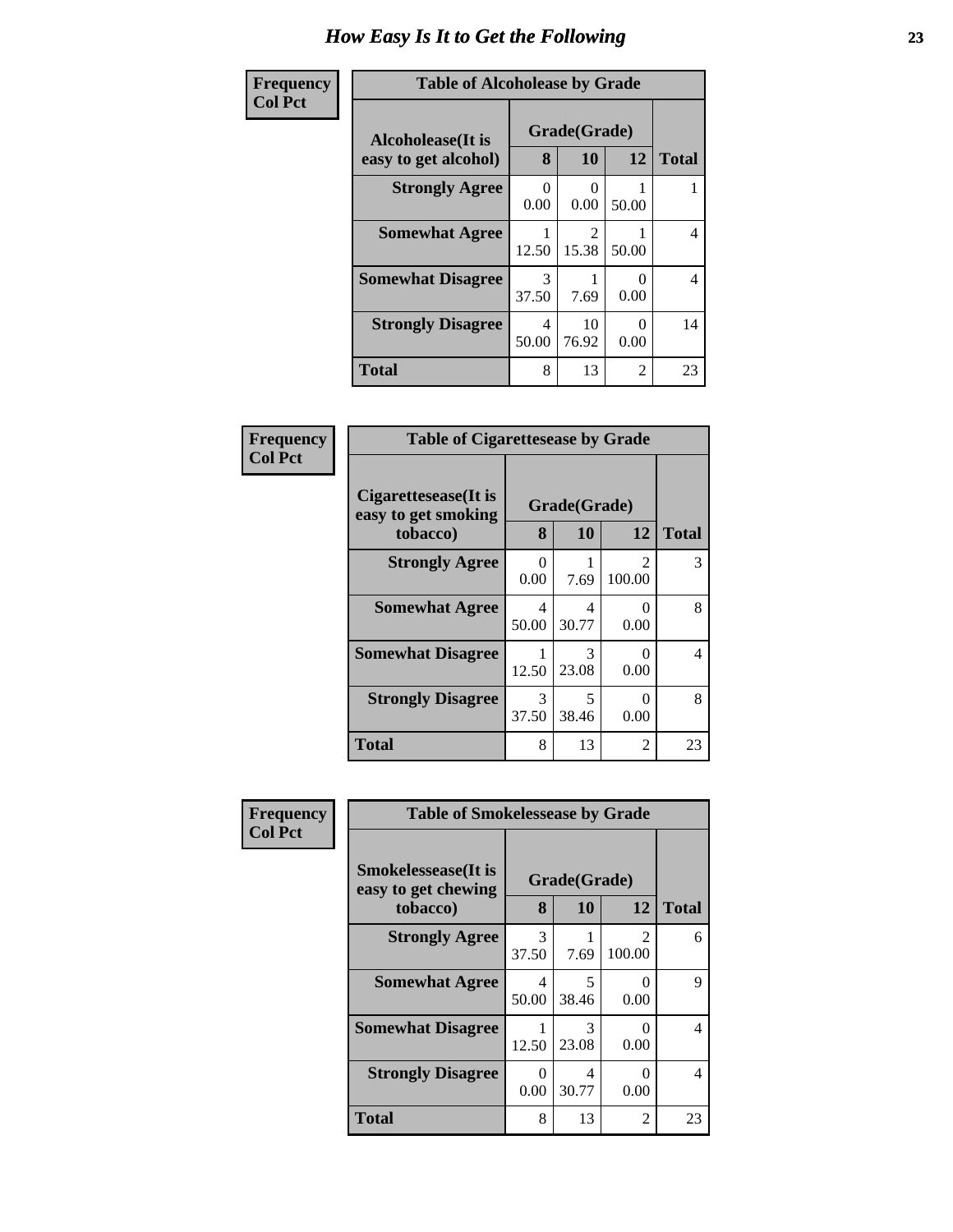| Frequency      | <b>Table of Marijuanaease by Grade</b>           |                         |                         |                           |              |
|----------------|--------------------------------------------------|-------------------------|-------------------------|---------------------------|--------------|
| <b>Col Pct</b> | Marijuanaease(It is<br>easy to get<br>marijuana) | 8                       | Grade(Grade)<br>10      | 12                        | <b>Total</b> |
|                | <b>Strongly Agree</b>                            | $\mathfrak{D}$<br>25.00 | 0<br>0.00               | $\mathcal{D}$<br>100.00   | 4            |
|                | <b>Somewhat Agree</b>                            | $\Omega$<br>0.00        | 3<br>23.08              | $\Omega$<br>0.00          | 3            |
|                | <b>Somewhat Disagree</b>                         | 2<br>25.00              | $\mathfrak{D}$<br>15.38 | $\mathbf{\Omega}$<br>0.00 | 4            |
|                | <b>Strongly Disagree</b>                         | 4<br>50.00              | 8<br>61.54              | $\Omega$<br>0.00          | 12           |
|                | <b>Total</b>                                     | 8                       | 13                      | 2                         | 23           |

| Frequency      | <b>Table of Cocaineease by Grade</b>          |                         |                                      |                          |                |
|----------------|-----------------------------------------------|-------------------------|--------------------------------------|--------------------------|----------------|
| <b>Col Pct</b> | Cocaineease(It is                             | Grade(Grade)<br>8       |                                      |                          | <b>Total</b>   |
|                | easy to get cocaine)<br><b>Strongly Agree</b> |                         | 10                                   | 12                       |                |
|                |                                               | 12.50                   | 0.00                                 | 0.00                     |                |
|                | <b>Somewhat Agree</b>                         | 0<br>0.00               | $\mathcal{D}_{\mathcal{L}}$<br>15.38 | 0<br>0.00                | 2              |
|                | <b>Somewhat Disagree</b>                      | $\mathfrak{D}$<br>25.00 | 0.00                                 | 0<br>0.00                | $\mathfrak{D}$ |
|                | <b>Strongly Disagree</b>                      | 5<br>62.50              | 11<br>84.62                          | $\mathfrak{D}$<br>100.00 | 18             |
|                | <b>Total</b>                                  | 8                       | 13                                   | $\overline{c}$           | 23             |

| Frequency      | <b>Table of Inhalantsease by Grade</b> |              |             |                                                                                                                                                                           |              |
|----------------|----------------------------------------|--------------|-------------|---------------------------------------------------------------------------------------------------------------------------------------------------------------------------|--------------|
| <b>Col Pct</b> | Inhalantsease(It is<br>easy to get     | Grade(Grade) |             |                                                                                                                                                                           |              |
|                | inhalants)                             | 8            | 10          | 12                                                                                                                                                                        | <b>Total</b> |
|                | <b>Strongly Agree</b>                  | 0<br>0.00    | 0.00        | $\mathcal{D}_{\mathcal{A}}^{\mathcal{A}}(\mathcal{A})=\mathcal{D}_{\mathcal{A}}^{\mathcal{A}}(\mathcal{A})\mathcal{D}_{\mathcal{A}}^{\mathcal{A}}(\mathcal{A})$<br>100.00 | 2            |
|                | <b>Somewhat Agree</b>                  | 3<br>37.50   | 7.69        | 0<br>0.00                                                                                                                                                                 | 4            |
|                | <b>Somewhat Disagree</b>               | 12.50        | 0.00        | 0<br>0.00                                                                                                                                                                 |              |
|                | <b>Strongly Disagree</b>               | 4<br>50.00   | 12<br>92.31 | 0<br>0.00                                                                                                                                                                 | 16           |
|                | <b>Total</b>                           | 8            | 13          | 2                                                                                                                                                                         | 23           |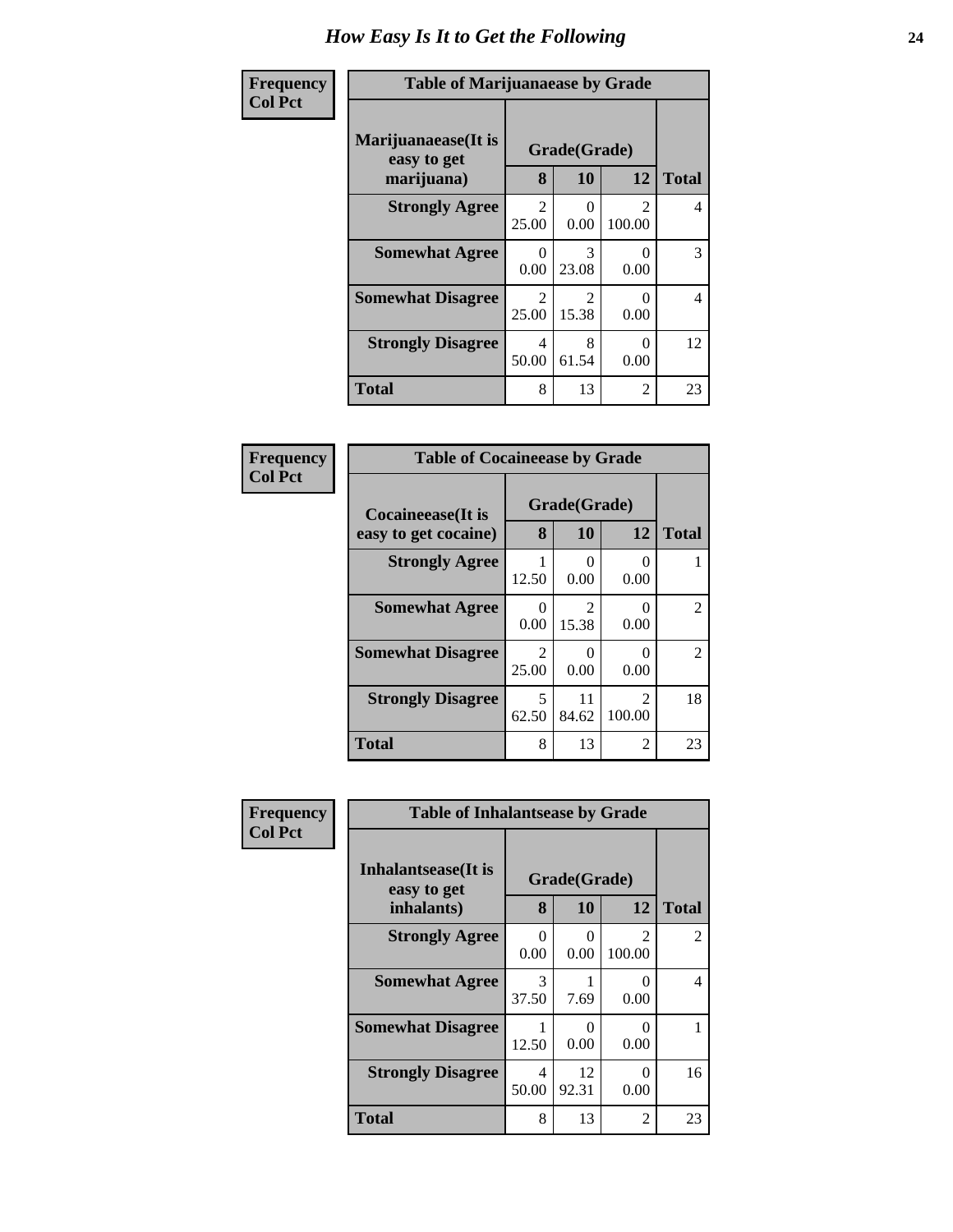#### **Frequency Col Pct**

| <b>Table of Steroidsease by Grade</b> |                                      |             |                |                |  |  |
|---------------------------------------|--------------------------------------|-------------|----------------|----------------|--|--|
| Grade(Grade)<br>Steroidsease(It is    |                                      |             |                |                |  |  |
| easy to get steroids)                 | 8                                    | 10          | 12             | <b>Total</b>   |  |  |
| <b>Somewhat Agree</b>                 | 12.50                                | 7.69        | 50.00          | 3              |  |  |
| <b>Somewhat Disagree</b>              | $\mathcal{D}_{\mathcal{L}}$<br>25.00 | 0.00        | 0.00           | $\overline{2}$ |  |  |
| <b>Strongly Disagree</b>              | 5<br>62.50                           | 12<br>92.31 | 50.00          | 18             |  |  |
| <b>Total</b>                          | 8                                    | 13          | $\mathfrak{D}$ | 23             |  |  |

| Frequency      | <b>Table of Ecstasyease by Grade</b>              |            |                    |       |                |
|----------------|---------------------------------------------------|------------|--------------------|-------|----------------|
| <b>Col Pct</b> | <b>Ecstasyease</b> (It is<br>easy to get ecstasy) | 8          | Grade(Grade)<br>10 | 12    | <b>Total</b>   |
|                | <b>Somewhat Agree</b>                             | 12.50      | 7.69               | 0.00  | $\overline{2}$ |
|                | <b>Somewhat Disagree</b>                          | 37.50      | 0.00               | 50.00 | 4              |
|                | <b>Strongly Disagree</b>                          | 4<br>50.00 | 12<br>92.31        | 50.00 | 17             |
|                | <b>Total</b>                                      | 8          | 13                 | 2     | 23             |

| Frequency      | <b>Table of Methease by Grade</b>     |                                      |              |                          |              |
|----------------|---------------------------------------|--------------------------------------|--------------|--------------------------|--------------|
| <b>Col Pct</b> | <b>Methease</b> (It is easy<br>to get |                                      | Grade(Grade) |                          |              |
|                | methamphetamines)                     | 8                                    | <b>10</b>    | 12                       | <b>Total</b> |
|                | <b>Somewhat Agree</b>                 | 12.50                                | 7.69         | $\mathfrak{D}$<br>100.00 | 4            |
|                | <b>Somewhat Disagree</b>              | $\mathcal{D}_{\mathcal{L}}$<br>25.00 | 7.69         | 0.00                     | 3            |
|                | <b>Strongly Disagree</b>              | 5<br>62.50                           | 11<br>84.62  | $\mathcal{O}$<br>0.00    | 16           |
|                | Total                                 | 8                                    | 13           | $\overline{c}$           | 23           |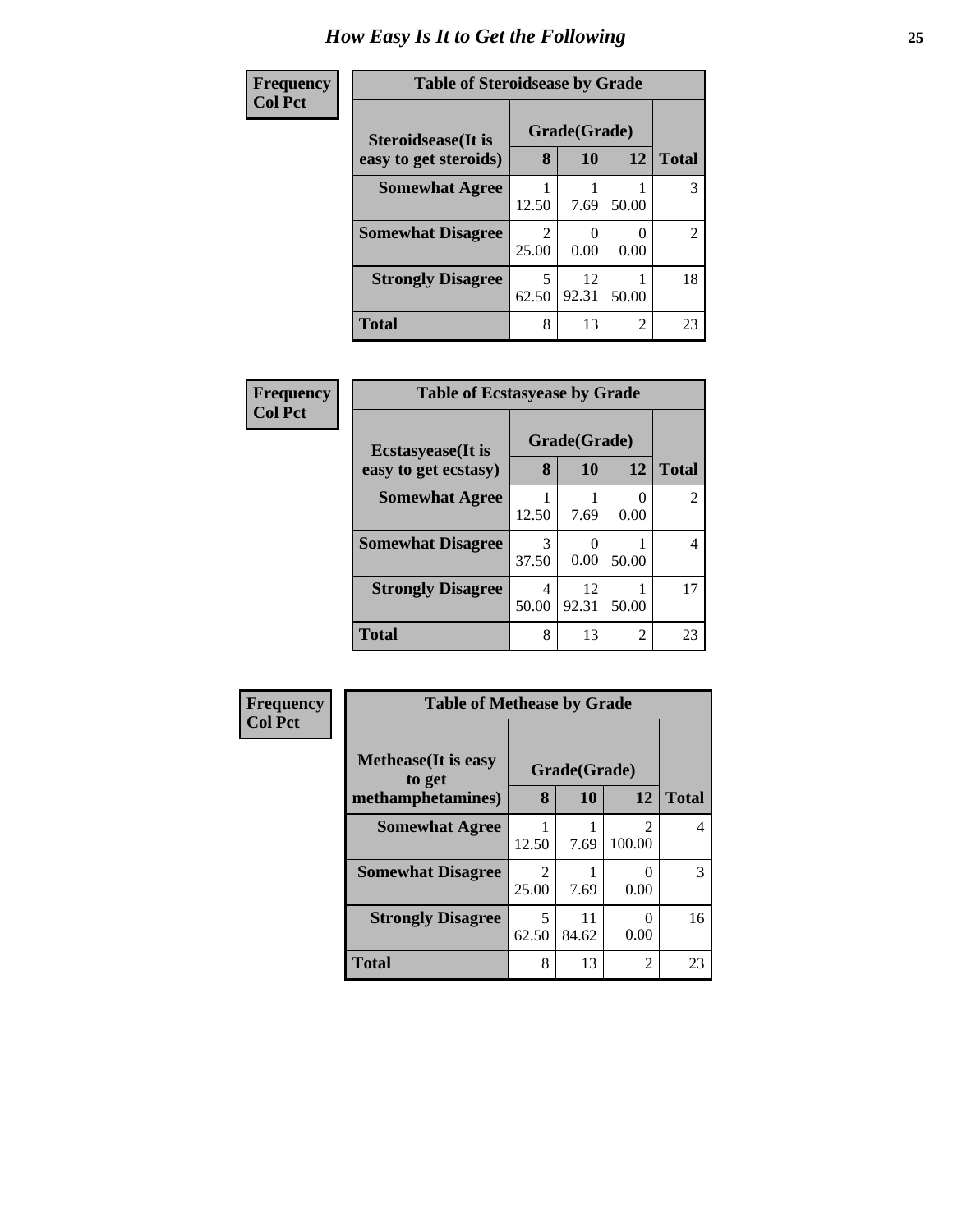| Frequency      | <b>Table of Hallucinogensease by Grade</b> |                         |              |       |                |
|----------------|--------------------------------------------|-------------------------|--------------|-------|----------------|
| <b>Col Pct</b> | Hallucinogensease(It<br>is easy to get     |                         | Grade(Grade) |       |                |
|                | hallucinogens)                             | 8                       | 10           | 12    | <b>Total</b>   |
|                | <b>Somewhat Agree</b>                      | $\mathfrak{D}$<br>25.00 | 7.69         | 50.00 | $\overline{4}$ |
|                | <b>Somewhat Disagree</b>                   | 12.50                   | 0.00         | 0.00  |                |
|                | <b>Strongly Disagree</b>                   | 5<br>62.50              | 12<br>92.31  | 50.00 | 18             |
|                | <b>Total</b>                               | 8                       | 13           | 2     | 23             |

| Frequency      | <b>Table of Prescriptionease by Grade</b>                                        |                         |              |           |              |
|----------------|----------------------------------------------------------------------------------|-------------------------|--------------|-----------|--------------|
| <b>Col Pct</b> | Prescriptionease(It<br>is easy to get<br>prescription drugs<br>not prescribed to |                         | Grade(Grade) |           |              |
|                | me)                                                                              | 8                       | 10           | 12        | <b>Total</b> |
|                | <b>Strongly Agree</b>                                                            | $\overline{2}$<br>25.00 | 2<br>15.38   | 50.00     | 5            |
|                | <b>Somewhat Agree</b>                                                            | 0<br>0.00               | 0<br>0.00    | 50.00     | 1            |
|                | <b>Strongly Disagree</b>                                                         | 6<br>75.00              | 11<br>84.62  | 0<br>0.00 | 17           |
|                | <b>Total</b>                                                                     | 8                       | 13           | 2         | 23           |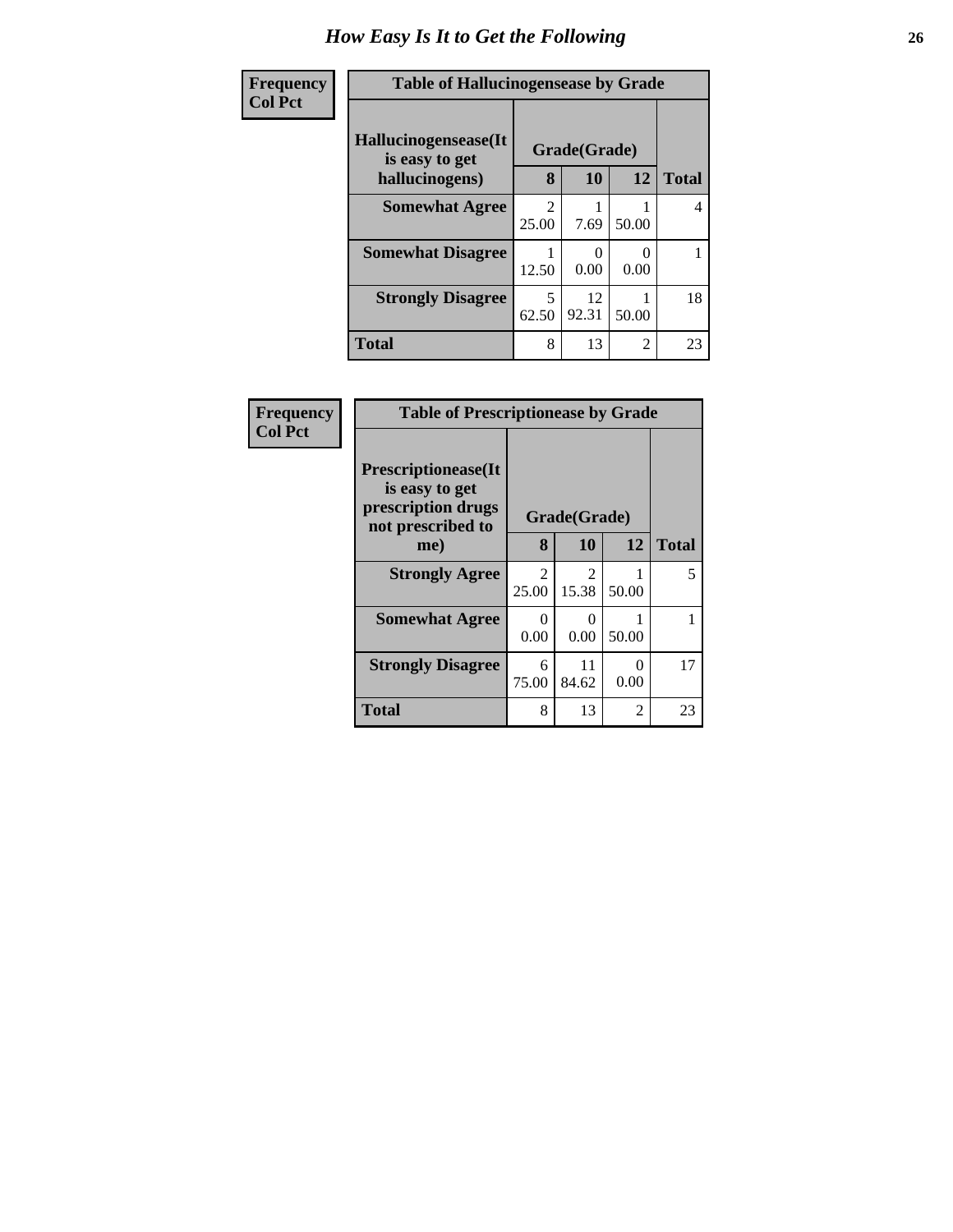#### *Age at Onset of Use* **27** *Results for "Age at Onset of Use" questions exclude students who said they did not use that substance*

| Frequency      | <b>Table of Grade by Alcoholinit</b> |                                                      |                |                  |                |
|----------------|--------------------------------------|------------------------------------------------------|----------------|------------------|----------------|
| <b>Row Pct</b> |                                      | <b>Alcoholinit(I started</b><br>using alcohol when I |                |                  |                |
|                | Grade(Grade)   younger               | 8 or                                                 | 12             | <b>16</b>        | <b>Total</b>   |
|                | 8                                    | $\Omega$<br>0.00                                     | 100.00         | $\theta$<br>0.00 |                |
|                | 10                                   | 50.00                                                | 50.00          | 0<br>0.00        | $\overline{2}$ |
|                | 12                                   | 0<br>0.00                                            | 0<br>0.00      | 100.00           |                |
|                | <b>Total</b>                         | 1                                                    | $\overline{c}$ |                  | 4              |
|                |                                      | <b>Frequency Missing = 19</b>                        |                |                  |                |

| Frequency      | <b>Table of Grade by Cigarettesinit</b> |                               |                                                               |                                   |              |  |
|----------------|-----------------------------------------|-------------------------------|---------------------------------------------------------------|-----------------------------------|--------------|--|
| <b>Row Pct</b> |                                         |                               | Cigarettesinit(I<br>started smoking<br>tobacco when I<br>was) |                                   |              |  |
|                | Grade(Grade)                            | 10                            | 12                                                            | 14                                | <b>Total</b> |  |
|                | 8                                       | 0<br>0.00                     | 100.00                                                        | 0.00                              | 1            |  |
|                | 10                                      | 20.00                         | 0<br>0.00                                                     | $\overline{\mathcal{A}}$<br>80.00 | 5            |  |
|                | 12                                      | $\Omega$                      | $\theta$                                                      | 0                                 | $\theta$     |  |
|                | <b>Total</b>                            | 1                             | 1                                                             | 4                                 | 6            |  |
|                |                                         | <b>Frequency Missing = 17</b> |                                                               |                                   |              |  |

| <b>Frequency</b> | <b>Table of Grade by Smokelessinit</b> |                                                               |                |                  |                |            |              |
|------------------|----------------------------------------|---------------------------------------------------------------|----------------|------------------|----------------|------------|--------------|
| <b>Row Pct</b>   |                                        | <b>Smokelessinit(I started chewing</b><br>tobacco when I was) |                |                  |                |            |              |
|                  | Grade(Grade)                           | 8 or<br>younger                                               | 9              | 12               | 13             | <b>14</b>  | <b>Total</b> |
|                  | 8                                      | 33.33                                                         | 33.33          | $\Omega$<br>0.00 | 33.33          | 0.00       | 3            |
|                  | 10                                     | 0<br>0.00                                                     | 16.67          | 16.67            | 16.67          | 3<br>50.00 | 6            |
|                  | 12                                     | $\theta$                                                      | $\Omega$       | $\Omega$<br>٠    | $\Omega$       | $\Omega$   | $\theta$     |
|                  | <b>Total</b>                           | 1                                                             | $\mathfrak{D}$ |                  | $\overline{2}$ | 3          | 9            |
|                  |                                        | <b>Frequency Missing <math>= 14</math></b>                    |                |                  |                |            |              |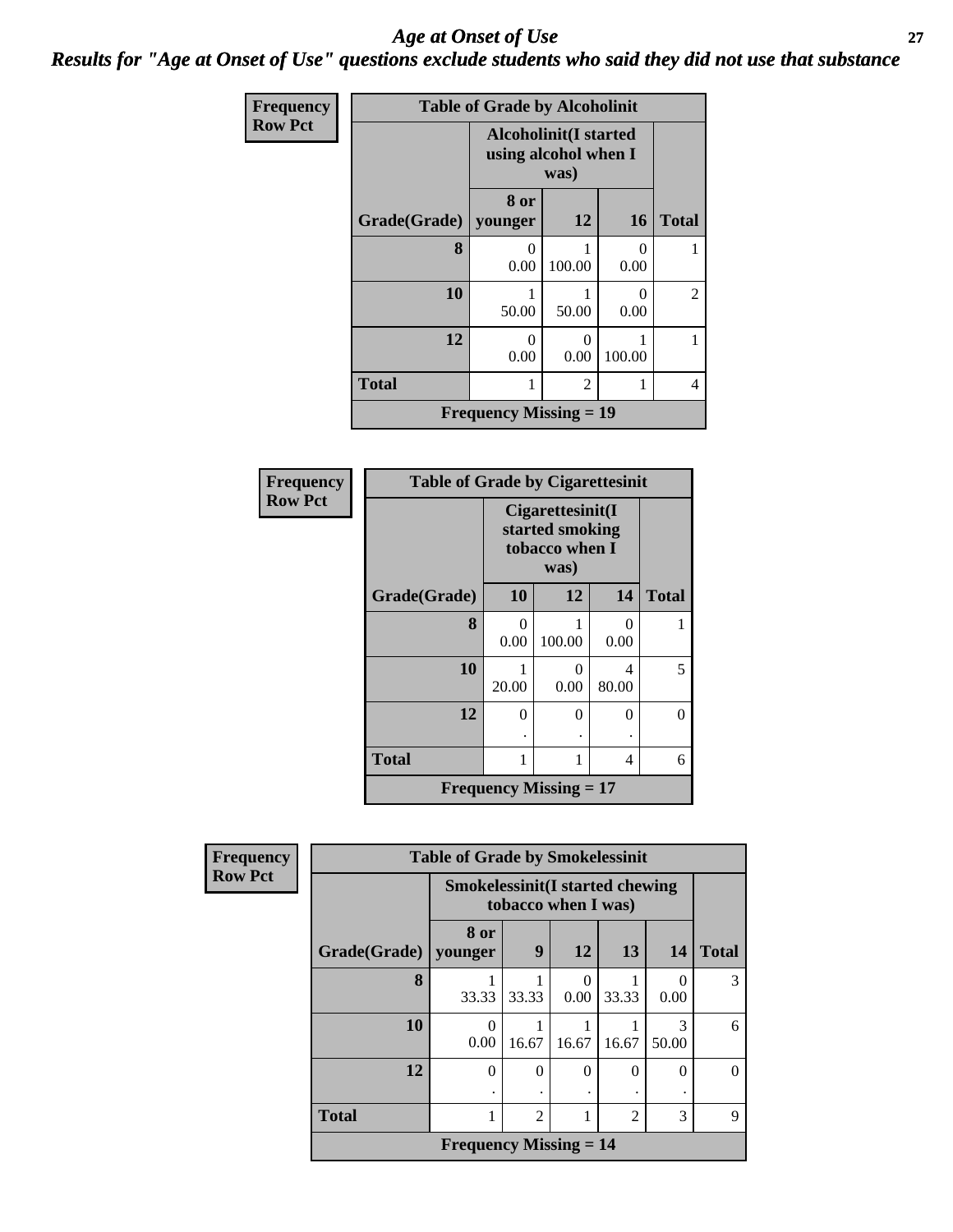#### *Age at Onset of Use* **28**

*Results for "Age at Onset of Use" questions exclude students who said they did not use that substance*

| Frequency      |              |           | <b>Table of Grade by Marijuanainit</b>                  |                         |           |                  |              |
|----------------|--------------|-----------|---------------------------------------------------------|-------------------------|-----------|------------------|--------------|
| <b>Row Pct</b> |              |           | Marijuanainit (I started using<br>marijuana when I was) |                         |           |                  |              |
|                | Grade(Grade) | 10        | 13                                                      | 14                      | 15        | 17               | <b>Total</b> |
|                | 8            | 0<br>0.00 | 100.00                                                  | 0<br>0.00               | 0<br>0.00 | $\Omega$<br>0.00 |              |
|                | 10           | 16.67     | 16.67                                                   | $\mathfrak{D}$<br>33.33 | 33.33     | 0<br>0.00        | 6            |
|                | 12           | 0<br>0.00 | 0<br>0.00                                               | 0<br>0.00               | 0<br>0.00 | 100.00           |              |
|                | <b>Total</b> | 1         | $\overline{2}$                                          | $\overline{2}$          | 2         | 1                | 8            |
|                |              |           | <b>Frequency Missing = 15</b>                           |                         |           |                  |              |

| Frequency      |              | <b>Table of Grade by Cocaineinit</b>                     |              |
|----------------|--------------|----------------------------------------------------------|--------------|
| <b>Row Pct</b> |              | Cocaineinit(I<br>started using<br>cocaine<br>when I was) |              |
|                | Grade(Grade) | 15                                                       | <b>Total</b> |
|                | 8            | ∩                                                        | 0            |
|                | 10           | 100.00                                                   |              |
|                | 12           | ∩                                                        | 0            |
|                | <b>Total</b> |                                                          |              |
|                |              | <b>Frequency Missing = 22</b>                            |              |

| Frequency      | <b>Table of Grade by Inhalantsinit</b> |                                                                     |              |  |
|----------------|----------------------------------------|---------------------------------------------------------------------|--------------|--|
| <b>Row Pct</b> |                                        | Inhalantsinit(I<br>started using<br><i>inhalants</i><br>when I was) |              |  |
|                | Grade(Grade)                           | 16                                                                  | <b>Total</b> |  |
|                | 8                                      | 0                                                                   | 0            |  |
|                | 10                                     | $\Omega$                                                            | 0            |  |
|                | 12                                     | 100.00                                                              | 1            |  |
|                | <b>Total</b>                           |                                                                     | 1            |  |
|                |                                        | <b>Frequency Missing = 22</b>                                       |              |  |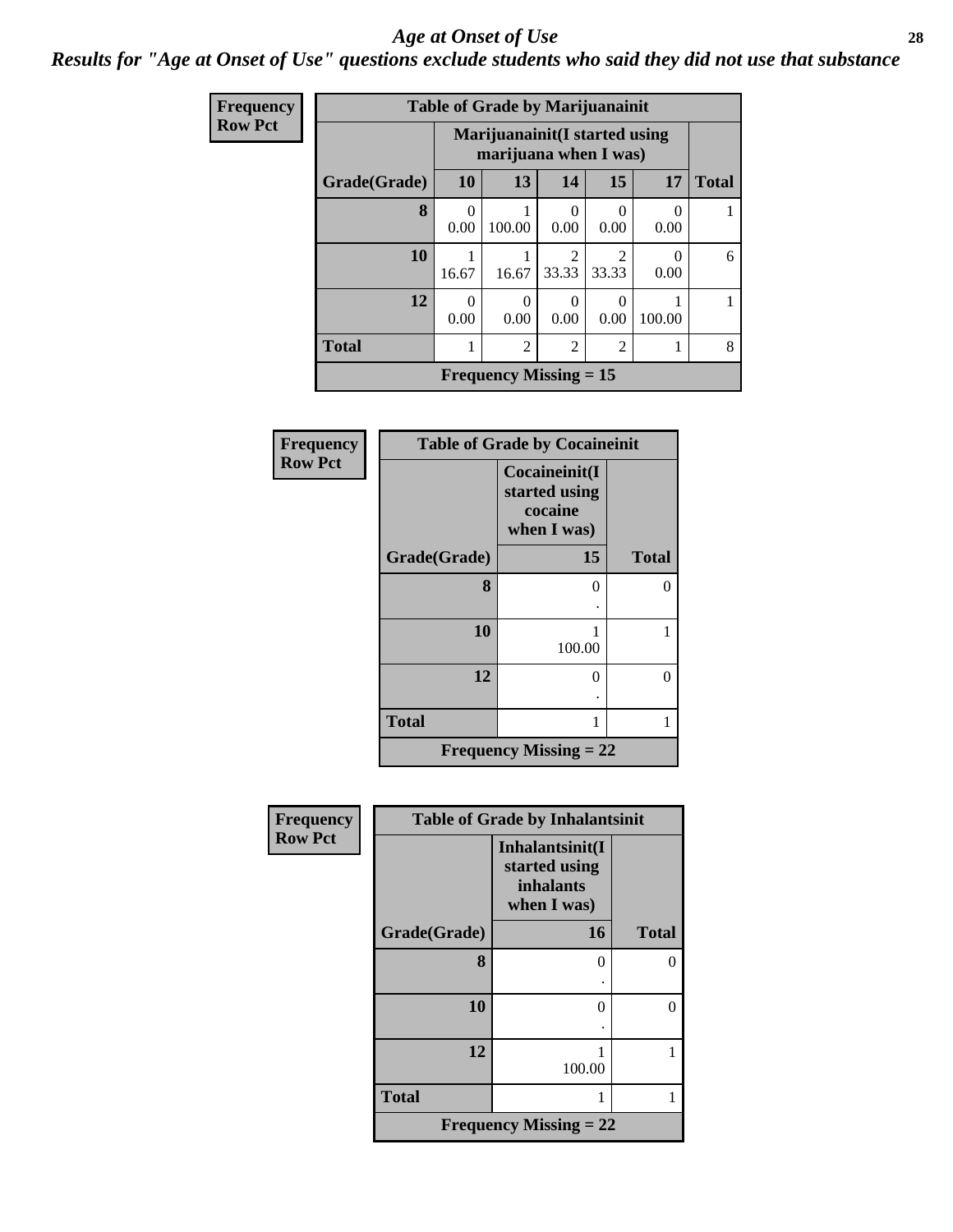*Age at Onset of Use* **29** *Results for "Age at Onset of Use" questions exclude students who said they did not use that substance*

> *For Grade \* Steroidsinit all data are missing since all the levels of variable Steroidsinit are missing. For Grade \* Ecstasyinit all data are missing since all the levels of variable Ecstasyinit are missing.*

*For Grade \* Methinit all data are missing since all the levels of variable Methinit are missing.*

*For Grade \* Hallucinogensinit all data are missing since all the levels of variable Hallucinogensinit are missing.*

| <b>Frequency</b> | <b>Table of Grade by Prescriptioninit</b> |                                                                                                     |              |  |
|------------------|-------------------------------------------|-----------------------------------------------------------------------------------------------------|--------------|--|
| <b>Row Pct</b>   |                                           | Prescriptioninit(I<br>started using<br>prescription<br>drugs not<br>prescribed to me<br>when I was) |              |  |
|                  | Grade(Grade)                              | 15                                                                                                  | <b>Total</b> |  |
|                  | 8                                         | $\Omega$                                                                                            | $\Omega$     |  |
|                  | 10                                        | 100.00                                                                                              | 1            |  |
|                  | 12                                        | 0                                                                                                   | $\theta$     |  |
|                  | <b>Total</b>                              |                                                                                                     | 1            |  |
|                  |                                           | <b>Frequency Missing = 22</b>                                                                       |              |  |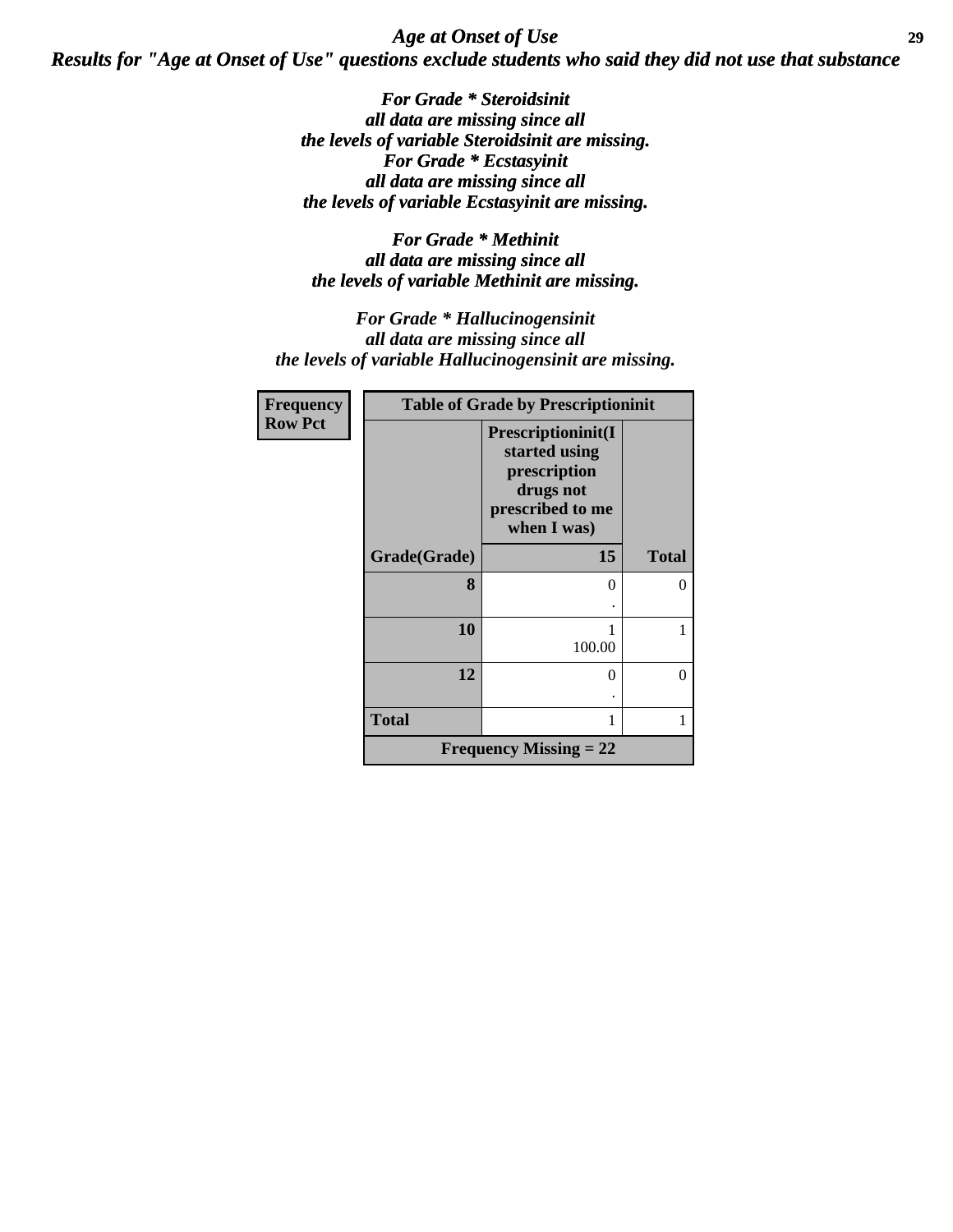| Frequency      | <b>Table of Alcoholharm by Grade</b>          |                         |                           |                         |                |
|----------------|-----------------------------------------------|-------------------------|---------------------------|-------------------------|----------------|
| <b>Col Pct</b> | Alcoholharm(I<br>think alcohol is<br>harmful) | 8                       | Grade(Grade)<br><b>10</b> | 12                      | <b>Total</b>   |
|                | <b>Strongly Agree</b>                         | 5<br>62.50              | 9<br>69.23                | $\mathcal{L}$<br>100.00 | 16             |
|                | <b>Somewhat Agree</b>                         | 0<br>0.00               | 4<br>30.77                | 0<br>0.00               | 4              |
|                | <b>Somewhat Disagree</b>                      | 12.50                   | $\Omega$<br>0.00          | 0<br>0.00               |                |
|                | <b>Strongly Disagree</b>                      | $\mathfrak{D}$<br>25.00 | $\Omega$<br>0.00          | 0<br>0.00               | $\overline{2}$ |
|                | <b>Total</b>                                  | 8                       | 13                        | 2                       | 23             |

| Frequency<br>  Col Pct |
|------------------------|
|                        |

| <b>Table of Cigarettesharm by Grade</b>                  |                   |              |             |               |  |  |  |  |
|----------------------------------------------------------|-------------------|--------------|-------------|---------------|--|--|--|--|
| Cigarettesharm(I<br>think smoking<br>tobacco is harmful) | Grade(Grade)<br>8 | <b>Total</b> |             |               |  |  |  |  |
| <b>Strongly Agree</b>                                    | 4<br>50.00        | 53.85        | 2<br>100.00 | 13            |  |  |  |  |
| <b>Somewhat Agree</b>                                    | 2<br>25.00        | 5<br>38.46   | 0<br>0.00   |               |  |  |  |  |
| <b>Somewhat Disagree</b>                                 | 0<br>0.00         | 7.69         | 0<br>0.00   |               |  |  |  |  |
| <b>Strongly Disagree</b>                                 | 2<br>25.00        | 0<br>0.00    | ∩<br>0.00   | $\mathcal{L}$ |  |  |  |  |
| <b>Total</b>                                             | 8                 | 13           | 2           | 23            |  |  |  |  |

| Frequency      | <b>Table of Smokelessharm by Grade</b> |                           |            |             |              |
|----------------|----------------------------------------|---------------------------|------------|-------------|--------------|
| <b>Col Pct</b> | Smokelessharm(I<br>think chewing       | Grade(Grade)              |            |             |              |
|                | tobacco is harmful)                    | 8                         | 10         | 12          | <b>Total</b> |
|                | <b>Strongly Agree</b>                  | 87.50                     | 6<br>46.15 | 2<br>100.00 | 15           |
|                | <b>Somewhat Agree</b>                  | 12.50                     | 6<br>46.15 | 0<br>0.00   |              |
|                | <b>Somewhat Disagree</b>               | $\mathbf{\Omega}$<br>0.00 | 7.69       | 0<br>0.00   |              |
|                | <b>Total</b>                           | 8                         | 13         | 2           | 23           |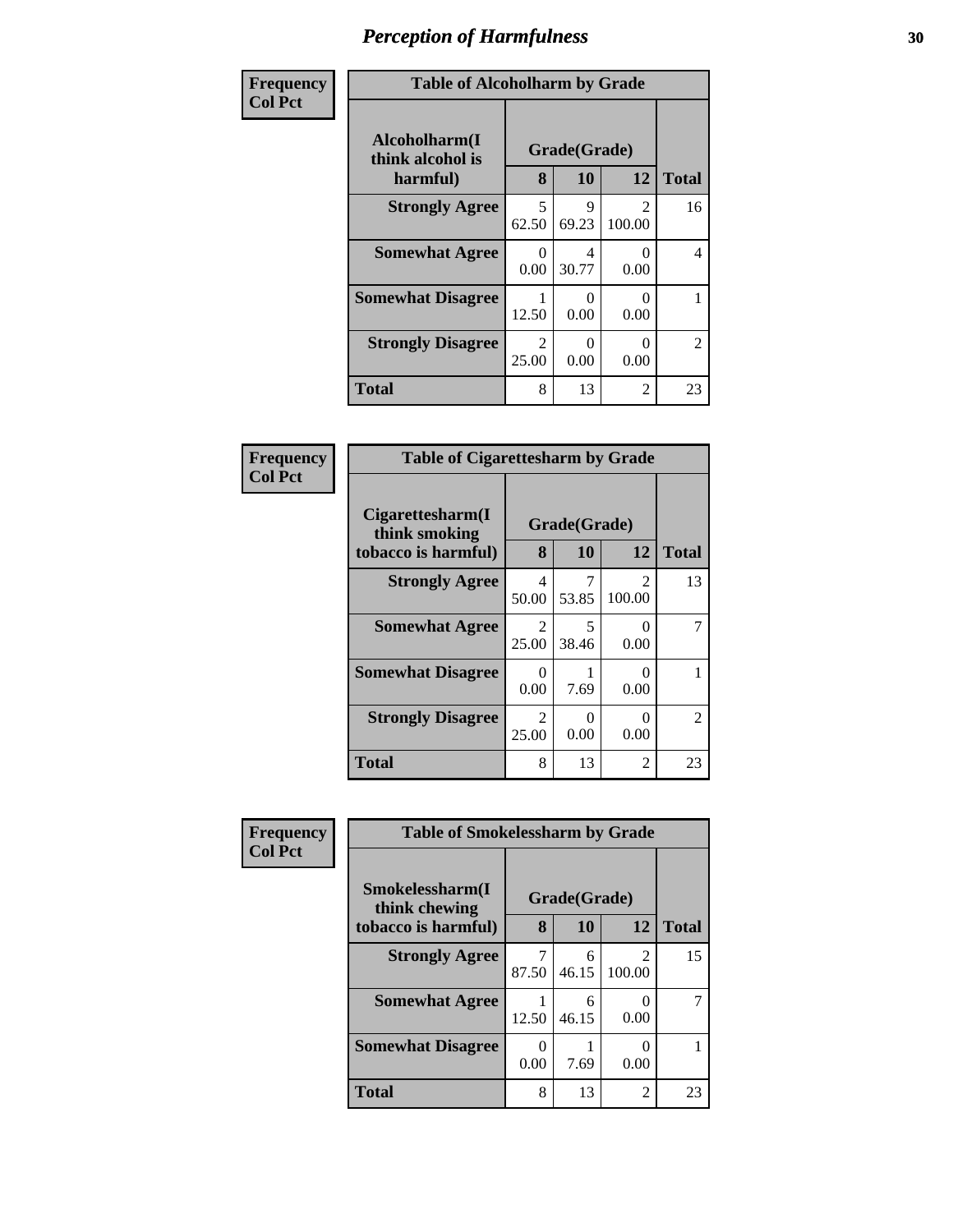| Frequency      | <b>Table of Marijuanaharm by Grade</b>            |                               |            |                                       |              |  |
|----------------|---------------------------------------------------|-------------------------------|------------|---------------------------------------|--------------|--|
| <b>Col Pct</b> | Marijuanaharm(I<br>think marijuana is<br>harmful) | Grade(Grade)<br>10<br>12<br>8 |            |                                       | <b>Total</b> |  |
|                | <b>Strongly Agree</b>                             | 4<br>50.00                    | 7<br>53.85 | $\mathcal{D}_{\mathcal{L}}$<br>100.00 | 13           |  |
|                | <b>Somewhat Agree</b>                             | 0<br>0.00                     | 7.69       | 0<br>0.00                             |              |  |
|                | <b>Somewhat Disagree</b>                          | 12.50                         | 4<br>30.77 | $\Omega$<br>0.00                      | 5            |  |
|                | <b>Strongly Disagree</b>                          | 3<br>37.50                    | 7.69       | 0<br>0.00                             | 4            |  |
|                | <b>Total</b>                                      | 8                             | 13         | 2                                     | 23           |  |

#### **Frequency Col Pct**

| <b>Table of Cocaineharm by Grade</b> |                         |                         |                         |                             |  |  |  |
|--------------------------------------|-------------------------|-------------------------|-------------------------|-----------------------------|--|--|--|
| Cocaineharm(I<br>think cocaine is    | Grade(Grade)            |                         |                         |                             |  |  |  |
| harmful)                             | 8                       | 10                      | 12                      | <b>Total</b>                |  |  |  |
| <b>Strongly Agree</b>                | 5<br>62.50              | 11<br>84.62             | $\mathcal{L}$<br>100.00 | 18                          |  |  |  |
| <b>Somewhat Agree</b>                | 12.50                   | $\mathfrak{D}$<br>15.38 | 0.00                    | 3                           |  |  |  |
| <b>Strongly Disagree</b>             | $\mathfrak{D}$<br>25.00 | 0.00                    | 0.00                    | $\mathcal{D}_{\mathcal{L}}$ |  |  |  |
| <b>Total</b>                         | 8                       | 13                      | 2                       | 23                          |  |  |  |

| Frequency      | <b>Table of Inhalantsharm by Grade</b> |                         |             |                  |              |  |
|----------------|----------------------------------------|-------------------------|-------------|------------------|--------------|--|
| <b>Col Pct</b> | Inhalantsharm(I)<br>think inhalants    | Grade(Grade)            |             |                  |              |  |
|                | are harmful)                           | 8                       | 10          | 12               | <b>Total</b> |  |
|                | <b>Strongly Agree</b>                  | 5<br>62.50              | 11<br>84.62 | 2<br>100.00      | 18           |  |
|                | <b>Somewhat Agree</b>                  | 12.50                   | 15.38       | $\theta$<br>0.00 | 3            |  |
|                | <b>Strongly Disagree</b>               | $\overline{2}$<br>25.00 | 0.00        | 0<br>0.00        | 2            |  |
|                | Total                                  | 8                       | 13          | 2                | 23           |  |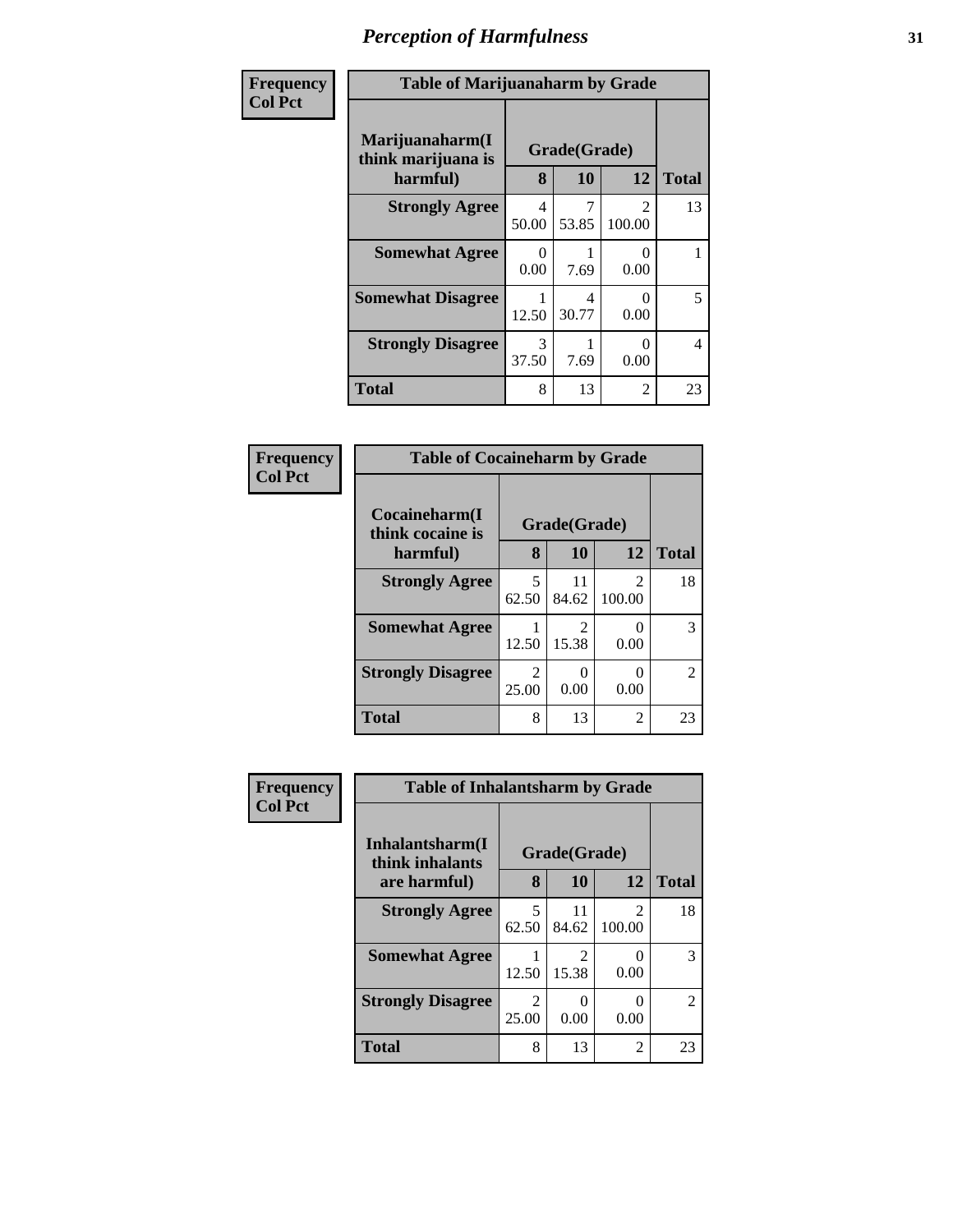| Frequency      | <b>Table of Steroidsharm by Grade</b>            |            |              |        |                |  |  |
|----------------|--------------------------------------------------|------------|--------------|--------|----------------|--|--|
| <b>Col Pct</b> | Steroidsharm(I<br>think steroids are<br>harmful) |            | Grade(Grade) |        |                |  |  |
|                |                                                  | 8          | 10           | 12     | <b>Total</b>   |  |  |
|                | <b>Strongly Agree</b>                            | 4<br>50.00 | 10<br>76.92  | 100.00 | 16             |  |  |
|                | <b>Somewhat Agree</b>                            | 2<br>25.00 | 3<br>23.08   | 0.00   | 5              |  |  |
|                | <b>Strongly Disagree</b>                         | 2<br>25.00 | 0<br>0.00    | 0.00   | $\overline{2}$ |  |  |
|                | <b>Total</b>                                     | 8          | 13           | 2      | 23             |  |  |

ヿ

| Frequency      | <b>Table of Ecstasyharm by Grade</b>          |                                      |                           |                         |                             |
|----------------|-----------------------------------------------|--------------------------------------|---------------------------|-------------------------|-----------------------------|
| <b>Col Pct</b> | Ecstasyharm(I<br>think ecstasy is<br>harmful) | 8                                    | Grade(Grade)<br><b>10</b> | 12                      | <b>Total</b>                |
|                | <b>Strongly Agree</b>                         | 5<br>62.50                           | 10<br>76.92               | $\mathcal{L}$<br>100.00 | 17                          |
|                | <b>Somewhat Agree</b>                         | 12.50                                | 2<br>15.38                | 0<br>0.00               | 3                           |
|                | <b>Somewhat Disagree</b>                      | 0<br>0.00                            | 7.69                      | 0<br>0.00               |                             |
|                | <b>Strongly Disagree</b>                      | $\mathcal{D}_{\mathcal{L}}$<br>25.00 | $\mathbf{0}$<br>0.00      | 0<br>0.00               | $\mathcal{D}_{\mathcal{L}}$ |
|                | <b>Total</b>                                  | 8                                    | 13                        | 2                       | 23                          |

| Frequency      | <b>Table of Methharm by Grade</b>            |                         |              |                                    |                |  |
|----------------|----------------------------------------------|-------------------------|--------------|------------------------------------|----------------|--|
| <b>Col Pct</b> | <b>Methharm</b> (I think<br>methamphetamines |                         | Grade(Grade) |                                    |                |  |
|                | are harmful)                                 | 8                       | 10           | 12                                 | <b>Total</b>   |  |
|                | <b>Strongly Agree</b>                        | 5<br>62.50              | 11<br>84.62  | $\overline{\mathcal{L}}$<br>100.00 | 18             |  |
|                | <b>Somewhat Agree</b>                        | 12.50                   | 7.69         | $\theta$<br>0.00                   | $\overline{2}$ |  |
|                | <b>Strongly Disagree</b>                     | $\mathfrak{D}$<br>25.00 | 7.69         | $\mathbf{\Omega}$<br>0.00          | 3              |  |
|                | <b>Total</b>                                 | 8                       | 13           | $\overline{2}$                     | 23             |  |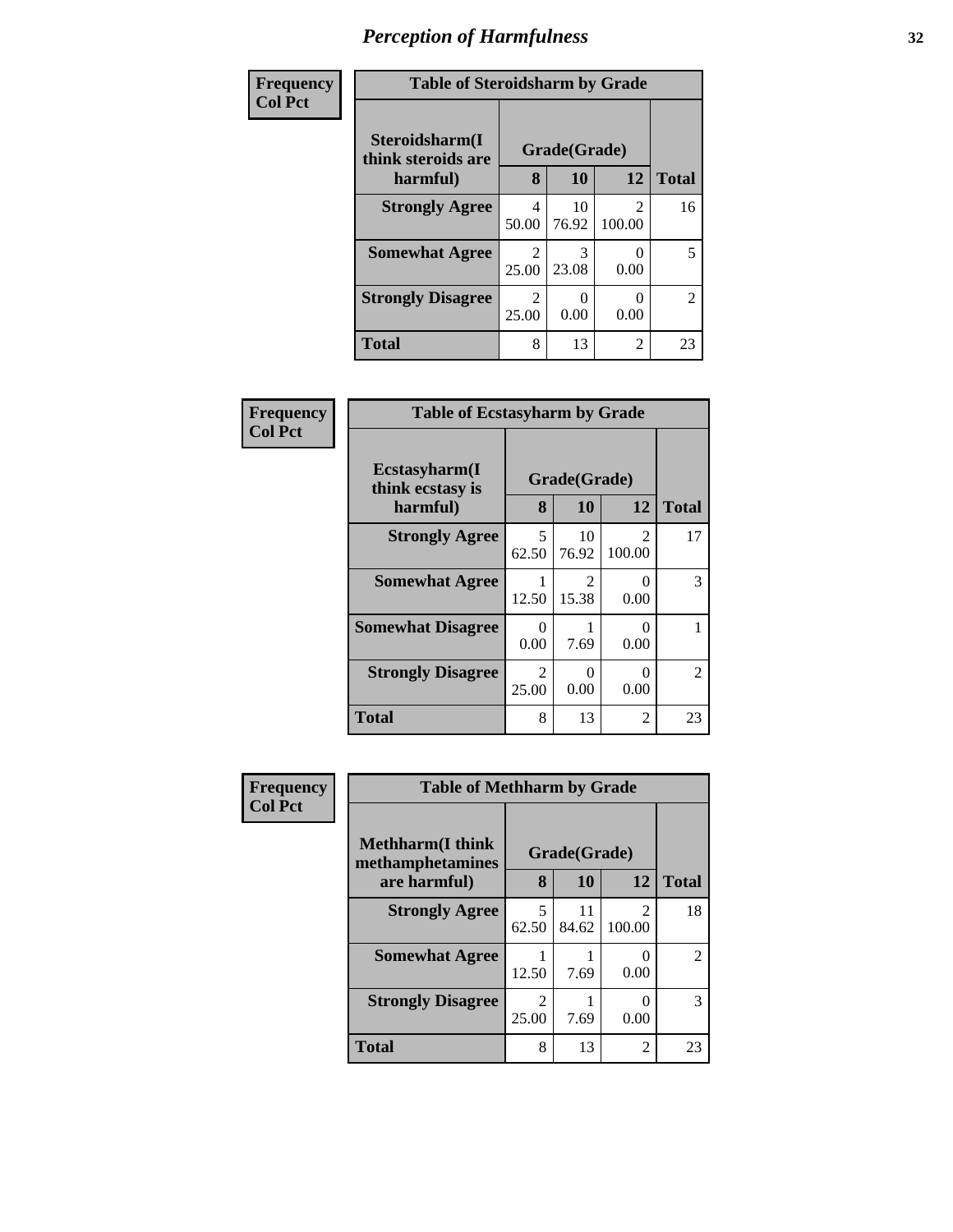| Frequency      | <b>Table of Hallucinogensharm by Grade</b>                 |                        |                    |                          |                |
|----------------|------------------------------------------------------------|------------------------|--------------------|--------------------------|----------------|
| <b>Col Pct</b> | Hallucinogensharm(I<br>think hallucinogens<br>are harmful) | 8                      | Grade(Grade)<br>10 | 12                       | <b>Total</b>   |
|                | <b>Strongly Agree</b>                                      | 5<br>62.50             | 10<br>76.92        | $\mathfrak{D}$<br>100.00 | 17             |
|                | <b>Somewhat Agree</b>                                      | 12.50                  | 7.69               | 0<br>0.00                | $\mathfrak{D}$ |
|                | <b>Somewhat Disagree</b>                                   | 0<br>0.00              | 7.69               | 0<br>0.00                |                |
|                | <b>Strongly Disagree</b>                                   | $\mathcal{D}$<br>25.00 | 7.69               | 0<br>0.00                | 3              |
|                | <b>Total</b>                                               | 8                      | 13                 | 2                        | 23             |

| Frequency      | <b>Table of Prescriptionharm by Grade</b>                                 |            |              |                                       |              |
|----------------|---------------------------------------------------------------------------|------------|--------------|---------------------------------------|--------------|
| <b>Col Pct</b> | Prescriptionharm(I<br>think prescription<br>drugs not<br>prescribed to me |            | Grade(Grade) |                                       |              |
|                | are harmful)                                                              | 8          | 10           | 12                                    | <b>Total</b> |
|                | <b>Strongly Agree</b>                                                     | 3<br>37.50 | 11<br>84.62  | $\mathcal{D}_{\mathcal{L}}$<br>100.00 | 16           |
|                | <b>Somewhat Agree</b>                                                     | 12.50      | 15.38        | 0<br>0.00                             | 3            |
|                | <b>Somewhat Disagree</b>                                                  | 2<br>25.00 | 0<br>0.00    | 0<br>0.00                             | 2            |
|                | <b>Strongly Disagree</b>                                                  | 2<br>25.00 | 0<br>0.00    | $\Omega$<br>0.00                      | 2            |
|                | Total                                                                     | 8          | 13           | 2                                     | 23           |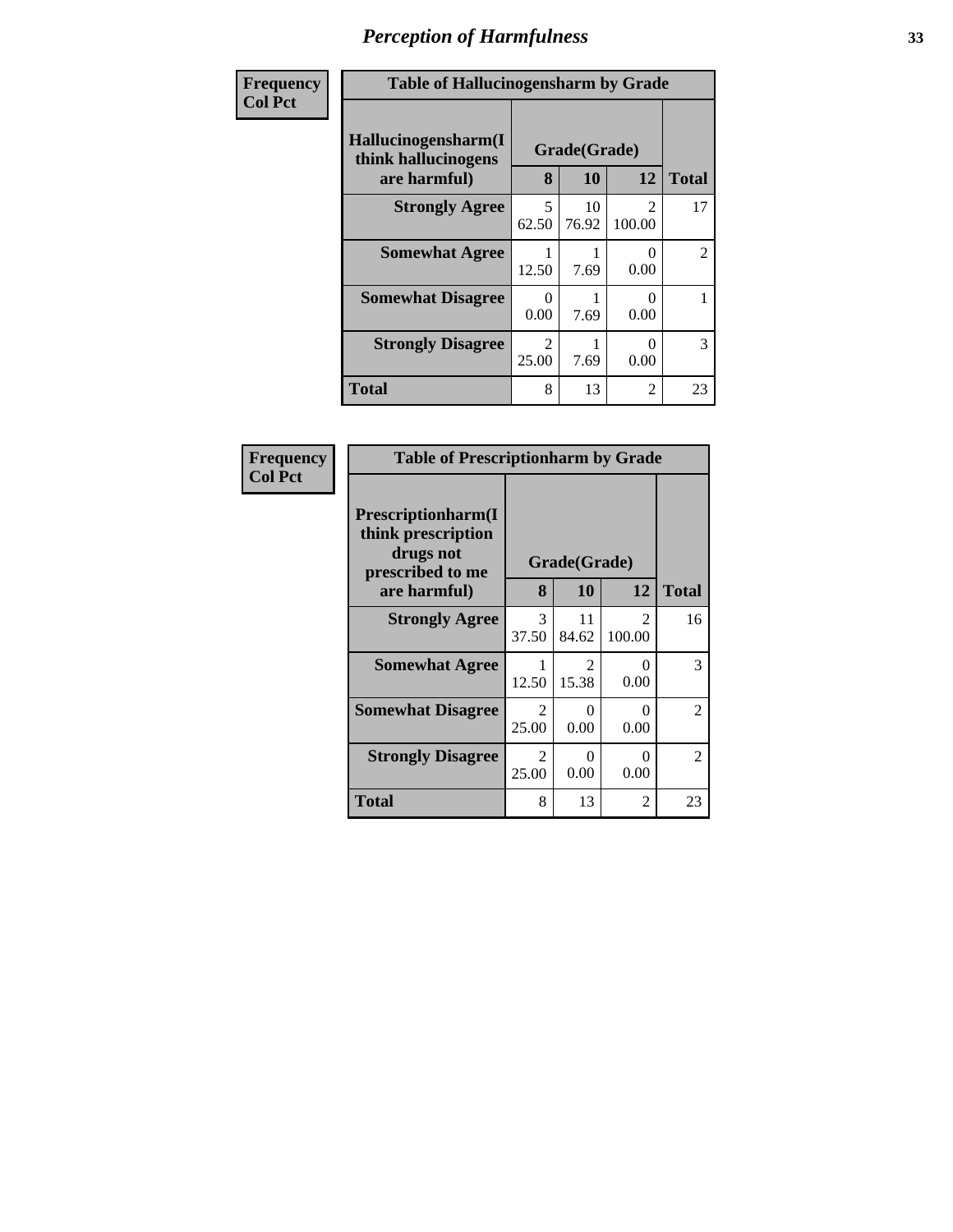# *Disapproval by Adults* **34**

| Frequency      | <b>Table of Alcoholadult by Grade</b>                                 |                         |                           |                          |                |
|----------------|-----------------------------------------------------------------------|-------------------------|---------------------------|--------------------------|----------------|
| <b>Col Pct</b> | <b>Alcoholadult</b> (Adults<br>would disapprove if<br>I used alcohol) | 8                       | Grade(Grade)<br>10        | 12                       | <b>Total</b>   |
|                | <b>Strongly Agree</b>                                                 | 4<br>50.00              | 11<br>84.62               | $\mathfrak{D}$<br>100.00 | 17             |
|                | <b>Somewhat Agree</b>                                                 | 12.50                   | 7.69                      | 0<br>0.00                | $\overline{2}$ |
|                | <b>Somewhat Disagree</b>                                              | $\mathfrak{D}$<br>25.00 | $\mathbf{\Omega}$<br>0.00 | 0<br>0.00                | $\overline{2}$ |
|                | <b>Strongly Disagree</b>                                              | 12.50                   | 7.69                      | 0<br>0.00                | $\mathfrak{D}$ |
|                | <b>Total</b>                                                          | 8                       | 13                        | $\mathfrak{D}$           | 23             |

| Frequency      | <b>Table of Tobaccoadult by Grade</b>                                 |                  |                    |           |              |
|----------------|-----------------------------------------------------------------------|------------------|--------------------|-----------|--------------|
| <b>Col Pct</b> | <b>Tobaccoadult</b> (Adults<br>would disapprove if<br>I used tobacco) | 8                | Grade(Grade)<br>10 | 12        | <b>Total</b> |
|                | <b>Strongly Agree</b>                                                 | 6<br>75.00       | 8<br>61.54         | 50.00     | 15           |
|                | <b>Somewhat Agree</b>                                                 | 12.50            | 1<br>7.69          | 50.00     | 3            |
|                | <b>Somewhat Disagree</b>                                              | 12.50            | 3<br>23.08         | 0<br>0.00 | 4            |
|                | <b>Strongly Disagree</b>                                              | $\Omega$<br>0.00 | 7.69               | 0<br>0.00 |              |
|                | <b>Total</b>                                                          | 8                | 13                 | 2         | 23           |

| Frequency      | <b>Table of Marijuanaadult by Grade</b>                           |                         |                    |                                       |                |
|----------------|-------------------------------------------------------------------|-------------------------|--------------------|---------------------------------------|----------------|
| <b>Col Pct</b> | Marijuanaadult(Adults<br>would disapprove if I<br>used marijuana) | 8                       | Grade(Grade)<br>10 | 12                                    | <b>Total</b>   |
|                | <b>Strongly Agree</b>                                             | $\overline{4}$<br>50.00 | 11<br>84.62        | $\mathcal{D}_{\mathcal{L}}$<br>100.00 | 17             |
|                | <b>Somewhat Agree</b>                                             | 12.50                   | 7.69               | $\Omega$<br>0.00                      | $\mathfrak{D}$ |
|                | <b>Somewhat Disagree</b>                                          | 12.50                   | 0.00               | 0.00                                  |                |
|                | <b>Strongly Disagree</b>                                          | $\mathfrak{D}$<br>25.00 | 7.69               | 0<br>0.00                             | 3              |
|                | <b>Total</b>                                                      | 8                       | 13                 | $\overline{2}$                        | 23             |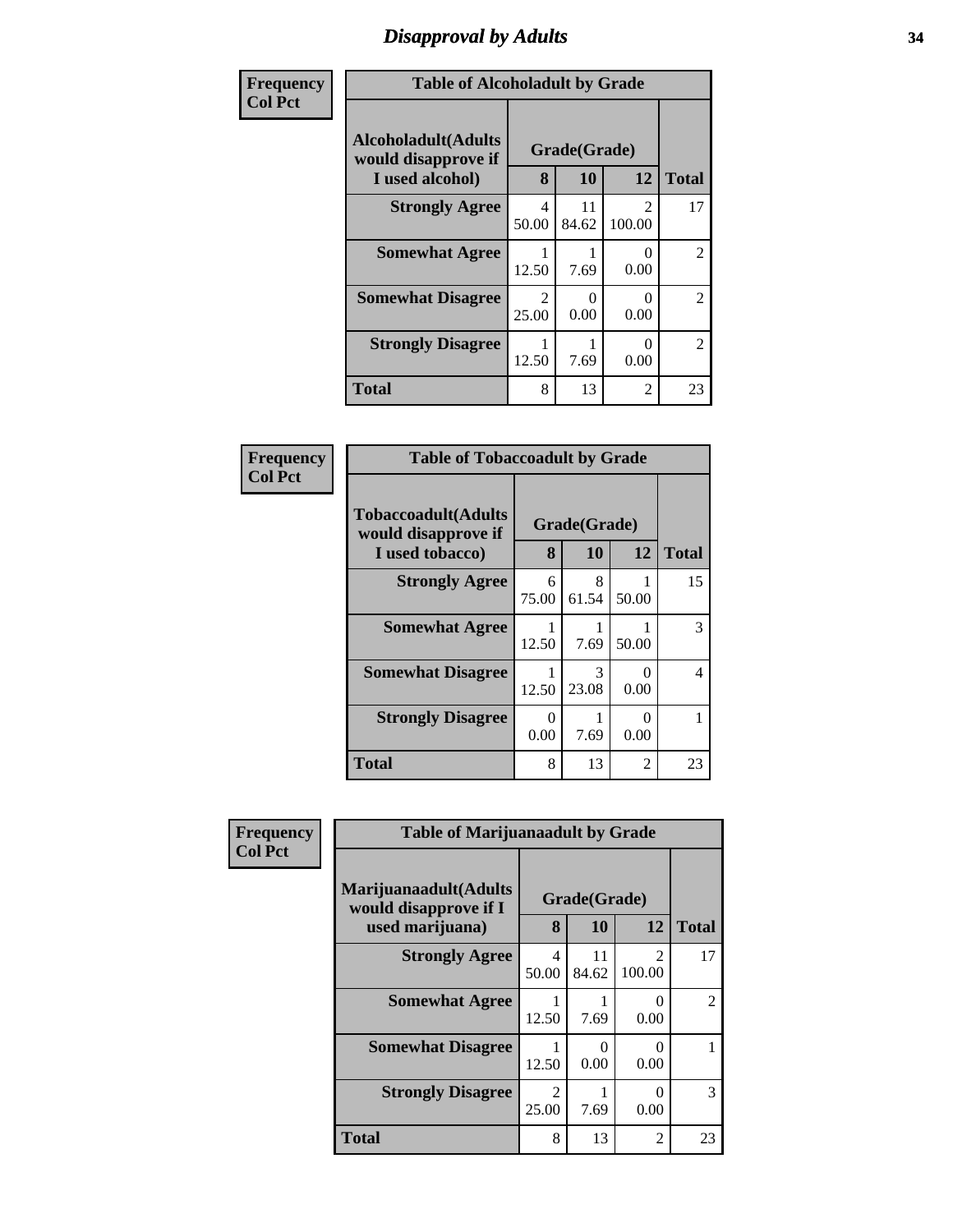# *Disapproval by Adults* **35**

| Frequency      | <b>Table of Otherdrugadult by Grade</b>                |                         |              |                |              |  |
|----------------|--------------------------------------------------------|-------------------------|--------------|----------------|--------------|--|
| <b>Col Pct</b> | <b>Otherdrugadult</b> (Adults<br>would disapprove if I |                         | Grade(Grade) |                |              |  |
|                | used other drugs)                                      | 8                       | 10           | 12             | <b>Total</b> |  |
|                | <b>Strongly Agree</b>                                  | 6<br>75.00              | 11<br>84.62  | 2<br>100.00    | 19           |  |
|                | <b>Somewhat Agree</b>                                  | 0<br>0.00               | 7.69         | 0<br>0.00      |              |  |
|                | <b>Strongly Disagree</b>                               | $\overline{2}$<br>25.00 | 7.69         | 0<br>0.00      | 3            |  |
|                | <b>Total</b>                                           | 8                       | 13           | $\overline{2}$ | 23           |  |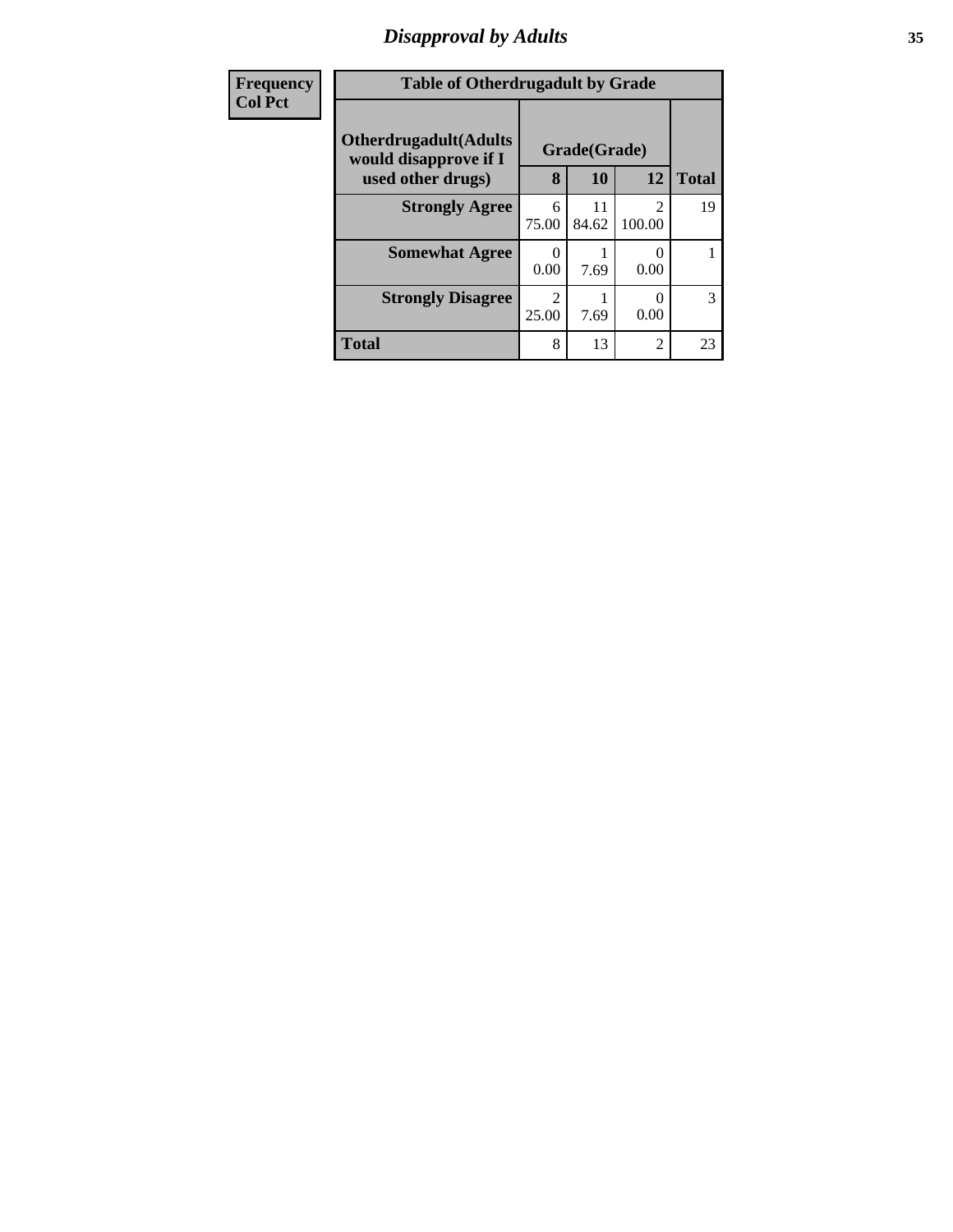# *Disapproval by Peers* **36**

| Frequency      | <b>Table of Alcoholpeer by Grade</b>                    |                        |            |           |                |
|----------------|---------------------------------------------------------|------------------------|------------|-----------|----------------|
| <b>Col Pct</b> | Alcoholpeer(My<br>friends would<br>disapprove if I used | Grade(Grade)           |            |           |                |
|                | alcohol)                                                | 8                      | 10         | 12        | <b>Total</b>   |
|                | <b>Strongly Agree</b>                                   | 12.50                  | 4<br>30.77 | 0<br>0.00 | 5              |
|                | <b>Somewhat Agree</b>                                   | $\mathcal{R}$<br>37.50 | 8<br>61.54 | 50.00     | 12             |
|                | <b>Somewhat Disagree</b>                                | 1<br>12.50             | 0<br>0.00  | 50.00     | $\overline{2}$ |
|                | <b>Strongly Disagree</b>                                | 3<br>37.50             | 7.69       | 0<br>0.00 | 4              |
|                | <b>Total</b>                                            | 8                      | 13         | 2         | 23             |

| Frequency      | <b>Table of Tobaccopeer by Grade</b>                                |                                      |                         |                          |              |
|----------------|---------------------------------------------------------------------|--------------------------------------|-------------------------|--------------------------|--------------|
| <b>Col Pct</b> | Tobaccopeer(My<br>friends would<br>disapprove if I used<br>tobacco) | 8                                    | Grade(Grade)<br>10      | 12                       | <b>Total</b> |
|                | <b>Strongly Agree</b>                                               | 12.50                                | 3<br>23.08              | 0<br>0.00                | 4            |
|                | <b>Somewhat Agree</b>                                               | 4<br>50.00                           | 5<br>38.46              | 0<br>0.00                | 9            |
|                | <b>Somewhat Disagree</b>                                            | $\mathcal{D}_{\mathcal{L}}$<br>25.00 | $\overline{2}$<br>15.38 | $\mathfrak{D}$<br>100.00 | 6            |
|                | <b>Strongly Disagree</b>                                            | 12.50                                | 3<br>23.08              | 0<br>0.00                | 4            |
|                | Total                                                               | 8                                    | 13                      | 2                        | 23           |

| Frequency      | <b>Table of Marijuanapeer by Grade</b>                    |              |            |       |                             |
|----------------|-----------------------------------------------------------|--------------|------------|-------|-----------------------------|
| <b>Col Pct</b> | Marijuanapeer(My<br>friends would<br>disapprove if I used | Grade(Grade) |            |       |                             |
|                | marijuana)                                                | 8            | 10         | 12    | <b>Total</b>                |
|                | <b>Strongly Agree</b>                                     | 12.50        | 5<br>38.46 | 50.00 |                             |
|                | <b>Somewhat Agree</b>                                     | 3<br>37.50   | 8<br>61.54 | 0.00  | 11                          |
|                | <b>Somewhat Disagree</b>                                  | 12.50        | 0.00       | 50.00 | $\mathcal{D}_{\mathcal{L}}$ |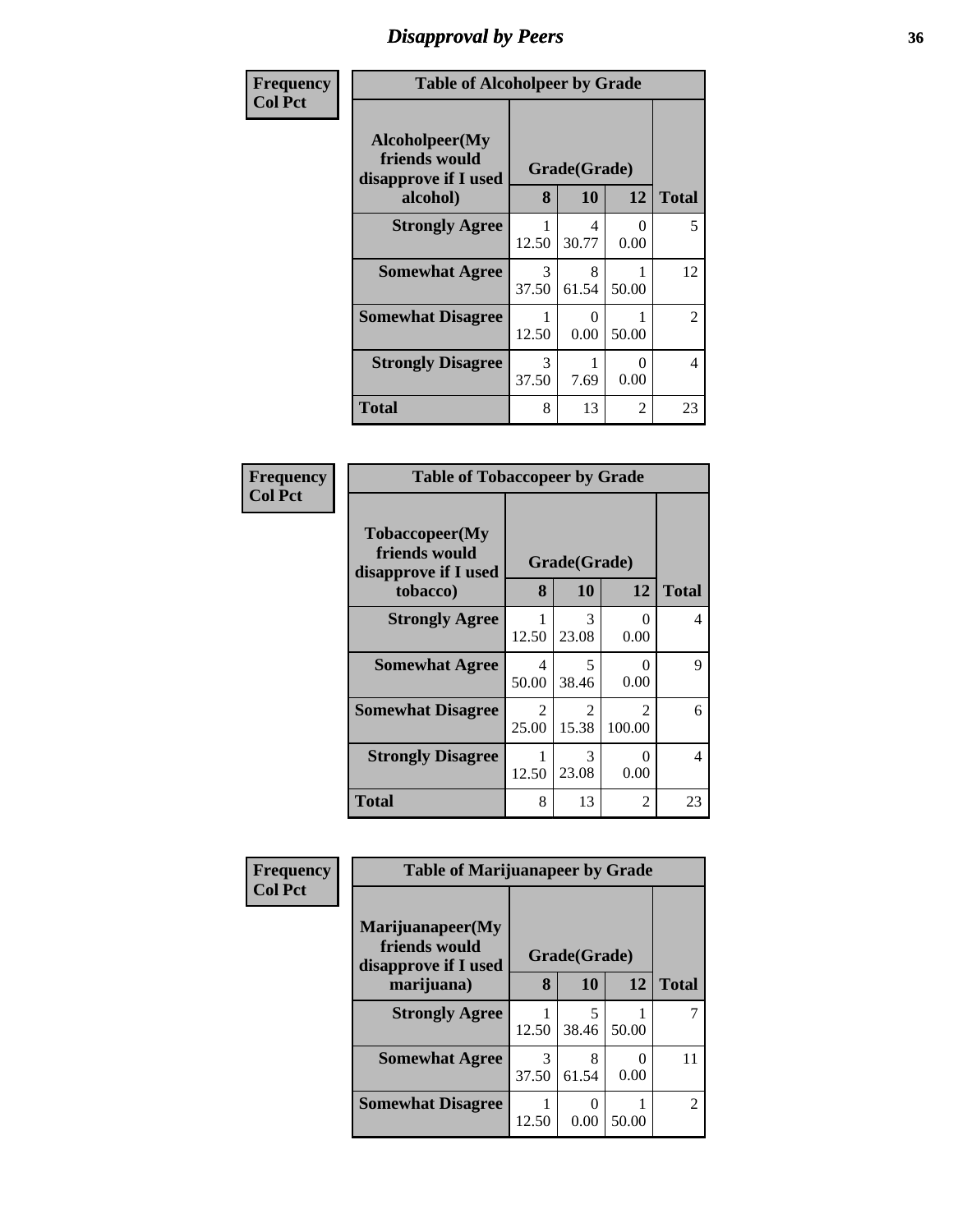# *Disapproval by Peers* **37**

| <b>Frequency</b> | <b>Table of Marijuanapeer by Grade</b>                                  |            |                    |      |              |
|------------------|-------------------------------------------------------------------------|------------|--------------------|------|--------------|
| <b>Col Pct</b>   | Marijuanapeer(My<br>friends would<br>disapprove if I used<br>marijuana) | 8          | Grade(Grade)<br>10 | 12   | <b>Total</b> |
|                  | <b>Strongly Disagree</b>                                                | 3<br>37.50 | 0.00               | 0.00 | 3            |
|                  | Total                                                                   | 8          | 13                 | 2    | 23           |

| Frequency      | <b>Table of Otherdrugpeer by Grade</b>                    |                         |                           |           |                |  |  |  |  |
|----------------|-----------------------------------------------------------|-------------------------|---------------------------|-----------|----------------|--|--|--|--|
| <b>Col Pct</b> | Otherdrugpeer(My<br>friends would<br>disapprove if I used |                         | Grade(Grade)              |           |                |  |  |  |  |
|                | other drugs)                                              | 8                       | <b>10</b>                 | 12        | <b>Total</b>   |  |  |  |  |
|                | <b>Strongly Agree</b>                                     | 3<br>37.50              | 9<br>69.23                | 50.00     | 13             |  |  |  |  |
|                | <b>Somewhat Agree</b>                                     | 2<br>25.00              | $\mathfrak{D}$<br>15.38   | 0<br>0.00 | 4              |  |  |  |  |
|                | <b>Somewhat Disagree</b>                                  | 12.50                   | $\mathfrak{D}$<br>15.38   | 50.00     | $\overline{4}$ |  |  |  |  |
|                | <b>Strongly Disagree</b>                                  | $\overline{2}$<br>25.00 | $\mathbf{\Omega}$<br>0.00 | 0<br>0.00 | $\overline{2}$ |  |  |  |  |
|                | Total                                                     | 8                       | 13                        | 2         | 23             |  |  |  |  |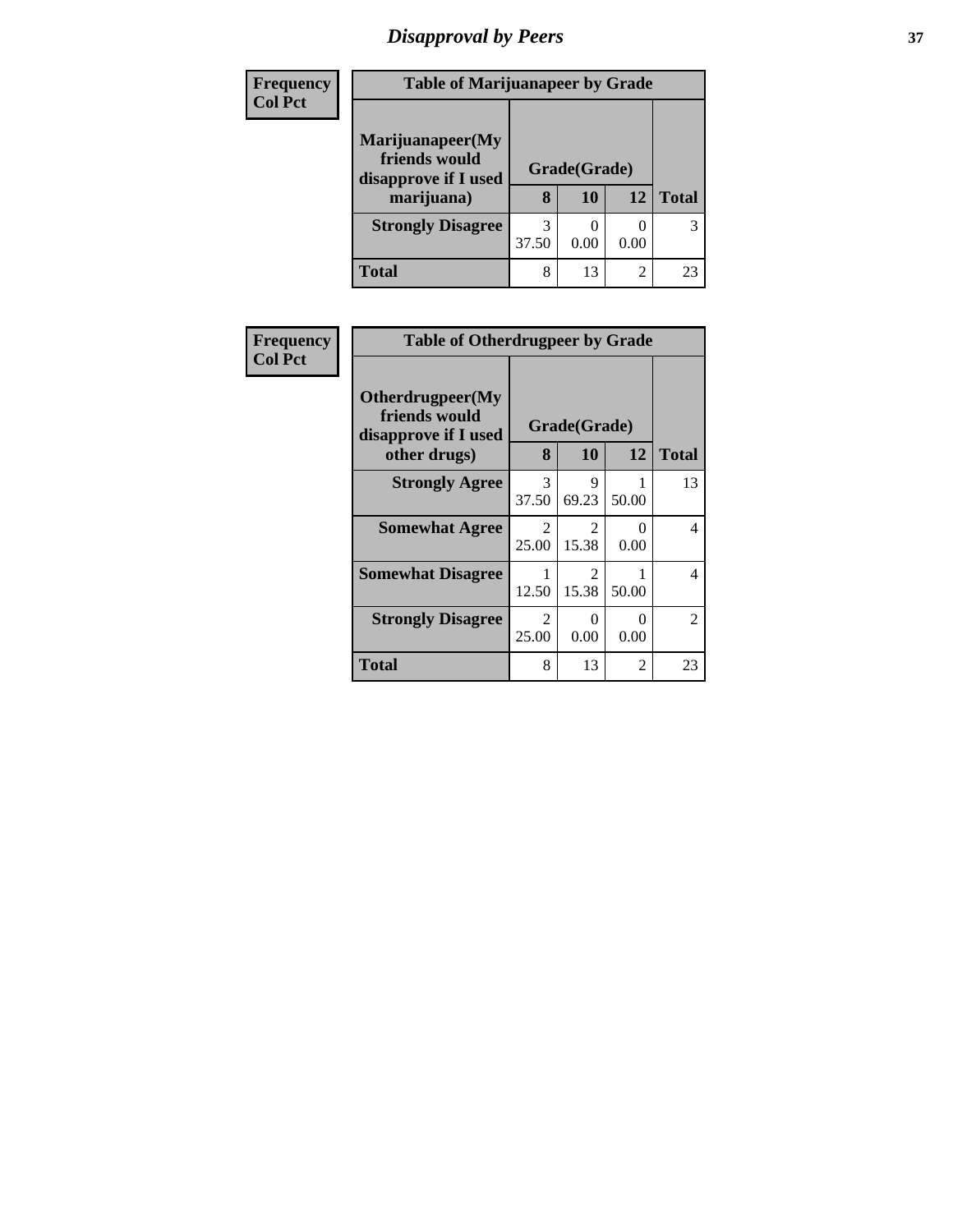| <b>Frequency</b> | <b>Table of Alcohollocation1 by Grade</b> |                         |              |                |              |
|------------------|-------------------------------------------|-------------------------|--------------|----------------|--------------|
| <b>Col Pct</b>   | <b>Alcohollocation1(Places</b>            |                         | Grade(Grade) |                |              |
|                  | <b>Friends Use Alcohol)</b>               | 8                       | 10           | 12             | <b>Total</b> |
|                  |                                           | $\overline{c}$<br>25.00 | 3<br>23.08   | 50.00          | 6            |
|                  | Do Not Use                                | 6<br>75.00              | 10<br>76.92  | 50.00          | 17           |
|                  | <b>Total</b>                              | 8                       | 13           | $\overline{2}$ | 23           |

| Frequency      | <b>Table of Alcohollocation2 by Grade</b> |            |              |       |              |
|----------------|-------------------------------------------|------------|--------------|-------|--------------|
| <b>Col Pct</b> | <b>Alcohollocation2(Places</b>            |            | Grade(Grade) |       |              |
|                | <b>Friends Use Alcohol)</b>               | 8          | <b>10</b>    | 12    | <b>Total</b> |
|                |                                           | 6<br>75.00 | 12<br>92.31  | 50.00 | 19           |
|                | Home                                      | 2<br>25.00 | 7.69         | 50.00 |              |
|                | <b>Total</b>                              | 8          | 13           | 2     | 23           |

| <b>Frequency</b> | <b>Table of Alcohollocation3 by Grade</b> |              |              |        |              |  |  |  |
|------------------|-------------------------------------------|--------------|--------------|--------|--------------|--|--|--|
| <b>Col Pct</b>   | <b>Alcohollocation3(Places</b>            | Grade(Grade) |              |        |              |  |  |  |
|                  | <b>Friends Use Alcohol)</b>               | 8            | 10           | 12     | <b>Total</b> |  |  |  |
|                  |                                           | 100.00       | 13<br>100.00 | 100.00 | 23           |  |  |  |
|                  | <b>Total</b>                              | 8            | 13           |        | 23           |  |  |  |

| Frequency      | <b>Table of Alcohollocation4 by Grade</b> |              |              |       |       |  |  |
|----------------|-------------------------------------------|--------------|--------------|-------|-------|--|--|
| <b>Col Pct</b> | <b>Alcohollocation4(Places</b>            | Grade(Grade) |              |       |       |  |  |
|                | <b>Friends Use Alcohol)</b>               | 8            | 10           | 12    | Total |  |  |
|                |                                           | 8<br>100.00  | 13<br>100.00 | 50.00 | 22    |  |  |
|                | Car                                       | 0.00         | 0.00         | 50.00 |       |  |  |
|                | <b>Total</b>                              | 8            | 13           | 2     | 23    |  |  |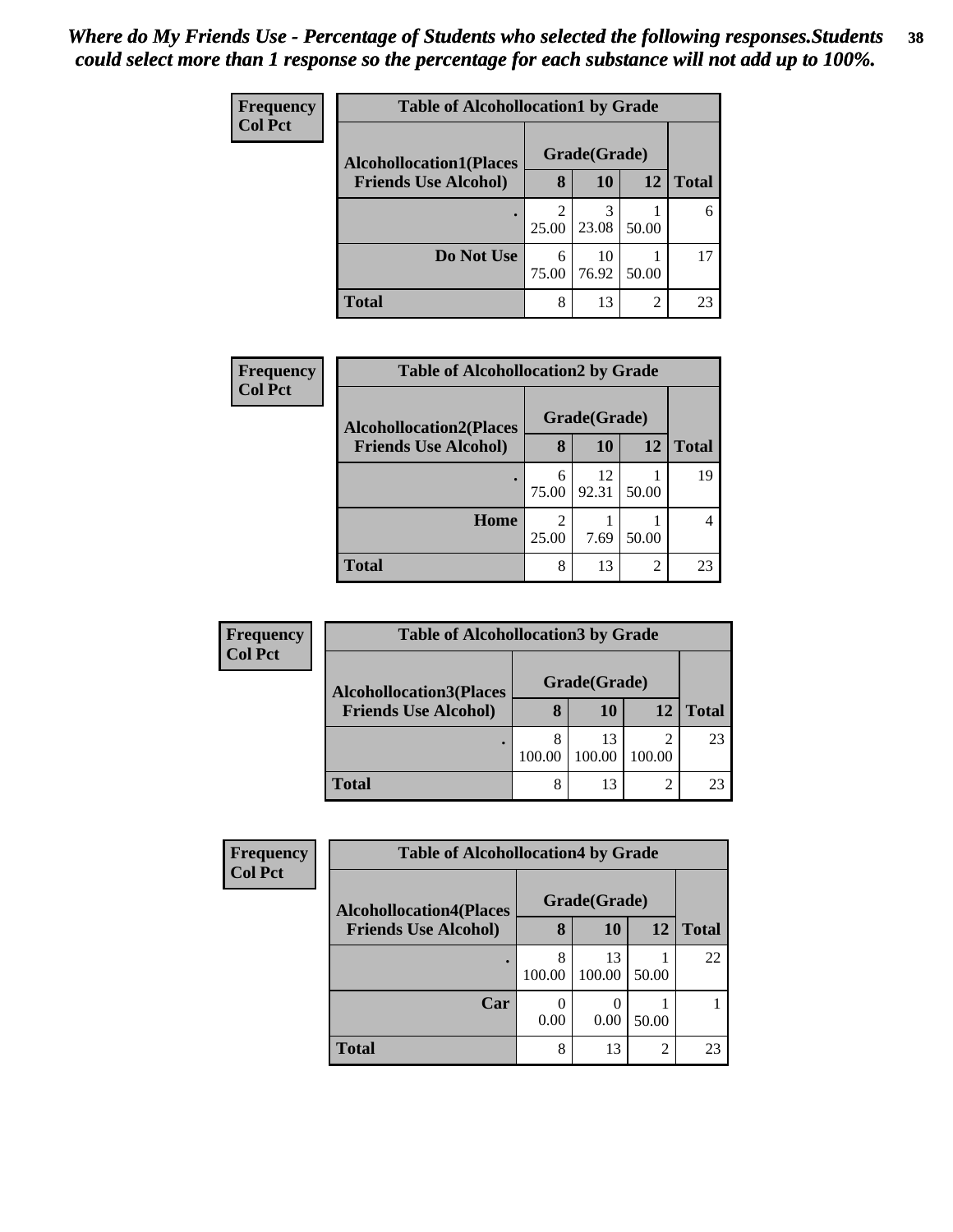| <b>Frequency</b> | <b>Table of Alcohollocation5 by Grade</b> |              |             |                |              |
|------------------|-------------------------------------------|--------------|-------------|----------------|--------------|
| <b>Col Pct</b>   | <b>Alcohollocation5</b> (Places           | Grade(Grade) |             |                |              |
|                  | <b>Friends Use Alcohol)</b>               | 8            | 10          | 12             | <b>Total</b> |
|                  |                                           | 87.50        | 11<br>84.62 | 50.00          | 19           |
|                  | <b>Friend's House</b>                     | 12.50        | າ<br>15.38  | 50.00          |              |
|                  | <b>Total</b>                              | 8            | 13          | $\overline{2}$ | 23           |

| <b>Frequency</b> | <b>Table of Alcohollocation6 by Grade</b> |       |              |                |              |
|------------------|-------------------------------------------|-------|--------------|----------------|--------------|
| <b>Col Pct</b>   | <b>Alcohollocation6(Places</b>            |       | Grade(Grade) |                |              |
|                  | <b>Friends Use Alcohol)</b>               | 8     | 10           | 12             | <b>Total</b> |
|                  |                                           | 87.50 | 10<br>76.92  | 50.00          | 18           |
|                  | <b>Other</b>                              | 12.50 | 3<br>23.08   | 50.00          |              |
|                  | Total                                     | 8     | 13           | $\overline{2}$ | 23           |

| Frequency      | <b>Table of Tobaccolocation1 by Grade</b> |              |            |                          |              |  |
|----------------|-------------------------------------------|--------------|------------|--------------------------|--------------|--|
| <b>Col Pct</b> | <b>Tobaccolocation1(Places</b>            | Grade(Grade) |            |                          |              |  |
|                | <b>Friends Use Tobacco)</b>               | 8            | 10         | 12                       | <b>Total</b> |  |
|                |                                           | 62.50        | q<br>69.23 | $\overline{c}$<br>100.00 | 16           |  |
|                | Do Not Use                                | 3<br>37.50   | 30.77      | 0.00                     |              |  |
|                | <b>Total</b>                              | 8            | 13         | $\overline{c}$           | 23           |  |

| Frequency      | <b>Table of Tobaccolocation2 by Grade</b> |              |            |                                       |              |  |
|----------------|-------------------------------------------|--------------|------------|---------------------------------------|--------------|--|
| <b>Col Pct</b> | <b>Tobaccolocation2(Places</b>            | Grade(Grade) |            |                                       |              |  |
|                | <b>Friends Use Tobacco)</b>               | 8            | 10         | 12                                    | <b>Total</b> |  |
|                |                                           | 37.50        | 6<br>46.15 | 0.00                                  |              |  |
|                | Home                                      | 62.50        | 53.85      | $\mathcal{D}_{\mathcal{A}}$<br>100.00 | 14           |  |
|                | <b>Total</b>                              | 8            | 13         | $\overline{2}$                        | 23           |  |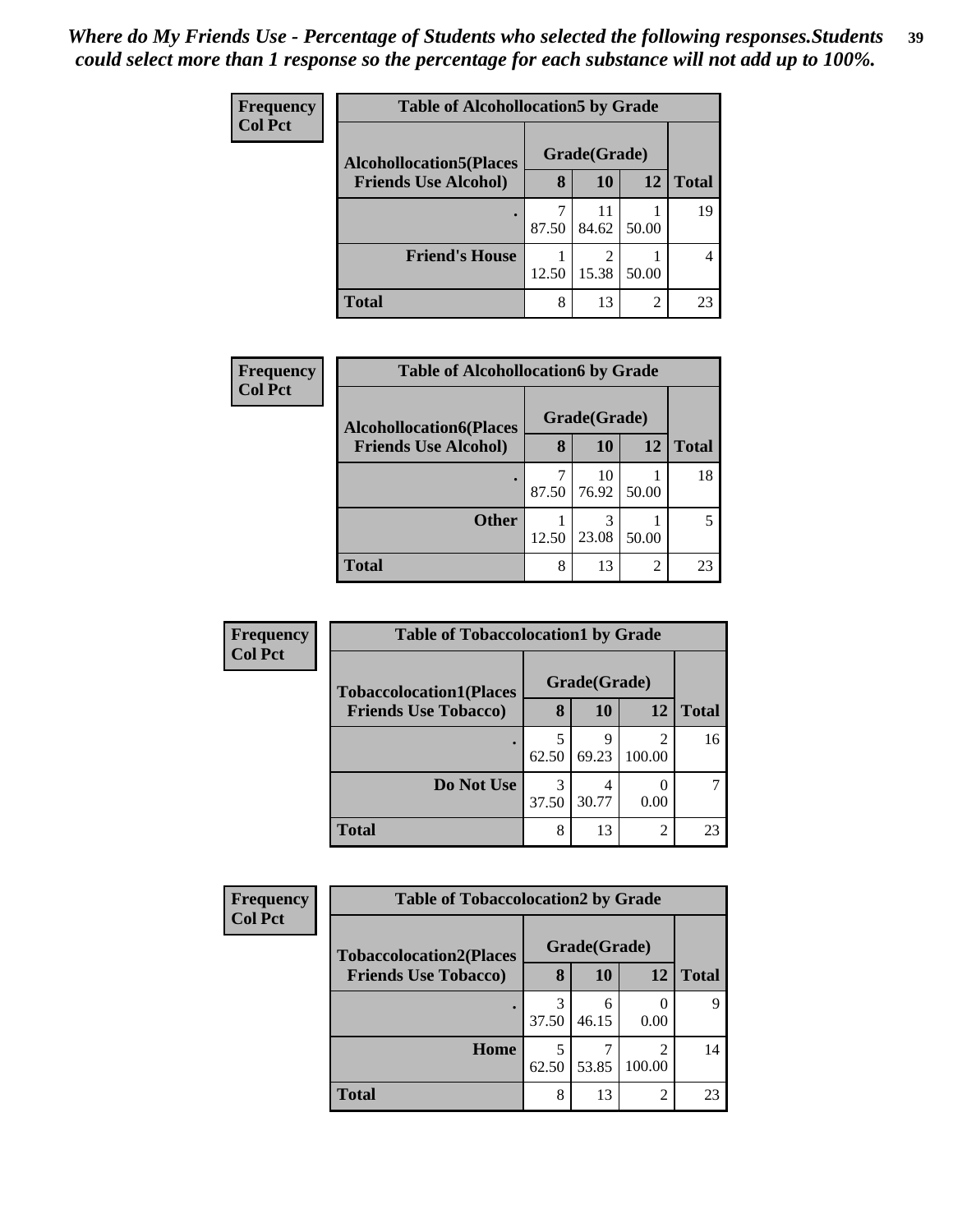| <b>Frequency</b> | <b>Table of Tobaccolocation 3 by Grade</b> |            |              |       |              |  |  |  |
|------------------|--------------------------------------------|------------|--------------|-------|--------------|--|--|--|
| <b>Col Pct</b>   | <b>Tobaccolocation3(Places</b>             |            | Grade(Grade) |       |              |  |  |  |
|                  | <b>Friends Use Tobacco)</b>                | 8          | 10           | 12    | <b>Total</b> |  |  |  |
|                  |                                            | 5<br>62.50 | 11<br>84.62  | 50.00 | 17           |  |  |  |
|                  | <b>School</b>                              | 3<br>37.50 | 15.38        | 50.00 | 6            |  |  |  |
|                  | <b>Total</b>                               | 8          | 13           | 2     | 23           |  |  |  |

| Frequency      | <b>Table of Tobaccolocation4 by Grade</b> |       |              |             |              |  |  |
|----------------|-------------------------------------------|-------|--------------|-------------|--------------|--|--|
| <b>Col Pct</b> | <b>Tobaccolocation4(Places</b>            |       | Grade(Grade) |             |              |  |  |
|                | <b>Friends Use Tobacco)</b>               | 8     | <b>10</b>    | 12          | <b>Total</b> |  |  |
|                |                                           | 50.00 | 53.85        | 0.00        |              |  |  |
|                | Car                                       | 50.00 | 6<br>46.15   | 2<br>100.00 | 12           |  |  |
|                | <b>Total</b>                              | 8     | 13           | 2           | 23           |  |  |

| <b>Frequency</b>            | <b>Table of Tobaccolocation5 by Grade</b> |            |              |              |    |  |  |  |
|-----------------------------|-------------------------------------------|------------|--------------|--------------|----|--|--|--|
| <b>Col Pct</b>              | <b>Tobaccolocation5(Places</b>            |            | Grade(Grade) |              |    |  |  |  |
| <b>Friends Use Tobacco)</b> | 8                                         | 10         | 12           | <b>Total</b> |    |  |  |  |
|                             |                                           | 50.00      | 46.15        | 0.00         | 10 |  |  |  |
|                             | <b>Friend's House</b>                     | 4<br>50.00 | 53.85        | 100.00       | 13 |  |  |  |
|                             | <b>Total</b>                              | 8          | 13           | ി            | 23 |  |  |  |

| Frequency      | <b>Table of Tobaccolocation6 by Grade</b> |              |            |             |              |  |  |  |
|----------------|-------------------------------------------|--------------|------------|-------------|--------------|--|--|--|
| <b>Col Pct</b> | <b>Tobaccolocation6(Places</b>            | Grade(Grade) |            |             |              |  |  |  |
|                | <b>Friends Use Tobacco)</b>               | 8            | 10         | 12          | <b>Total</b> |  |  |  |
|                |                                           | 6<br>75.00   | 38.46      | 0.00        |              |  |  |  |
|                | <b>Other</b>                              | っ<br>25.00   | 8<br>61.54 | 2<br>100.00 | 12           |  |  |  |
|                | Total                                     | 8            | 13         | 2           | 23           |  |  |  |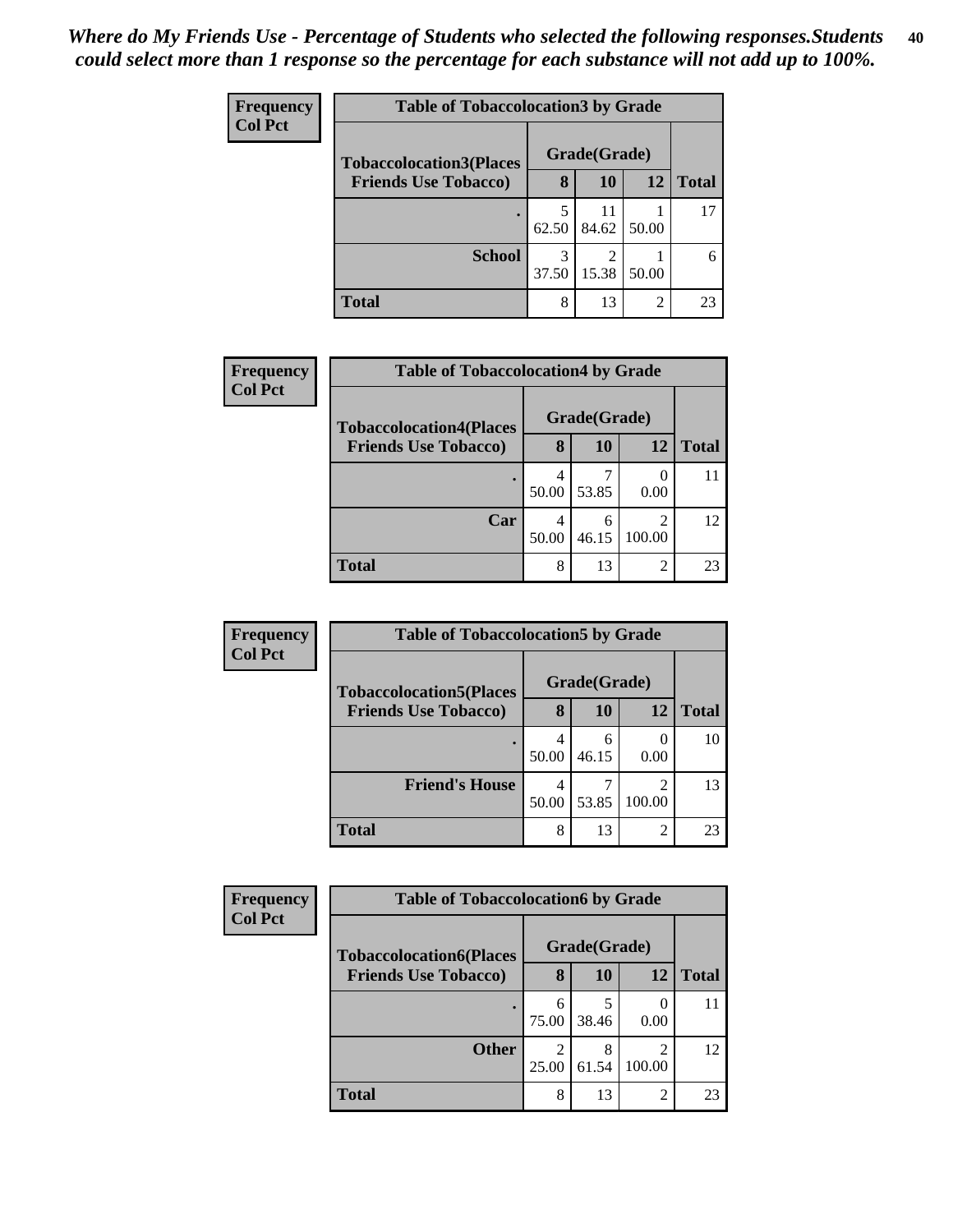| <b>Frequency</b> | <b>Table of Marijuanalocation1 by Grade</b>                        |            |              |                |              |  |
|------------------|--------------------------------------------------------------------|------------|--------------|----------------|--------------|--|
| <b>Col Pct</b>   | <b>Marijuanalocation1(Places</b><br><b>Friends Use Marijuana</b> ) |            | Grade(Grade) |                |              |  |
|                  |                                                                    | 8          | 10           | 12             | <b>Total</b> |  |
|                  |                                                                    | 25.00      | 3<br>23.08   | 50.00          | 6            |  |
|                  | Do Not Use                                                         | 6<br>75.00 | 10<br>76.92  | 50.00          | 17           |  |
|                  | <b>Total</b>                                                       | 8          | 13           | $\overline{2}$ | 23           |  |

| <b>Frequency</b> | <b>Table of Marijuanalocation2 by Grade</b> |            |              |       |              |  |  |  |
|------------------|---------------------------------------------|------------|--------------|-------|--------------|--|--|--|
| <b>Col Pct</b>   | <b>Marijuanalocation2(Places</b>            |            | Grade(Grade) |       |              |  |  |  |
|                  | <b>Friends Use Marijuana</b> )              | 8          | 10           | 12    | <b>Total</b> |  |  |  |
|                  |                                             | 6<br>75.00 | 11<br>84.62  | 50.00 | 18           |  |  |  |
|                  | Home                                        | 25.00      | 2<br>15.38   | 50.00 |              |  |  |  |
|                  | <b>Total</b>                                | 8          | 13           | 2     | 23           |  |  |  |

| Frequency      | <b>Table of Marijuanalocation3 by Grade</b>                        |             |              |       |              |  |  |  |  |
|----------------|--------------------------------------------------------------------|-------------|--------------|-------|--------------|--|--|--|--|
| <b>Col Pct</b> | <b>Marijuanalocation3(Places</b><br><b>Friends Use Marijuana</b> ) |             | Grade(Grade) |       |              |  |  |  |  |
|                |                                                                    | 8           | 10           | 12    | <b>Total</b> |  |  |  |  |
|                |                                                                    | 8<br>100.00 | 13<br>100.00 | 50.00 | 22           |  |  |  |  |
|                | <b>School</b>                                                      | 0.00        | 0.00         | 50.00 |              |  |  |  |  |
|                | <b>Total</b>                                                       | 8           | 13           | 2     | 23           |  |  |  |  |

| <b>Frequency</b> | <b>Table of Marijuanalocation4 by Grade</b> |              |             |       |              |  |  |  |  |
|------------------|---------------------------------------------|--------------|-------------|-------|--------------|--|--|--|--|
| <b>Col Pct</b>   | <b>Marijuanalocation4(Places</b>            | Grade(Grade) |             |       |              |  |  |  |  |
|                  | <b>Friends Use Marijuana</b> )              | 8            | 10          | 12    | <b>Total</b> |  |  |  |  |
|                  |                                             | 8<br>100.00  | 11<br>84.62 | 50.00 | 20           |  |  |  |  |
|                  | Car                                         | 0.00         | ി<br>15.38  | 50.00 | 3            |  |  |  |  |
|                  | Total                                       | 8            | 13          | ↑     | 23           |  |  |  |  |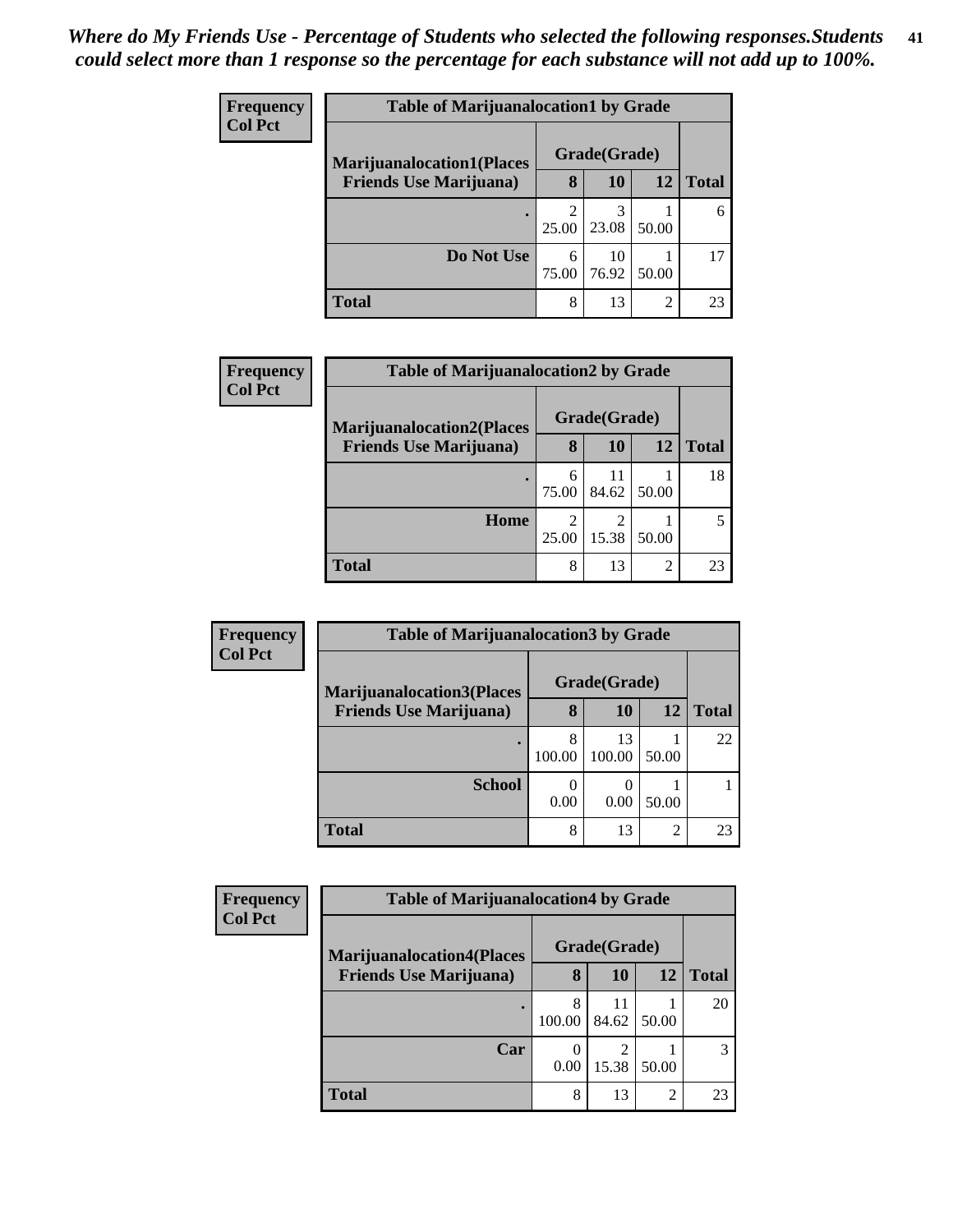| <b>Frequency</b> | <b>Table of Marijuanalocation5 by Grade</b> |       |              |                |              |  |  |
|------------------|---------------------------------------------|-------|--------------|----------------|--------------|--|--|
| <b>Col Pct</b>   | <b>Marijuanalocation5</b> (Places           |       | Grade(Grade) |                |              |  |  |
|                  | <b>Friends Use Marijuana</b> )              | 8     | 10           | 12             | <b>Total</b> |  |  |
|                  | ٠                                           | 87.50 | 11<br>84.62  | 50.00          | 19           |  |  |
|                  | <b>Friend's House</b>                       | 12.50 | ി<br>15.38   | 50.00          |              |  |  |
|                  | <b>Total</b>                                | 8     | 13           | $\overline{2}$ | 23           |  |  |

| <b>Frequency</b> | <b>Table of Marijuanalocation6 by Grade</b> |              |             |       |              |  |  |
|------------------|---------------------------------------------|--------------|-------------|-------|--------------|--|--|
| <b>Col Pct</b>   | <b>Marijuanalocation6(Places</b>            | Grade(Grade) |             |       |              |  |  |
|                  | <b>Friends Use Marijuana</b> )              | 8            | <b>10</b>   | 12    | <b>Total</b> |  |  |
|                  | $\bullet$                                   | 87.50        | 10<br>76.92 | 50.00 | 18           |  |  |
|                  | <b>Other</b>                                | 12.50        | 3<br>23.08  | 50.00 |              |  |  |
|                  | <b>Total</b>                                | 8            | 13          | 2     | 23           |  |  |

| Frequency      | <b>Table of Otherdruglocation1 by Grade</b>                          |                         |             |        |              |  |  |
|----------------|----------------------------------------------------------------------|-------------------------|-------------|--------|--------------|--|--|
| <b>Col Pct</b> | <b>Otherdruglocation1(Places</b><br><b>Friends Use Other Illegal</b> | Grade(Grade)            |             |        |              |  |  |
|                | Drugs)                                                               | 8                       | <b>10</b>   | 12     | <b>Total</b> |  |  |
|                |                                                                      | $\mathfrak{D}$<br>25.00 | 23.08       | 0.00   |              |  |  |
|                | Do Not Use                                                           | 6<br>75.00              | 10<br>76.92 | 100.00 | 18           |  |  |
|                | <b>Total</b>                                                         | 8                       | 13          | 2      | 23           |  |  |

| <b>Frequency</b> | <b>Table of Otherdruglocation2 by Grade</b>                          |            |              |                |              |  |  |
|------------------|----------------------------------------------------------------------|------------|--------------|----------------|--------------|--|--|
| <b>Col Pct</b>   | <b>Otherdruglocation2(Places</b><br><b>Friends Use Other Illegal</b> |            | Grade(Grade) |                |              |  |  |
|                  | Drugs)                                                               | 8          | <b>10</b>    | 12             | <b>Total</b> |  |  |
|                  |                                                                      | 6<br>75.00 | 12<br>92.31  | ∍<br>100.00    | 20           |  |  |
|                  | Home                                                                 | 2<br>25.00 | 7.69         | 0.00           | 3            |  |  |
|                  | <b>Total</b>                                                         | 8          | 13           | $\mathfrak{D}$ | 23           |  |  |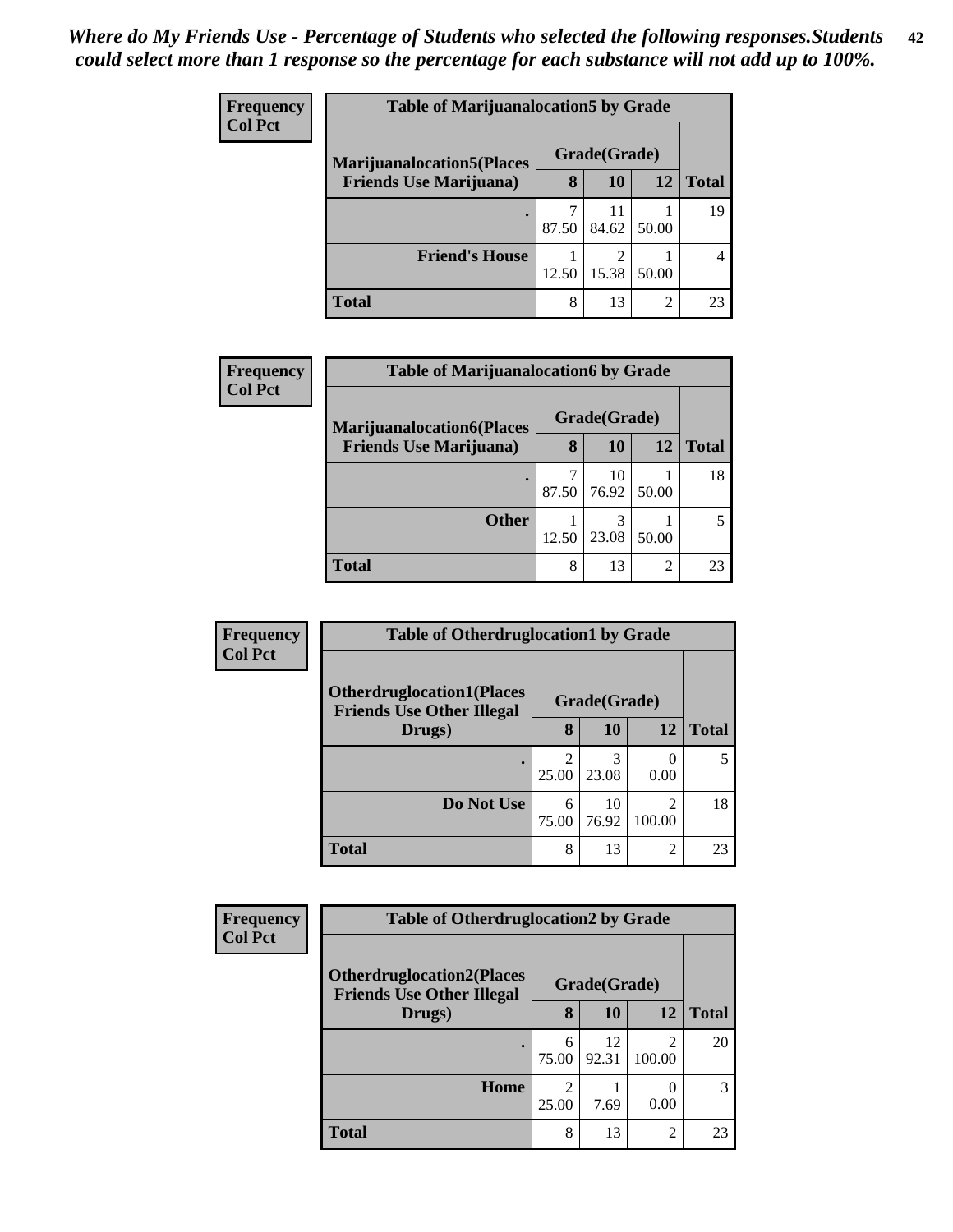| <b>Frequency</b> | <b>Table of Otherdruglocation 3 by Grade</b>                         |             |              |                                       |              |  |  |  |  |
|------------------|----------------------------------------------------------------------|-------------|--------------|---------------------------------------|--------------|--|--|--|--|
| <b>Col Pct</b>   | <b>Otherdruglocation3(Places</b><br><b>Friends Use Other Illegal</b> |             | Grade(Grade) |                                       |              |  |  |  |  |
|                  | Drugs)                                                               | 8           | 10           | 12                                    | <b>Total</b> |  |  |  |  |
|                  |                                                                      | 8<br>100.00 | 12<br>92.31  | $\mathcal{D}_{\mathcal{L}}$<br>100.00 | 22           |  |  |  |  |
|                  | <b>School</b>                                                        | 0.00        | 7.69         | 0.00                                  |              |  |  |  |  |
|                  | <b>Total</b>                                                         | 8           | 13           | $\overline{2}$                        | 23           |  |  |  |  |

| Frequency      | <b>Table of Otherdruglocation4 by Grade</b>                          |              |             |             |              |  |  |
|----------------|----------------------------------------------------------------------|--------------|-------------|-------------|--------------|--|--|
| <b>Col Pct</b> | <b>Otherdruglocation4(Places</b><br><b>Friends Use Other Illegal</b> | Grade(Grade) |             |             |              |  |  |
|                | Drugs)                                                               | 8            | 10          | 12          | <b>Total</b> |  |  |
|                |                                                                      | 8<br>100.00  | 12<br>92.31 | 2<br>100.00 | 22           |  |  |
|                | Car                                                                  | 0<br>0.00    | 7.69        | 0.00        |              |  |  |
|                | <b>Total</b>                                                         | 8            | 13          | 2           | 23           |  |  |

| <b>Frequency</b> | <b>Table of Otherdruglocation5 by Grade</b>                          |            |              |               |                |  |
|------------------|----------------------------------------------------------------------|------------|--------------|---------------|----------------|--|
| <b>Col Pct</b>   | <b>Otherdruglocation5(Places</b><br><b>Friends Use Other Illegal</b> |            | Grade(Grade) |               |                |  |
|                  | Drugs)                                                               | 8          | 10           | 12            | <b>Total</b>   |  |
|                  |                                                                      | 7<br>87.50 | 12<br>92.31  | っ<br>100.00   | 21             |  |
|                  | <b>Friend's House</b>                                                | 12.50      | 7.69         | 0.00          | $\mathfrak{D}$ |  |
|                  | Total                                                                | 8          | 13           | $\mathcal{D}$ | 23             |  |

| <b>Frequency</b> | <b>Table of Otherdruglocation6 by Grade</b>                                    |             |                                   |                |                             |  |  |
|------------------|--------------------------------------------------------------------------------|-------------|-----------------------------------|----------------|-----------------------------|--|--|
| <b>Col Pct</b>   | <b>Otherdruglocation6(Places</b><br><b>Friends Use Other Illegal</b><br>Drugs) |             | Grade(Grade)                      |                |                             |  |  |
|                  |                                                                                |             | 10                                | 12             | <b>Total</b>                |  |  |
|                  |                                                                                | 8<br>100.00 | 11<br>84.62                       | ↑<br>100.00    | 21                          |  |  |
|                  | <b>Other</b>                                                                   | 0.00        | $\overline{\mathcal{L}}$<br>15.38 | 0.00           | $\mathcal{D}_{\mathcal{A}}$ |  |  |
|                  | <b>Total</b>                                                                   | 8           | 13                                | $\overline{2}$ | 23                          |  |  |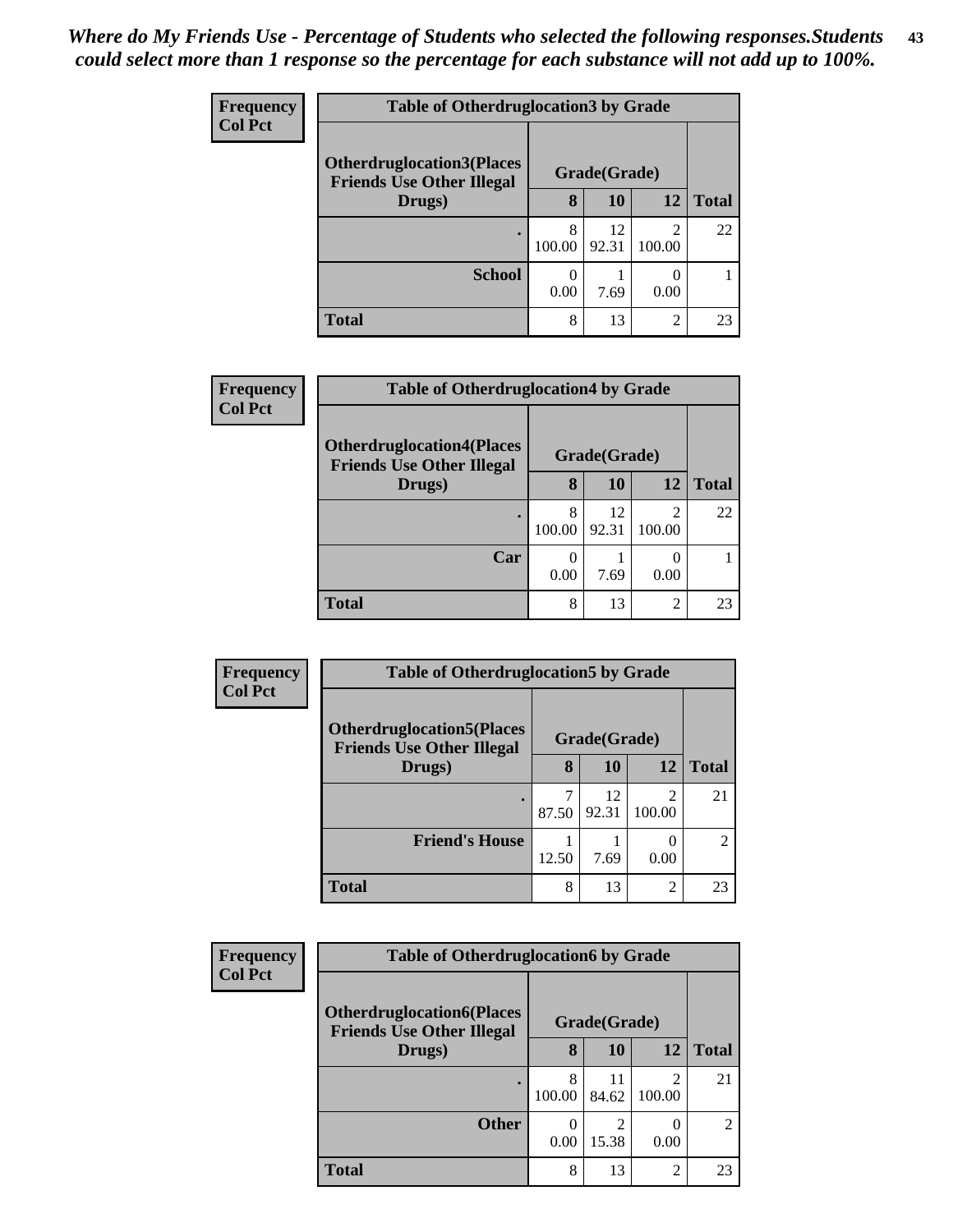| Frequency      | <b>Table of Alcoholtime1 by Grade</b>           |            |                         |           |              |  |
|----------------|-------------------------------------------------|------------|-------------------------|-----------|--------------|--|
| <b>Col Pct</b> | <b>Alcoholtime1(Times</b><br><b>Friends Use</b> |            | Grade(Grade)            |           |              |  |
|                | Alcohol)                                        | 8          | 10                      | <b>12</b> | <b>Total</b> |  |
|                |                                                 | 3<br>37.50 | $\mathfrak{D}$<br>15.38 | 50.00     | 6            |  |
|                | Do Not Use                                      | 5<br>62.50 | 11<br>84.62             | 50.00     | 17           |  |
|                | <b>Total</b>                                    | 8          | 13                      | 2         | 23           |  |

| <b>Frequency</b><br><b>Col Pct</b> | <b>Table of Alcoholtime2 by Grade</b>                       |              |              |                |              |  |  |
|------------------------------------|-------------------------------------------------------------|--------------|--------------|----------------|--------------|--|--|
|                                    | <b>Alcoholtime2(Times</b><br><b>Friends Use</b><br>Alcohol) | Grade(Grade) |              |                |              |  |  |
|                                    |                                                             | 8            | 10           | 12             | <b>Total</b> |  |  |
|                                    |                                                             | 8<br>100.00  | 13<br>100.00 | 100.00         | 23           |  |  |
|                                    | <b>Total</b>                                                | 8            | 13           | $\overline{2}$ | 23           |  |  |

| <b>Frequency</b><br><b>Col Pct</b> | <b>Table of Alcoholtime3 by Grade</b>                       |              |              |        |              |  |  |
|------------------------------------|-------------------------------------------------------------|--------------|--------------|--------|--------------|--|--|
|                                    | <b>Alcoholtime3(Times</b><br><b>Friends Use</b><br>Alcohol) | Grade(Grade) |              |        |              |  |  |
|                                    |                                                             | 8            | 10           | 12     | <b>Total</b> |  |  |
|                                    |                                                             | 100.00       | 13<br>100.00 | 100.00 | 23           |  |  |
|                                    | <b>Total</b>                                                | 8            | 13           | ◠      | 23           |  |  |

| Frequency<br><b>Col Pct</b> | <b>Table of Alcoholtime4 by Grade</b>           |              |              |                          |              |
|-----------------------------|-------------------------------------------------|--------------|--------------|--------------------------|--------------|
|                             | <b>Alcoholtime4(Times</b><br><b>Friends Use</b> | Grade(Grade) |              |                          |              |
|                             | Alcohol)                                        |              | 10           | 12                       | <b>Total</b> |
|                             |                                                 | 100.00       | 13<br>100.00 | $\overline{c}$<br>100.00 | 23           |
|                             | <b>Total</b>                                    | 8            | 13           | $\overline{c}$           | 23           |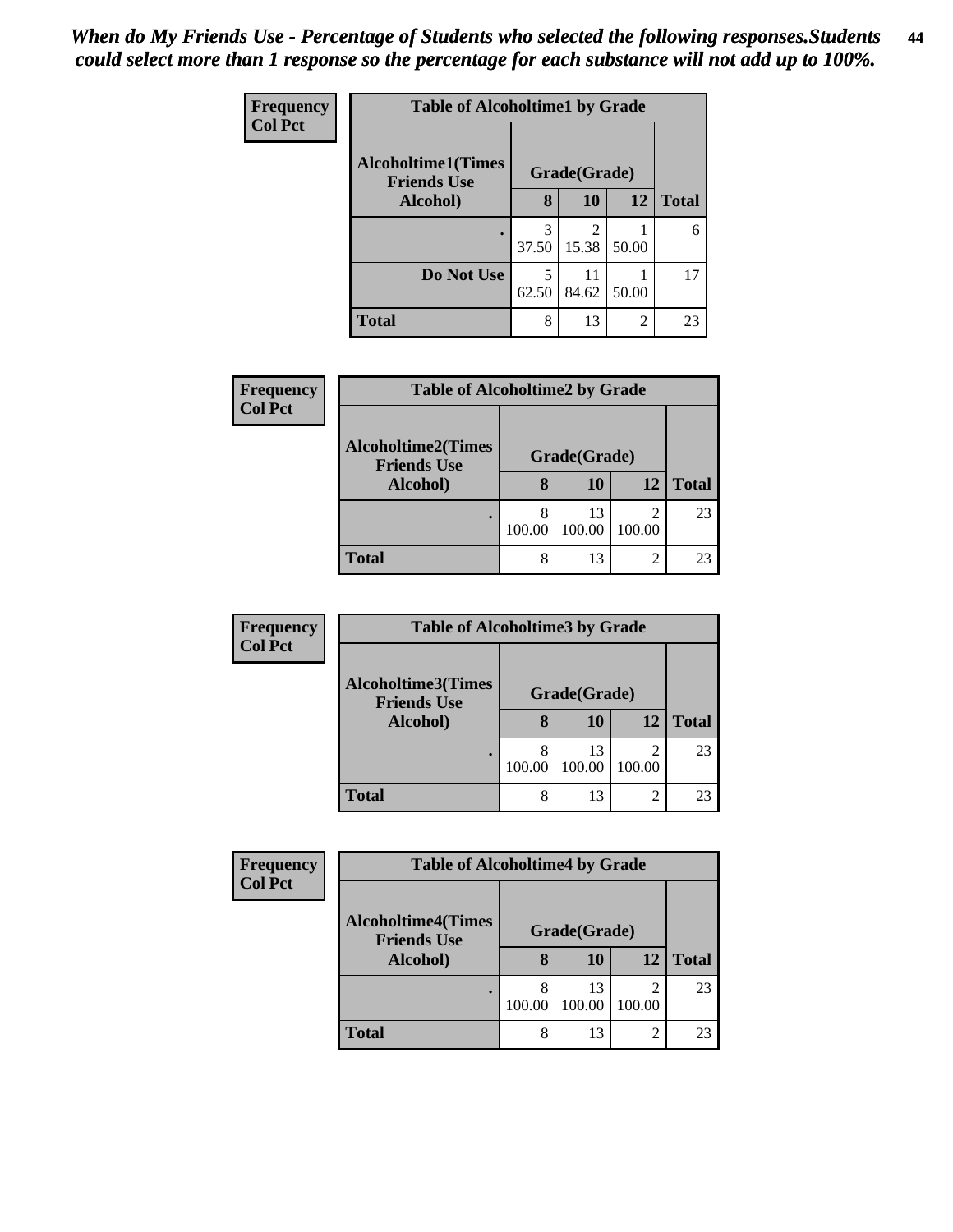| <b>Frequency</b> | <b>Table of Alcoholtime5 by Grade</b>           |       |              |       |              |  |
|------------------|-------------------------------------------------|-------|--------------|-------|--------------|--|
| <b>Col Pct</b>   | <b>Alcoholtime5(Times</b><br><b>Friends Use</b> |       | Grade(Grade) |       |              |  |
|                  | Alcohol)                                        | 8     | 10           | 12    | <b>Total</b> |  |
|                  |                                                 | 87.50 | 12<br>92.31  | 50.00 | 20           |  |
|                  | Weeknights                                      | 12.50 | 7.69         | 50.00 | 3            |  |
|                  | <b>Total</b>                                    | 8     | 13           | 2     | 23           |  |

| Frequency      | <b>Table of Alcoholtime6 by Grade</b>           |            |              |       |              |  |
|----------------|-------------------------------------------------|------------|--------------|-------|--------------|--|
| <b>Col Pct</b> | <b>Alcoholtime6(Times</b><br><b>Friends Use</b> |            | Grade(Grade) |       |              |  |
|                | Alcohol)                                        | 8          | 10           | 12    | <b>Total</b> |  |
|                |                                                 | 5<br>62.50 | 11<br>84.62  | 50.00 | 17           |  |
|                | Weekends                                        | 3<br>37.50 | 2<br>15.38   | 50.00 | 6            |  |
|                | <b>Total</b>                                    | 8          | 13           | 2     | 23           |  |

| <b>Frequency</b> | <b>Table of Tobaccotime1 by Grade</b>           |       |              |                          |              |  |
|------------------|-------------------------------------------------|-------|--------------|--------------------------|--------------|--|
| <b>Col Pct</b>   | <b>Tobaccotime1(Times</b><br><b>Friends Use</b> |       | Grade(Grade) |                          |              |  |
|                  | <b>Tobacco</b> )                                | 8     | 10           | 12                       | <b>Total</b> |  |
|                  |                                                 | 87.50 | Q<br>69.23   | $\mathfrak{D}$<br>100.00 | 18           |  |
|                  | Do Not Use                                      | 12.50 | 4<br>30.77   | 0.00                     | 5            |  |
|                  | <b>Total</b>                                    | 8     | 13           | $\overline{c}$           | 23           |  |

| Frequency      | <b>Table of Tobaccotime2 by Grade</b>           |            |              |                          |              |  |
|----------------|-------------------------------------------------|------------|--------------|--------------------------|--------------|--|
| <b>Col Pct</b> | <b>Tobaccotime2(Times</b><br><b>Friends Use</b> |            | Grade(Grade) |                          |              |  |
|                | <b>Tobacco</b> )                                | 8          | 10           | 12                       | <b>Total</b> |  |
|                | $\bullet$                                       | 37.50      | 53.85        | 0.00                     | 10           |  |
|                | <b>On Way to School</b>                         | 5<br>62.50 | 6<br>46.15   | $\mathfrak{D}$<br>100.00 | 13           |  |
|                | <b>Total</b>                                    | 8          | 13           | $\overline{2}$           | 23           |  |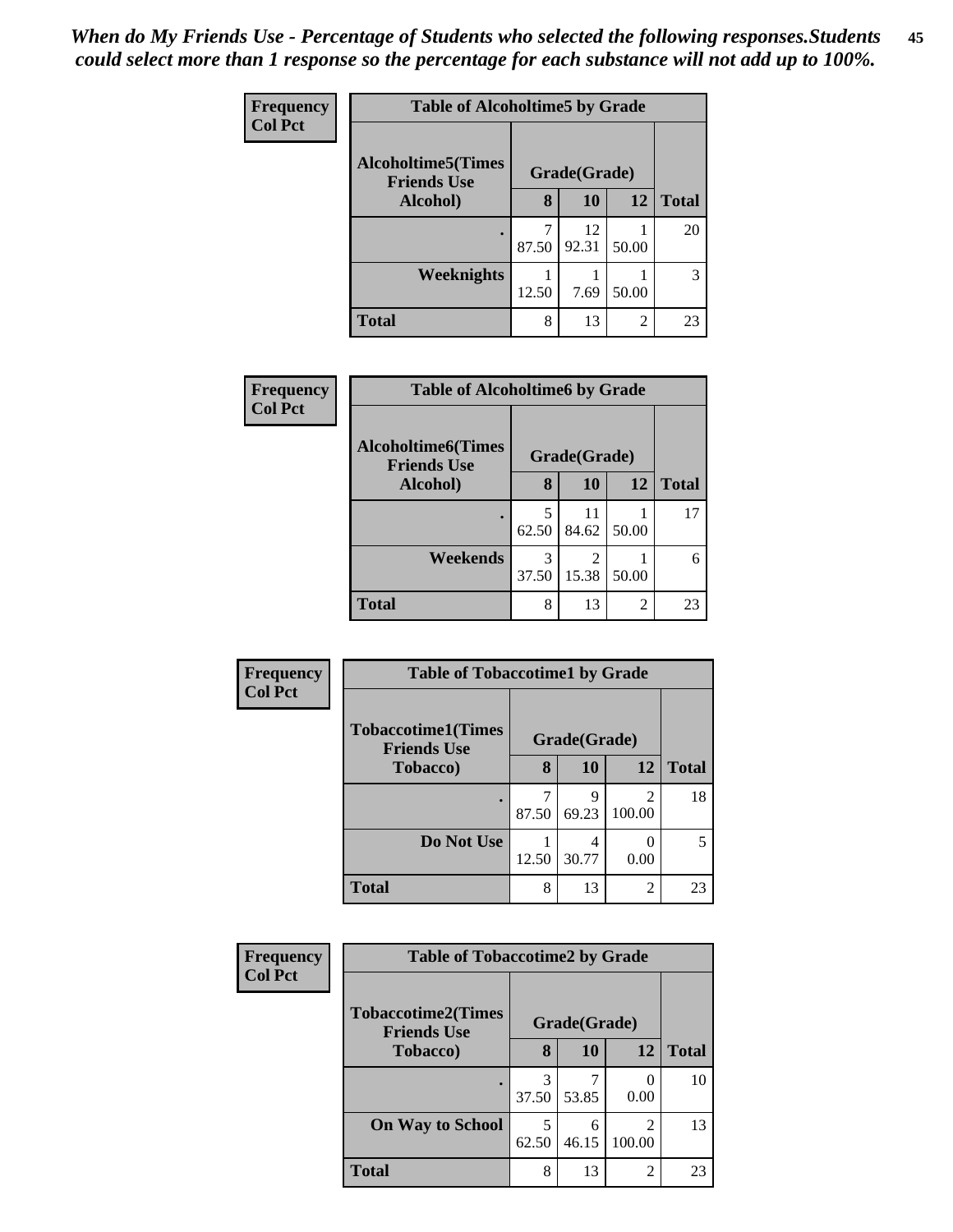| Frequency<br><b>Col Pct</b> | <b>Table of Tobaccotime3 by Grade</b>           |            |              |                          |              |  |  |
|-----------------------------|-------------------------------------------------|------------|--------------|--------------------------|--------------|--|--|
|                             | <b>Tobaccotime3(Times</b><br><b>Friends Use</b> |            | Grade(Grade) |                          |              |  |  |
|                             | <b>Tobacco</b> )                                | 8          | <b>10</b>    | 12                       | <b>Total</b> |  |  |
|                             | ٠                                               | 50.00      | 53.85        | 0.00                     | 11           |  |  |
|                             | <b>During School</b>                            | 4<br>50.00 | 6<br>46.15   | $\overline{c}$<br>100.00 | 12           |  |  |
|                             | <b>Total</b>                                    | 8          | 13           | $\overline{c}$           | 23           |  |  |

| Frequency<br><b>Col Pct</b> | <b>Table of Tobaccotime4 by Grade</b>                               |              |              |                |              |  |
|-----------------------------|---------------------------------------------------------------------|--------------|--------------|----------------|--------------|--|
|                             | <b>Tobaccotime4(Times</b><br><b>Friends Use</b><br><b>Tobacco</b> ) | Grade(Grade) |              |                |              |  |
|                             |                                                                     | 8            | 10           | 12             | <b>Total</b> |  |
|                             |                                                                     | 100.00       | 13<br>100.00 | 100.00         | 23           |  |
|                             | <b>Total</b>                                                        | 8            | 13           | $\mathfrak{D}$ | 23           |  |

| <b>Frequency</b> | <b>Table of Tobaccotime5 by Grade</b>           |            |              |        |              |  |
|------------------|-------------------------------------------------|------------|--------------|--------|--------------|--|
| <b>Col Pct</b>   | <b>Tobaccotime5(Times</b><br><b>Friends Use</b> |            | Grade(Grade) |        |              |  |
|                  | <b>Tobacco</b> )                                | 8          | 10           | 12     | <b>Total</b> |  |
|                  |                                                 | 2<br>25.00 | 9<br>69.23   | 0.00   |              |  |
|                  | Weeknights                                      | 6<br>75.00 | 4<br>30.77   | 100.00 | 12           |  |
|                  | <b>Total</b>                                    | 8          | 13           | 2      | 23           |  |

| Frequency      | <b>Table of Tobaccotime6 by Grade</b>           |              |            |                          |              |  |
|----------------|-------------------------------------------------|--------------|------------|--------------------------|--------------|--|
| <b>Col Pct</b> | <b>Tobaccotime6(Times</b><br><b>Friends Use</b> | Grade(Grade) |            |                          |              |  |
|                | <b>Tobacco</b> )                                | 8            | 10         | 12                       | <b>Total</b> |  |
|                |                                                 | 3<br>37.50   | 8<br>61.54 | 0.00                     | 11           |  |
|                | Weekends                                        | 5<br>62.50   | 5<br>38.46 | $\mathfrak{D}$<br>100.00 | 12           |  |
|                | <b>Total</b>                                    | 8            | 13         | $\overline{c}$           | 23           |  |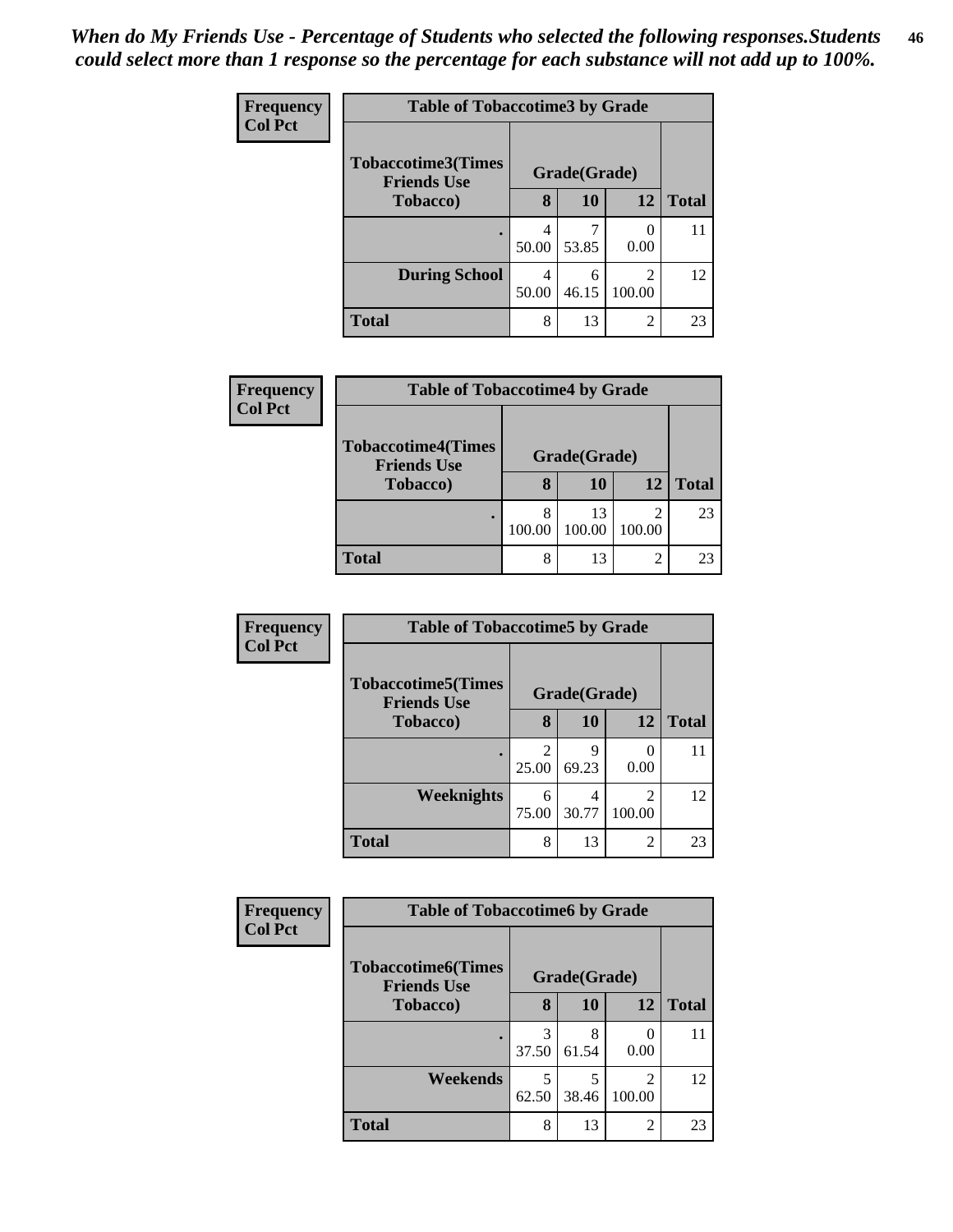| Frequency      | <b>Table of Marijuanatime1 by Grade</b>            |                                      |                                      |                |              |
|----------------|----------------------------------------------------|--------------------------------------|--------------------------------------|----------------|--------------|
| <b>Col Pct</b> | <b>Marijuanatime1</b> (Times<br><b>Friends Use</b> |                                      | Grade(Grade)                         |                |              |
|                | Marijuana)                                         | 8                                    | <b>10</b>                            | 12             | <b>Total</b> |
|                | ٠                                                  | $\mathcal{D}_{\mathcal{L}}$<br>25.00 | $\mathcal{D}_{\mathcal{A}}$<br>15.38 | 50.00          | 5            |
|                | Do Not Use                                         | 6<br>75.00                           | 11<br>84.62                          | 50.00          | 18           |
|                | <b>Total</b>                                       | 8                                    | 13                                   | $\overline{2}$ | 23           |

| Frequency      | <b>Table of Marijuanatime2 by Grade</b>           |       |              |                             |              |  |
|----------------|---------------------------------------------------|-------|--------------|-----------------------------|--------------|--|
| <b>Col Pct</b> | <b>Marijuanatime2(Times</b><br><b>Friends Use</b> |       | Grade(Grade) |                             |              |  |
|                | Marijuana)                                        | 8     | 10           | 12                          | <b>Total</b> |  |
|                | ٠                                                 | 87.50 | 12<br>92.31  | 50.00                       | 20           |  |
|                | <b>On Way to School</b>                           | 12.50 | 7.69         | 50.00                       |              |  |
|                | <b>Total</b>                                      | 8     | 13           | $\mathcal{D}_{\mathcal{L}}$ | 23           |  |

| Frequency      | <b>Table of Marijuanatime3 by Grade</b>    |              |             |                          |              |  |
|----------------|--------------------------------------------|--------------|-------------|--------------------------|--------------|--|
| <b>Col Pct</b> | Marijuanatime3(Times<br><b>Friends Use</b> | Grade(Grade) |             |                          |              |  |
|                | Marijuana)                                 | 8            | 10          | 12                       | <b>Total</b> |  |
|                |                                            | 8<br>100.00  | 12<br>92.31 | $\mathfrak{D}$<br>100.00 | 22           |  |
|                | <b>During School</b>                       | 0.00         | 7.69        | 0.00                     |              |  |
|                | <b>Total</b>                               | 8            | 13          | $\mathfrak{D}$           | 23           |  |

| Frequency                      | <b>Table of Marijuanatime4 by Grade</b> |             |              |              |    |  |  |
|--------------------------------|-----------------------------------------|-------------|--------------|--------------|----|--|--|
| <b>Col Pct</b>                 | <b>Marijuanatime4(Times</b>             |             | Grade(Grade) |              |    |  |  |
| <b>Friends Use Marijuana</b> ) | 8                                       | 10          | 12           | <b>Total</b> |    |  |  |
|                                |                                         | 8<br>100.00 | 12<br>92.31  | 50.00        | 21 |  |  |
|                                | <b>On Way Home From School</b>          | 0.00        | 7.69         | 50.00        |    |  |  |
|                                | <b>Total</b>                            | 8           | 13           | 2            | 23 |  |  |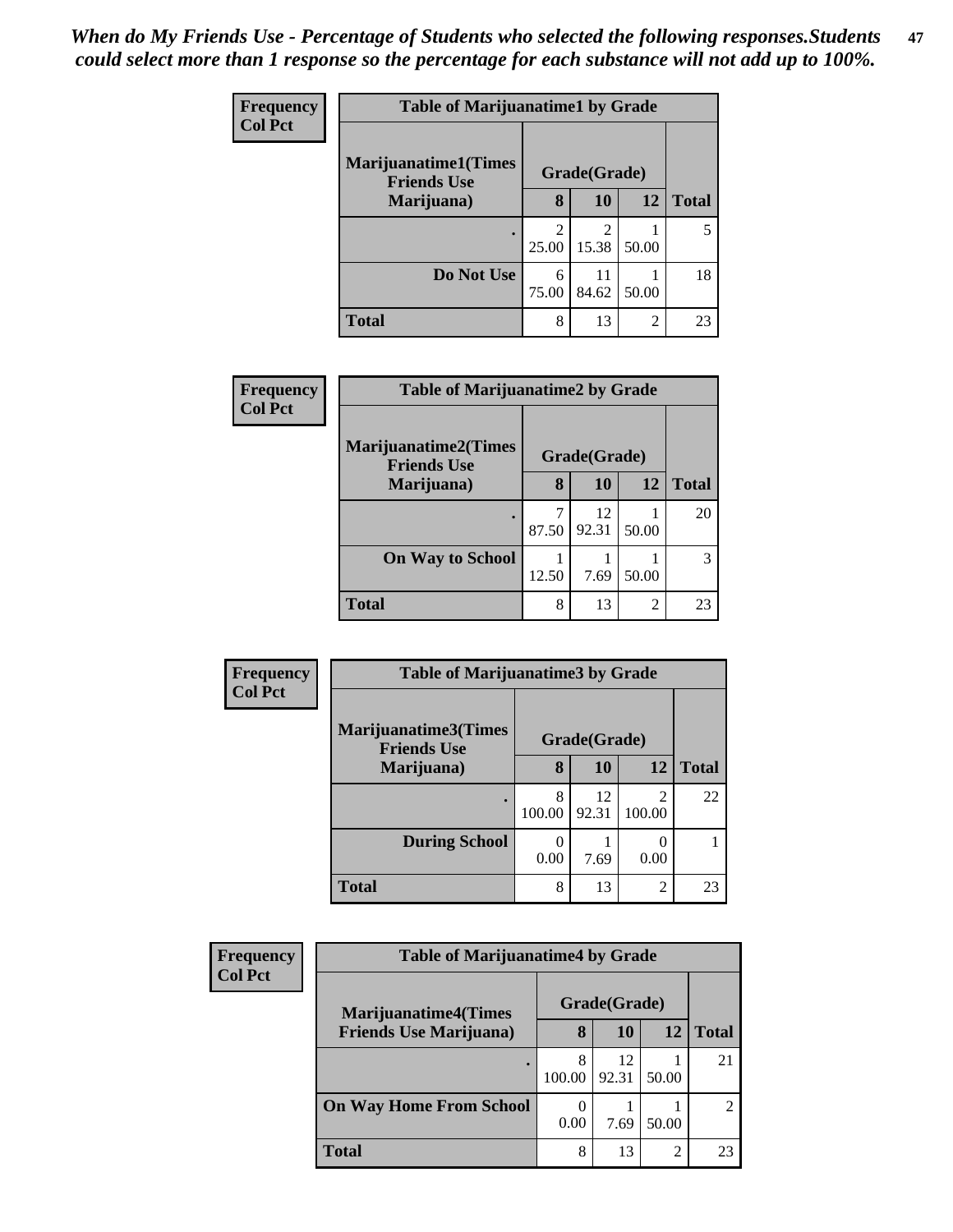| Frequency<br><b>Col Pct</b> | <b>Table of Marijuanatime5 by Grade</b>            |       |                         |                |              |  |
|-----------------------------|----------------------------------------------------|-------|-------------------------|----------------|--------------|--|
|                             | <b>Marijuanatime5</b> (Times<br><b>Friends Use</b> |       | Grade(Grade)            |                |              |  |
|                             | Marijuana)                                         | 8     | 10                      | 12             | <b>Total</b> |  |
|                             | $\bullet$                                          | 87.50 | 11<br>84.62             | 50.00          | 19           |  |
|                             | Weeknights                                         | 12.50 | $\mathfrak{D}$<br>15.38 | 50.00          | 4            |  |
|                             | <b>Total</b>                                       | 8     | 13                      | $\overline{2}$ | 23           |  |

| <b>Frequency</b><br><b>Col Pct</b> | <b>Table of Marijuanatime6 by Grade</b>            |            |              |       |              |  |  |
|------------------------------------|----------------------------------------------------|------------|--------------|-------|--------------|--|--|
|                                    | <b>Marijuanatime6</b> (Times<br><b>Friends Use</b> |            | Grade(Grade) |       |              |  |  |
|                                    | Marijuana)                                         | 8          | 10           | 12    | <b>Total</b> |  |  |
|                                    |                                                    | 6<br>75.00 | 11<br>84.62  | 50.00 | 18           |  |  |
|                                    | Weekends                                           | 2<br>25.00 | 15.38        | 50.00 | 5            |  |  |
|                                    | <b>Total</b>                                       | 8          | 13           | 2     | 23           |  |  |

| Frequency      | <b>Table of Otherdrugtime1 by Grade</b>                 |            |              |                |              |  |
|----------------|---------------------------------------------------------|------------|--------------|----------------|--------------|--|
| <b>Col Pct</b> | <b>Otherdrugtime1(Times</b><br><b>Friends Use Other</b> |            | Grade(Grade) |                |              |  |
|                | <b>Illegal Drugs</b> )                                  | 8          | 10           | 12             | <b>Total</b> |  |
|                |                                                         | 25.00      | 2<br>15.38   | 0<br>0.00      | 4            |  |
|                | Do Not Use                                              | 6<br>75.00 | 11<br>84.62  | 2<br>100.00    | 19           |  |
|                | <b>Total</b>                                            | 8          | 13           | $\overline{2}$ | 23           |  |

| <b>Frequency</b> | <b>Table of Otherdrugtime2 by Grade</b>                 |              |             |                          |                |
|------------------|---------------------------------------------------------|--------------|-------------|--------------------------|----------------|
| <b>Col Pct</b>   | <b>Otherdrugtime2(Times</b><br><b>Friends Use Other</b> | Grade(Grade) |             |                          |                |
|                  | <b>Illegal Drugs</b> )                                  | 8            | 10          | 12                       | <b>Total</b>   |
|                  | ٠                                                       | 87.50        | 12<br>92.31 | $\mathfrak{D}$<br>100.00 | 21             |
|                  | <b>On Way to School</b>                                 | 12.50        | 7.69        | 0.00                     | $\overline{2}$ |
|                  | <b>Total</b>                                            | 8            | 13          | 2                        | 23             |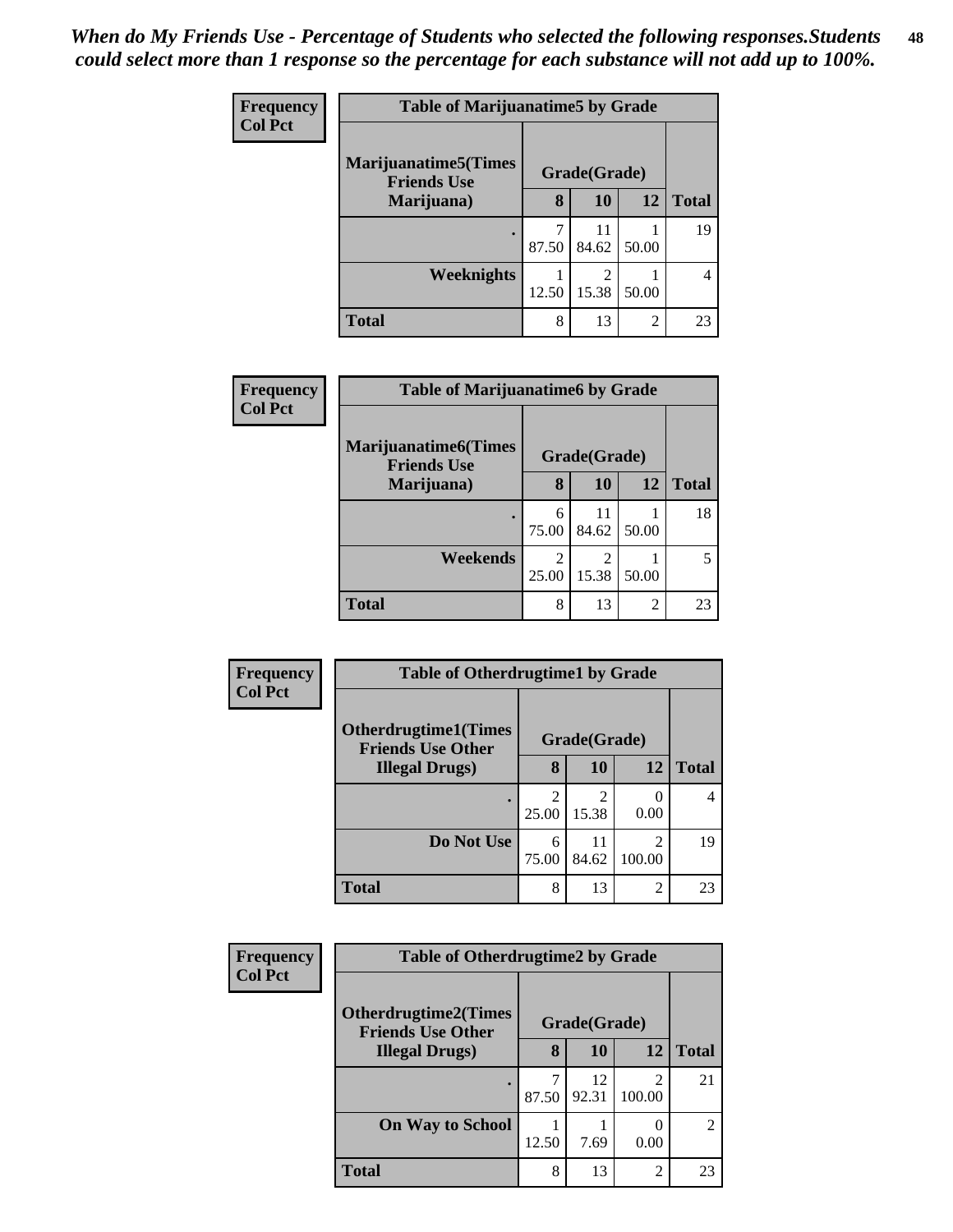| <b>Frequency</b> | <b>Table of Otherdrugtime3 by Grade</b>          |              |             |                          |                |
|------------------|--------------------------------------------------|--------------|-------------|--------------------------|----------------|
| <b>Col Pct</b>   | Otherdrugtime3(Times<br><b>Friends Use Other</b> | Grade(Grade) |             |                          |                |
|                  | <b>Illegal Drugs</b> )                           | 8            | 10          | 12                       | <b>Total</b>   |
|                  | ٠                                                | 87.50        | 12<br>92.31 | $\mathfrak{D}$<br>100.00 | 21             |
|                  | <b>During School</b>                             | 12.50        | 7.69        | 0.00                     | $\mathfrak{D}$ |
|                  | <b>Total</b>                                     | 8            | 13          | $\overline{2}$           | 23             |

| <b>Frequency</b> | <b>Table of Otherdrugtime4 by Grade</b>                         |       |              |                          |                |
|------------------|-----------------------------------------------------------------|-------|--------------|--------------------------|----------------|
| <b>Col Pct</b>   | <b>Otherdrugtime4(Times</b><br><b>Friends Use Other Illegal</b> |       | Grade(Grade) |                          |                |
|                  | Drugs)                                                          | 8     | 10           | 12                       | <b>Total</b>   |
|                  |                                                                 | 87.50 | 12<br>92.31  | $\mathfrak{D}$<br>100.00 | 21             |
|                  | <b>On Way Home From School</b>                                  | 12.50 | 7.69         | $\mathbf{0}$<br>0.00     | $\mathfrak{D}$ |
|                  | <b>Total</b>                                                    | 8     | 13           | 2                        | 23             |

| Frequency<br><b>Col Pct</b> | <b>Table of Otherdrugtime5 by Grade</b>                  |       |              |                |                |  |
|-----------------------------|----------------------------------------------------------|-------|--------------|----------------|----------------|--|
|                             | <b>Otherdrugtime5</b> (Times<br><b>Friends Use Other</b> |       | Grade(Grade) |                |                |  |
|                             | <b>Illegal Drugs</b> )                                   | 8     | 10           | 12             | <b>Total</b>   |  |
|                             |                                                          | 87.50 | 12<br>92.31  | 2<br>100.00    | 21             |  |
|                             | Weeknights                                               | 12.50 | 7.69         | 0.00           | $\overline{c}$ |  |
|                             | <b>Total</b>                                             | 8     | 13           | $\overline{c}$ | 23             |  |

| <b>Frequency</b> | <b>Table of Otherdrugtime6 by Grade</b>                  |                         |              |                                       |              |  |
|------------------|----------------------------------------------------------|-------------------------|--------------|---------------------------------------|--------------|--|
| <b>Col Pct</b>   | <b>Otherdrugtime6</b> (Times<br><b>Friends Use Other</b> |                         | Grade(Grade) |                                       |              |  |
|                  | <b>Illegal Drugs</b> )                                   | 8                       | 10           | 12                                    | <b>Total</b> |  |
|                  |                                                          | 6<br>75.00              | 12<br>92.31  | $\mathcal{D}_{\mathcal{L}}$<br>100.00 | 20           |  |
|                  | Weekends                                                 | $\mathfrak{D}$<br>25.00 | 7.69         | 0.00                                  | 3            |  |
|                  | <b>Total</b>                                             | 8                       | 13           | $\overline{c}$                        | 23           |  |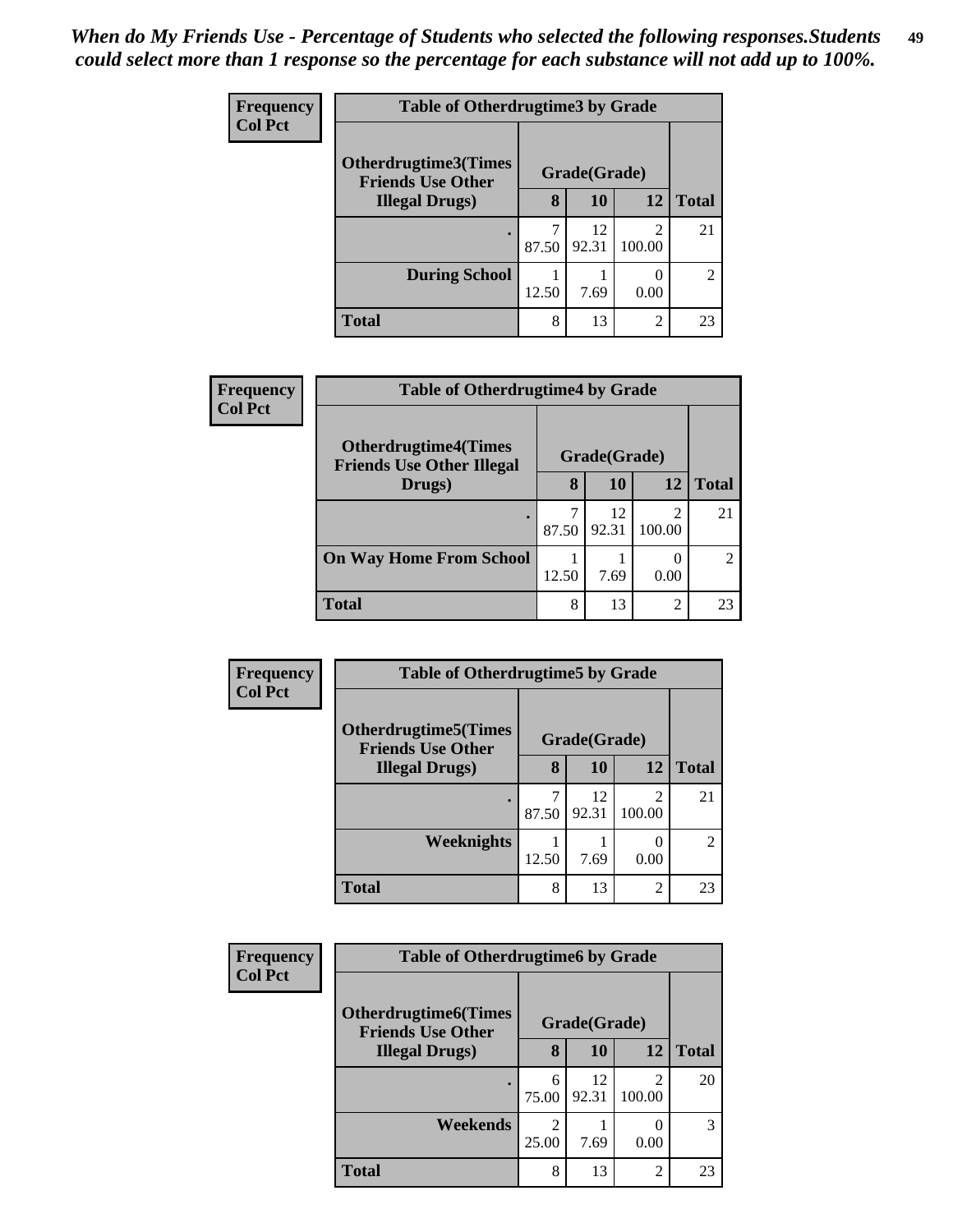| <b>Frequency</b> | <b>Table of Educationalcohol by Grade</b>                                                                  |                         |            |       |              |
|------------------|------------------------------------------------------------------------------------------------------------|-------------------------|------------|-------|--------------|
| <b>Col Pct</b>   | Educationalcohol(I<br>have been taught<br>about alcohol,<br>tobacco,<br>and other drugs<br>within the last | Grade(Grade)            |            |       |              |
|                  | year at school)                                                                                            | 8                       | 10         | 12    | <b>Total</b> |
|                  | Yes                                                                                                        | $\overline{4}$<br>50.00 | 53.85      | 50.00 | 12           |
|                  | No.                                                                                                        | 4<br>50.00              | 6<br>46.15 | 50.00 | 11           |
|                  | <b>Total</b>                                                                                               | 8                       | 13         | 2     | 23           |

| Frequency<br><b>Col Pct</b> | <b>Table of Eversmoked by Grade</b> |            |              |       |              |  |  |  |
|-----------------------------|-------------------------------------|------------|--------------|-------|--------------|--|--|--|
|                             | Eversmoked(I<br>have smoked         |            | Grade(Grade) |       |              |  |  |  |
|                             | a cigarette)                        | 8          | 10           | 12    | <b>Total</b> |  |  |  |
|                             | <b>Yes</b>                          | 3<br>37.50 | 10<br>76.92  | 50.00 | 14           |  |  |  |
|                             | N <sub>0</sub>                      | 5<br>62.50 | 3<br>23.08   | 50.00 | 9            |  |  |  |
|                             | <b>Total</b>                        | 8          | 13           | 2     | 23           |  |  |  |

| Frequency      | <b>Table of Drovedrinking by Grade</b>                                                         |          |              |                          |              |  |  |  |  |
|----------------|------------------------------------------------------------------------------------------------|----------|--------------|--------------------------|--------------|--|--|--|--|
| <b>Col Pct</b> | Drovedrinking(In<br>the past 30 days I<br>have driven a car<br>or other vehicle<br>while I was |          | Grade(Grade) |                          |              |  |  |  |  |
|                | drinking alcohol)                                                                              | 8        | 10           | 12 <sup>1</sup>          | <b>Total</b> |  |  |  |  |
|                | N <sub>0</sub>                                                                                 | $\theta$ | 13<br>100.00 | $\overline{c}$<br>100.00 | 15           |  |  |  |  |
|                | <b>Total</b>                                                                                   | 0        | 13           | 2                        | 15           |  |  |  |  |
|                | <b>Frequency Missing = 8</b>                                                                   |          |              |                          |              |  |  |  |  |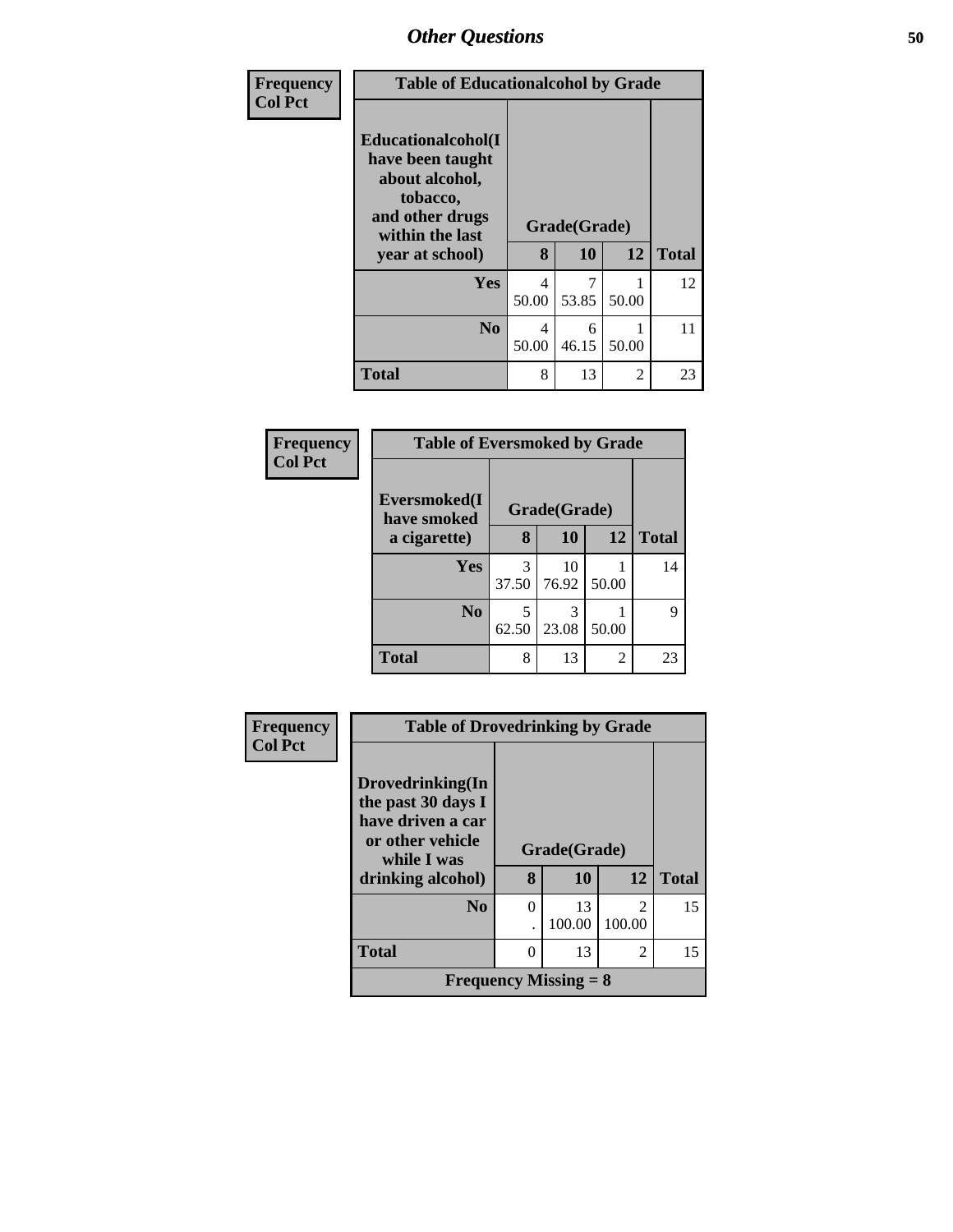| Frequency      | <b>Table of Rodedrinking by Grade</b>                                                                                  |             |                           |                                       |              |  |  |
|----------------|------------------------------------------------------------------------------------------------------------------------|-------------|---------------------------|---------------------------------------|--------------|--|--|
| <b>Col Pct</b> | Rodedrinking(In<br>the past 30 days<br>I have ridden in<br>a car with a<br>driver who had<br>been drinking<br>alcohol) | 8           | Grade(Grade)<br><b>10</b> | 12                                    | <b>Total</b> |  |  |
|                | Yes                                                                                                                    | 0<br>0.00   | 7.69                      | 0<br>0.00                             |              |  |  |
|                | N <sub>0</sub>                                                                                                         | 8<br>100.00 | 12<br>92.31               | $\mathcal{D}_{\mathcal{L}}$<br>100.00 | 22           |  |  |
|                | <b>Total</b>                                                                                                           | 8           | 13                        | 2                                     | 23           |  |  |

| Frequency      | <b>Table of Drugsschool by Grade</b>                                                                                                   |                         |                    |                |              |  |  |
|----------------|----------------------------------------------------------------------------------------------------------------------------------------|-------------------------|--------------------|----------------|--------------|--|--|
| <b>Col Pct</b> | <b>Drugsschool</b> (During<br>the past 12 months,<br>I have been offered,<br>sold,<br>or given illegal<br>drugs on school<br>property) | 8                       | Grade(Grade)<br>10 | 12             | <b>Total</b> |  |  |
|                | Yes                                                                                                                                    | $\mathfrak{D}$<br>25.00 | 2<br>15.38         | 50.00          | 5            |  |  |
|                | N <sub>0</sub>                                                                                                                         | 6<br>75.00              | 11<br>84.62        | 50.00          | 18           |  |  |
|                | <b>Total</b>                                                                                                                           | 8                       | 13                 | $\mathfrak{D}$ | 23           |  |  |

| <b>Frequency</b> | <b>Table of Helpbullied by Grade</b>                    |              |            |                          |              |  |  |  |
|------------------|---------------------------------------------------------|--------------|------------|--------------------------|--------------|--|--|--|
| <b>Col Pct</b>   | <b>Helpbullied</b> (I)<br>would help<br>someone who was | Grade(Grade) |            |                          |              |  |  |  |
|                  | being bullied)                                          | 8            | 10         | 12                       | <b>Total</b> |  |  |  |
|                  | <b>Strongly Agree</b>                                   | 5<br>62.50   | 6<br>46.15 | $\mathfrak{D}$<br>100.00 | 13           |  |  |  |
|                  | <b>Somewhat Agree</b>                                   | 3<br>37.50   | 6<br>46.15 | 0<br>0.00                | 9            |  |  |  |
|                  | <b>Somewhat Disagree</b>                                | 0<br>0.00    | 7.69       | 0<br>0.00                |              |  |  |  |
|                  | Total                                                   | 8            | 13         | $\overline{2}$           | 23           |  |  |  |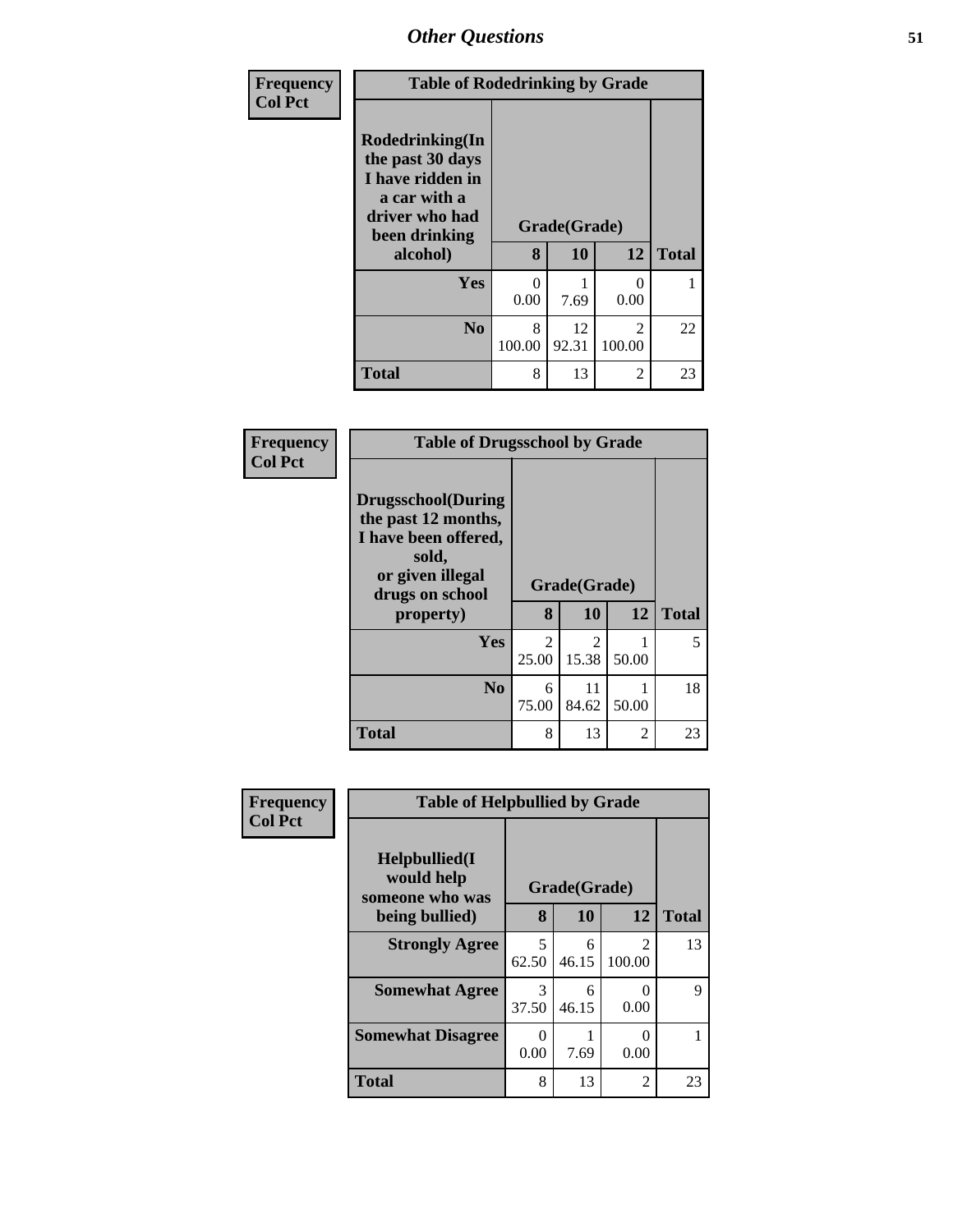| Frequency      | <b>Table of Grade by Bingedrinking</b> |                                                                                                                            |              |  |  |
|----------------|----------------------------------------|----------------------------------------------------------------------------------------------------------------------------|--------------|--|--|
| <b>Row Pct</b> |                                        | <b>Bingedrinking(I</b><br>have drunk five<br>or more drinks<br>of alcohol at<br>one sitting<br>during the last<br>30 days) |              |  |  |
|                | Grade(Grade)                           | 0 Days                                                                                                                     | <b>Total</b> |  |  |
|                | 8                                      | 8<br>100.00                                                                                                                | 8            |  |  |
|                | 10                                     | 13<br>100.00                                                                                                               | 13           |  |  |
|                | 12                                     | $\mathfrak{D}$<br>100.00                                                                                                   | 2            |  |  |
|                | Total                                  | 23                                                                                                                         | 23           |  |  |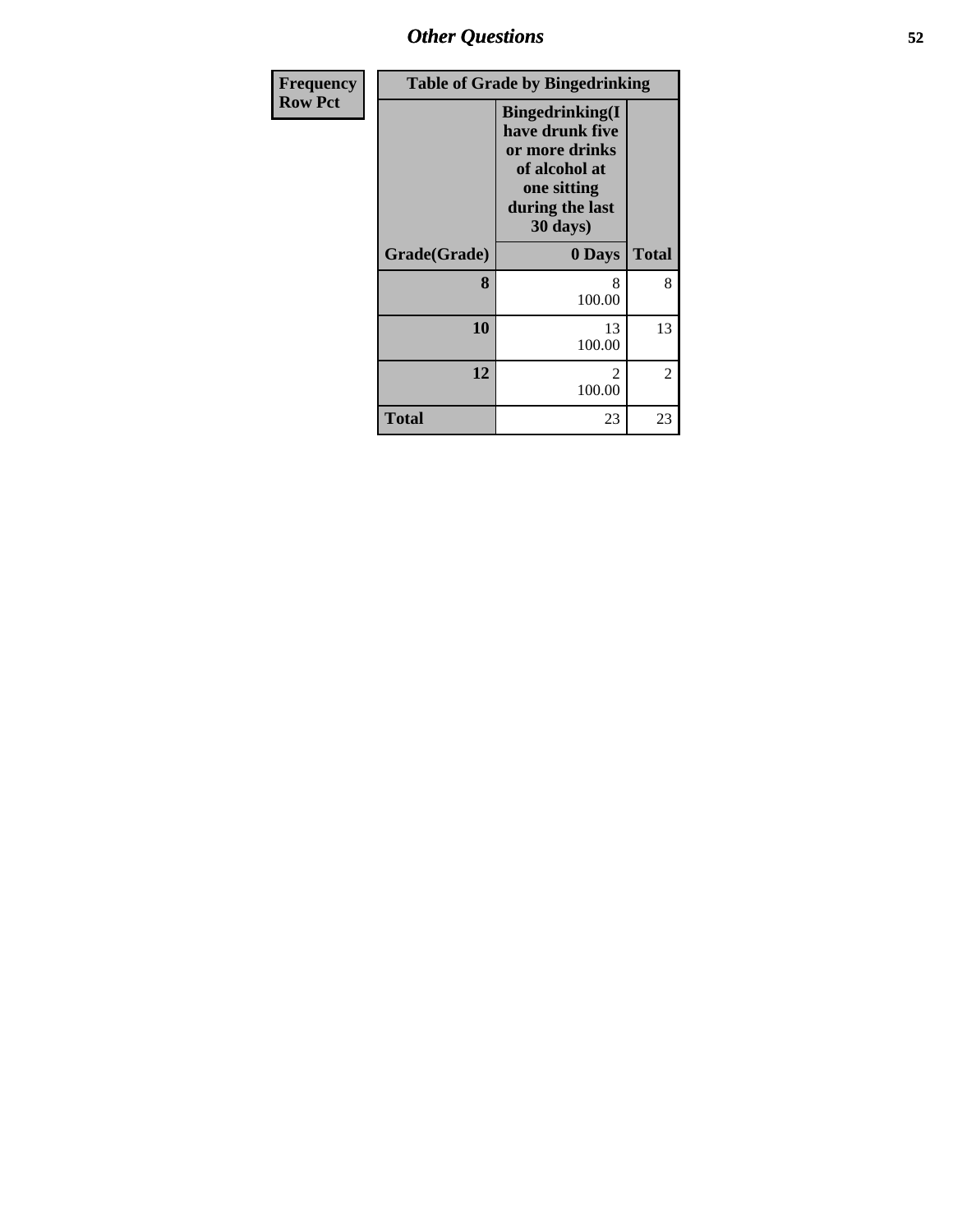### *Nutrition* **53**

**Frequency Row Pct**

| <b>Table of Grade by Dairy</b> |                          |                                                                 |                             |                                    |                |  |  |  |  |  |
|--------------------------------|--------------------------|-----------------------------------------------------------------|-----------------------------|------------------------------------|----------------|--|--|--|--|--|
|                                |                          | Dairy (I eat at least 3 servings of dairy<br>products each day) |                             |                                    |                |  |  |  |  |  |
| Grade(Grade)                   | <b>Strongly</b><br>Agree | Somewhat  <br>Agree                                             | <b>Somewhat</b><br>Disagree | <b>Strongly</b><br><b>Disagree</b> | <b>Total</b>   |  |  |  |  |  |
| 8                              | $\mathfrak{D}$<br>25.00  | 3<br>37.50                                                      | 2<br>25.00                  | 12.50                              | 8              |  |  |  |  |  |
| <b>10</b>                      | 4<br>30.77               | 53.85                                                           | 0.00                        | 2<br>15.38                         | 13             |  |  |  |  |  |
| 12                             | 0<br>0.00                | 50.00                                                           | 0.00                        | 50.00                              | $\mathfrak{D}$ |  |  |  |  |  |
| <b>Total</b>                   | 6                        | 11                                                              | $\mathfrak{D}$              | 4                                  | 23             |  |  |  |  |  |

| <b>Table of Grade by Fruitveg</b> |                          |                                                                          |                                   |                                    |                             |  |  |  |
|-----------------------------------|--------------------------|--------------------------------------------------------------------------|-----------------------------------|------------------------------------|-----------------------------|--|--|--|
|                                   |                          | Fruitveg(I eat at least 5 servings of fruits<br>and vegetables each day) |                                   |                                    |                             |  |  |  |
| Grade(Grade)                      | <b>Strongly</b><br>Agree | Agree                                                                    | Somewhat   Somewhat  <br>Disagree | <b>Strongly</b><br><b>Disagree</b> | <b>Total</b>                |  |  |  |
| 8                                 | $\mathfrak{D}$<br>25.00  | 37.50                                                                    | 25.00                             | 12.50                              | 8                           |  |  |  |
| 10                                | 4<br>30.77               | 38.46                                                                    | ာ<br>15.38                        | 2<br>15.38                         | 13                          |  |  |  |
| 12                                | 0.00                     | 0.00                                                                     | 50.00                             | 50.00                              | $\mathcal{D}_{\mathcal{A}}$ |  |  |  |
| <b>Total</b>                      | 6                        | 8                                                                        | 5                                 | 4                                  | 23                          |  |  |  |

| Frequency      | <b>Table of Grade by Cafeteriahealthy</b> |                                                                       |                   |                                    |                                    |              |  |  |  |  |
|----------------|-------------------------------------------|-----------------------------------------------------------------------|-------------------|------------------------------------|------------------------------------|--------------|--|--|--|--|
| <b>Row Pct</b> |                                           | Cafeteriahealthy (School meals in my<br>school cafeteria are healthy) |                   |                                    |                                    |              |  |  |  |  |
|                | Grade(Grade)                              | <b>Strongly</b><br>Agree                                              | Somewhat<br>Agree | <b>Somewhat</b><br><b>Disagree</b> | <b>Strongly</b><br><b>Disagree</b> | <b>Total</b> |  |  |  |  |
|                | 8                                         | 12.50                                                                 | 4<br>50.00        | 12.50                              | 25.00                              | 8            |  |  |  |  |
|                | 10                                        | 15.38                                                                 | 4<br>30.77        | 7.69                               | 6<br>46.15                         | 13           |  |  |  |  |
|                | 12                                        | 0.00                                                                  | $\theta$<br>0.00  | 50.00                              | 50.00                              | 2            |  |  |  |  |
|                | <b>Total</b>                              | 3                                                                     | 8                 | 3                                  | 9                                  | 23           |  |  |  |  |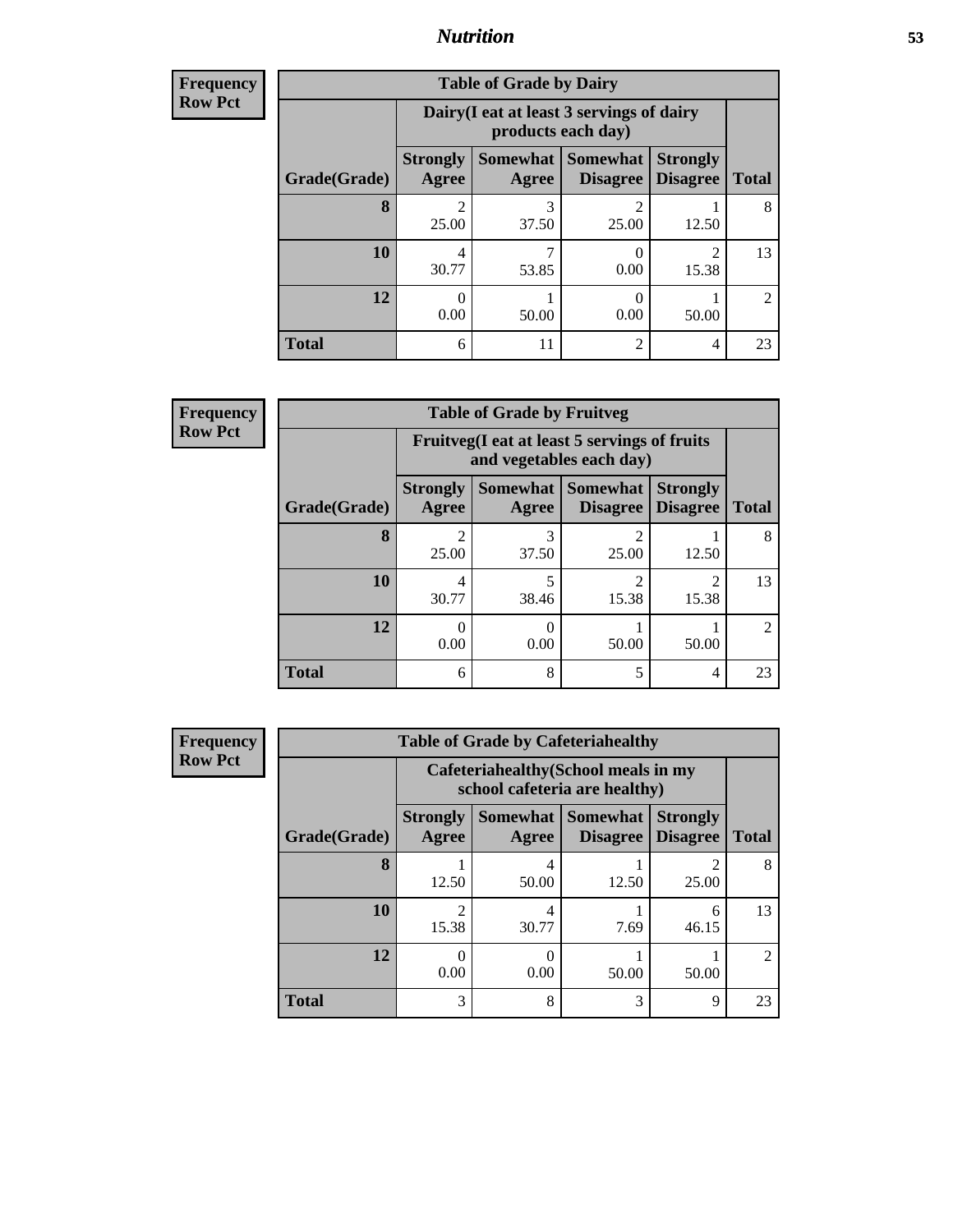### *Nutrition* **54**

| <b>Frequency</b> |
|------------------|
| Row Pct          |

| <b>Table of Grade by Cafeterianutrition</b> |                                                                                                                                     |                                                                                           |                         |            |                             |  |  |  |
|---------------------------------------------|-------------------------------------------------------------------------------------------------------------------------------------|-------------------------------------------------------------------------------------------|-------------------------|------------|-----------------------------|--|--|--|
|                                             |                                                                                                                                     | <b>Cafeterianutrition</b> (Facts about nutrition<br>are available in my school cafeteria) |                         |            |                             |  |  |  |
| Grade(Grade)                                | Somewhat   Somewhat  <br><b>Strongly</b><br><b>Strongly</b><br><b>Agree</b><br><b>Disagree</b><br><b>Total</b><br>Disagree<br>Agree |                                                                                           |                         |            |                             |  |  |  |
| 8                                           | 12.50                                                                                                                               | 50.00                                                                                     | 2<br>25.00              | 12.50      | 8                           |  |  |  |
| 10                                          | $\mathfrak{D}$<br>15.38                                                                                                             | 5<br>38.46                                                                                | $\mathfrak{D}$<br>15.38 | 4<br>30.77 | 13                          |  |  |  |
| 12                                          | 0.00                                                                                                                                | 0.00                                                                                      | 0.00                    | 100.00     | $\mathcal{D}_{\mathcal{L}}$ |  |  |  |
| <b>Total</b>                                | 3                                                                                                                                   | Q                                                                                         | 4                       |            | 23                          |  |  |  |

**Frequency Row Pct**

| <b>Table of Grade by Schoollunch</b> |                          |                                                                 |                                   |                                    |              |  |  |
|--------------------------------------|--------------------------|-----------------------------------------------------------------|-----------------------------------|------------------------------------|--------------|--|--|
|                                      |                          | Schoollunch(I eat school lunch three or<br>more times per week) |                                   |                                    |              |  |  |
| Grade(Grade)                         | <b>Strongly</b><br>Agree | Agree                                                           | Somewhat   Somewhat  <br>Disagree | <b>Strongly</b><br><b>Disagree</b> | <b>Total</b> |  |  |
| 8                                    | 6<br>75.00               | 12.50                                                           | 12.50                             | 0.00                               | 8            |  |  |
| 10                                   | 3<br>23.08               | 6<br>46.15                                                      | 7.69                              | 3<br>23.08                         | 13           |  |  |
| 12                                   | 0.00                     | 100.00                                                          | 0<br>0.00                         | 0.00                               | 2            |  |  |
| <b>Total</b>                         | 9                        | 9                                                               | $\overline{c}$                    | 3                                  | 23           |  |  |

| <b>Table of Grade by Foodchoices</b> |                                                                            |            |                                      |                                    |                             |  |  |  |
|--------------------------------------|----------------------------------------------------------------------------|------------|--------------------------------------|------------------------------------|-----------------------------|--|--|--|
|                                      | <b>Foodchoices</b> (I make healthy food choices in<br>my school cafeteria) |            |                                      |                                    |                             |  |  |  |
| Grade(Grade)                         | <b>Strongly</b><br>Agree                                                   | Agree      | Somewhat Somewhat<br><b>Disagree</b> | <b>Strongly</b><br><b>Disagree</b> | <b>Total</b>                |  |  |  |
| 8                                    | $\mathfrak{D}$<br>25.00                                                    | 3<br>37.50 | 12.50                                | 2<br>25.00                         | 8                           |  |  |  |
| 10                                   | っ<br>15.38                                                                 | 6<br>46.15 | 0.00                                 | 5<br>38.46                         | 13                          |  |  |  |
| 12                                   | 0.00                                                                       | 50.00      | $\mathbf{\Omega}$<br>0.00            | 50.00                              | $\mathcal{D}_{\mathcal{L}}$ |  |  |  |
| <b>Total</b>                         | 4                                                                          | 10         |                                      | 8                                  | 23                          |  |  |  |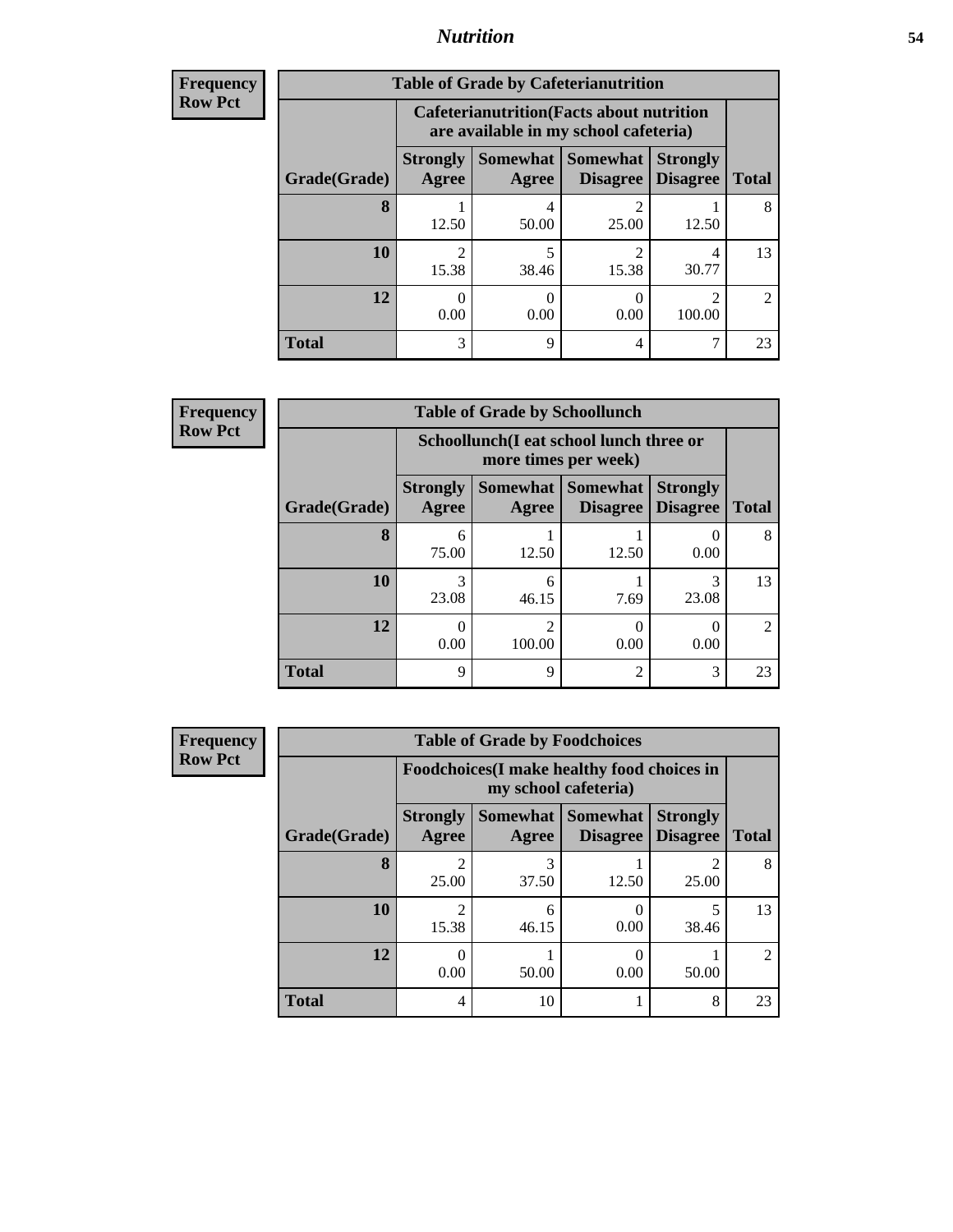### *Nutrition* **55**

| <b>Frequency</b><br>Row Pct |
|-----------------------------|
|                             |

| <b>Table of Grade by Wholewheat</b> |                                                                                                                                                                                                                                                         |            |           |            |                |  |  |  |
|-------------------------------------|---------------------------------------------------------------------------------------------------------------------------------------------------------------------------------------------------------------------------------------------------------|------------|-----------|------------|----------------|--|--|--|
|                                     | Wholewheat (There are whole wheat and<br>multigrain breads and cereals available in<br>my school cafeteria)<br><b>Somewhat   Somewhat</b><br><b>Strongly</b><br><b>Strongly</b><br><b>Disagree</b><br><b>Disagree</b><br><b>Total</b><br>Agree<br>Agree |            |           |            |                |  |  |  |
| Grade(Grade)                        |                                                                                                                                                                                                                                                         |            |           |            |                |  |  |  |
| 8                                   | 4<br>50.00                                                                                                                                                                                                                                              | 3<br>37.50 | 12.50     | 0.00       | 8              |  |  |  |
| 10                                  | 3<br>23.08                                                                                                                                                                                                                                              | 6<br>46.15 | 7.69      | 3<br>23.08 | 13             |  |  |  |
| 12                                  | 0<br>0.00                                                                                                                                                                                                                                               | 50.00      | 0<br>0.00 | 50.00      | $\mathfrak{D}$ |  |  |  |
| <b>Total</b>                        |                                                                                                                                                                                                                                                         | 10         | 2         | 4          | 23             |  |  |  |

| <b>Table of Grade by Healthyvending</b> |                                                                                                                                               |                         |                                          |                                    |                |  |  |
|-----------------------------------------|-----------------------------------------------------------------------------------------------------------------------------------------------|-------------------------|------------------------------------------|------------------------------------|----------------|--|--|
|                                         | Healthyvending (If only healthy snacks and<br>beverages were available in the vending<br>machines during the school day,<br>I would buy them) |                         |                                          |                                    |                |  |  |
| Grade(Grade)                            | <b>Strongly</b><br>Agree                                                                                                                      | Agree                   | Somewhat   Somewhat  <br><b>Disagree</b> | <b>Strongly</b><br><b>Disagree</b> | <b>Total</b>   |  |  |
| 8                                       | 25.00                                                                                                                                         | 3<br>37.50              | $\mathfrak{D}$<br>25.00                  | 12.50                              | 8              |  |  |
| 10                                      | 4<br>30.77                                                                                                                                    | 5<br>38.46              | 7.69                                     | 3<br>23.08                         | 13             |  |  |
| 12                                      | 0.00                                                                                                                                          | $\mathcal{D}$<br>100.00 | 0<br>0.00                                | 0.00                               | $\mathfrak{D}$ |  |  |
| <b>Total</b>                            | 6                                                                                                                                             | 10                      | 3                                        | 4                                  | 23             |  |  |

| Frequency      | <b>Table of Grade by Schoolbreakfast</b> |                                                                                                                                           |                          |                                    |              |  |  |
|----------------|------------------------------------------|-------------------------------------------------------------------------------------------------------------------------------------------|--------------------------|------------------------------------|--------------|--|--|
| <b>Row Pct</b> |                                          | Schoolbreakfast(If breakfast<br>were available at school,<br>but outside the cafeteria,<br>I would eat breakfast at school<br>more often) |                          |                                    |              |  |  |
|                | Grade(Grade)                             | <b>Strongly</b><br><b>Agree</b>                                                                                                           | <b>Somewhat</b><br>Agree | <b>Strongly</b><br><b>Disagree</b> | <b>Total</b> |  |  |
|                | 8                                        | 5<br>62.50                                                                                                                                | $\overline{2}$<br>25.00  | 12.50                              | 8            |  |  |
|                | 10                                       | 3<br>23.08                                                                                                                                | 8<br>61.54               | $\mathfrak{D}$<br>15.38            | 13           |  |  |
|                | 12                                       | 50.00                                                                                                                                     | 1<br>50.00               | 0<br>0.00                          | 2            |  |  |
|                | <b>Total</b>                             | 9                                                                                                                                         | 11                       | 3                                  | 23           |  |  |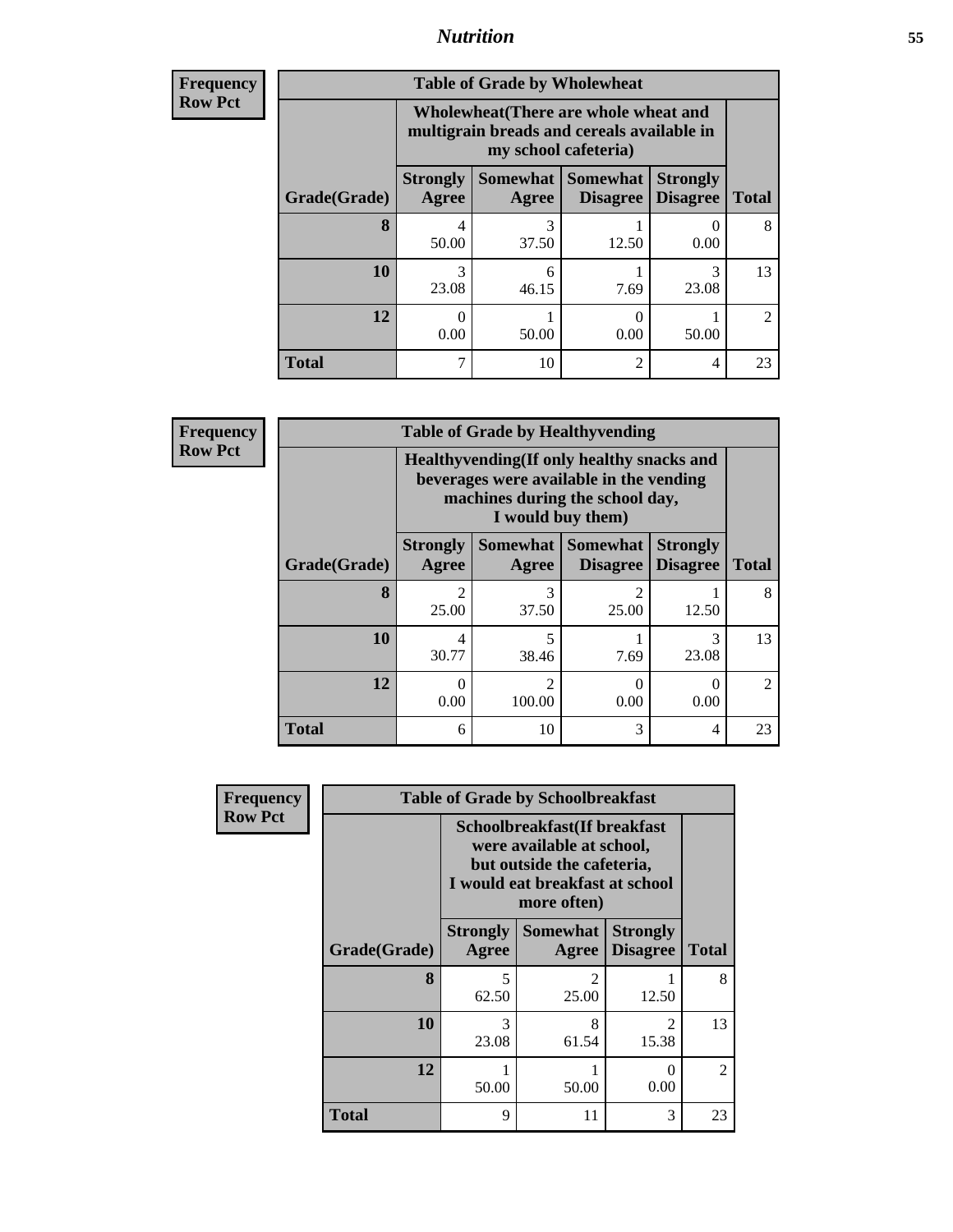| Frequency      | <b>Table of Educationaids by Grade</b>                                                                    |                                      |            |                |              |  |
|----------------|-----------------------------------------------------------------------------------------------------------|--------------------------------------|------------|----------------|--------------|--|
| <b>Col Pct</b> | <b>Educationaids</b> (I<br>have been<br>taught about<br><b>HIV/AIDS</b> at<br>school in the<br>past year) | Grade(Grade)<br><b>10</b><br>12<br>8 |            |                | <b>Total</b> |  |
|                | Yes                                                                                                       | 6<br>75.00                           | 5<br>38.46 | 50.00          | 12           |  |
|                | N <sub>0</sub>                                                                                            | 2<br>25.00                           | 8<br>61.54 | 50.00          | 11           |  |
|                | <b>Total</b>                                                                                              | 8                                    | 13         | $\mathfrak{D}$ | 23           |  |

| Frequency      | <b>Table of Educationcharacter by Grade</b>                                                  |              |            |                |              |  |  |
|----------------|----------------------------------------------------------------------------------------------|--------------|------------|----------------|--------------|--|--|
| <b>Col Pct</b> | <b>Educationcharacter</b> (I<br>have been taught<br>about character<br>education in the past | Grade(Grade) |            |                |              |  |  |
|                | year at school)                                                                              | 8            | 10         | 12             | <b>Total</b> |  |  |
|                | <b>Yes</b>                                                                                   | 4<br>50.00   | 9<br>69.23 | 50.00          | 14           |  |  |
|                | No.                                                                                          | 4<br>50.00   | 4<br>30.77 | 50.00          | 9            |  |  |
|                | <b>Total</b>                                                                                 | 8            | 13         | $\mathfrak{D}$ | 23           |  |  |

| Frequency      | <b>Table of Gradcoach1 by Grade</b>              |              |                       |       |                |
|----------------|--------------------------------------------------|--------------|-----------------------|-------|----------------|
| <b>Col Pct</b> | Gradcoach1(I<br>know who my<br><b>Graduation</b> | Grade(Grade) |                       |       |                |
|                | Coach is)                                        | 8            | 10                    | 12    | <b>Total</b>   |
|                | Yes                                              | 12.50        | $\mathcal{O}$<br>0.00 | 50.00 | $\overline{c}$ |
|                | N <sub>0</sub>                                   | 7<br>87.50   | 13<br>100.00          | 50.00 | 21             |
|                | <b>Total</b>                                     | 8            | 13                    | 2     | 23             |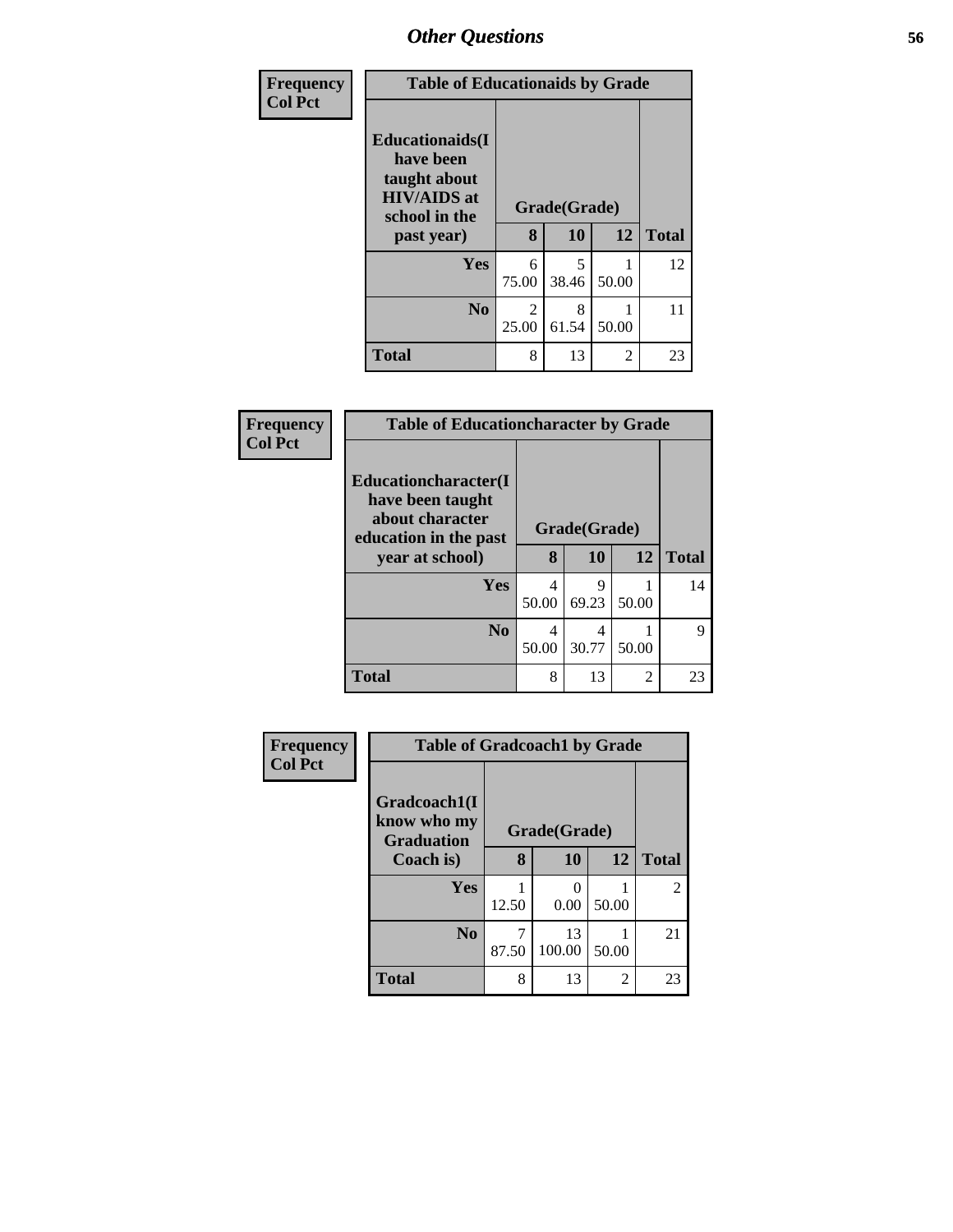| Frequency      | <b>Table of Gradcoach2 by Grade</b>  |             |                  |       |              |  |
|----------------|--------------------------------------|-------------|------------------|-------|--------------|--|
| <b>Col Pct</b> | Gradcoach2(I<br>have<br>contacted my |             | Grade(Grade)     |       |              |  |
|                | <b>Graduation</b><br>Coach)          | 8           | 10               | 12    | <b>Total</b> |  |
|                | Yes                                  | 0.00        | $\Omega$<br>0.00 | 50.00 |              |  |
|                | N <sub>0</sub>                       | 8<br>100.00 | 13<br>100.00     | 50.00 | 22           |  |
|                | <b>Total</b>                         | 8           | 13               | 2     | 23           |  |

| Frequency<br><b>Col Pct</b> | <b>Table of Gradcoach3 by Grade</b>                                         |                         |                  |           |              |  |  |  |
|-----------------------------|-----------------------------------------------------------------------------|-------------------------|------------------|-----------|--------------|--|--|--|
|                             | Gradcoach3(I<br>have received<br>assistance<br>from my<br><b>Graduation</b> | Grade(Grade)            |                  |           |              |  |  |  |
|                             | Coach)                                                                      | 8                       | 10               | 12        | <b>Total</b> |  |  |  |
|                             | Yes                                                                         | 0<br>0.00               | $\Omega$<br>0.00 | 50.00     | 1            |  |  |  |
|                             | N <sub>0</sub>                                                              | 6<br>75.00              | 5<br>38.46       | 0<br>0.00 | 11           |  |  |  |
|                             | Don't know                                                                  | $\mathfrak{D}$<br>25.00 | 8<br>61.54       | 50.00     | 11           |  |  |  |
|                             | <b>Total</b>                                                                | 8                       | 13               | 2         | 23           |  |  |  |

| Frequency<br><b>Col Pct</b> | <b>Table of Selfharm by Grade</b>                                                                                                                                          |             |              |                         |              |  |  |  |
|-----------------------------|----------------------------------------------------------------------------------------------------------------------------------------------------------------------------|-------------|--------------|-------------------------|--------------|--|--|--|
|                             | <b>Selfharm</b> (During<br>the past 12<br>months,<br>I harmed myself<br>on purpose<br><b>Suicideconsider</b><br>During the past<br>12 months,<br>I seriously<br>considered |             | Grade(Grade) |                         |              |  |  |  |
|                             | suicide)                                                                                                                                                                   | 8           | 10           | 12                      | <b>Total</b> |  |  |  |
|                             | N <sub>0</sub>                                                                                                                                                             | 8<br>100.00 | 13<br>100.00 | $\mathcal{L}$<br>100.00 | 23           |  |  |  |
|                             | <b>Total</b>                                                                                                                                                               | 8           | 13           | 2                       | 23           |  |  |  |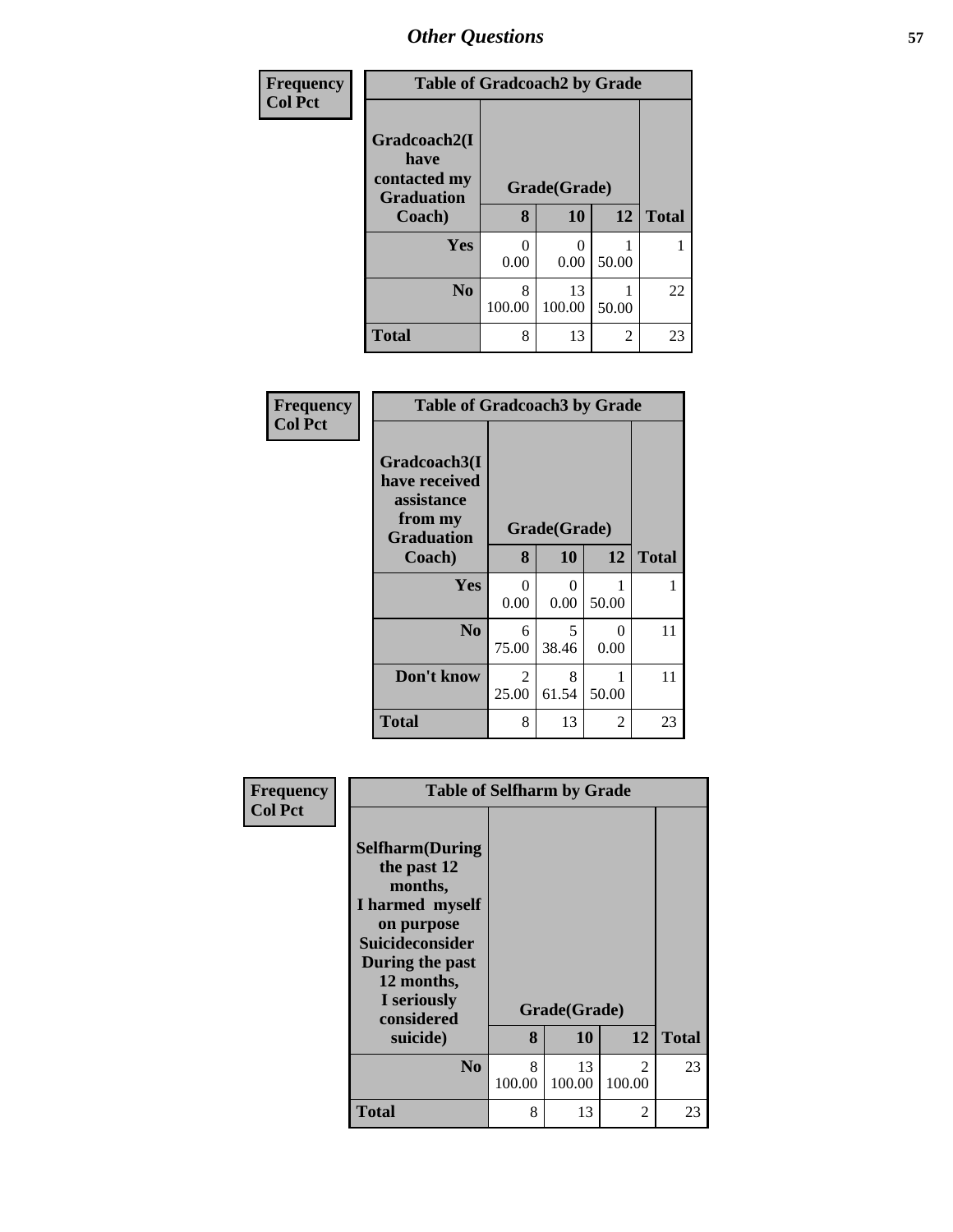| Frequency      | <b>Table of Suicideconsider by Grade</b> |              |             |                |              |  |  |
|----------------|------------------------------------------|--------------|-------------|----------------|--------------|--|--|
| <b>Col Pct</b> |                                          | Grade(Grade) |             |                |              |  |  |
|                | Suicideconsider                          | 8            | 10          | 12             | <b>Total</b> |  |  |
|                | Yes                                      | 0.00         | 7.69        | 0.00           |              |  |  |
|                | N <sub>0</sub>                           | 8<br>100.00  | 12<br>92.31 | 2<br>100.00    | 22           |  |  |
|                | <b>Total</b>                             | 8            | 13          | $\overline{2}$ | 23           |  |  |

| Frequency<br><b>Col Pct</b> | <b>Table of Suicideattempt by Grade</b>              |              |              |             |              |  |  |  |
|-----------------------------|------------------------------------------------------|--------------|--------------|-------------|--------------|--|--|--|
|                             | Suicideattempt(I<br>have attempted<br>suicide in the | Grade(Grade) |              |             |              |  |  |  |
|                             | last year)                                           | 8            | 10           | 12          | <b>Total</b> |  |  |  |
|                             | N <sub>0</sub>                                       | 8<br>100.00  | 13<br>100.00 | 2<br>100.00 | 23           |  |  |  |
|                             | <b>Total</b>                                         | 8            | 13           | 2           | 23           |  |  |  |

| <b>Frequency</b> |
|------------------|
| <b>Col Pct</b>   |

| <b>Table of Instantmessaged by Grade</b>               |            |              |             |              |  |  |  |  |  |
|--------------------------------------------------------|------------|--------------|-------------|--------------|--|--|--|--|--|
| Instantmessaged(I<br>have instant<br>messaged people I |            | Grade(Grade) |             |              |  |  |  |  |  |
| do not even know)                                      | 8          | 10           | 12          | <b>Total</b> |  |  |  |  |  |
| Yes                                                    | 3<br>37.50 | 30.77        | 0.00        |              |  |  |  |  |  |
| N <sub>0</sub>                                         | 5<br>62.50 | 9<br>69.23   | 2<br>100.00 | 16           |  |  |  |  |  |
| <b>Total</b>                                           | 8          | 13           | 2           | 23           |  |  |  |  |  |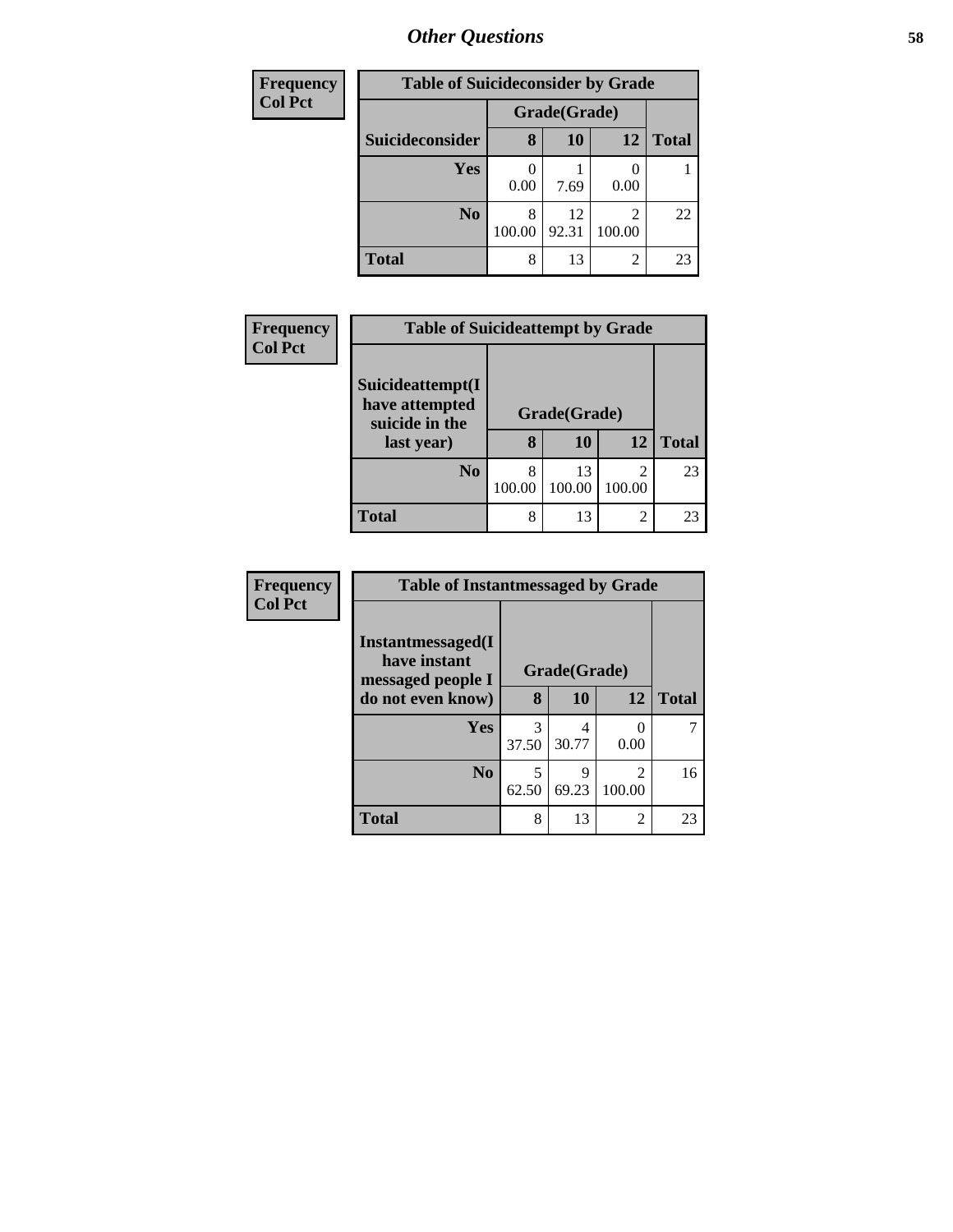| Frequency      |                                                     | <b>Table of Getsalong by Grade</b> |            |           |                |  |  |  |
|----------------|-----------------------------------------------------|------------------------------------|------------|-----------|----------------|--|--|--|
| <b>Col Pct</b> | Getsalong(I get<br>along with other<br>students and | Grade(Grade)                       |            |           |                |  |  |  |
|                | adults)                                             | 8                                  | 10         | 12        | <b>Total</b>   |  |  |  |
|                | <b>Strongly Agree</b>                               | 3<br>37.50                         | 6<br>46.15 | 50.00     | 10             |  |  |  |
|                | <b>Somewhat Agree</b>                               | 4<br>50.00                         | 3<br>23.08 | 50.00     | 8              |  |  |  |
|                | <b>Somewhat Disagree</b>                            | 12.50                              | 3<br>23.08 | 0<br>0.00 | $\overline{4}$ |  |  |  |
|                | <b>Strongly Disagree</b>                            | 0<br>0.00                          | 7.69       | 0<br>0.00 |                |  |  |  |
|                | <b>Total</b>                                        | 8                                  | 13         | 2         | 23             |  |  |  |

| Frequency      | <b>Table of Safehome by Grade</b> |            |              |             |              |
|----------------|-----------------------------------|------------|--------------|-------------|--------------|
| <b>Col Pct</b> | Safehome(I feel                   |            | Grade(Grade) |             |              |
|                | safe at home)                     | 8          | 10           | 12          | <b>Total</b> |
|                | <b>Strongly Agree</b>             | 6<br>75.00 | 8<br>61.54   | 2<br>100.00 | 16           |
|                | <b>Somewhat Agree</b>             | 2<br>25.00 | 5<br>38.46   | 0.00        |              |
|                | <b>Total</b>                      | 8          | 13           | 2           | 23           |

| Frequency      | <b>Table of Adulttalk by Grade</b>                                                                |            |                    |            |              |  |  |  |
|----------------|---------------------------------------------------------------------------------------------------|------------|--------------------|------------|--------------|--|--|--|
| <b>Col Pct</b> | <b>Adulttalk(I</b><br>know an<br>adult at<br>school that<br>I can talk<br>with if I<br>need help) | 8          | Grade(Grade)<br>10 | 12         | <b>Total</b> |  |  |  |
|                | Yes                                                                                               | 4<br>50.00 | 6<br>46.15         | 1<br>50.00 | 11           |  |  |  |
|                | N <sub>0</sub>                                                                                    | 4<br>50.00 | 53.85              | 50.00      | 12           |  |  |  |
|                | <b>Total</b>                                                                                      | 8          | 13                 | 2          | 23           |  |  |  |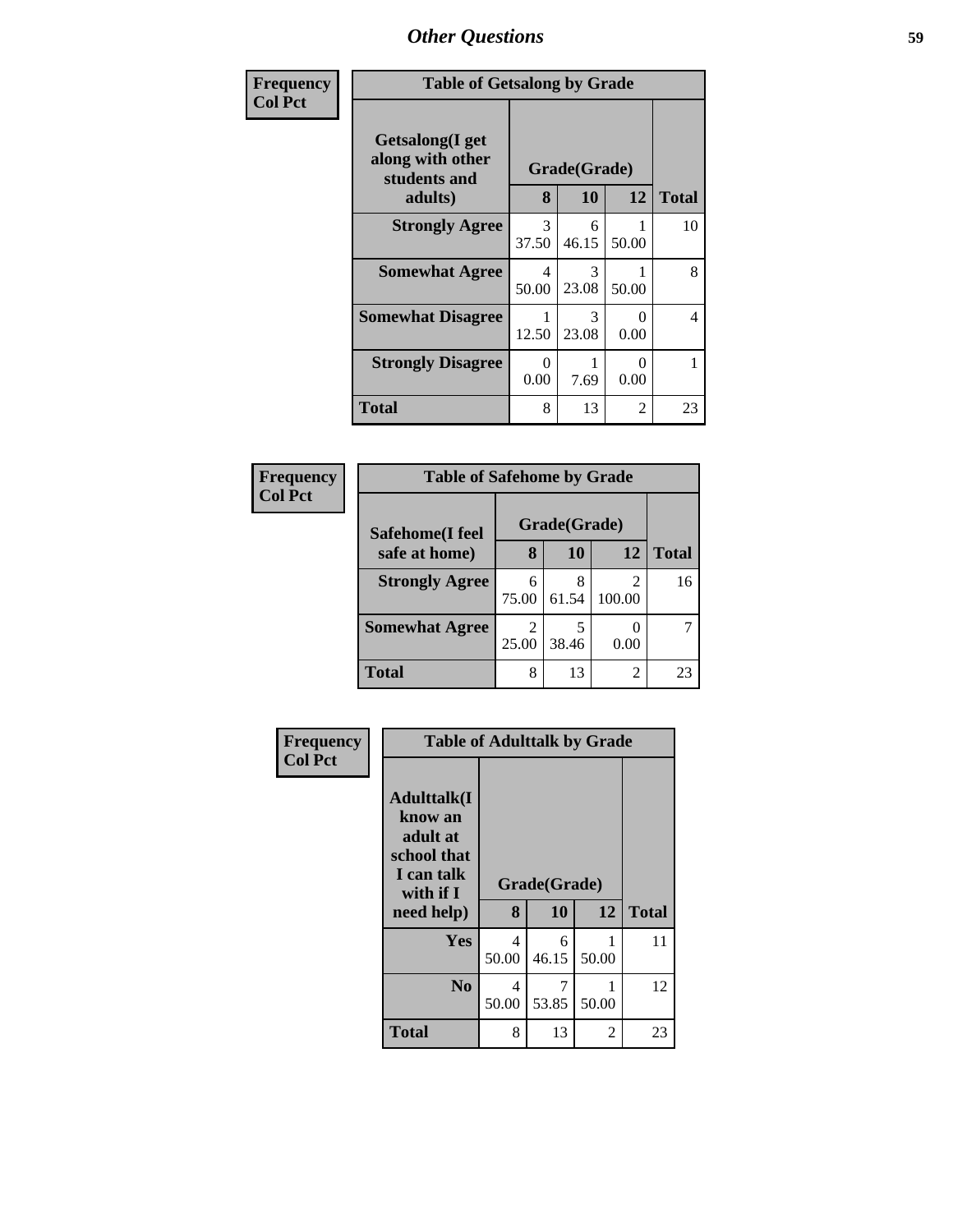**Frequency Row Pct**

| <b>Table of Grade by Tytime</b> |                  |                                                                                           |                  |                      |                      |              |  |  |  |
|---------------------------------|------------------|-------------------------------------------------------------------------------------------|------------------|----------------------|----------------------|--------------|--|--|--|
|                                 |                  | Tvtime (On an average school day,<br>how much unsupervised time do I spend watching<br>TV |                  |                      |                      |              |  |  |  |
| Grade(Grade)                    | <b>None</b>      | <b>Less that</b><br>hour/day                                                              | hour/day         | $2 - 3$<br>hours/day | $4 - 5$<br>hours/day | <b>Total</b> |  |  |  |
| 8                               | $\theta$<br>0.00 | $\mathcal{D}_{\mathcal{A}}$<br>25.00                                                      | 2<br>25.00       | 3<br>37.50           | 12.50                | 8            |  |  |  |
| 10                              | 4<br>30.77       | 3<br>23.08                                                                                | $\Omega$<br>0.00 | 5<br>38.46           | 7.69                 | 13           |  |  |  |
| 12                              | 50.00            | 50.00                                                                                     | 0<br>0.00        | 0<br>0.00            | $\Omega$<br>0.00     | 2            |  |  |  |
| <b>Total</b>                    | 5                | 6                                                                                         | 2                | 8                    | $\overline{2}$       | 23           |  |  |  |

| <b>Table of Grade by Computertime</b> |                        |                                                                                                   |          |                      |                      |                   |                |  |  |
|---------------------------------------|------------------------|---------------------------------------------------------------------------------------------------|----------|----------------------|----------------------|-------------------|----------------|--|--|
|                                       |                        | Computertime (On an average school day,<br>how much unsupervised time do I spend on the computer) |          |                      |                      |                   |                |  |  |
| Grade(Grade)                          | <b>None</b>            | <b>Less that</b><br>hour/day                                                                      | hour/day | $2 - 3$<br>hours/day | $4 - 5$<br>hours/day | $6+$<br>hours/day | <b>Total</b>   |  |  |
| 8                                     | 37.50                  | 12.50                                                                                             | 12.50    | 12.50                | 25.00                | 0.00              | 8              |  |  |
| 10                                    | $\mathcal{R}$<br>23.08 | 4<br>30.77                                                                                        | 7.69     | 15.38                | 15.38                | 7.69              | 13             |  |  |
| 12                                    | $\Omega$<br>0.00       | 50.00                                                                                             | 50.00    | 0.00                 | 0.00                 | 0.00              | $\mathfrak{D}$ |  |  |
| <b>Total</b>                          | 6                      | 6                                                                                                 | 3        | 3                    | 4                    |                   | 23             |  |  |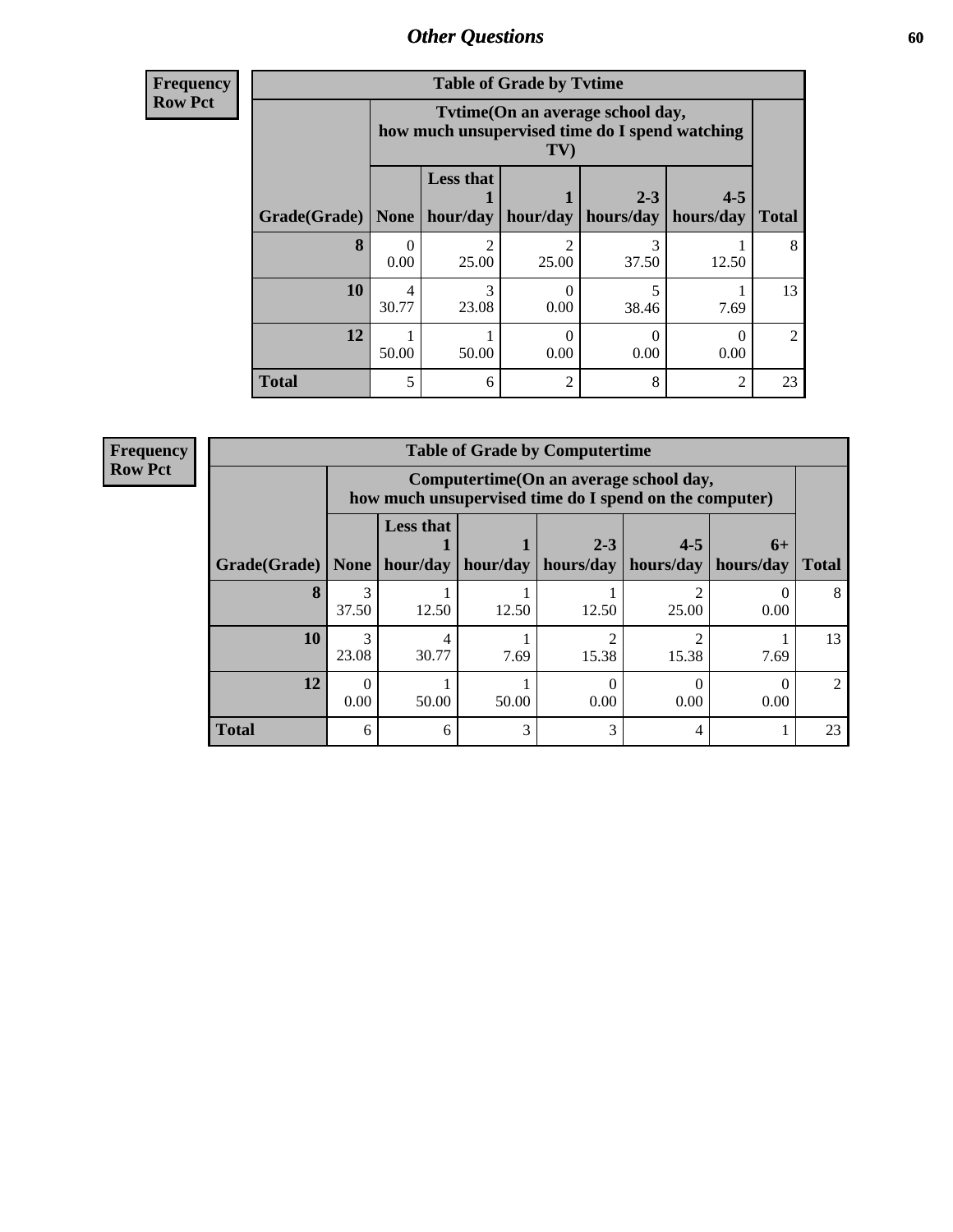### *Questions about Driving Laws* **61** *Driving Questions were asked only of high school students.*

| <b>Frequency</b> | <b>Table of Grade by License1</b> |                                                                                                                       |                                                 |                  |               |                             |  |  |  |
|------------------|-----------------------------------|-----------------------------------------------------------------------------------------------------------------------|-------------------------------------------------|------------------|---------------|-----------------------------|--|--|--|
| <b>Row Pct</b>   |                                   | License1(During the first 6 months of<br>driving with a provisional license,<br>the only passengers who can ride with |                                                 |                  |               |                             |  |  |  |
|                  | Grade(Grade)                      | <b>Parent or</b>                                                                                                      | Family<br><b>Guardian   Members   Friends  </b> |                  | Don't<br>Know | <b>Total</b>                |  |  |  |
|                  | 8                                 | 0                                                                                                                     | 0                                               | 0                | 0             |                             |  |  |  |
|                  | 10                                | $\overline{5}$<br>38.46                                                                                               | 4<br>30.77                                      | 7.69             | 3<br>23.08    | 13                          |  |  |  |
|                  | 12                                | $\Omega$<br>0.00                                                                                                      | っ<br>100.00                                     | $\Omega$<br>0.00 | 0<br>0.00     | $\mathcal{D}_{\mathcal{L}}$ |  |  |  |
|                  | <b>Total</b>                      | 5                                                                                                                     | 6                                               |                  | 3             | 15                          |  |  |  |
|                  |                                   |                                                                                                                       | <b>Frequency Missing = 8</b>                    |                  |               |                             |  |  |  |

| <b>Frequency</b> | <b>Table of Grade by License2</b> |                                                                                                             |                        |                         |                  |              |  |  |
|------------------|-----------------------------------|-------------------------------------------------------------------------------------------------------------|------------------------|-------------------------|------------------|--------------|--|--|
| <b>Row Pct</b>   |                                   | License2(17 yr old drivers<br>with a provisional driver's<br>license cannot drive between<br>the hours of:) |                        |                         |                  |              |  |  |
|                  | Grade(Grade)                      | <b>Midnight</b><br>to 6am                                                                                   | 1am<br>to<br>5am       | 1am<br>to<br><b>6am</b> | Don't<br>Know    | <b>Total</b> |  |  |
|                  | 8                                 | $\Omega$                                                                                                    | $\Omega$               | 0                       | 0                | 0            |  |  |
|                  | 10                                | 4<br>30.77                                                                                                  | $\mathcal{R}$<br>23.08 | 7.69                    | 5<br>38.46       | 13           |  |  |
|                  | 12                                | 1<br>50.00                                                                                                  | $\Omega$<br>0.00       | 50.00                   | $\Omega$<br>0.00 | 2            |  |  |
|                  | <b>Total</b>                      | 5                                                                                                           | 3                      | 2                       | 5                | 15           |  |  |
|                  | <b>Frequency Missing = 8</b>      |                                                                                                             |                        |                         |                  |              |  |  |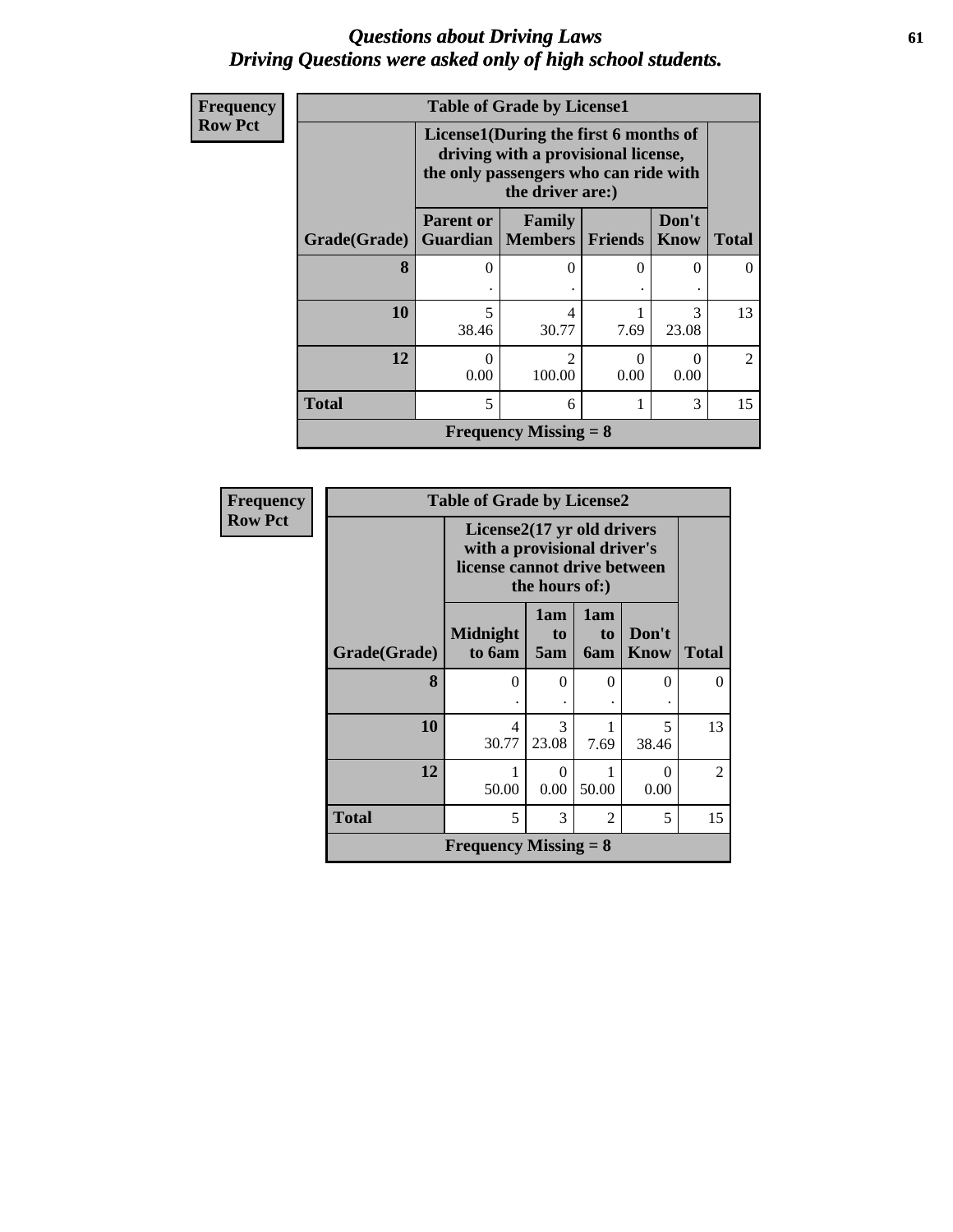#### *Questions about Driving Laws* **62** *Driving Questions were asked only of high school students.*

| Frequency      |              | <b>Table of Grade by License3</b>                                                            |                                      |           |                  |                |
|----------------|--------------|----------------------------------------------------------------------------------------------|--------------------------------------|-----------|------------------|----------------|
| <b>Row Pct</b> |              | License3(For drivers under<br>the age of 21,<br>what level of alcohol is<br>considered DUI?) |                                      |           |                  |                |
|                | Grade(Grade) | Any<br><b>Amount</b>                                                                         | 0.02                                 | 0.04      | Don't<br>know    | <b>Total</b>   |
|                | 8            | $\theta$                                                                                     | $\Omega$                             | $\Omega$  | $\theta$         | $\Omega$       |
|                | 10           | 4<br>30.77                                                                                   | $\mathcal{D}_{\mathcal{L}}$<br>15.38 | 7.69      | 6<br>46.15       | 13             |
|                | 12           | $\overline{2}$<br>100.00                                                                     | 0<br>0.00                            | 0<br>0.00 | $\Omega$<br>0.00 | $\overline{2}$ |
|                | <b>Total</b> | 6                                                                                            | $\mathfrak{D}$                       | 1         | 6                | 15             |
|                |              | <b>Frequency Missing = 8</b>                                                                 |                                      |           |                  |                |

| <b>Frequency</b> |                     |                         |                                                                                                                         |              | <b>Table of Grade by License4</b>    |               |                |  |
|------------------|---------------------|-------------------------|-------------------------------------------------------------------------------------------------------------------------|--------------|--------------------------------------|---------------|----------------|--|
| <b>Row Pct</b>   |                     |                         | License4(A driver under 21<br>automatically loses his/her license<br>if caught exceeding the posted<br>speet limit by:) |              |                                      |               |                |  |
|                  | <b>Grade(Grade)</b> | $15+$<br>mph            | $25+$<br>mph                                                                                                            | $35+$<br>mph | <b>Depends</b><br><b>on</b><br>judge | Don't<br>know | <b>Total</b>   |  |
|                  | 8                   | $\Omega$                | $\Omega$                                                                                                                | $\Omega$     | $\Omega$                             | $\Omega$      | $\Omega$       |  |
|                  | 10                  | $\mathfrak{D}$<br>15.38 | 7.69                                                                                                                    | 7.69         | 1<br>7.69                            | 8<br>61.54    | 13             |  |
|                  | 12                  | 0<br>0.00               | 50.00                                                                                                                   | 0<br>0.00    | 1<br>50.00                           | 0<br>0.00     | $\mathfrak{D}$ |  |
|                  | <b>Total</b>        | $\overline{2}$          | 15                                                                                                                      |              |                                      |               |                |  |
|                  |                     |                         | <b>Frequency Missing = <math>8</math></b>                                                                               |              |                                      |               |                |  |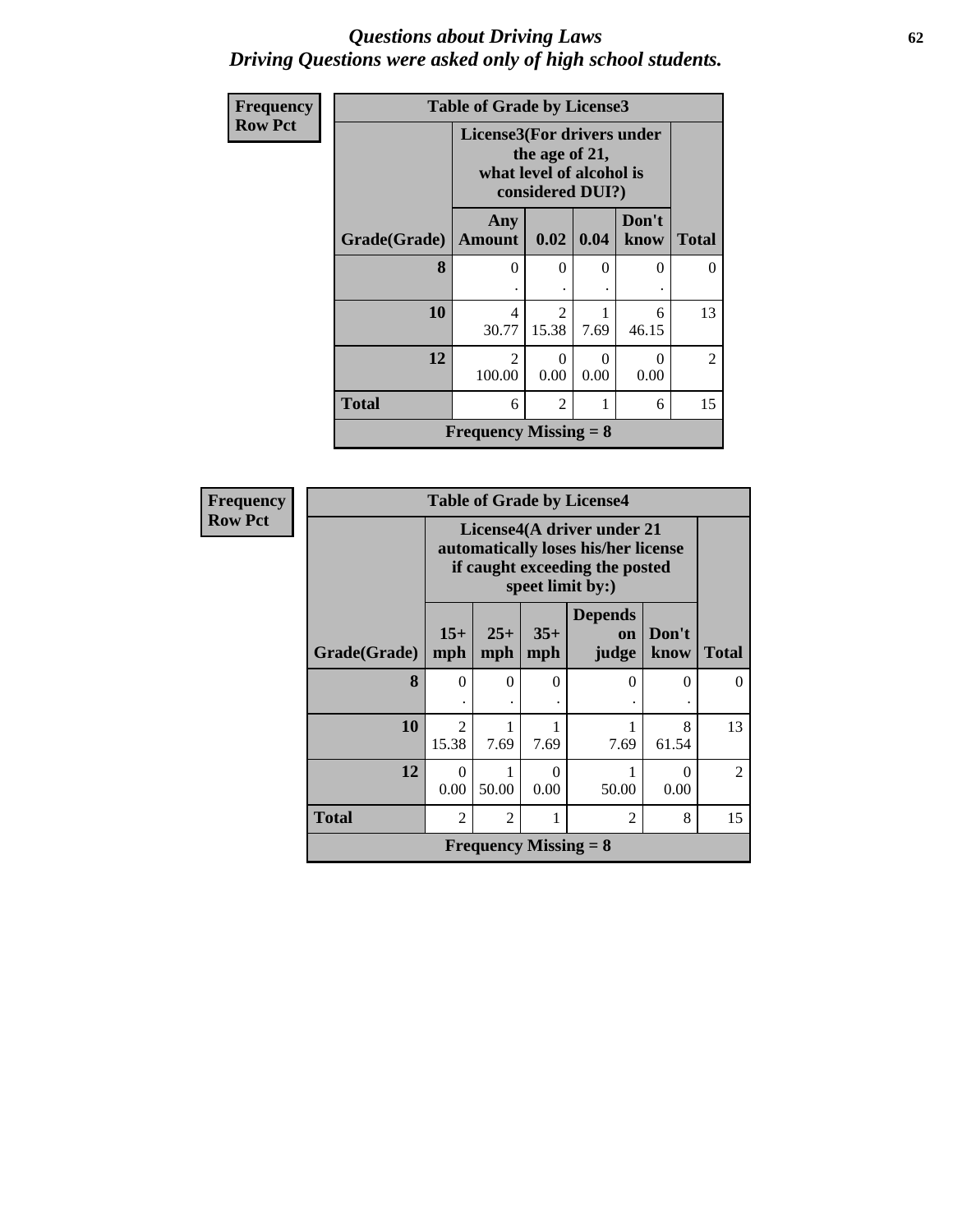### *Questions about Driving Laws* **63** *Driving Questions were asked only of high school students.*

| Frequency      | <b>Table of Grade by License5</b> |                         |                                                                                                                                                                |               |              |
|----------------|-----------------------------------|-------------------------|----------------------------------------------------------------------------------------------------------------------------------------------------------------|---------------|--------------|
| <b>Row Pct</b> |                                   |                         | License $5(A)$<br>Georgia teenager<br>with family<br>connections or a<br>good lawyer can<br>break a teen<br>driving law and<br>keep their driver's<br>license) |               |              |
|                | Grade(Grade)                      | Yes                     | N <sub>0</sub>                                                                                                                                                 | Don't<br>know | <b>Total</b> |
|                | 8                                 | $\theta$                | $\Omega$                                                                                                                                                       | 0             | 0            |
|                | 10                                | $\overline{2}$<br>15.38 | 3<br>23.08                                                                                                                                                     | 8<br>61.54    | 13           |
|                | 12                                | $\theta$<br>0.00        | 50.00                                                                                                                                                          | 1<br>50.00    | 2            |
|                | <b>Total</b>                      | 2                       | 4                                                                                                                                                              | 9             | 15           |
|                |                                   |                         | <b>Frequency Missing = 8</b>                                                                                                                                   |               |              |

| <b>Frequency</b> | <b>Table of Grade by License6</b> |                              |                                                                                                                                                          |            |              |  |
|------------------|-----------------------------------|------------------------------|----------------------------------------------------------------------------------------------------------------------------------------------------------|------------|--------------|--|
| <b>Row Pct</b>   |                                   |                              | License <sub>6</sub> (I know a<br>friend or<br>classmate that<br>broke a teen<br>driving law,<br>but was allowed to<br>keep his/her<br>license)<br>Don't |            |              |  |
|                  | Grade(Grade)                      | Yes                          | N <sub>0</sub>                                                                                                                                           | know       | <b>Total</b> |  |
|                  | 8                                 | $\Omega$                     | 0                                                                                                                                                        | 0          | $\theta$     |  |
|                  |                                   |                              |                                                                                                                                                          |            |              |  |
|                  | 10                                | $\Omega$<br>0.00             | 7<br>53.85                                                                                                                                               | 6<br>46.15 | 13           |  |
|                  | 12                                | 1<br>50.00                   | 1<br>50.00                                                                                                                                               | 0<br>0.00  | 2            |  |
|                  | <b>Total</b>                      | 1                            | 8                                                                                                                                                        | 6          | 15           |  |
|                  |                                   | <b>Frequency Missing = 8</b> |                                                                                                                                                          |            |              |  |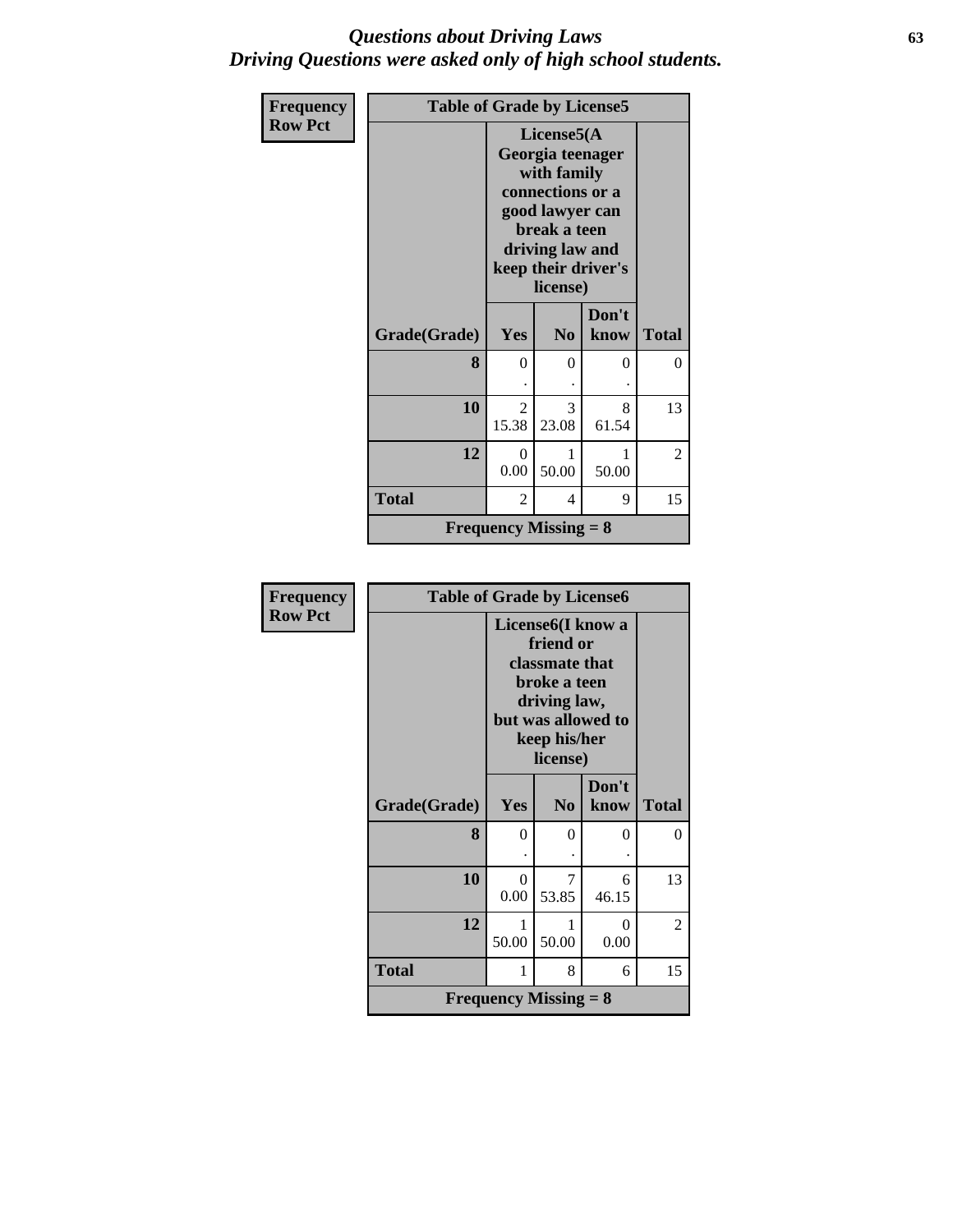### *Questions about Driving Laws* **64** *Driving Questions were asked only of high school students.*

| Frequency      | <b>Table of Grade by License7</b> |                                                                             |                                   |                                                                                               |                                       |              |  |  |  |
|----------------|-----------------------------------|-----------------------------------------------------------------------------|-----------------------------------|-----------------------------------------------------------------------------------------------|---------------------------------------|--------------|--|--|--|
| <b>Row Pct</b> |                                   |                                                                             |                                   | License7(A student under the age of 18 cam loser<br>his/her driving privileges if he or she:) |                                       |              |  |  |  |
|                | <b>Grade(Grade)</b>               | <b>Have</b><br>more than<br>10<br>unexcused<br>absences<br>per school<br>yr | Drop out<br>without<br>graduating | <b>Bring</b><br>alcohol/drugs/weapon<br>to school                                             | All of<br>the<br>above                | <b>Total</b> |  |  |  |
|                | 8                                 | 0                                                                           | $\theta$                          | 0                                                                                             | $\theta$                              | $\Omega$     |  |  |  |
|                | 10                                | 3<br>23.08                                                                  | 7.69                              | 2<br>15.38                                                                                    | 7<br>53.85                            | 13           |  |  |  |
|                | 12                                | $\theta$<br>0.00                                                            | $\Omega$<br>0.00                  | $\Omega$<br>0.00                                                                              | $\mathcal{D}_{\mathcal{A}}$<br>100.00 | 2            |  |  |  |
|                | <b>Total</b>                      | 3                                                                           |                                   | $\overline{2}$                                                                                | 9                                     | 15           |  |  |  |
|                |                                   |                                                                             | <b>Frequency Missing = 8</b>      |                                                                                               |                                       |              |  |  |  |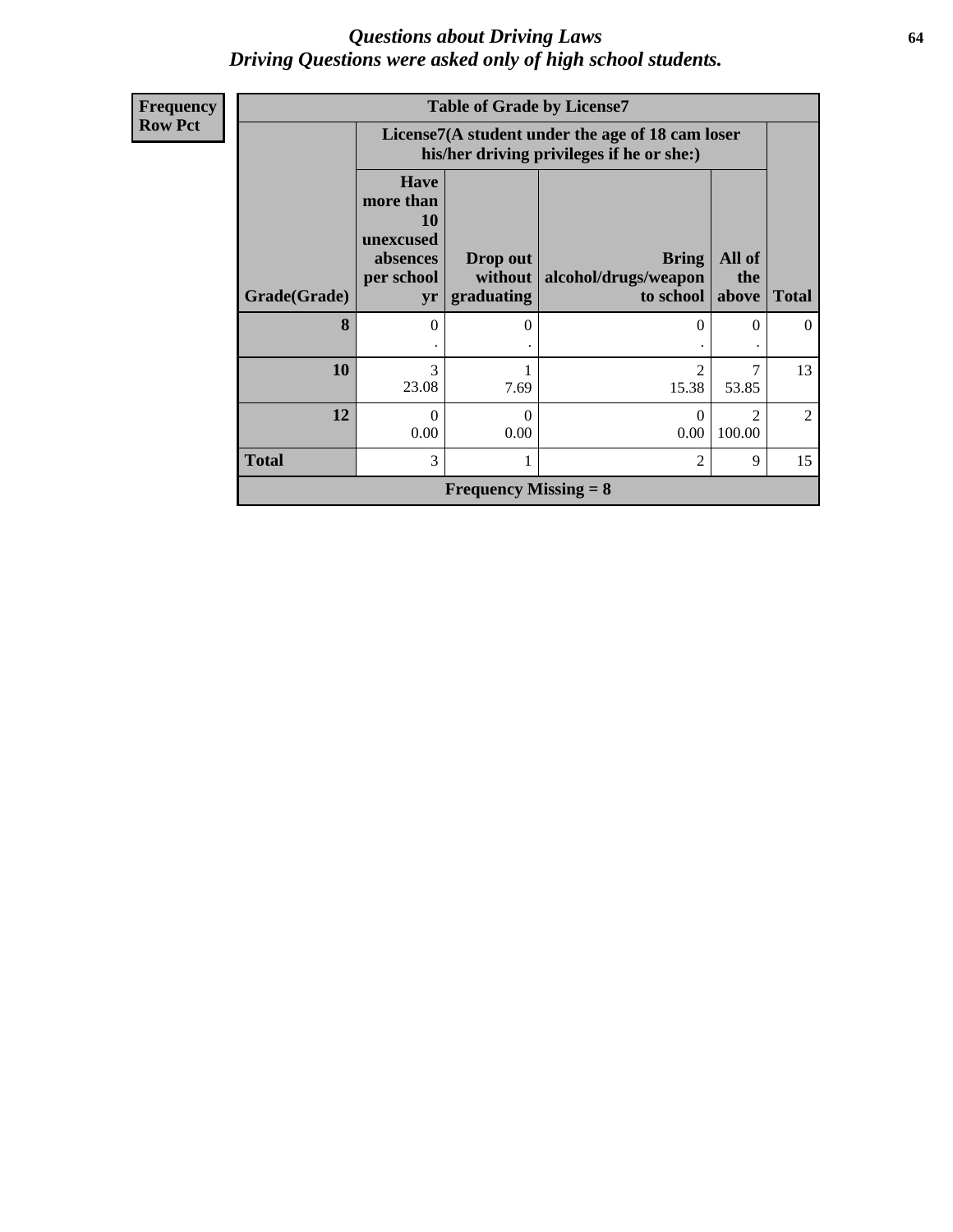## *Select Results by Gender* **65**

| Frequency      | <b>Table of SchoolClimate2 by Gender</b> |                                      |             |              |  |  |
|----------------|------------------------------------------|--------------------------------------|-------------|--------------|--|--|
| <b>Col Pct</b> | SchoolClimate2(I<br>feel successful at   | Gender(Gender)                       |             |              |  |  |
|                | school)                                  | <b>Female</b>                        | <b>Male</b> | <b>Total</b> |  |  |
|                | <b>Strongly Agree</b>                    | 3<br>37.50                           | 4<br>26.67  |              |  |  |
|                | <b>Somewhat Agree</b>                    | 3<br>37.50                           | 8<br>53.33  | 11           |  |  |
|                | <b>Somewhat Disagree</b>                 | $\mathcal{D}_{\mathcal{L}}$<br>25.00 | 3<br>20.00  | 5            |  |  |
|                | <b>Total</b>                             | 8                                    | 15          | 23           |  |  |

| <b>Frequency</b> | <b>Table of SchoolClimate6 by Gender</b>                 |                                 |             |                |  |  |  |  |
|------------------|----------------------------------------------------------|---------------------------------|-------------|----------------|--|--|--|--|
| <b>Col Pct</b>   | <b>SchoolClimate6(Teachers</b><br>treat me with respect) | Gender(Gender)<br><b>Female</b> | <b>Male</b> | <b>Total</b>   |  |  |  |  |
|                  | <b>Strongly Agree</b>                                    | 7<br>87.50                      | 4<br>26.67  | 11             |  |  |  |  |
|                  | <b>Somewhat Agree</b>                                    | 12.50                           | 4<br>26.67  | 5              |  |  |  |  |
|                  | <b>Somewhat Disagree</b>                                 | $\theta$<br>0.00                | 4<br>26.67  | $\overline{4}$ |  |  |  |  |
|                  | <b>Strongly Disagree</b>                                 | 0<br>0.00                       | 3<br>20.00  | 3              |  |  |  |  |
|                  | <b>Total</b>                                             | 8                               | 15          | 23             |  |  |  |  |

| <b>Frequency</b> | <b>Table of SchoolClimate8 by Gender</b>                                |                |                        |                |  |  |
|------------------|-------------------------------------------------------------------------|----------------|------------------------|----------------|--|--|
| <b>Col Pct</b>   | <b>SchoolClimate8(Students</b><br>are frequently<br>recognized for good | Gender(Gender) |                        |                |  |  |
|                  | behavior)                                                               | <b>Female</b>  | <b>Male</b>            | <b>Total</b>   |  |  |
|                  | <b>Strongly Agree</b>                                                   | 12.50          | 3<br>20.00             | 4              |  |  |
|                  | <b>Somewhat Agree</b>                                                   | 7<br>87.50     | Q<br>60.00             | 16             |  |  |
|                  | <b>Somewhat Disagree</b>                                                | 0<br>0.00      | $\mathcal{D}$<br>13.33 | $\overline{2}$ |  |  |
|                  | <b>Strongly Disagree</b>                                                | 0<br>0.00      | 6.67                   |                |  |  |
|                  | Total                                                                   | 8              | 15                     | 23             |  |  |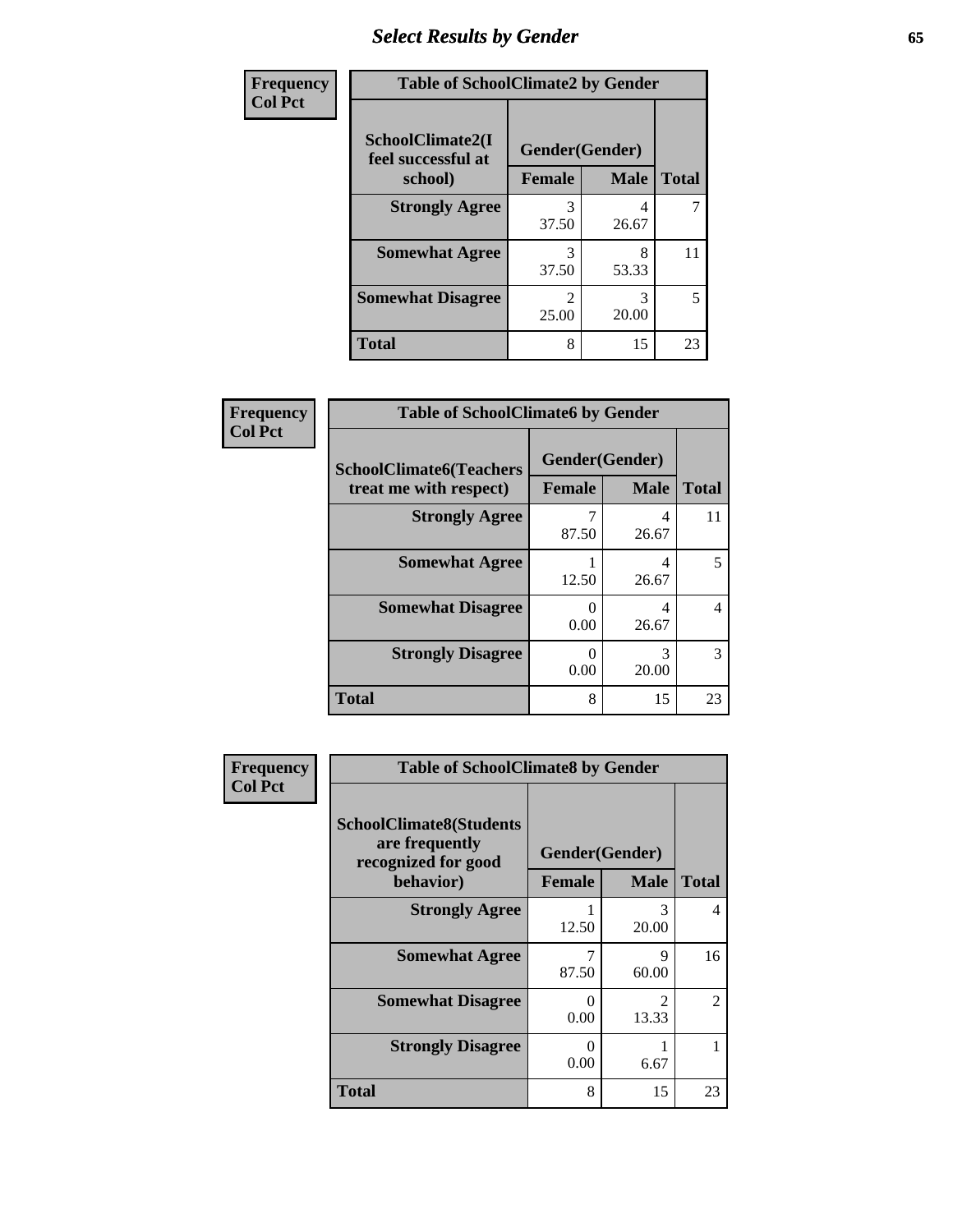## *Select Results by Gender* **66**

| <b>Frequency</b> | <b>Table of Gender by Dropout</b> |             |                                                                        |              |  |
|------------------|-----------------------------------|-------------|------------------------------------------------------------------------|--------------|--|
| <b>Row Pct</b>   |                                   |             | Dropout(I<br>have<br>thought<br>about<br>dropping<br>out of<br>school) |              |  |
|                  | Gender(Gender)                    | Yes         | N <sub>0</sub>                                                         | <b>Total</b> |  |
|                  | <b>Female</b>                     | 3<br>37.50  | 5<br>62.50                                                             | 8            |  |
|                  | <b>Male</b>                       | 10<br>66.67 | 5<br>33.33                                                             | 15           |  |
|                  | <b>Total</b>                      | 13          | 10                                                                     | 23           |  |

| <b>Frequency</b> |                | <b>Table of Gender by Dropoutreason</b> |                                                                     |                          |                                |              |              |  |
|------------------|----------------|-----------------------------------------|---------------------------------------------------------------------|--------------------------|--------------------------------|--------------|--------------|--|
| <b>Row Pct</b>   |                |                                         | Dropoutreason (If I dropped out the<br>reason would most likely be) |                          |                                |              |              |  |
|                  | Gender(Gender) | Won't<br>Drop<br>out                    | <b>Bored</b>                                                        | Family<br><b>Reasons</b> | <b>Being</b><br><b>Bullied</b> | <b>Other</b> | <b>Total</b> |  |
|                  | <b>Female</b>  | っ<br>25.00                              | $\mathfrak{D}$<br>25.00                                             | 12.50                    | 12.50                          | ി<br>25.00   | 8            |  |
|                  | <b>Male</b>    | 3<br>20.00                              | 6.67                                                                | 6.67                     | 6.67                           | 9<br>60.00   | 15           |  |
|                  | <b>Total</b>   | 5                                       | 3                                                                   | $\mathcal{D}$            | $\mathcal{D}$                  | 11           | 23           |  |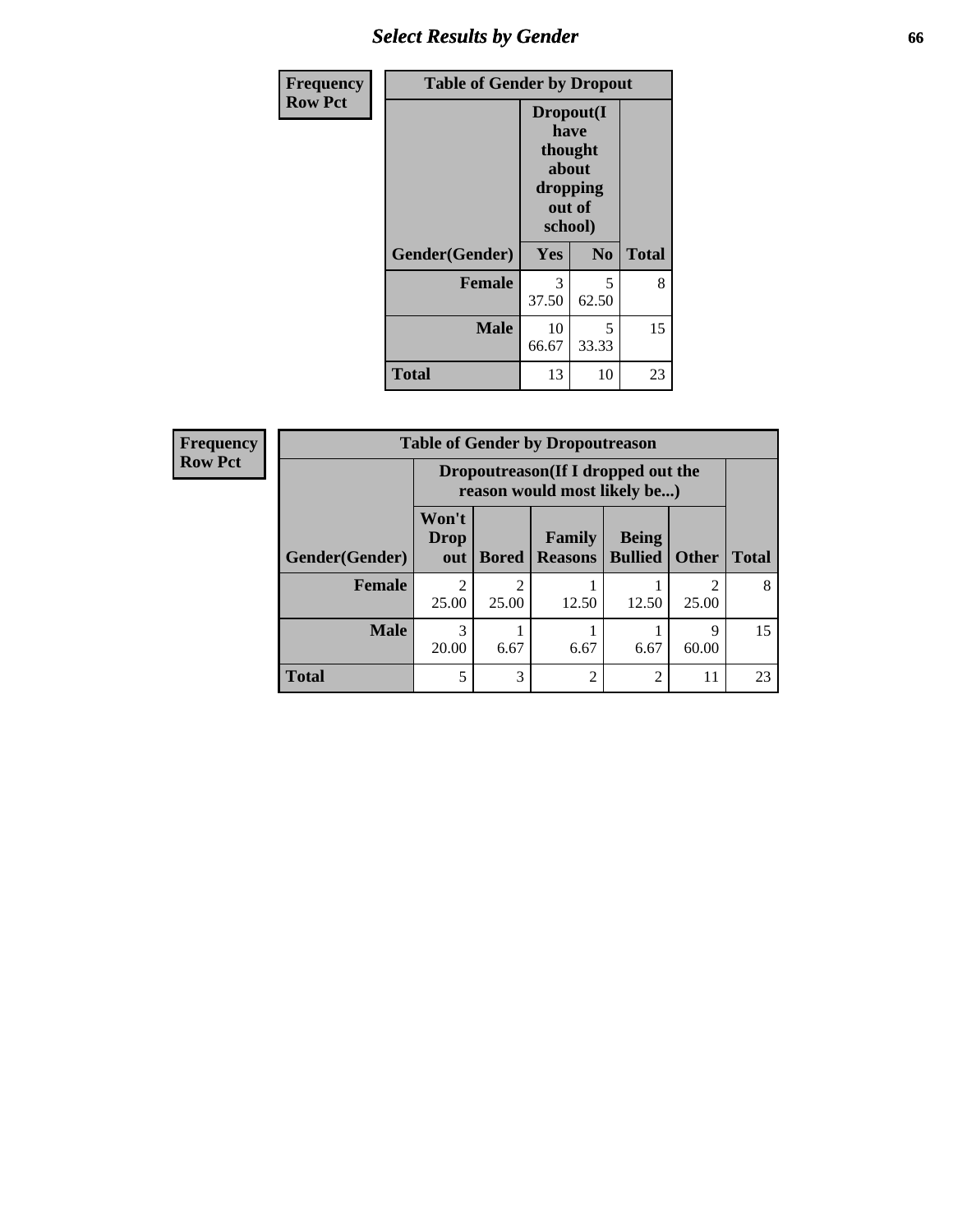*School Safety* **67**

| Frequency      | <b>Table of Gender by Bullied2</b> |                         |                |              |
|----------------|------------------------------------|-------------------------|----------------|--------------|
| <b>Row Pct</b> |                                    | <b>Bullied2</b>         |                |              |
|                | Gender(Gender)                     | Yes                     | N <sub>0</sub> | <b>Total</b> |
|                | <b>Female</b>                      | 25.00                   | 6<br>75.00     | 8            |
|                | <b>Male</b>                        | $\mathfrak{D}$<br>13.33 | 13<br>86.67    | 15           |
|                | <b>Total</b>                       | 4                       | 19             | 23           |

| <b>Frequency</b> | <b>Table of Gender by Bulliedothers2</b> |                       |                |              |
|------------------|------------------------------------------|-----------------------|----------------|--------------|
| <b>Row Pct</b>   |                                          | <b>Bulliedothers2</b> |                |              |
|                  | Gender(Gender)                           | <b>Yes</b>            | N <sub>0</sub> | <b>Total</b> |
|                  | <b>Female</b>                            | 0.00                  | 8<br>100.00    | 8            |
|                  | <b>Male</b>                              | 13.33                 | 13<br>86.67    | 15           |
|                  | Total                                    | 2                     | 21             | 23           |

| Frequency      | <b>Table of Gender by Weaponschool2</b> |                      |              |  |
|----------------|-----------------------------------------|----------------------|--------------|--|
| <b>Row Pct</b> |                                         | <b>Weaponschool2</b> |              |  |
|                | Gender(Gender)                          | N <sub>0</sub>       | <b>Total</b> |  |
|                | <b>Female</b>                           | 8<br>100.00          |              |  |
|                | <b>Male</b>                             | 15<br>100.00         | 15           |  |
|                | <b>Total</b>                            | 23                   | 23           |  |

| Frequency      |                | <b>Table of Gender by Absentunsafe2</b> |              |
|----------------|----------------|-----------------------------------------|--------------|
| <b>Row Pct</b> |                | Absentunsafe2                           |              |
|                | Gender(Gender) | N <sub>0</sub>                          | <b>Total</b> |
|                | Female         | 100.00                                  | 8            |
|                | <b>Male</b>    | 15<br>100.00                            | 15           |
|                | <b>Total</b>   | 23                                      | 23           |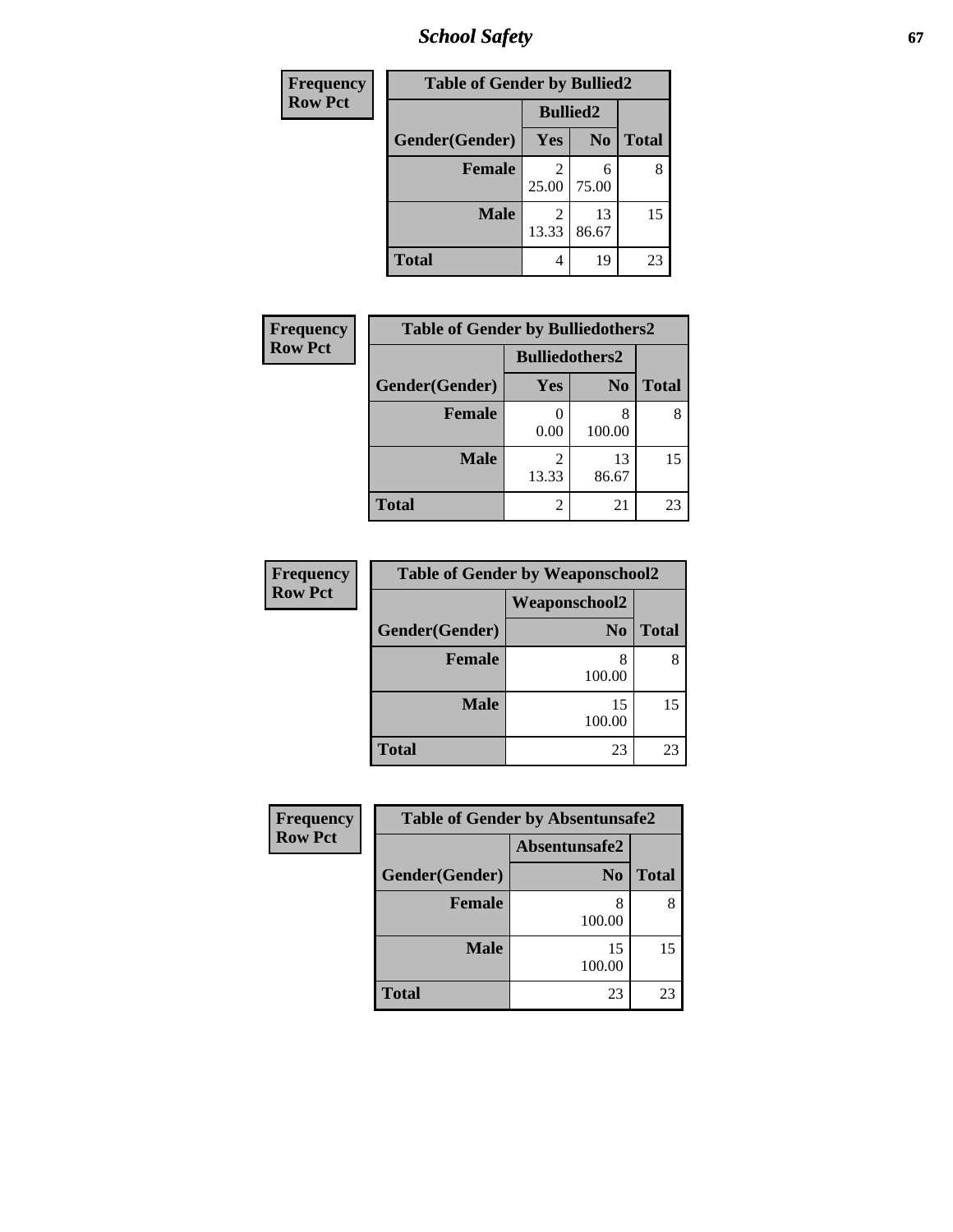*School Safety* **68**

| Frequency      | <b>Table of Gender by Gangself</b> |                                                                                                |                |              |
|----------------|------------------------------------|------------------------------------------------------------------------------------------------|----------------|--------------|
| <b>Row Pct</b> |                                    | Gangself(I<br>have<br>participated<br>in illegal gang<br>activities in<br>the past 30<br>days) |                |              |
|                | Gender(Gender)                     | Yes                                                                                            | N <sub>0</sub> | <b>Total</b> |
|                | <b>Female</b>                      | 0<br>0.00                                                                                      | 8<br>100.00    | 8            |
|                | <b>Male</b>                        | 6.67                                                                                           | 14<br>93.33    | 15           |
|                | <b>Total</b>                       |                                                                                                | 22             | 23           |

| Frequency      | <b>Table of Gender by Gangpeers</b> |                                                                                                                             |                |              |
|----------------|-------------------------------------|-----------------------------------------------------------------------------------------------------------------------------|----------------|--------------|
| <b>Row Pct</b> |                                     | <b>Gangpeers</b> (I<br>have friends<br>who have<br>participated<br>in illegal gang<br>activities in<br>the past 30<br>days) |                |              |
|                | Gender(Gender)                      | <b>Yes</b>                                                                                                                  | N <sub>0</sub> | <b>Total</b> |
|                | <b>Female</b>                       | 0<br>0.00                                                                                                                   | 8<br>100.00    | 8            |
|                | <b>Male</b>                         | 3<br>20.00                                                                                                                  | 12<br>80.00    | 15           |
|                | <b>Total</b>                        | 3                                                                                                                           | 20             | 23           |

| Frequency      | <b>Table of Gender by Pickedon2</b> |                  |                |              |  |
|----------------|-------------------------------------|------------------|----------------|--------------|--|
| <b>Row Pct</b> |                                     | <b>Pickedon2</b> |                |              |  |
|                | Gender(Gender)                      | <b>Yes</b>       | N <sub>0</sub> | <b>Total</b> |  |
|                | <b>Female</b>                       | 3<br>37.50       | 62.50          | 8            |  |
|                | <b>Male</b>                         | 6<br>40.00       | q<br>60.00     | 15           |  |
|                | <b>Total</b>                        | 9                | 14             | 23           |  |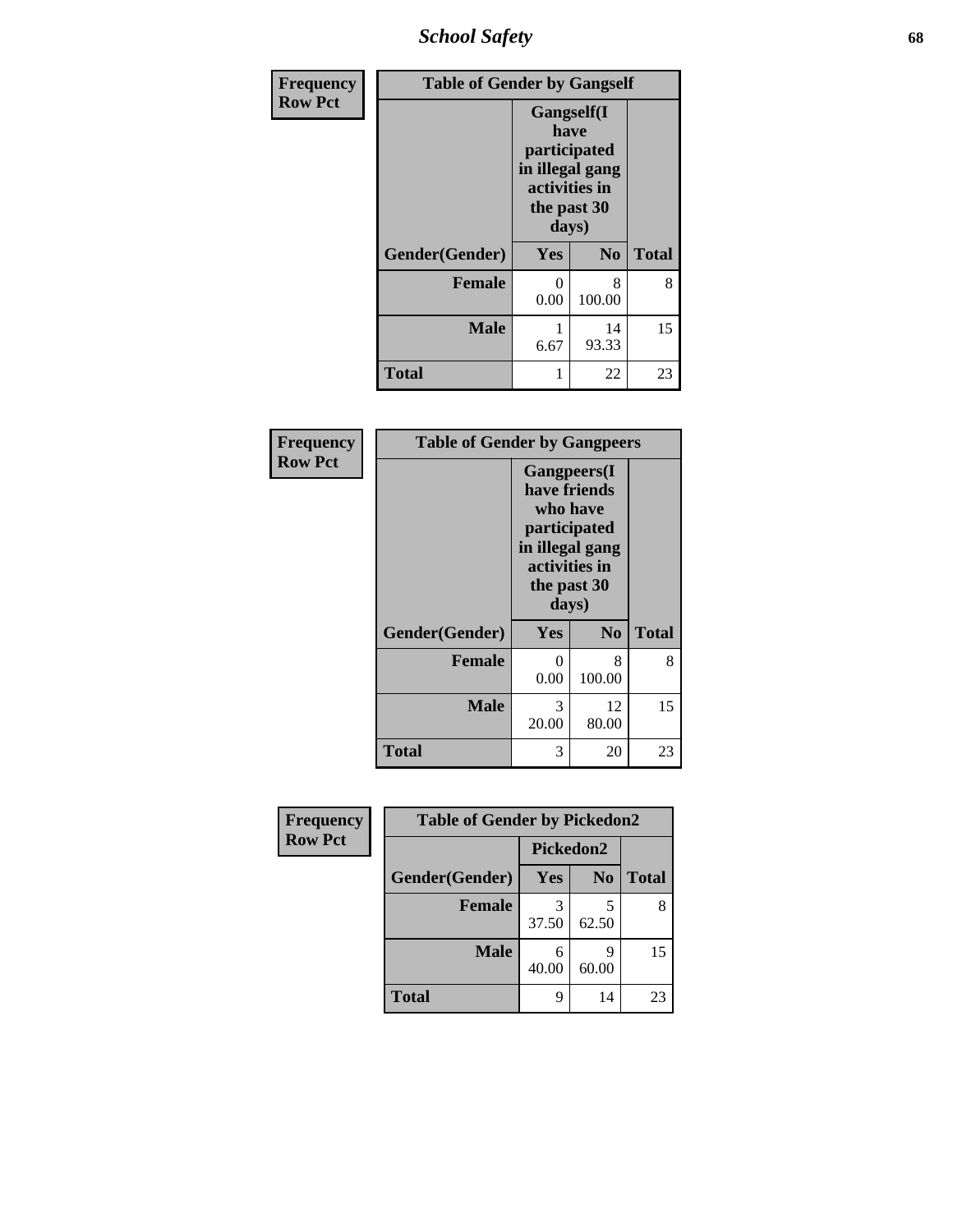*School Safety* **69**

| Frequency      | <b>Table of Gender by Safeschool2</b> |             |                |              |
|----------------|---------------------------------------|-------------|----------------|--------------|
| <b>Row Pct</b> |                                       | Safeschool2 |                |              |
|                | Gender(Gender)                        | Yes         | N <sub>0</sub> | <b>Total</b> |
|                | <b>Female</b>                         | 62.50       | 37.50          | 8            |
|                | <b>Male</b>                           | 6<br>40.00  | q<br>60.00     | 15           |
|                | <b>Total</b>                          | 11          | 12             | 23           |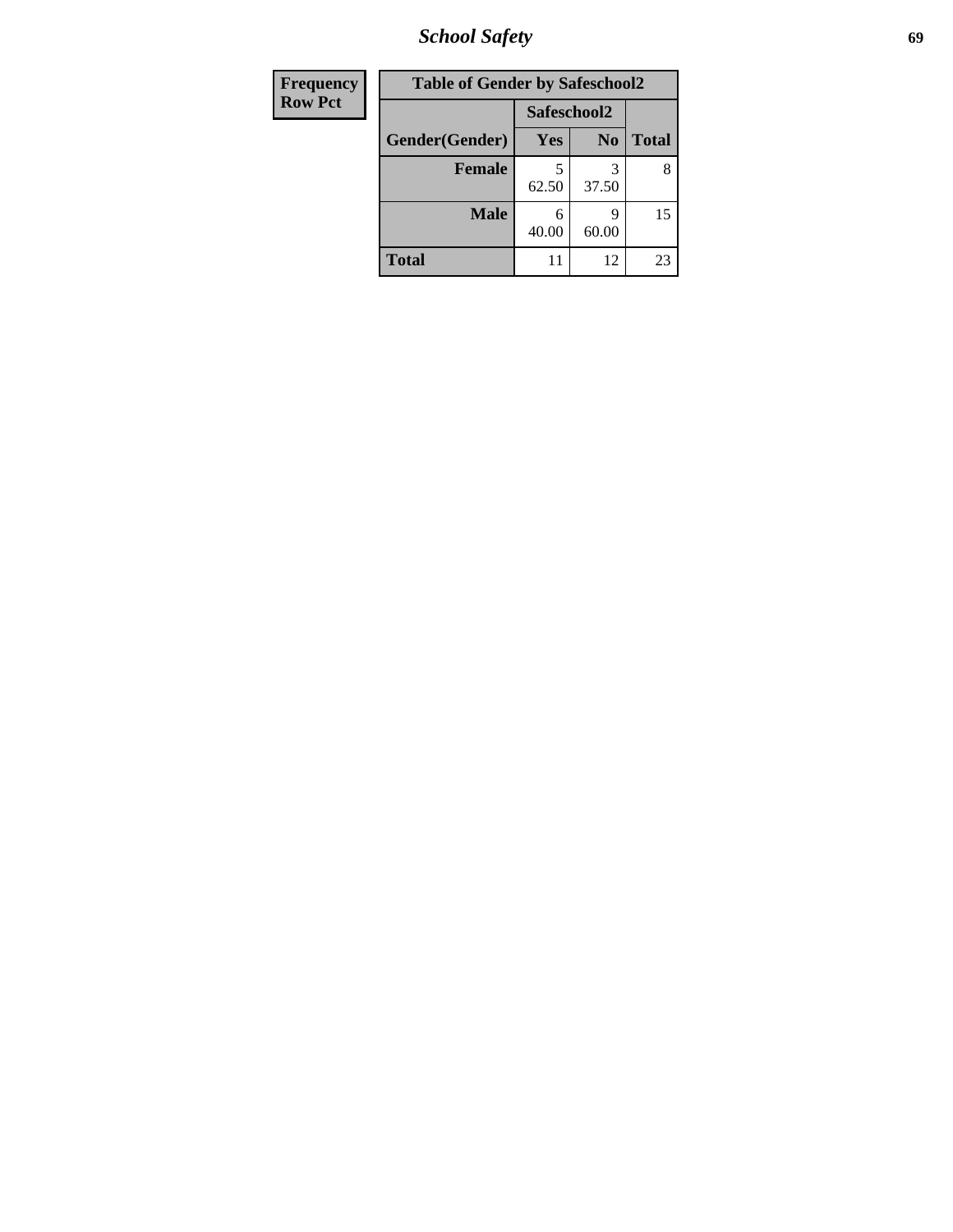# *Incidence of Drug Use* **70**

| <b>Frequency</b> | <b>Table of Gender by AlcoholAlt</b> |                                          |                |              |  |
|------------------|--------------------------------------|------------------------------------------|----------------|--------------|--|
| <b>Row Pct</b>   |                                      | AlcoholAlt(Alcohol<br>use, past 30 days) |                |              |  |
|                  | Gender(Gender)                       | <b>Yes</b>                               | N <sub>0</sub> | <b>Total</b> |  |
|                  | <b>Female</b>                        | 12.50                                    | 87.50          | 8            |  |
|                  | <b>Male</b>                          | $\mathfrak{D}$<br>13.33                  | 13<br>86.67    | 15           |  |
|                  | <b>Total</b>                         | 3                                        | 20             | 23           |  |

| <b>Frequency</b> |                | <b>Table of Gender by TobaccoAny</b> |                    |              |
|------------------|----------------|--------------------------------------|--------------------|--------------|
| <b>Row Pct</b>   |                | use, past 30 days)                   | TobaccoAny(Tobacco |              |
|                  | Gender(Gender) | Yes                                  | N <sub>0</sub>     | <b>Total</b> |
|                  | <b>Female</b>  | $\mathfrak{D}$<br>25.00              | 6<br>75.00         | 8            |
|                  | <b>Male</b>    | 8<br>53.33                           | 46.67              | 15           |
|                  | <b>Total</b>   | 10                                   | 13                 | 23           |

| <b>Frequency</b> | <b>Table of Gender by MarijuanaAlt</b>       |            |                |              |
|------------------|----------------------------------------------|------------|----------------|--------------|
| <b>Row Pct</b>   | MarijuanaAlt(Marijuana<br>use, past 30 days) |            |                |              |
|                  | Gender(Gender)                               | <b>Yes</b> | N <sub>0</sub> | <b>Total</b> |
|                  | <b>Female</b>                                | 12.50      | 87.50          |              |
|                  | <b>Male</b>                                  | 13.33      | 13<br>86.67    | 15           |
|                  | <b>Total</b>                                 | 3          | 20             | 23           |

| <b>Frequency</b> | <b>Table of Gender by OtherDrugAny</b> |                                                      |                |              |
|------------------|----------------------------------------|------------------------------------------------------|----------------|--------------|
| <b>Row Pct</b>   |                                        | <b>OtherDrugAny(Other</b><br>drug use, past 30 days) |                |              |
|                  | Gender(Gender)                         | Yes                                                  | N <sub>0</sub> | <b>Total</b> |
|                  | <b>Female</b>                          | 12.50                                                | 87.50          | 8            |
|                  | <b>Male</b>                            | 2<br>13.33                                           | 13<br>86.67    | 15           |
|                  | <b>Total</b>                           | 3                                                    | 20             | 23           |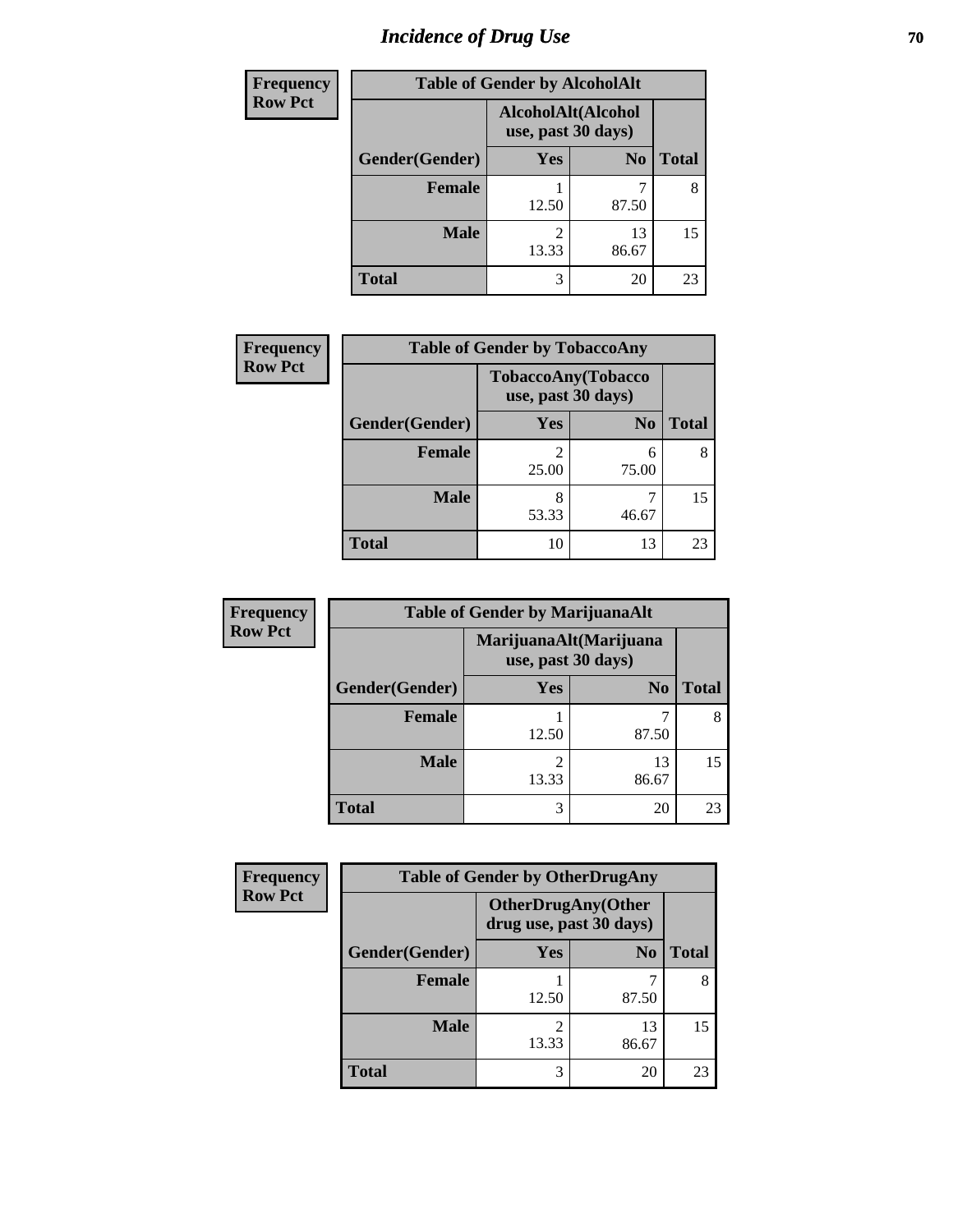### *Average Age at Onset of Use* **71** *Results for "Average Age at Onset of Use" questions exclude students who said they did not use that substance*

#### **Gender=Female**

| Label                                                              | <b>Mean</b> |
|--------------------------------------------------------------------|-------------|
| I started using alcohol when I was                                 |             |
| I started smoking tobacco when I was                               | 12.00       |
| I started chewing tobacco when I was                               | 13.00       |
| I started using marijuana when I was                               |             |
| I started using cocaine when I was                                 |             |
| I started using inhalants when I was                               |             |
| I started using steroids when I was                                |             |
| I started using ecstasy when I was                                 |             |
| I started using methamphetamines when I was                        |             |
| I started using hallucinogens when I was                           |             |
| I started using prescription drugs not prescribed to me when I was |             |
|                                                                    |             |

#### **Gender=Male**

| <b>Variable</b>    | Label                                                              | <b>Mean</b> |
|--------------------|--------------------------------------------------------------------|-------------|
| Alcoholinit2       | I started using alcohol when I was                                 | 12.00       |
| Cigarettesinit2    | I started smoking tobacco when I was                               | 13.20       |
| Smokelessinit2     | I started chewing tobacco when I was                               | 11.63       |
| Marijuanainit2     | I started using marijuana when I was                               | 13.88       |
| Cocaineinit2       | I started using cocaine when I was                                 | 15.00       |
| Inhalantsinit2     | I started using inhalants when I was                               | 16.00       |
| Steroidsinit2      | I started using steroids when I was                                |             |
| Ecstasyinit2       | I started using ecstasy when I was                                 |             |
| Methinit2          | I started using methamphetamines when I was                        |             |
| Hallucinogensinit2 | I started using hallucinogens when I was                           |             |
| Prescriptioninit2  | I started using prescription drugs not prescribed to me when I was | 15.00       |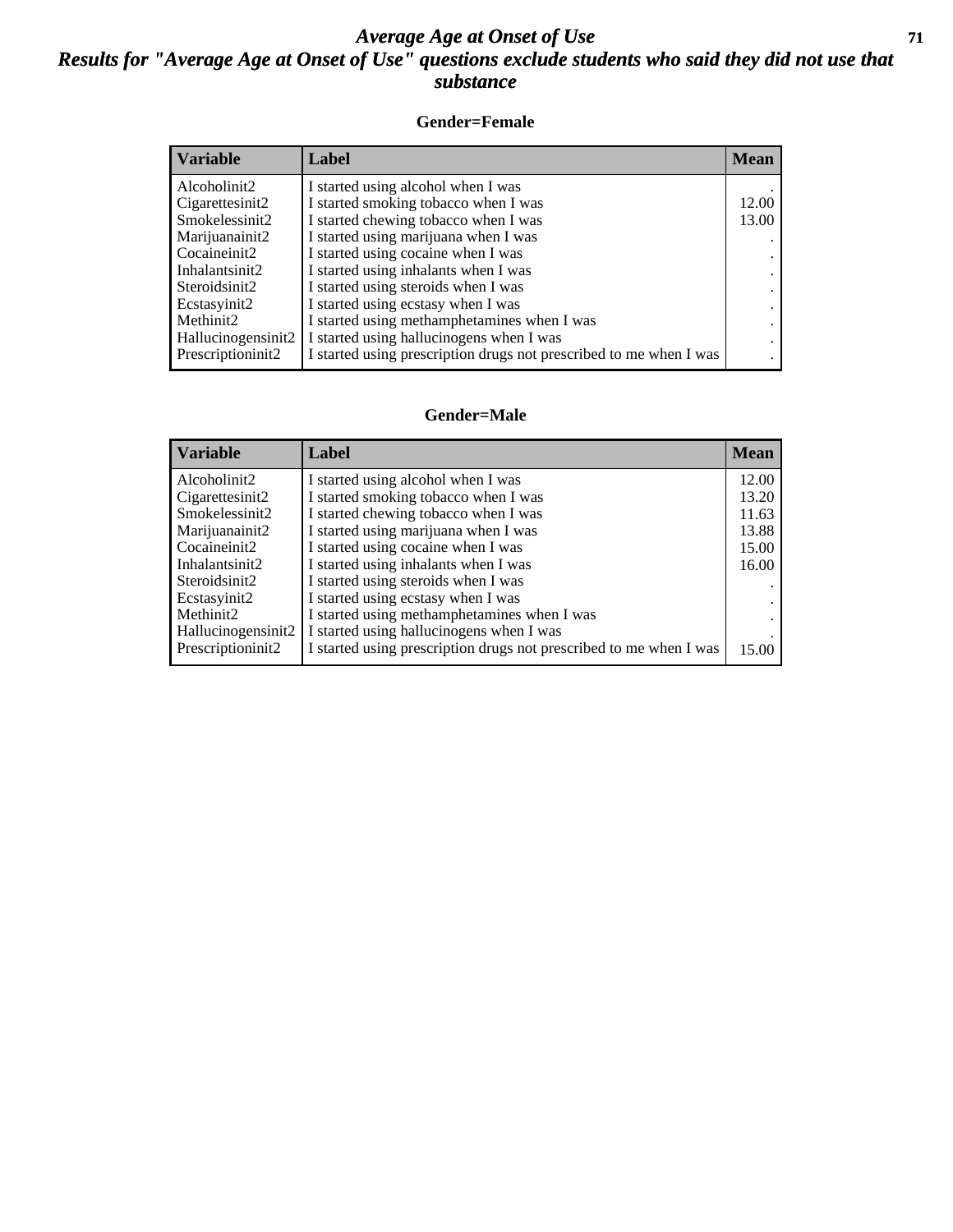# *I Think These Drugs are Harmful* **72**

| Frequency      | <b>Table of Gender by Alcoholharmdich</b> |                                                   |                |              |
|----------------|-------------------------------------------|---------------------------------------------------|----------------|--------------|
| <b>Row Pct</b> |                                           | Alcoholharmdich(I<br>think alcohol is<br>harmful) |                |              |
|                | Gender(Gender)                            | <b>Yes</b>                                        | N <sub>0</sub> | <b>Total</b> |
|                | <b>Female</b>                             | 8<br>100.00                                       | 0.00           | 8            |
|                | <b>Male</b>                               | 12<br>80.00                                       | 3<br>20.00     | 15           |
|                | <b>Total</b>                              | 20                                                | 3              | 23           |

| Frequency      | <b>Table of Gender by Tobaccoharmdich</b> |                                                   |                |              |
|----------------|-------------------------------------------|---------------------------------------------------|----------------|--------------|
| <b>Row Pct</b> |                                           | Tobaccoharmdich(I<br>think tobacco is<br>harmful) |                |              |
|                | Gender(Gender)                            | Yes                                               | N <sub>0</sub> | <b>Total</b> |
|                | <b>Female</b>                             | 8<br>100.00                                       | 0<br>0.00      | 8            |
|                | <b>Male</b>                               | 14<br>93.33                                       | 6.67           | 15           |
|                | <b>Total</b>                              | 22                                                |                | 23           |

| Frequency      | <b>Table of Gender by Marijuanaharmdich</b> |                                                       |                         |              |
|----------------|---------------------------------------------|-------------------------------------------------------|-------------------------|--------------|
| <b>Row Pct</b> |                                             | Marijuanaharmdich(I<br>think marijuana is<br>harmful) |                         |              |
|                | Gender(Gender)                              | <b>Yes</b>                                            | N <sub>0</sub>          | <b>Total</b> |
|                | <b>Female</b>                               | 6<br>75.00                                            | $\mathfrak{D}$<br>25.00 | 8            |
|                | <b>Male</b>                                 | 8<br>53.33                                            | 46.67                   | 15           |
|                | <b>Total</b>                                | 14                                                    | 9                       | 23           |

| Frequency      | <b>Table of Gender by Otherdrugharmdich</b> |                                                          |                |              |
|----------------|---------------------------------------------|----------------------------------------------------------|----------------|--------------|
| <b>Row Pct</b> |                                             | Otherdrugharmdich(I<br>think other drugs are<br>harmful) |                |              |
|                | Gender(Gender)                              | <b>Yes</b>                                               | N <sub>0</sub> | <b>Total</b> |
|                | <b>Female</b>                               | 8<br>100.00                                              | 0.00           | 8            |
|                | <b>Male</b>                                 | 13<br>86.67                                              | 2<br>13.33     | 15           |
|                | <b>Total</b>                                | 21                                                       | $\overline{c}$ | 23           |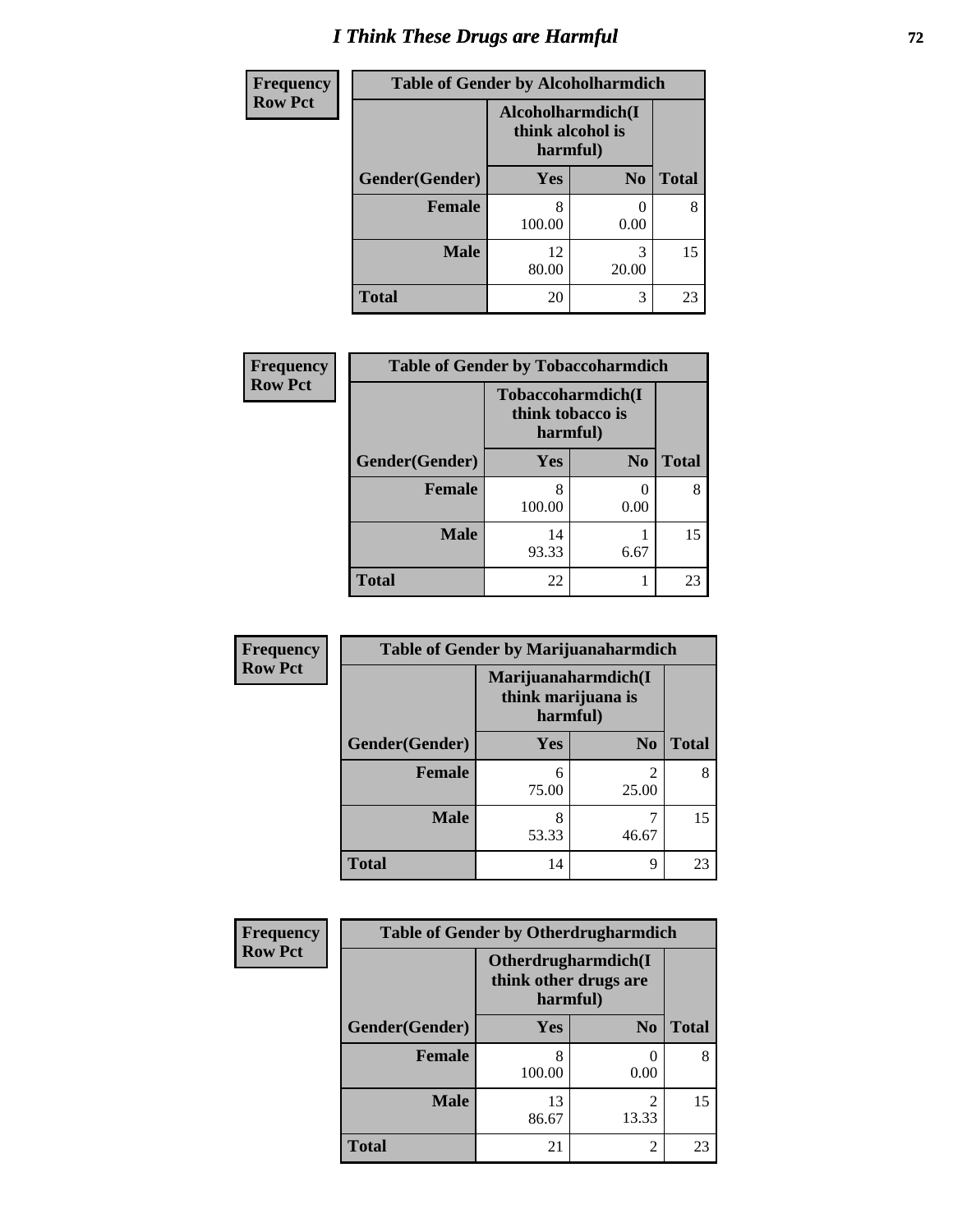| <b>Frequency</b> | <b>Table of Gender by Alcohollocation1</b> |                                                               |             |              |
|------------------|--------------------------------------------|---------------------------------------------------------------|-------------|--------------|
| <b>Row Pct</b>   |                                            | <b>Alcohollocation1(Places</b><br><b>Friends Use Alcohol)</b> |             |              |
|                  | Gender(Gender)                             |                                                               | Do Not Use  | <b>Total</b> |
|                  | <b>Female</b>                              | 3<br>37.50                                                    | 62.50       | 8            |
|                  | <b>Male</b>                                | 20.00                                                         | 12<br>80.00 | 15           |
|                  | <b>Total</b>                               | 6                                                             | 17          | 23           |

| <b>Frequency</b> |                | <b>Table of Gender by Alcohollocation2</b> |                             |              |
|------------------|----------------|--------------------------------------------|-----------------------------|--------------|
| <b>Row Pct</b>   |                | <b>Alcohollocation2(Places</b>             | <b>Friends Use Alcohol)</b> |              |
|                  | Gender(Gender) |                                            | Home                        | <b>Total</b> |
|                  | <b>Female</b>  | 62.50                                      | 37.50                       |              |
|                  | <b>Male</b>    | 14<br>93.33                                | 6.67                        | 15           |
|                  | <b>Total</b>   | 19                                         | 4                           | 23           |

| <b>Frequency</b> | <b>Table of Gender by Alcohollocation3</b> |                                                               |              |
|------------------|--------------------------------------------|---------------------------------------------------------------|--------------|
| <b>Row Pct</b>   |                                            | <b>Alcohollocation3(Places</b><br><b>Friends Use Alcohol)</b> |              |
|                  | Gender(Gender)                             |                                                               | <b>Total</b> |
|                  | <b>Female</b>                              | 8<br>100.00                                                   | 8            |
|                  | <b>Male</b>                                | 15<br>100.00                                                  | 15           |
|                  | <b>Total</b>                               | 23                                                            | 23           |

| <b>Frequency</b> | <b>Table of Gender by Alcohollocation4</b> |                                                               |       |              |
|------------------|--------------------------------------------|---------------------------------------------------------------|-------|--------------|
| <b>Row Pct</b>   |                                            | <b>Alcohollocation4(Places</b><br><b>Friends Use Alcohol)</b> |       |              |
|                  | Gender(Gender)                             |                                                               | Car   | <b>Total</b> |
|                  | <b>Female</b>                              | 87.50                                                         | 12.50 |              |
|                  | <b>Male</b>                                | 15<br>100.00                                                  | 0.00  | 15           |
|                  | <b>Total</b>                               | 22                                                            |       | 23           |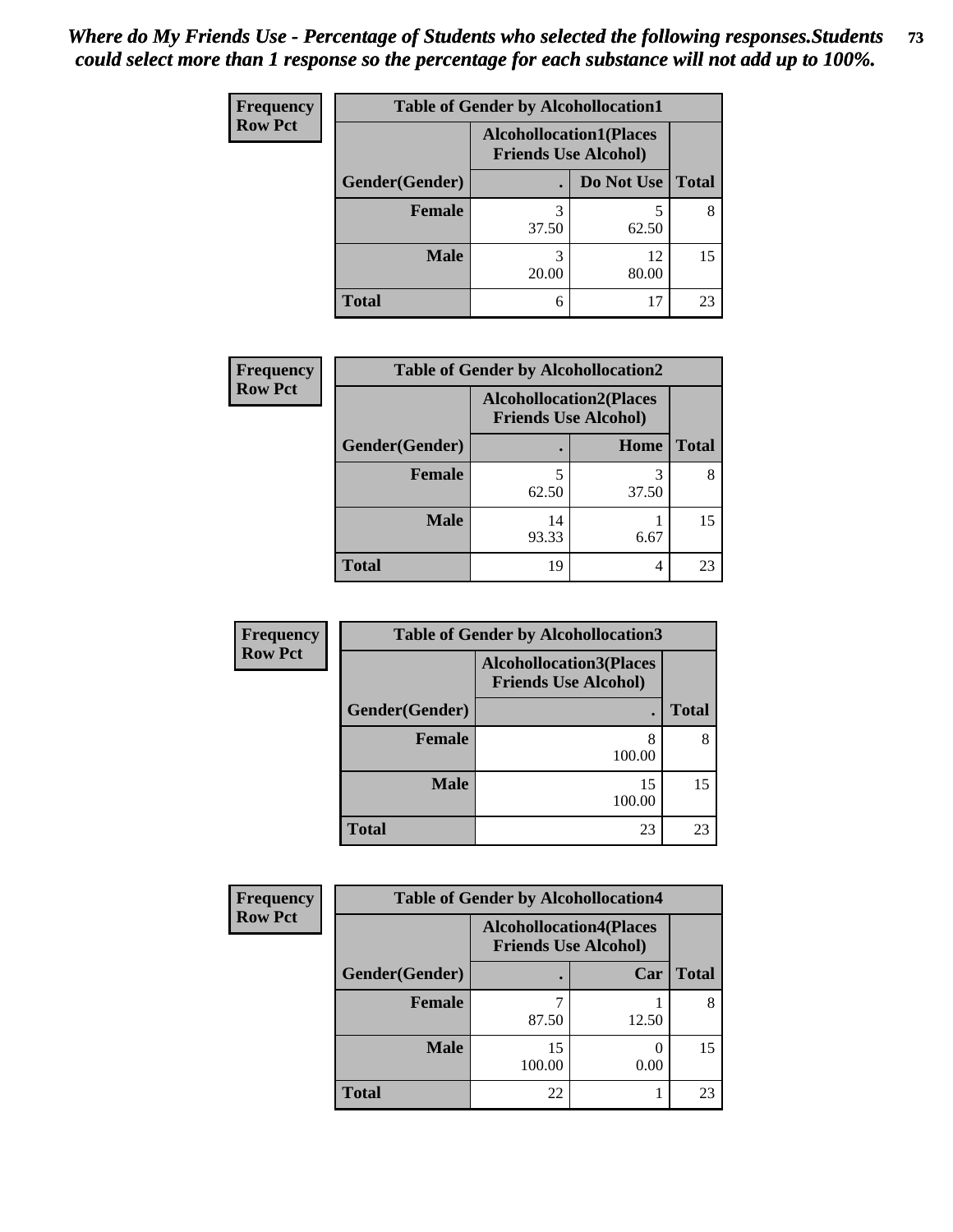| <b>Frequency</b> | <b>Table of Gender by Alcohollocation5</b> |                                                                |                                 |              |
|------------------|--------------------------------------------|----------------------------------------------------------------|---------------------------------|--------------|
| <b>Row Pct</b>   |                                            | <b>Alcohollocation5</b> (Places<br><b>Friends Use Alcohol)</b> |                                 |              |
|                  | Gender(Gender)                             |                                                                | <b>Friend's</b><br><b>House</b> | <b>Total</b> |
|                  | <b>Female</b>                              | 5<br>62.50                                                     | 3<br>37.50                      | 8            |
|                  | <b>Male</b>                                | 14<br>93.33                                                    | 6.67                            | 15           |
|                  | <b>Total</b>                               | 19                                                             | 4                               | 23           |

| Frequency      | <b>Table of Gender by Alcohollocation6</b> |                                                               |                         |              |
|----------------|--------------------------------------------|---------------------------------------------------------------|-------------------------|--------------|
| <b>Row Pct</b> |                                            | <b>Alcohollocation6(Places</b><br><b>Friends Use Alcohol)</b> |                         |              |
|                | Gender(Gender)                             |                                                               | <b>Other</b>            | <b>Total</b> |
|                | <b>Female</b>                              | 62.50                                                         | 37.50                   | 8            |
|                | <b>Male</b>                                | 13<br>86.67                                                   | $\mathfrak{D}$<br>13.33 | 15           |
|                | <b>Total</b>                               | 18                                                            | 5                       | 23           |

| Frequency      | <b>Table of Gender by Tobaccolocation1</b> |                                                               |            |              |
|----------------|--------------------------------------------|---------------------------------------------------------------|------------|--------------|
| <b>Row Pct</b> |                                            | <b>Tobaccolocation1(Places</b><br><b>Friends Use Tobacco)</b> |            |              |
|                | Gender(Gender)                             |                                                               | Do Not Use | <b>Total</b> |
|                | <b>Female</b>                              | 62.50                                                         | 37.50      |              |
|                | <b>Male</b>                                | 73.33                                                         | 26.67      | 15           |
|                | <b>Total</b>                               | 16                                                            |            | 23           |

| <b>Frequency</b> | <b>Table of Gender by Tobaccolocation2</b> |                                                               |            |              |
|------------------|--------------------------------------------|---------------------------------------------------------------|------------|--------------|
| <b>Row Pct</b>   |                                            | <b>Tobaccolocation2(Places</b><br><b>Friends Use Tobacco)</b> |            |              |
|                  | Gender(Gender)                             |                                                               | Home       | <b>Total</b> |
|                  | Female                                     | 37.50                                                         | 62.50      |              |
|                  | <b>Male</b>                                | 40.00                                                         | q<br>60.00 | 15           |
|                  | <b>Total</b>                               | റ                                                             | 14         | 23           |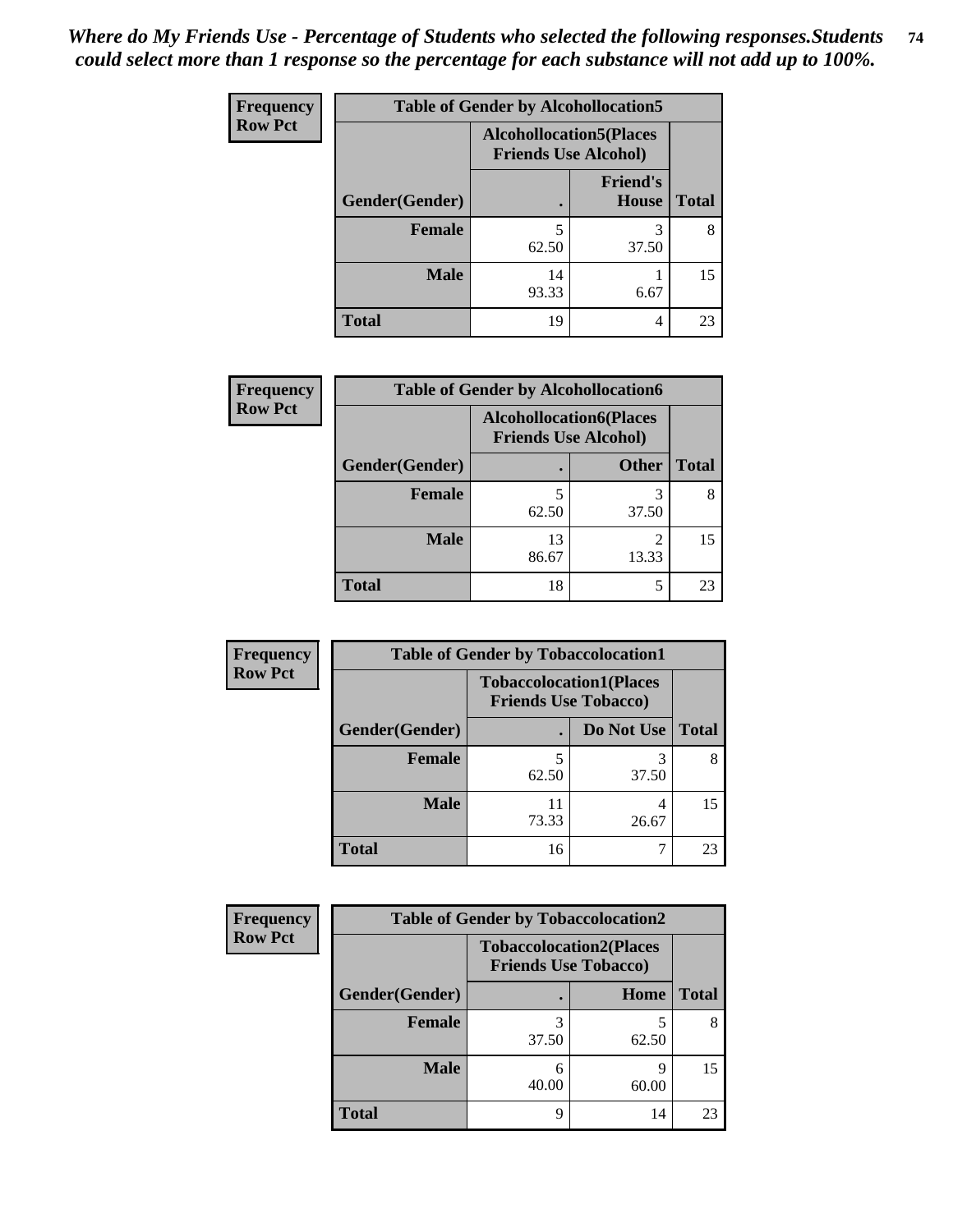| <b>Frequency</b> | <b>Table of Gender by Tobaccolocation3</b> |                                                               |               |              |
|------------------|--------------------------------------------|---------------------------------------------------------------|---------------|--------------|
| <b>Row Pct</b>   |                                            | <b>Tobaccolocation3(Places</b><br><b>Friends Use Tobacco)</b> |               |              |
|                  | Gender(Gender)                             | ٠                                                             | <b>School</b> | <b>Total</b> |
|                  | <b>Female</b>                              | 6<br>75.00                                                    | 25.00         |              |
|                  | <b>Male</b>                                | 73.33                                                         | 26.67         | 15           |
|                  | <b>Total</b>                               | 17                                                            | 6             | 23           |

| <b>Frequency</b> | <b>Table of Gender by Tobaccolocation4</b> |            |                                                               |              |
|------------------|--------------------------------------------|------------|---------------------------------------------------------------|--------------|
| <b>Row Pct</b>   |                                            |            | <b>Tobaccolocation4(Places</b><br><b>Friends Use Tobacco)</b> |              |
|                  | Gender(Gender)                             |            | Car                                                           | <b>Total</b> |
|                  | <b>Female</b>                              | 62.50      | 37.50                                                         |              |
|                  | <b>Male</b>                                | 6<br>40.00 | 60.00                                                         | 15           |
|                  | <b>Total</b>                               |            | 12                                                            | 23           |

| <b>Frequency</b> | <b>Table of Gender by Tobaccolocation5</b> |                                                               |                          |              |
|------------------|--------------------------------------------|---------------------------------------------------------------|--------------------------|--------------|
| <b>Row Pct</b>   |                                            | <b>Tobaccolocation5(Places</b><br><b>Friends Use Tobacco)</b> |                          |              |
|                  | Gender(Gender)                             |                                                               | <b>Friend's</b><br>House | <b>Total</b> |
|                  | <b>Female</b>                              | 4<br>50.00                                                    | 50.00                    | 8            |
|                  | <b>Male</b>                                | 6<br>40.00                                                    | q<br>60.00               | 15           |
|                  | <b>Total</b>                               | 10                                                            | 13                       | 23           |

| <b>Frequency</b> | <b>Table of Gender by Tobaccolocation6</b> |                                                               |              |              |
|------------------|--------------------------------------------|---------------------------------------------------------------|--------------|--------------|
| <b>Row Pct</b>   |                                            | <b>Tobaccolocation6(Places</b><br><b>Friends Use Tobacco)</b> |              |              |
|                  | Gender(Gender)                             |                                                               | <b>Other</b> | <b>Total</b> |
|                  | Female                                     | 62.50                                                         | 37.50        | 8            |
|                  | <b>Male</b>                                | 40.00                                                         | q<br>60.00   | 15           |
|                  | <b>Total</b>                               | 11                                                            | 12           | 23           |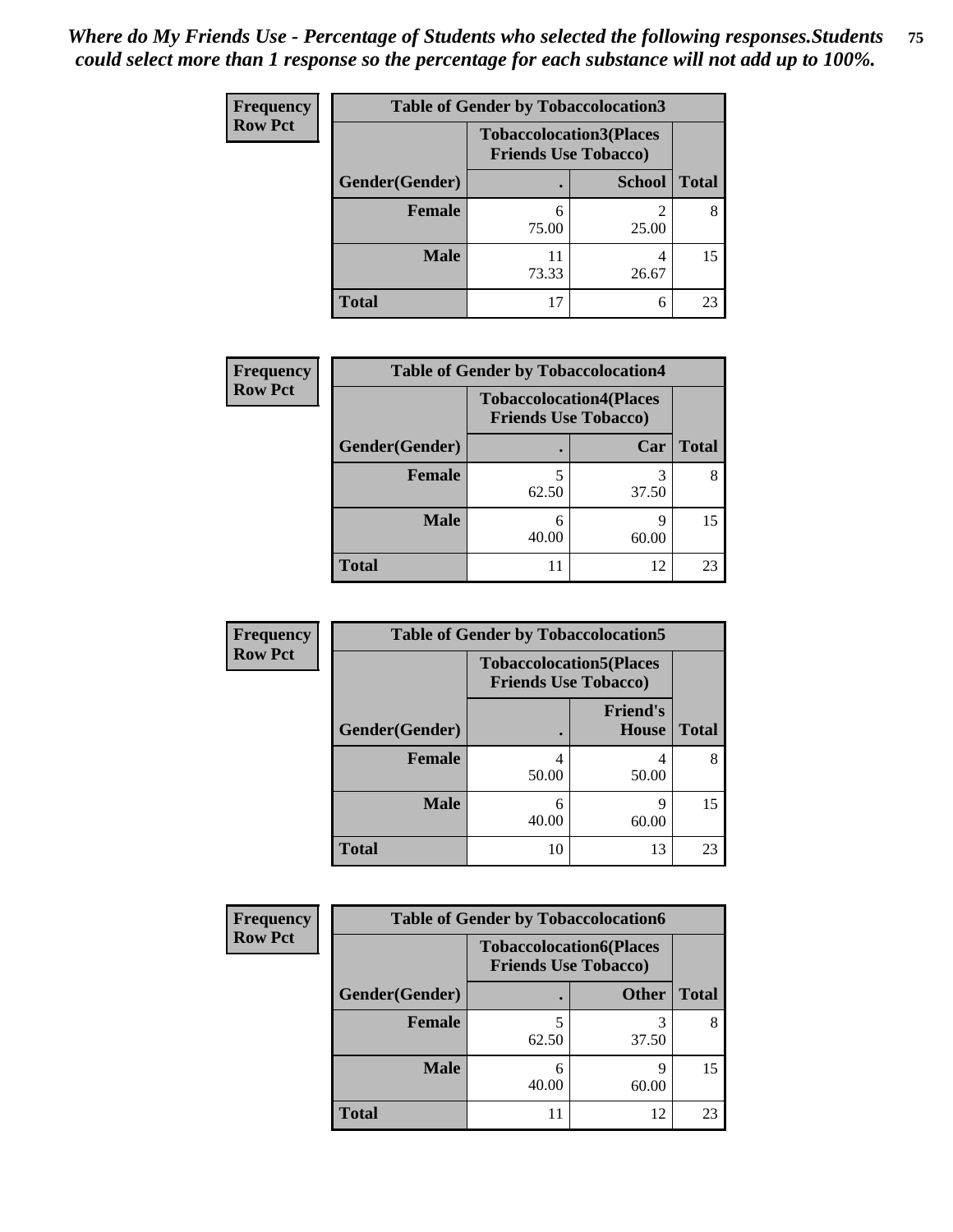| <b>Frequency</b> | <b>Table of Gender by Marijuanalocation1</b> |                                                                    |             |              |
|------------------|----------------------------------------------|--------------------------------------------------------------------|-------------|--------------|
| <b>Row Pct</b>   |                                              | <b>Marijuanalocation1(Places</b><br><b>Friends Use Marijuana</b> ) |             |              |
|                  | Gender(Gender)                               |                                                                    | Do Not Use  | <b>Total</b> |
|                  | <b>Female</b>                                | 37.50                                                              | 62.50       | 8            |
|                  | <b>Male</b>                                  | 20.00                                                              | 12<br>80.00 | 15           |
|                  | <b>Total</b>                                 | 6                                                                  | 17          | 23           |

| <b>Frequency</b> | <b>Table of Gender by Marijuanalocation2</b> |                                                                    |       |       |
|------------------|----------------------------------------------|--------------------------------------------------------------------|-------|-------|
| <b>Row Pct</b>   |                                              | <b>Marijuanalocation2(Places</b><br><b>Friends Use Marijuana</b> ) |       |       |
|                  | Gender(Gender)                               |                                                                    | Home  | Total |
|                  | <b>Female</b>                                | 62.50                                                              | 37.50 |       |
|                  | <b>Male</b>                                  | 13<br>86.67                                                        | 13.33 | 15    |
|                  | <b>Total</b>                                 | 18                                                                 | 5     | 23    |

| Frequency      |                | <b>Table of Gender by Marijuanalocation3</b>                       |               |              |
|----------------|----------------|--------------------------------------------------------------------|---------------|--------------|
| <b>Row Pct</b> |                | <b>Marijuanalocation3(Places</b><br><b>Friends Use Marijuana</b> ) |               |              |
|                | Gender(Gender) |                                                                    | <b>School</b> | <b>Total</b> |
|                | Female         | 87.50                                                              | 12.50         |              |
|                | <b>Male</b>    | 15<br>100.00                                                       | 0.00          | 15           |
|                | <b>Total</b>   | 22                                                                 |               | 23           |

| <b>Frequency</b> | <b>Table of Gender by Marijuanalocation4</b> |             |                                                                    |              |
|------------------|----------------------------------------------|-------------|--------------------------------------------------------------------|--------------|
| <b>Row Pct</b>   |                                              |             | <b>Marijuanalocation4(Places</b><br><b>Friends Use Marijuana</b> ) |              |
|                  | Gender(Gender)                               |             | Car                                                                | <b>Total</b> |
|                  | Female                                       | 75.00       | 25.00                                                              |              |
|                  | <b>Male</b>                                  | 14<br>93.33 | 6.67                                                               | 15           |
|                  | <b>Total</b>                                 | 20          | 3                                                                  | 23           |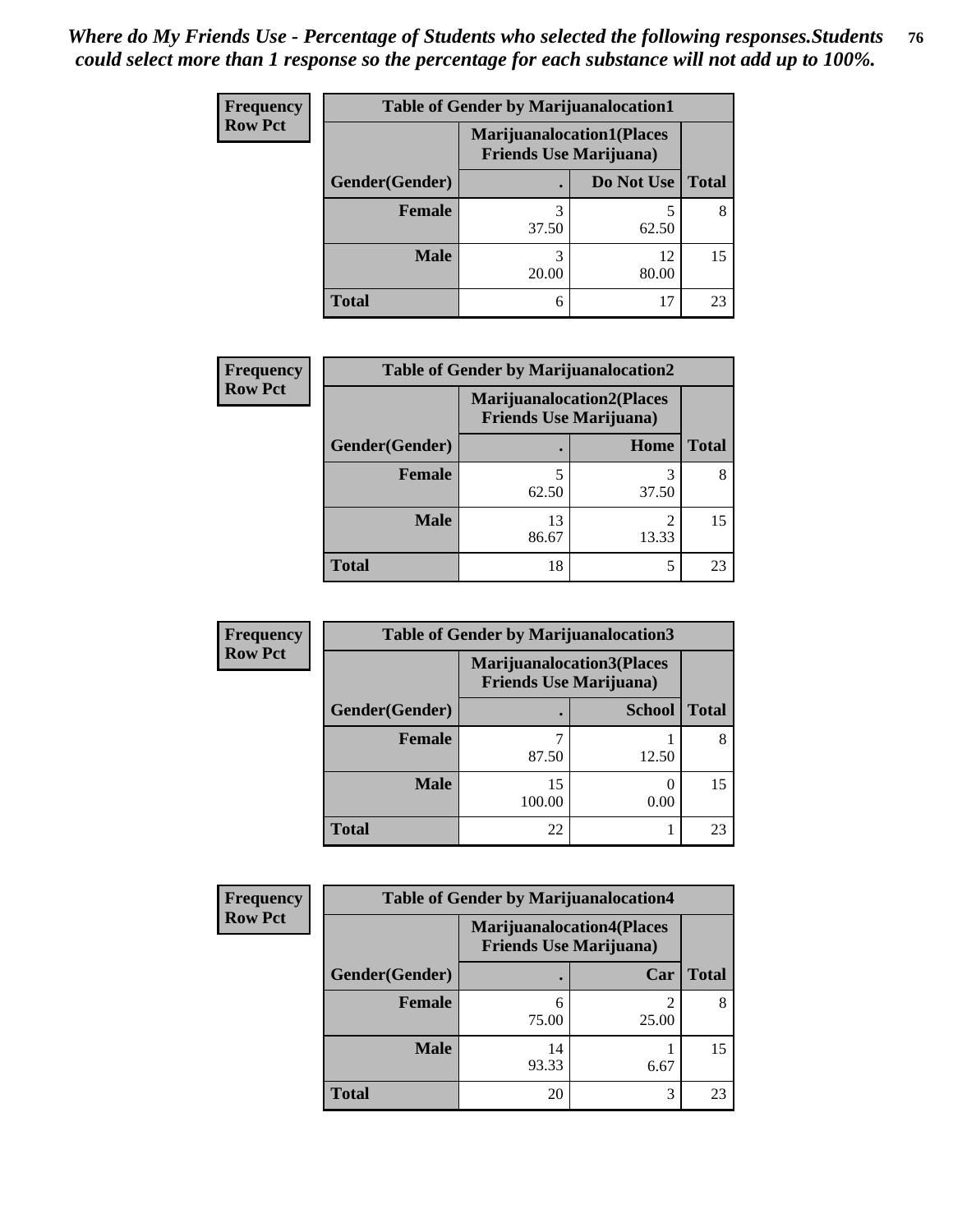| <b>Frequency</b> | <b>Table of Gender by Marijuanalocation5</b> |                                                                    |                          |              |
|------------------|----------------------------------------------|--------------------------------------------------------------------|--------------------------|--------------|
| <b>Row Pct</b>   |                                              | <b>Marijuanalocation5(Places</b><br><b>Friends Use Marijuana</b> ) |                          |              |
|                  | Gender(Gender)                               |                                                                    | <b>Friend's</b><br>House | <b>Total</b> |
|                  | <b>Female</b>                                | 6<br>75.00                                                         | 25.00                    | 8            |
|                  | <b>Male</b>                                  | 13<br>86.67                                                        | っ<br>13.33               | 15           |
|                  | <b>Total</b>                                 | 19                                                                 | 4                        | 23           |

| <b>Frequency</b> | <b>Table of Gender by Marijuanalocation6</b> |                                                                    |              |              |
|------------------|----------------------------------------------|--------------------------------------------------------------------|--------------|--------------|
| <b>Row Pct</b>   |                                              | <b>Marijuanalocation6(Places</b><br><b>Friends Use Marijuana</b> ) |              |              |
|                  | Gender(Gender)                               |                                                                    | <b>Other</b> | <b>Total</b> |
|                  | <b>Female</b>                                | 75.00                                                              | 25.00        | 8            |
|                  | <b>Male</b>                                  | 12<br>80.00                                                        | 3<br>20.00   | 15           |
|                  | Total                                        | 18                                                                 | 5            | 23           |

| <b>Frequency</b> | <b>Table of Gender by Otherdruglocation1</b> |                                            |                                  |              |
|------------------|----------------------------------------------|--------------------------------------------|----------------------------------|--------------|
| <b>Row Pct</b>   |                                              | <b>Friends Use Other Illegal</b><br>Drugs) | <b>Otherdruglocation1(Places</b> |              |
|                  | Gender(Gender)                               |                                            | Do Not Use                       | <b>Total</b> |
|                  | <b>Female</b>                                | 25.00                                      | 6<br>75.00                       | 8            |
|                  | <b>Male</b>                                  | 20.00                                      | 12<br>80.00                      | 15           |
|                  | <b>Total</b>                                 | 5                                          | 18                               | 23           |

| Frequency      | <b>Table of Gender by Otherdruglocation2</b> |             |                                                                      |              |
|----------------|----------------------------------------------|-------------|----------------------------------------------------------------------|--------------|
| <b>Row Pct</b> |                                              | Drugs)      | <b>Otherdruglocation2(Places</b><br><b>Friends Use Other Illegal</b> |              |
|                | Gender(Gender)                               |             | Home                                                                 | <b>Total</b> |
|                | <b>Female</b>                                | 6<br>75.00  | 25.00                                                                | 8            |
|                | <b>Male</b>                                  | 14<br>93.33 | 6.67                                                                 | 15           |
|                | <b>Total</b>                                 | 20          | 3                                                                    | 23           |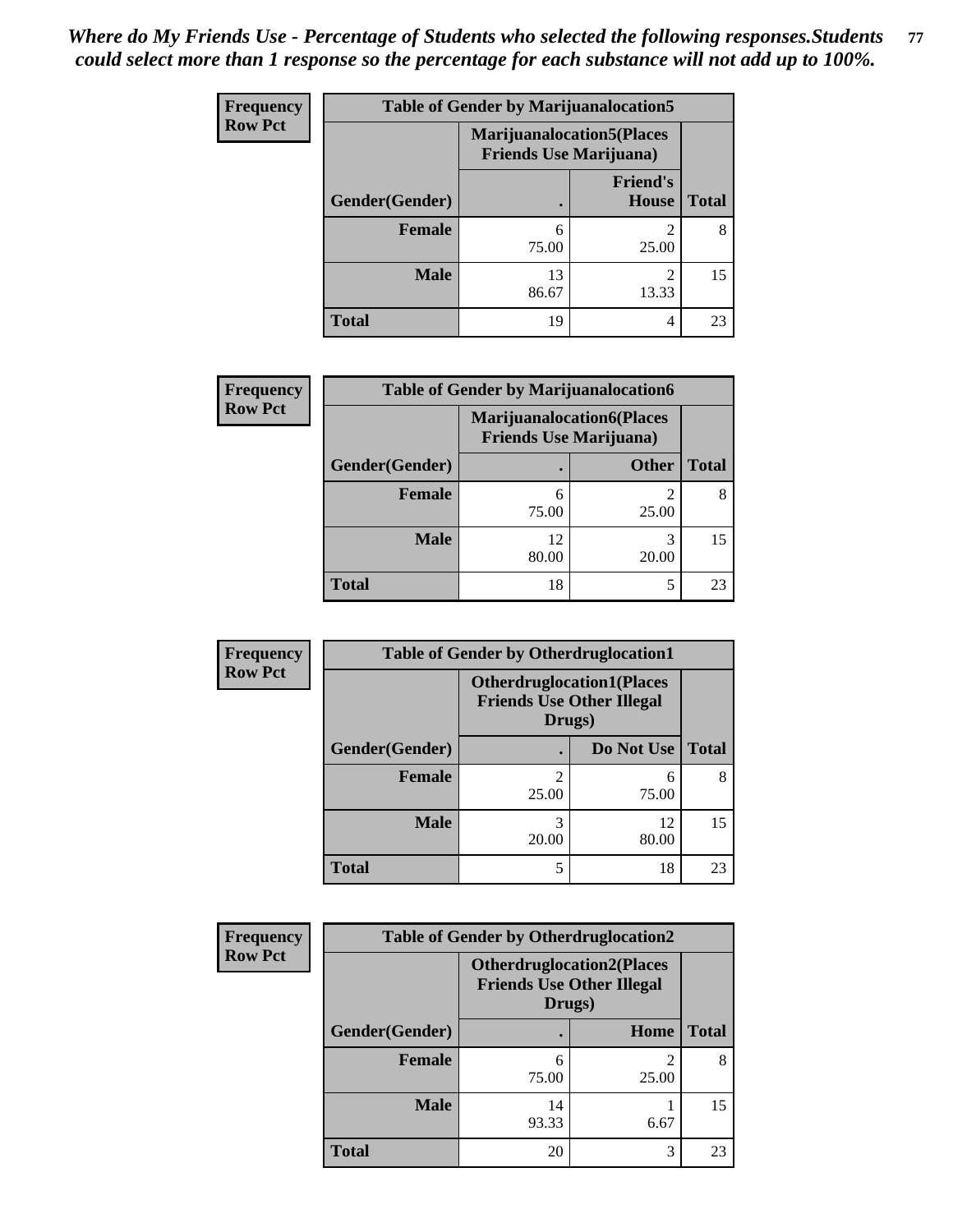| <b>Frequency</b> | <b>Table of Gender by Otherdruglocation3</b> |             |                                                                      |              |
|------------------|----------------------------------------------|-------------|----------------------------------------------------------------------|--------------|
| <b>Row Pct</b>   |                                              | Drugs)      | <b>Otherdruglocation3(Places</b><br><b>Friends Use Other Illegal</b> |              |
|                  | Gender(Gender)                               |             | <b>School</b>                                                        | <b>Total</b> |
|                  | Female                                       | 8<br>100.00 | 0.00                                                                 | 8            |
|                  | <b>Male</b>                                  | 14<br>93.33 | 6.67                                                                 | 15           |
|                  | <b>Total</b>                                 | 22          |                                                                      | 23           |

| <b>Frequency</b> | <b>Table of Gender by Otherdruglocation4</b> |                                            |                                  |              |
|------------------|----------------------------------------------|--------------------------------------------|----------------------------------|--------------|
| <b>Row Pct</b>   |                                              | <b>Friends Use Other Illegal</b><br>Drugs) | <b>Otherdruglocation4(Places</b> |              |
|                  | Gender(Gender)                               |                                            | Car                              | <b>Total</b> |
|                  | <b>Female</b>                                | 87.50                                      | 12.50                            | 8            |
|                  | <b>Male</b>                                  | 15<br>100.00                               | 0.00                             | 15           |
|                  | <b>Total</b>                                 | 22                                         |                                  | 23           |

| Frequency      | <b>Table of Gender by Otherdruglocation5</b> |             |                                                                      |              |
|----------------|----------------------------------------------|-------------|----------------------------------------------------------------------|--------------|
| <b>Row Pct</b> |                                              | Drugs)      | <b>Otherdruglocation5(Places</b><br><b>Friends Use Other Illegal</b> |              |
|                | Gender(Gender)                               |             | <b>Friend's</b><br><b>House</b>                                      | <b>Total</b> |
|                | <b>Female</b>                                | 87.50       | 12.50                                                                | 8            |
|                | <b>Male</b>                                  | 14<br>93.33 | 6.67                                                                 | 15           |
|                | <b>Total</b>                                 | 21          | $\overline{2}$                                                       | 23           |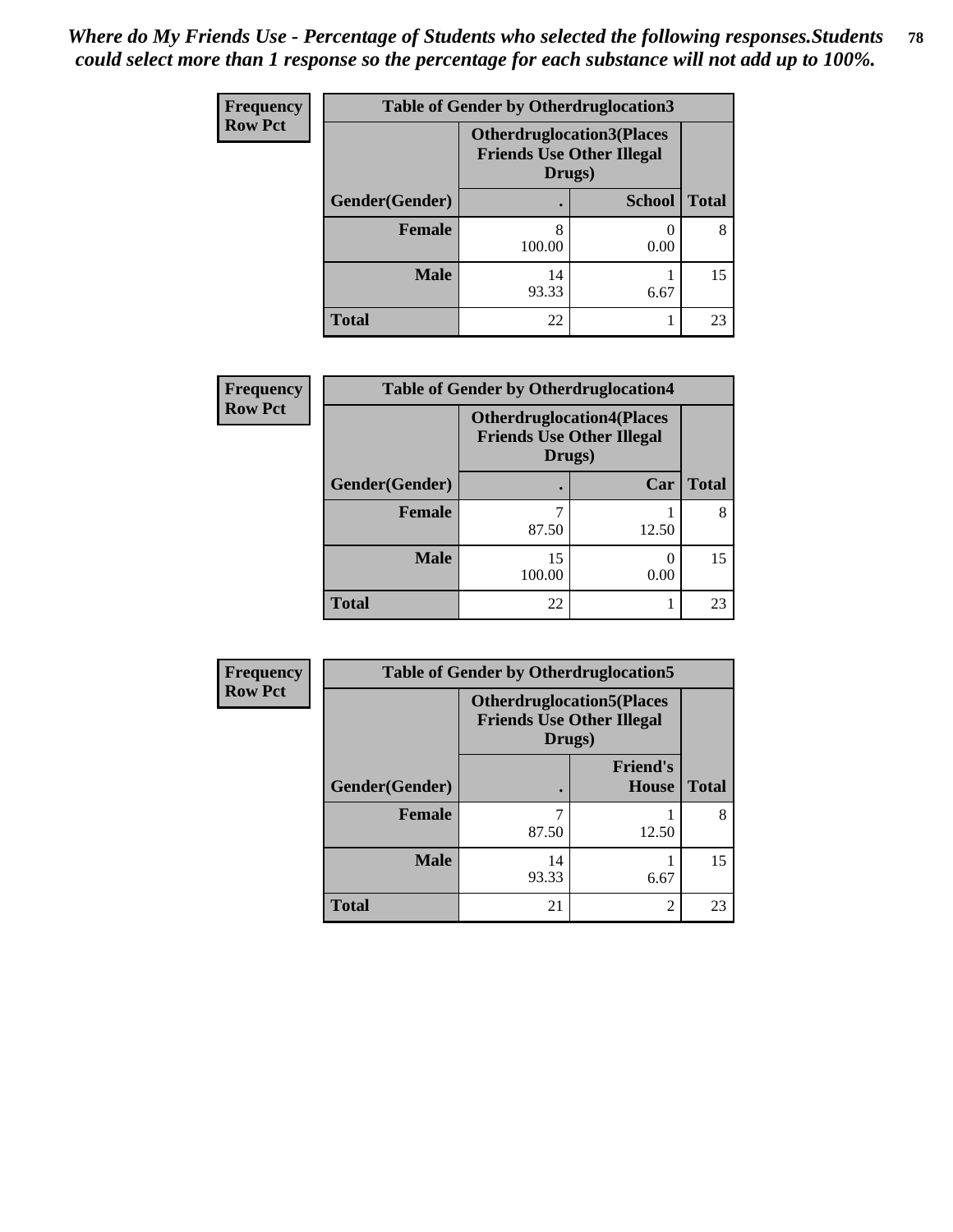| <b>Frequency</b> | <b>Table of Gender by Otherdruglocation6</b> |                                                                                |                |              |
|------------------|----------------------------------------------|--------------------------------------------------------------------------------|----------------|--------------|
| <b>Row Pct</b>   |                                              | <b>Otherdruglocation6(Places</b><br><b>Friends Use Other Illegal</b><br>Drugs) |                |              |
|                  | Gender(Gender)                               |                                                                                | <b>Other</b>   | <b>Total</b> |
|                  | Female                                       | 87.50                                                                          | 12.50          | 8            |
|                  | <b>Male</b>                                  | 14<br>93.33                                                                    | 6.67           | 15           |
|                  | <b>Total</b>                                 | 21                                                                             | $\mathfrak{D}$ | 23           |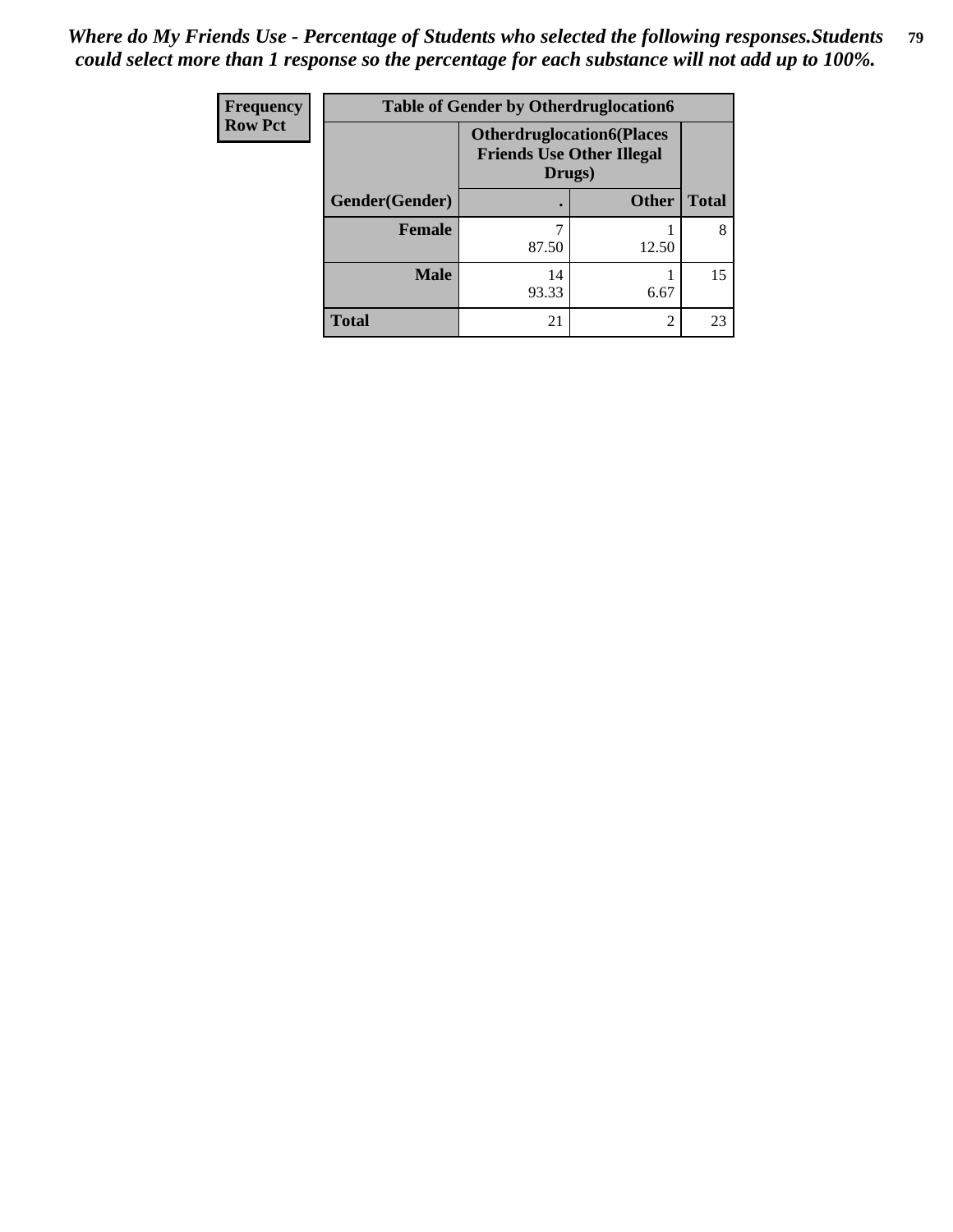| <b>Frequency</b> | <b>Table of Gender by Alcoholtime1</b> |                                                          |                      |              |
|------------------|----------------------------------------|----------------------------------------------------------|----------------------|--------------|
| <b>Row Pct</b>   |                                        | <b>Alcoholtime1(Times</b><br><b>Friends Use Alcohol)</b> |                      |              |
|                  | Gender(Gender)                         |                                                          | Do Not<br><b>Use</b> | <b>Total</b> |
|                  | <b>Female</b>                          | 3<br>37.50                                               | 5<br>62.50           | 8            |
|                  | <b>Male</b>                            | 3<br>20.00                                               | 12<br>80.00          | 15           |
|                  | <b>Total</b>                           | 6                                                        | 17                   | 23           |

| Frequency      | <b>Table of Gender by Alcoholtime2</b> |                                                             |              |
|----------------|----------------------------------------|-------------------------------------------------------------|--------------|
| <b>Row Pct</b> |                                        | <b>Alcoholtime2(Times</b><br><b>Friends Use</b><br>Alcohol) |              |
|                | Gender(Gender)                         |                                                             | <b>Total</b> |
|                | <b>Female</b>                          | 8<br>100.00                                                 | 8            |
|                | <b>Male</b>                            | 15<br>100.00                                                | 15           |
|                | <b>Total</b>                           | 23                                                          | 23           |

| Frequency      | <b>Table of Gender by Alcoholtime3</b> |              |              |  |
|----------------|----------------------------------------|--------------|--------------|--|
| <b>Row Pct</b> |                                        |              |              |  |
|                | Gender(Gender)                         |              | <b>Total</b> |  |
|                | <b>Female</b>                          | 8<br>100.00  | 8            |  |
|                | <b>Male</b>                            | 15<br>100.00 | 15           |  |
|                | <b>Total</b>                           | 23           | 23           |  |

| Frequency      | <b>Table of Gender by Alcoholtime4</b><br><b>Alcoholtime4(Times</b><br><b>Friends Use</b><br>Alcohol) |              |              |  |
|----------------|-------------------------------------------------------------------------------------------------------|--------------|--------------|--|
| <b>Row Pct</b> |                                                                                                       |              |              |  |
|                | Gender(Gender)                                                                                        |              | <b>Total</b> |  |
|                | <b>Female</b>                                                                                         | 8<br>100.00  | 8            |  |
|                | <b>Male</b>                                                                                           | 15<br>100.00 | 15           |  |
|                | <b>Total</b>                                                                                          | 23           | 23           |  |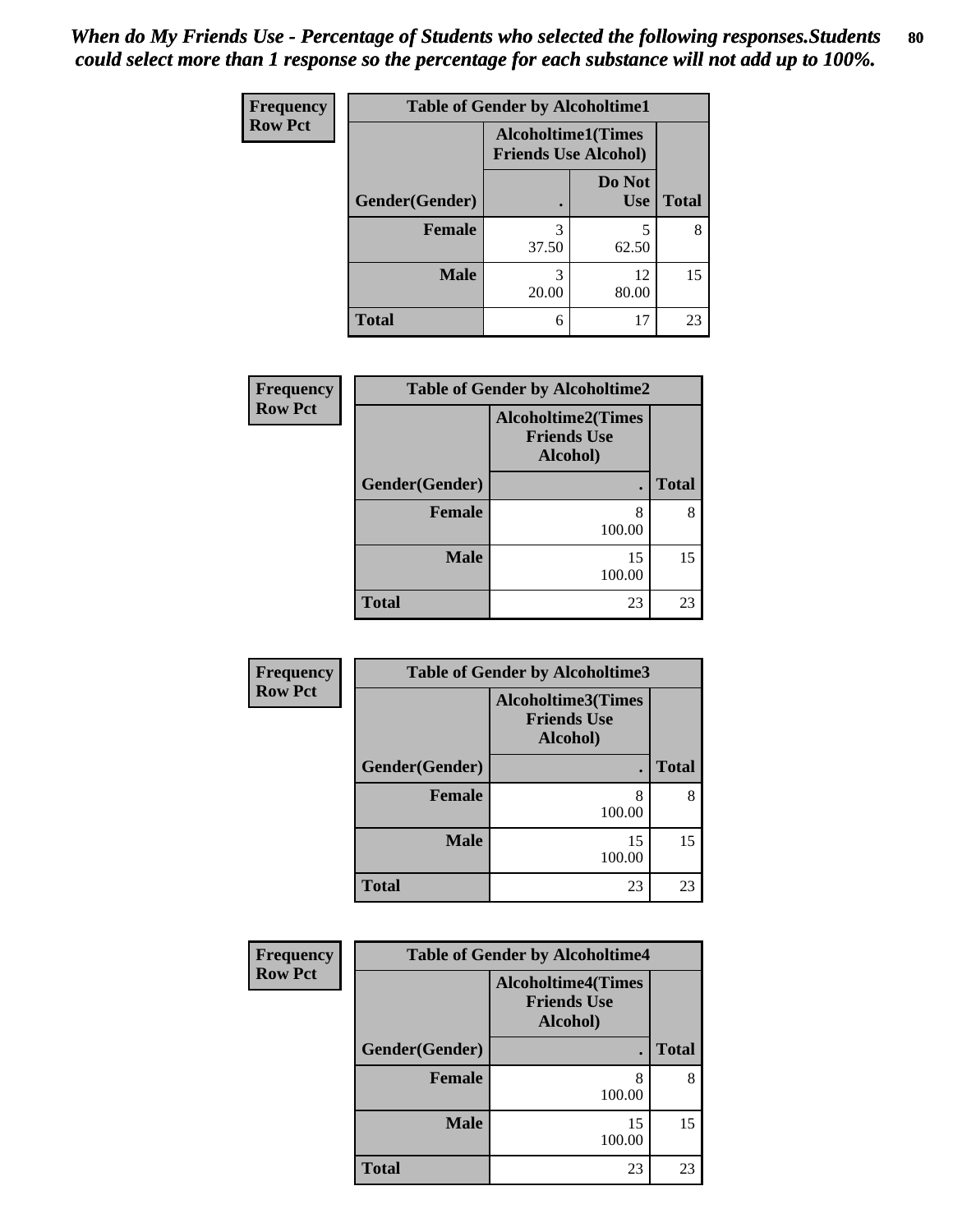| Frequency      | <b>Table of Gender by Alcoholtime5</b> |                                                           |            |              |  |
|----------------|----------------------------------------|-----------------------------------------------------------|------------|--------------|--|
| <b>Row Pct</b> |                                        | <b>Alcoholtime5</b> (Times<br><b>Friends Use Alcohol)</b> |            |              |  |
|                | Gender(Gender)                         |                                                           | Weeknights | <b>Total</b> |  |
|                | <b>Female</b>                          | 6<br>75.00                                                | 2<br>25.00 | 8            |  |
|                | <b>Male</b>                            | 14<br>93.33                                               | 6.67       | 15           |  |
|                | <b>Total</b>                           | 20                                                        | 3          | 23           |  |

| <b>Frequency</b> |                | <b>Table of Gender by Alcoholtime6</b>                    |            |              |
|------------------|----------------|-----------------------------------------------------------|------------|--------------|
| <b>Row Pct</b>   |                | <b>Alcoholtime6</b> (Times<br><b>Friends Use Alcohol)</b> |            |              |
|                  | Gender(Gender) |                                                           | Weekends   | <b>Total</b> |
|                  | <b>Female</b>  | 5<br>62.50                                                | 3<br>37.50 | 8            |
|                  | <b>Male</b>    | 12<br>80.00                                               | 3<br>20.00 | 15           |
|                  | <b>Total</b>   | 17                                                        | 6          | 23           |

| <b>Frequency</b> | <b>Table of Gender by Tobaccotime1</b> |                                                          |                      |              |
|------------------|----------------------------------------|----------------------------------------------------------|----------------------|--------------|
| <b>Row Pct</b>   |                                        | <b>Tobaccotime1(Times</b><br><b>Friends Use Tobacco)</b> |                      |              |
|                  | Gender(Gender)                         |                                                          | Do Not<br><b>Use</b> | <b>Total</b> |
|                  | Female                                 | 5<br>62.50                                               | 3<br>37.50           | 8            |
|                  | <b>Male</b>                            | 13<br>86.67                                              | 2<br>13.33           | 15           |
|                  | <b>Total</b>                           | 18                                                       | 5                    | 23           |

| <b>Frequency</b> |                | <b>Table of Gender by Tobaccotime2</b>                   |                            |              |
|------------------|----------------|----------------------------------------------------------|----------------------------|--------------|
| <b>Row Pct</b>   |                | <b>Tobaccotime2(Times</b><br><b>Friends Use Tobacco)</b> |                            |              |
|                  | Gender(Gender) |                                                          | <b>On Way</b><br>to School | <b>Total</b> |
|                  | <b>Female</b>  | 5<br>62.50                                               | 3<br>37.50                 | 8            |
|                  | <b>Male</b>    | 5<br>33.33                                               | 10<br>66.67                | 15           |
|                  | <b>Total</b>   | 10                                                       | 13                         | 23           |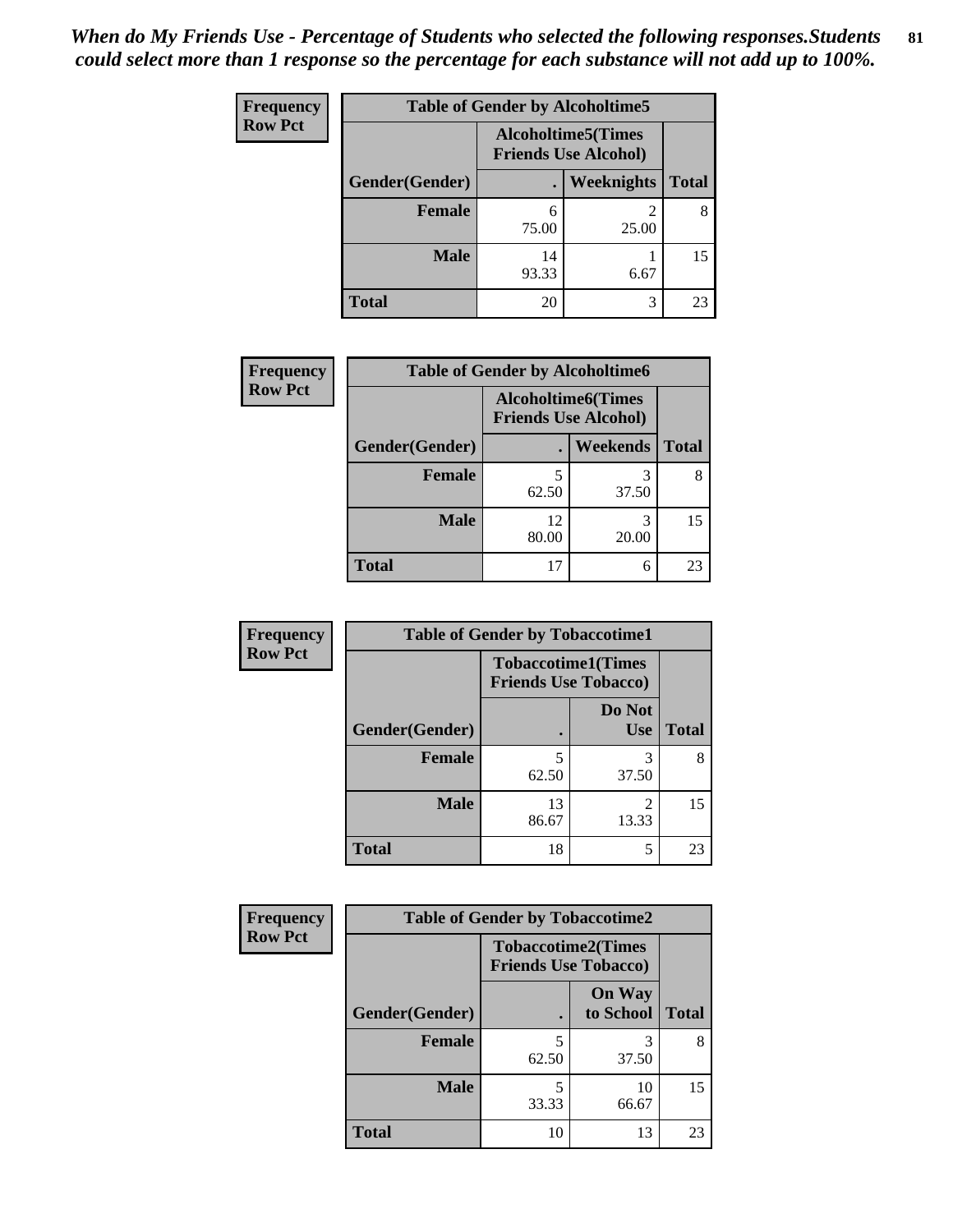| <b>Frequency</b> | <b>Table of Gender by Tobaccotime3</b> |                                                          |                                |              |
|------------------|----------------------------------------|----------------------------------------------------------|--------------------------------|--------------|
| <b>Row Pct</b>   |                                        | <b>Tobaccotime3(Times</b><br><b>Friends Use Tobacco)</b> |                                |              |
|                  | Gender(Gender)                         |                                                          | <b>During</b><br><b>School</b> | <b>Total</b> |
|                  | <b>Female</b>                          | 6<br>75.00                                               | 2<br>25.00                     | 8            |
|                  | <b>Male</b>                            | 5<br>33.33                                               | 10<br>66.67                    | 15           |
|                  | <b>Total</b>                           |                                                          | 12                             | 23           |

| Frequency      | <b>Table of Gender by Tobaccotime4</b> |                                                                     |              |  |
|----------------|----------------------------------------|---------------------------------------------------------------------|--------------|--|
| <b>Row Pct</b> |                                        | <b>Tobaccotime4(Times</b><br><b>Friends Use</b><br><b>Tobacco</b> ) |              |  |
|                | <b>Gender</b> (Gender)                 |                                                                     | <b>Total</b> |  |
|                | <b>Female</b>                          | 8<br>100.00                                                         | 8            |  |
|                | <b>Male</b>                            | 15<br>100.00                                                        | 15           |  |
|                | <b>Total</b>                           | 23                                                                  | 23           |  |

| Frequency      | <b>Table of Gender by Tobaccotime5</b> |                                                          |                   |              |  |
|----------------|----------------------------------------|----------------------------------------------------------|-------------------|--------------|--|
| <b>Row Pct</b> |                                        | <b>Tobaccotime5(Times</b><br><b>Friends Use Tobacco)</b> |                   |              |  |
|                | Gender(Gender)                         |                                                          | <b>Weeknights</b> | <b>Total</b> |  |
|                | Female                                 | 50.00                                                    | 50.00             | 8            |  |
|                | <b>Male</b>                            | 46.67                                                    | 8<br>53.33        | 15           |  |
|                | <b>Total</b>                           | 11                                                       | 12                | 23           |  |

| <b>Frequency</b> | <b>Table of Gender by Tobaccotime6</b> |                             |                           |              |
|------------------|----------------------------------------|-----------------------------|---------------------------|--------------|
| <b>Row Pct</b>   |                                        | <b>Friends Use Tobacco)</b> | <b>Tobaccotime6(Times</b> |              |
|                  | Gender(Gender)                         |                             | Weekends                  | <b>Total</b> |
|                  | Female                                 | 62.50                       | 37.50                     | 8            |
|                  | <b>Male</b>                            | 6<br>40.00                  | q<br>60.00                | 15           |
|                  | <b>Total</b>                           |                             | 12                        | 23           |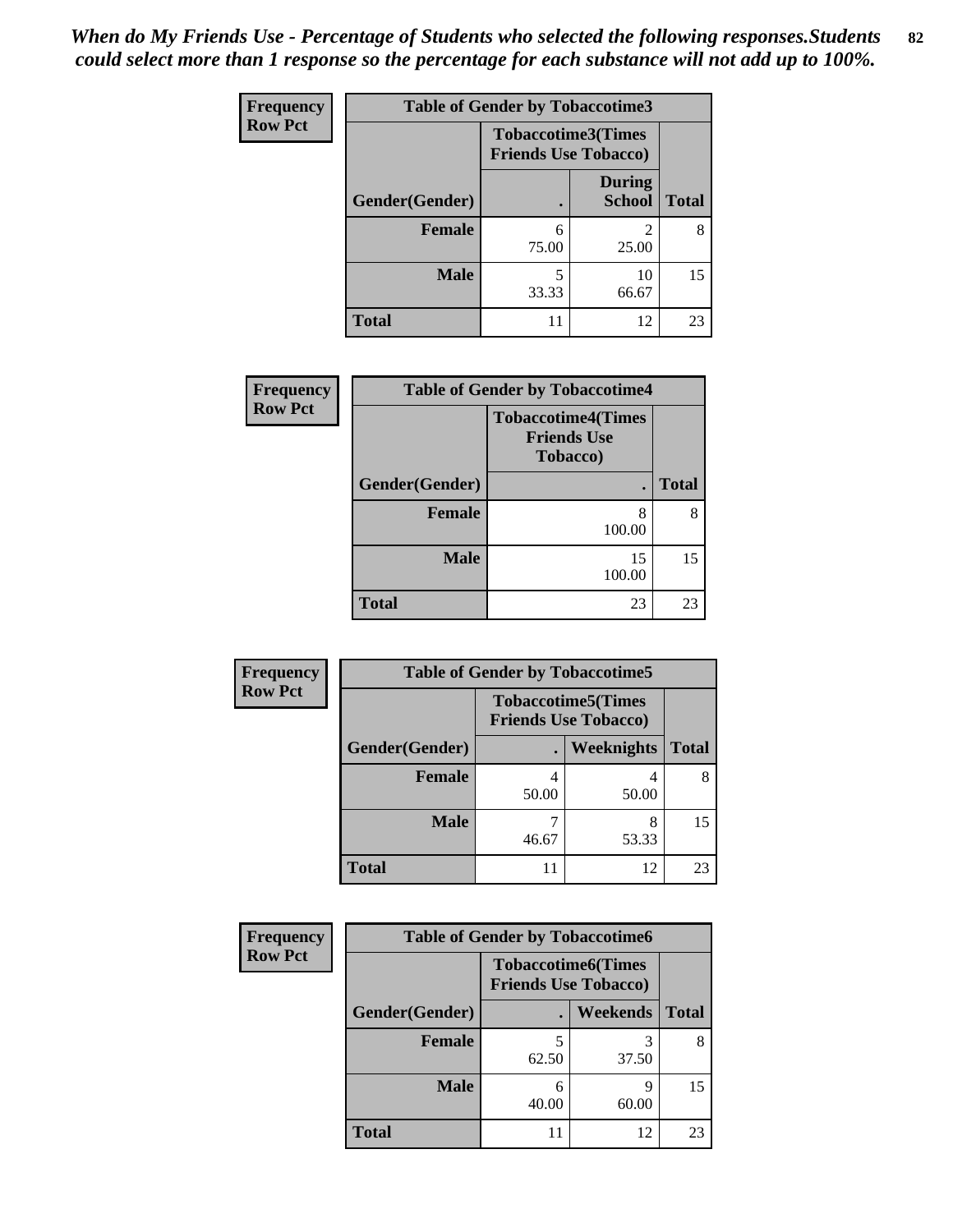*When do My Friends Use - Percentage of Students who selected the following responses.Students could select more than 1 response so the percentage for each substance will not add up to 100%.* **83**

| <b>Frequency</b> | <b>Table of Gender by Marijuanatime1</b> |                                |                              |              |  |
|------------------|------------------------------------------|--------------------------------|------------------------------|--------------|--|
| <b>Row Pct</b>   |                                          | <b>Friends Use Marijuana</b> ) | <b>Marijuanatime1</b> (Times |              |  |
|                  | Gender(Gender)                           |                                | Do Not Use                   | <b>Total</b> |  |
|                  | <b>Female</b>                            | 37.50                          | 62.50                        | 8            |  |
|                  | <b>Male</b>                              | 2<br>13.33                     | 13<br>86.67                  | 15           |  |
|                  | <b>Total</b>                             | 5                              | 18                           | 23           |  |

| <b>Frequency</b> |                | <b>Table of Gender by Marijuanatime2</b>                      |                            |              |
|------------------|----------------|---------------------------------------------------------------|----------------------------|--------------|
| <b>Row Pct</b>   |                | <b>Marijuanatime2(Times</b><br><b>Friends Use Marijuana</b> ) |                            |              |
|                  | Gender(Gender) |                                                               | On Way to<br><b>School</b> | <b>Total</b> |
|                  | <b>Female</b>  | 87.50                                                         | 12.50                      |              |
|                  | <b>Male</b>    | 13<br>86.67                                                   | $\mathfrak{D}$<br>13.33    | 15           |
|                  | <b>Total</b>   | 20                                                            | 3                          | 23           |

| <b>Frequency</b> | <b>Table of Gender by Marijuanatime3</b> |                                                        |                                |              |
|------------------|------------------------------------------|--------------------------------------------------------|--------------------------------|--------------|
| <b>Row Pct</b>   |                                          | Marijuanatime3(Times<br><b>Friends Use Marijuana</b> ) |                                |              |
|                  | Gender(Gender)                           |                                                        | <b>During</b><br><b>School</b> | <b>Total</b> |
|                  | <b>Female</b>                            | 8<br>100.00                                            | $\theta$<br>0.00               | 8            |
|                  | <b>Male</b>                              | 14<br>93.33                                            | 6.67                           | 15           |
|                  | <b>Total</b>                             | 22                                                     |                                | 23           |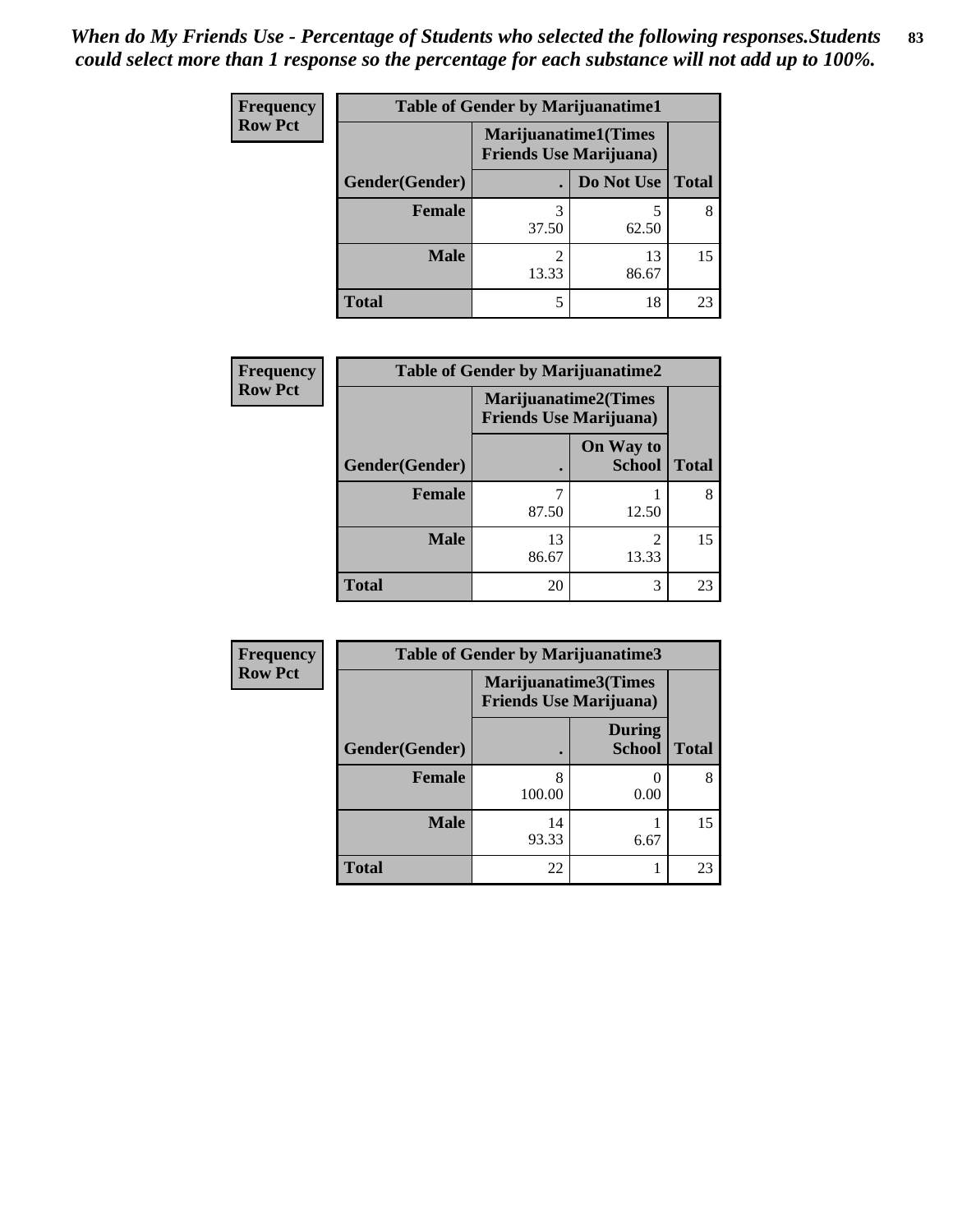*When do My Friends Use - Percentage of Students who selected the following responses.Students could select more than 1 response so the percentage for each substance will not add up to 100%.* **84**

| Frequency      | <b>Table of Gender by Marijuanatime4</b> |                                                                |                                                       |              |
|----------------|------------------------------------------|----------------------------------------------------------------|-------------------------------------------------------|--------------|
| <b>Row Pct</b> |                                          | <b>Marijuanatime4</b> (Times<br><b>Friends Use Marijuana</b> ) |                                                       |              |
|                | Gender(Gender)                           |                                                                | <b>On Way</b><br>Home<br><b>From</b><br><b>School</b> | <b>Total</b> |
|                | <b>Female</b>                            | 7<br>87.50                                                     | 12.50                                                 | 8            |
|                | <b>Male</b>                              | 14<br>93.33                                                    | 6.67                                                  | 15           |
|                | <b>Total</b>                             | 21                                                             | $\overline{2}$                                        | 23           |

| <b>Frequency</b> | <b>Table of Gender by Marijuanatime5</b> |             |                                                                |              |
|------------------|------------------------------------------|-------------|----------------------------------------------------------------|--------------|
| <b>Row Pct</b>   |                                          |             | <b>Marijuanatime5</b> (Times<br><b>Friends Use Marijuana</b> ) |              |
|                  | Gender(Gender)                           |             | Weeknights                                                     | <b>Total</b> |
|                  | <b>Female</b>                            | h<br>75.00  | 25.00                                                          | 8            |
|                  | <b>Male</b>                              | 13<br>86.67 | 13.33                                                          | 15           |
|                  | <b>Total</b>                             | 19          | 4                                                              | 23           |

| <b>Frequency</b> | <b>Table of Gender by Marijuanatime6</b> |                                |                             |              |
|------------------|------------------------------------------|--------------------------------|-----------------------------|--------------|
| <b>Row Pct</b>   |                                          | <b>Friends Use Marijuana</b> ) | <b>Marijuanatime6(Times</b> |              |
|                  | Gender(Gender)                           | $\bullet$                      | <b>Weekends</b>             | <b>Total</b> |
|                  | Female                                   | 62.50                          | 37.50                       |              |
|                  | <b>Male</b>                              | 13<br>86.67                    | $\mathfrak{D}$<br>13.33     | 15           |
|                  | Total                                    | 18                             | 5                           | 23           |

| <b>Frequency</b> | <b>Table of Gender by Otherdrugtime1</b> |                                                                                   |             |              |
|------------------|------------------------------------------|-----------------------------------------------------------------------------------|-------------|--------------|
| <b>Row Pct</b>   |                                          | <b>Otherdrugtime1(Times</b><br><b>Friends Use Other</b><br><b>Illegal Drugs</b> ) |             |              |
|                  | Gender(Gender)                           |                                                                                   | Do Not Use  | <b>Total</b> |
|                  | <b>Female</b>                            | 25.00                                                                             | 6<br>75.00  | 8            |
|                  | <b>Male</b>                              | 13.33                                                                             | 13<br>86.67 | 15           |
|                  | <b>Total</b>                             | 4                                                                                 | 19          | 23           |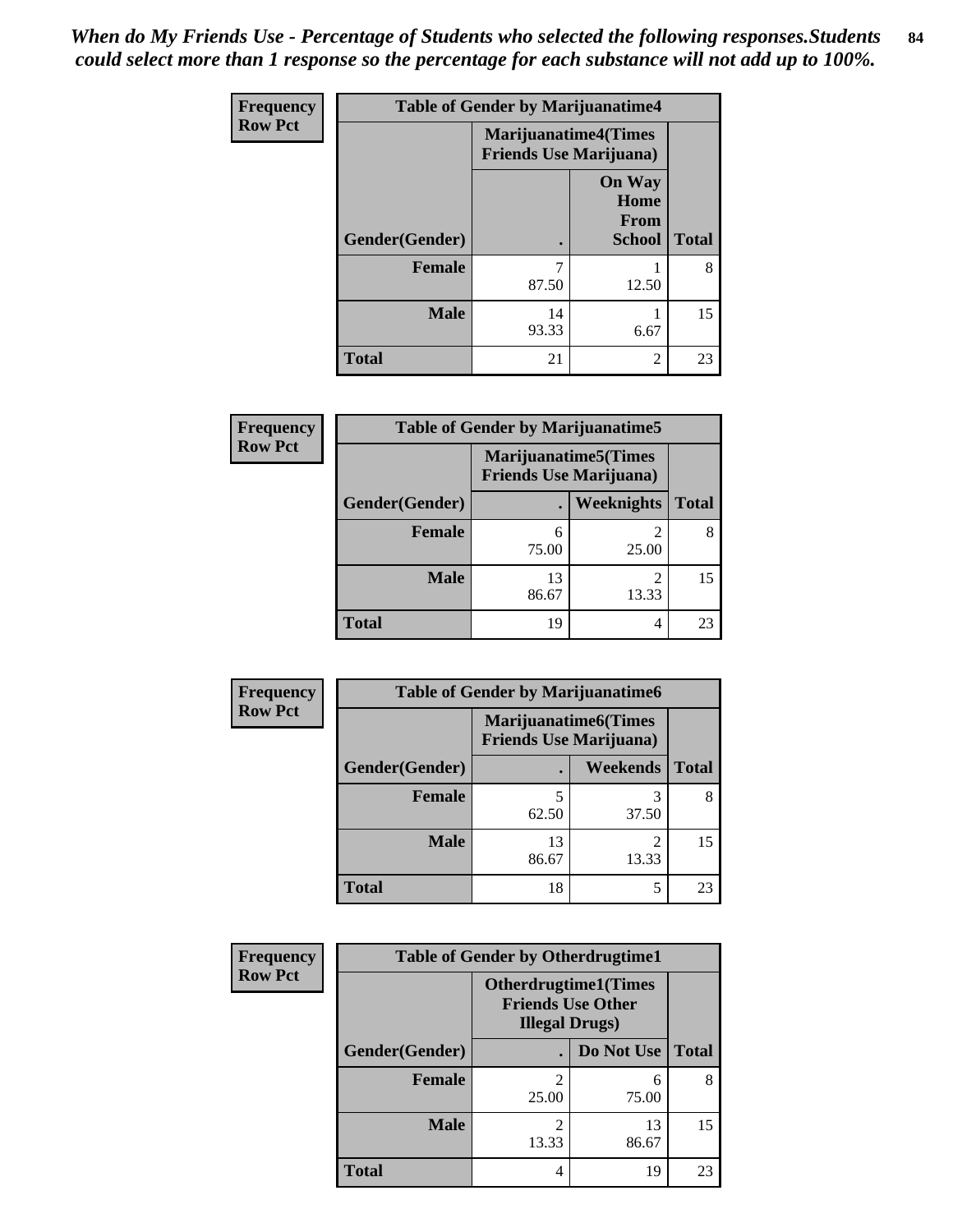*When do My Friends Use - Percentage of Students who selected the following responses.Students could select more than 1 response so the percentage for each substance will not add up to 100%.* **85**

| <b>Frequency</b> | <b>Table of Gender by Otherdrugtime2</b> |                                                                                   |                            |              |
|------------------|------------------------------------------|-----------------------------------------------------------------------------------|----------------------------|--------------|
| <b>Row Pct</b>   |                                          | <b>Otherdrugtime2(Times</b><br><b>Friends Use Other</b><br><b>Illegal Drugs</b> ) |                            |              |
|                  | Gender(Gender)                           | $\bullet$                                                                         | On Way to<br><b>School</b> | <b>Total</b> |
|                  | <b>Female</b>                            | 8<br>100.00                                                                       | $\Omega$<br>0.00           | 8            |
|                  | <b>Male</b>                              | 13<br>86.67                                                                       | $\mathfrak{D}$<br>13.33    | 15           |
|                  | <b>Total</b>                             | 21                                                                                | $\mathfrak{D}$             | 23           |

| Frequency      | <b>Table of Gender by Otherdrugtime3</b> |                                                                            |                                |              |
|----------------|------------------------------------------|----------------------------------------------------------------------------|--------------------------------|--------------|
| <b>Row Pct</b> |                                          | Otherdrugtime3(Times<br><b>Friends Use Other</b><br><b>Illegal Drugs</b> ) |                                |              |
|                | Gender(Gender)                           |                                                                            | <b>During</b><br><b>School</b> | <b>Total</b> |
|                | <b>Female</b>                            | 8<br>100.00                                                                | 0.00                           | 8            |
|                | <b>Male</b>                              | 13<br>86.67                                                                | $\mathfrak{D}$<br>13.33        | 15           |
|                | <b>Total</b>                             | 21                                                                         | $\mathfrak{D}$                 | 23           |

| <b>Frequency</b> | <b>Table of Gender by Otherdrugtime4</b> |                                                                                   |                                                       |              |
|------------------|------------------------------------------|-----------------------------------------------------------------------------------|-------------------------------------------------------|--------------|
| <b>Row Pct</b>   |                                          | <b>Otherdrugtime4(Times</b><br><b>Friends Use Other</b><br><b>Illegal Drugs</b> ) |                                                       |              |
|                  | Gender(Gender)                           |                                                                                   | <b>On Way</b><br>Home<br><b>From</b><br><b>School</b> | <b>Total</b> |
|                  | <b>Female</b>                            | 8<br>100.00                                                                       | 0<br>0.00                                             | 8            |
|                  | <b>Male</b>                              | 13<br>86.67                                                                       | $\overline{2}$<br>13.33                               | 15           |
|                  | <b>Total</b>                             | 21                                                                                | $\mathfrak{D}$                                        | 23           |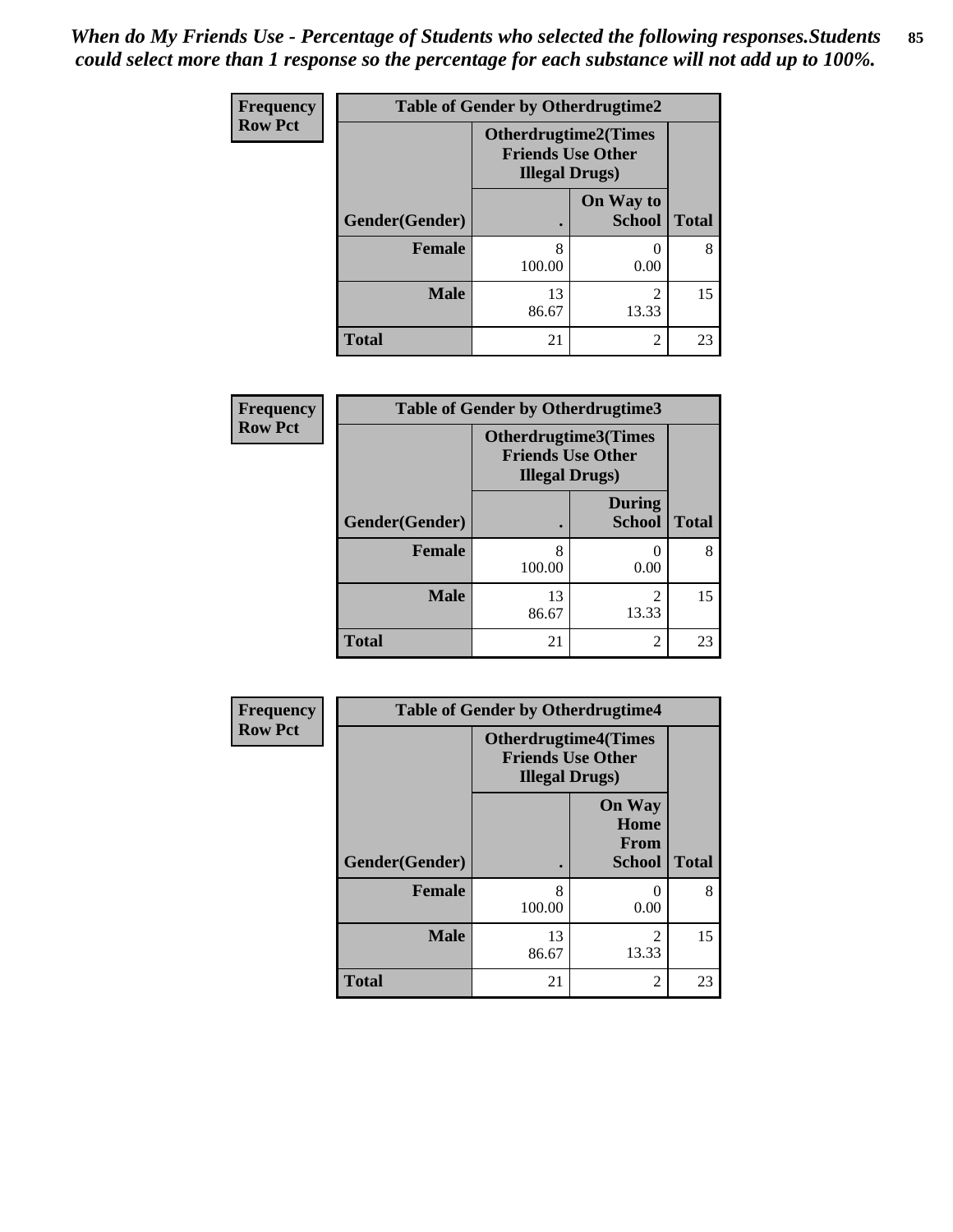| <b>Frequency</b> | <b>Table of Gender by Otherdrugtime5</b> |                                                                                   |                   |              |
|------------------|------------------------------------------|-----------------------------------------------------------------------------------|-------------------|--------------|
| <b>Row Pct</b>   |                                          | <b>Otherdrugtime5</b> (Times<br><b>Friends Use Other</b><br><b>Illegal Drugs)</b> |                   |              |
|                  | Gender(Gender)                           |                                                                                   | <b>Weeknights</b> | <b>Total</b> |
|                  | <b>Female</b>                            | 87.50                                                                             | 12.50             | 8            |
|                  | <b>Male</b>                              | 14<br>93.33                                                                       | 6.67              | 15           |
|                  | <b>Total</b>                             | 21                                                                                | 2                 | 23           |

| Frequency      | <b>Table of Gender by Otherdrugtime6</b> |                                                                                    |                 |              |
|----------------|------------------------------------------|------------------------------------------------------------------------------------|-----------------|--------------|
| <b>Row Pct</b> |                                          | <b>Otherdrugtime6</b> (Times<br><b>Friends Use Other</b><br><b>Illegal Drugs</b> ) |                 |              |
|                | Gender(Gender)                           |                                                                                    | <b>Weekends</b> | <b>Total</b> |
|                | <b>Female</b>                            | 6<br>75.00                                                                         | 25.00           | 8            |
|                | <b>Male</b>                              | 14<br>93.33                                                                        | 6.67            | 15           |
|                | <b>Total</b>                             | 20                                                                                 | 3               | 23           |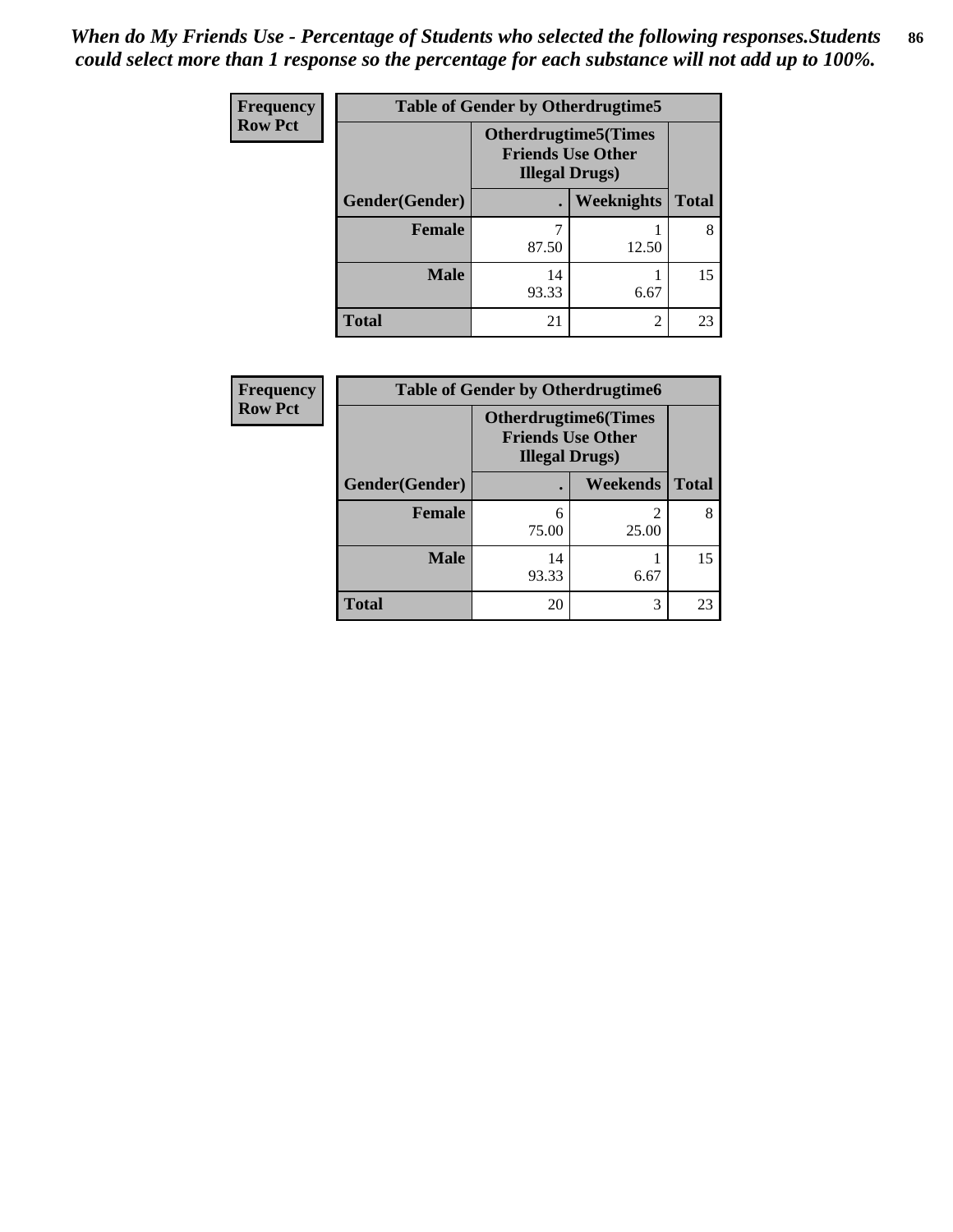# *Other Questions* **87**

| Frequency      | <b>Table of Gender by Educationalcohol</b> |                                                                                                                                       |                |              |
|----------------|--------------------------------------------|---------------------------------------------------------------------------------------------------------------------------------------|----------------|--------------|
| <b>Row Pct</b> |                                            | <b>Educationalcohol</b> (I<br>have been taught<br>about alcohol,<br>tobacco,<br>and other drugs<br>within the last year<br>at school) |                |              |
|                | Gender(Gender)                             | Yes                                                                                                                                   | N <sub>0</sub> | <b>Total</b> |
|                | <b>Female</b>                              | 6<br>75.00                                                                                                                            | 2<br>25.00     | 8            |
|                | <b>Male</b>                                | 6<br>40.00                                                                                                                            | 9<br>60.00     | 15           |
|                | <b>Total</b>                               | 12                                                                                                                                    | 11             | 23           |

| Frequency      | <b>Table of Gender by Rodedrinking</b> |                                                                                                                     |                |              |
|----------------|----------------------------------------|---------------------------------------------------------------------------------------------------------------------|----------------|--------------|
| <b>Row Pct</b> |                                        | Rodedrinking(In<br>the past 30 days I<br>have ridden in a<br>car with a driver<br>who had been<br>drinking alcohol) |                |              |
|                | Gender(Gender)                         | Yes                                                                                                                 | N <sub>0</sub> | <b>Total</b> |
|                | <b>Female</b>                          | 0<br>0.00                                                                                                           | 8<br>100.00    | 8            |
|                | <b>Male</b>                            | 6.67                                                                                                                | 14<br>93.33    | 15           |
|                | <b>Total</b>                           |                                                                                                                     | 22             | 23           |

| Frequency      | <b>Table of Gender by Drugsschool</b> |                                                                                                                                     |                |              |
|----------------|---------------------------------------|-------------------------------------------------------------------------------------------------------------------------------------|----------------|--------------|
| <b>Row Pct</b> |                                       | <b>Drugsschool</b> (During<br>the past 12 months,<br>I have been offered,<br>sold,<br>or given illegal drugs<br>on school property) |                |              |
|                | Gender(Gender)                        | <b>Yes</b>                                                                                                                          | N <sub>0</sub> | <b>Total</b> |
|                | <b>Female</b>                         | 3<br>37.50                                                                                                                          | 5<br>62.50     | 8            |
|                | <b>Male</b>                           | 2<br>13.33                                                                                                                          | 13<br>86.67    | 15           |
|                | <b>Total</b>                          | 5                                                                                                                                   | 18             | 23           |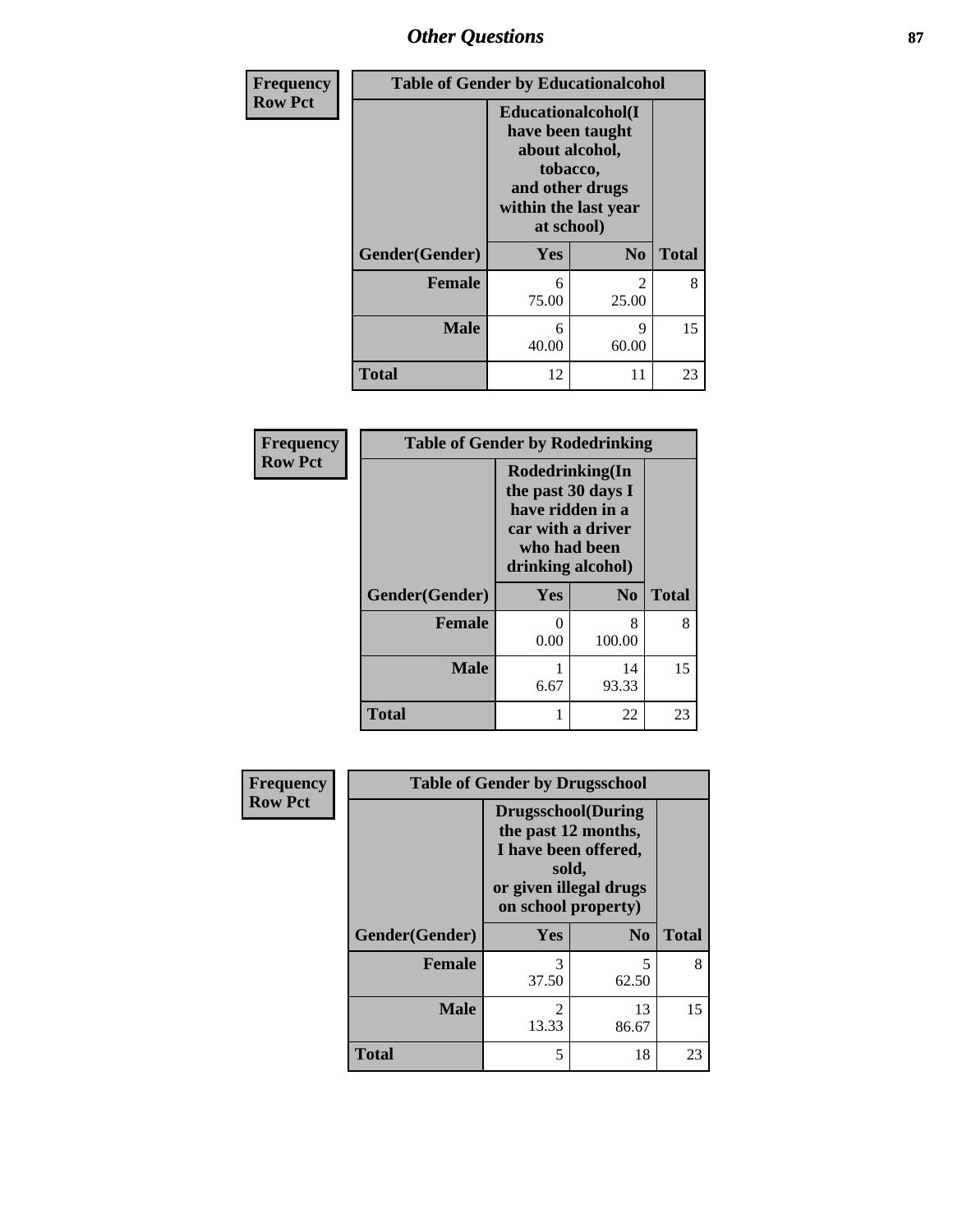*Other Questions* **88**

| Frequency      |                | <b>Table of Gender by Bingedrinking</b>                                                                                     |              |
|----------------|----------------|-----------------------------------------------------------------------------------------------------------------------------|--------------|
| <b>Row Pct</b> |                | <b>Bingedrinking</b> (I<br>have drunk five<br>or more drinks<br>of alcohol at<br>one sitting<br>during the last<br>30 days) |              |
|                | Gender(Gender) | 0 Days                                                                                                                      | <b>Total</b> |
|                | <b>Female</b>  | 8<br>100.00                                                                                                                 | 8            |
|                | <b>Male</b>    | 15<br>100.00                                                                                                                | 15           |
|                | <b>Total</b>   | 23                                                                                                                          | 23           |

| Frequency      | <b>Table of Gender by Educationaids</b> |                                                                                                 |                |              |
|----------------|-----------------------------------------|-------------------------------------------------------------------------------------------------|----------------|--------------|
| <b>Row Pct</b> |                                         | <b>Educationaids</b> (I<br>have been taught<br>about HIV/AIDS<br>at school in the<br>past year) |                |              |
|                | Gender(Gender)                          | Yes                                                                                             | $\mathbf{N_0}$ | <b>Total</b> |
|                | <b>Female</b>                           | 6<br>75.00                                                                                      | 2<br>25.00     | 8            |
|                | <b>Male</b>                             | 6<br>40.00                                                                                      | 9<br>60.00     | 15           |
|                | <b>Total</b>                            | 12                                                                                              | 11             | 23           |

| <b>Frequency</b> | <b>Table of Gender by Suicideconsider</b> |                 |                |              |
|------------------|-------------------------------------------|-----------------|----------------|--------------|
| <b>Row Pct</b>   |                                           | Suicideconsider |                |              |
|                  | Gender(Gender)                            | Yes             | N <sub>0</sub> | <b>Total</b> |
|                  | <b>Female</b>                             | 12.50           | 87.50          | 8            |
|                  | <b>Male</b>                               | 0.00            | 15<br>100.00   | 15           |
|                  | <b>Total</b>                              |                 | 22             | 23           |